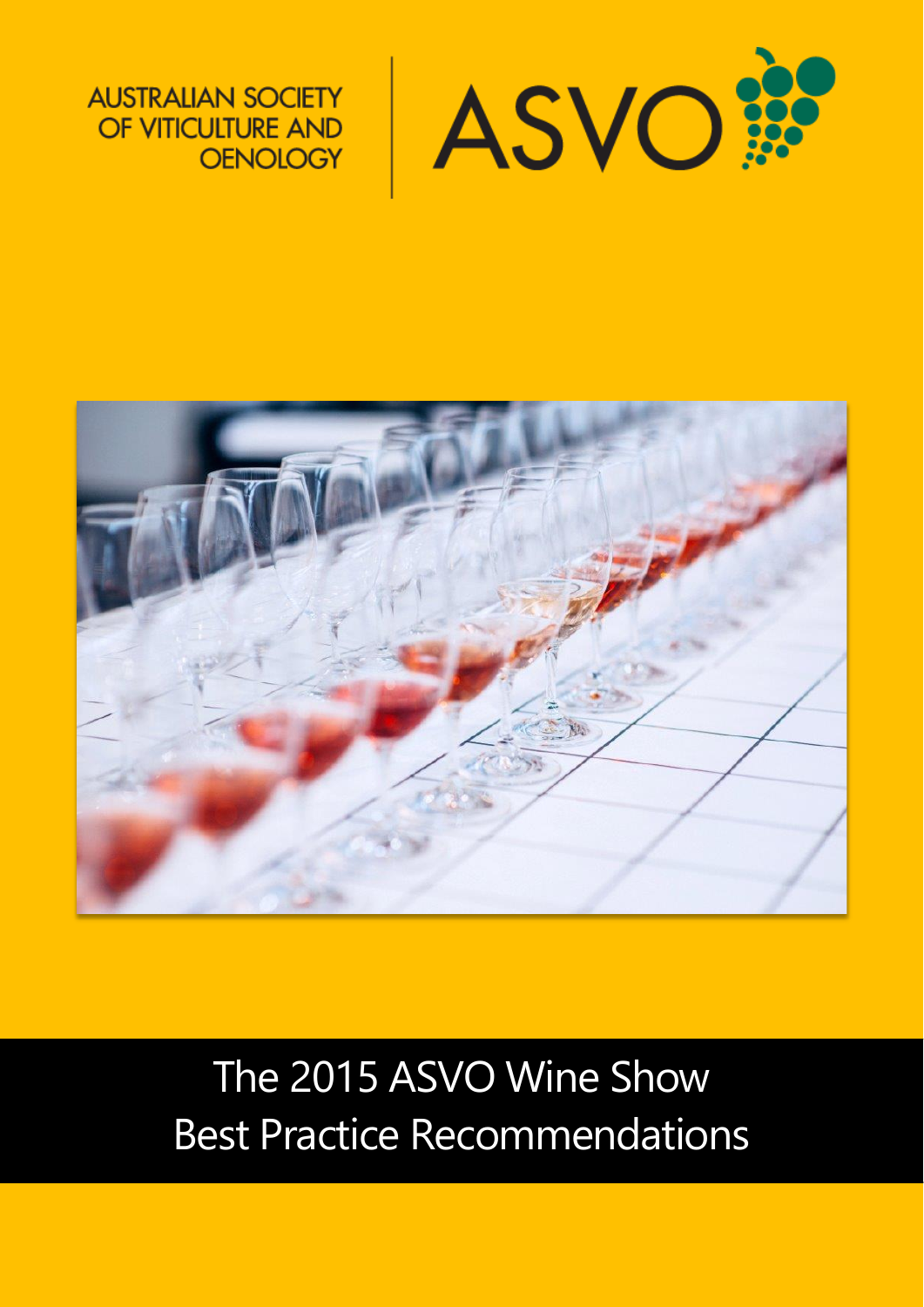Cover image: Wine glasses on a judging table. Photo: Donated by the Royal Agricultural Society of New South Wales.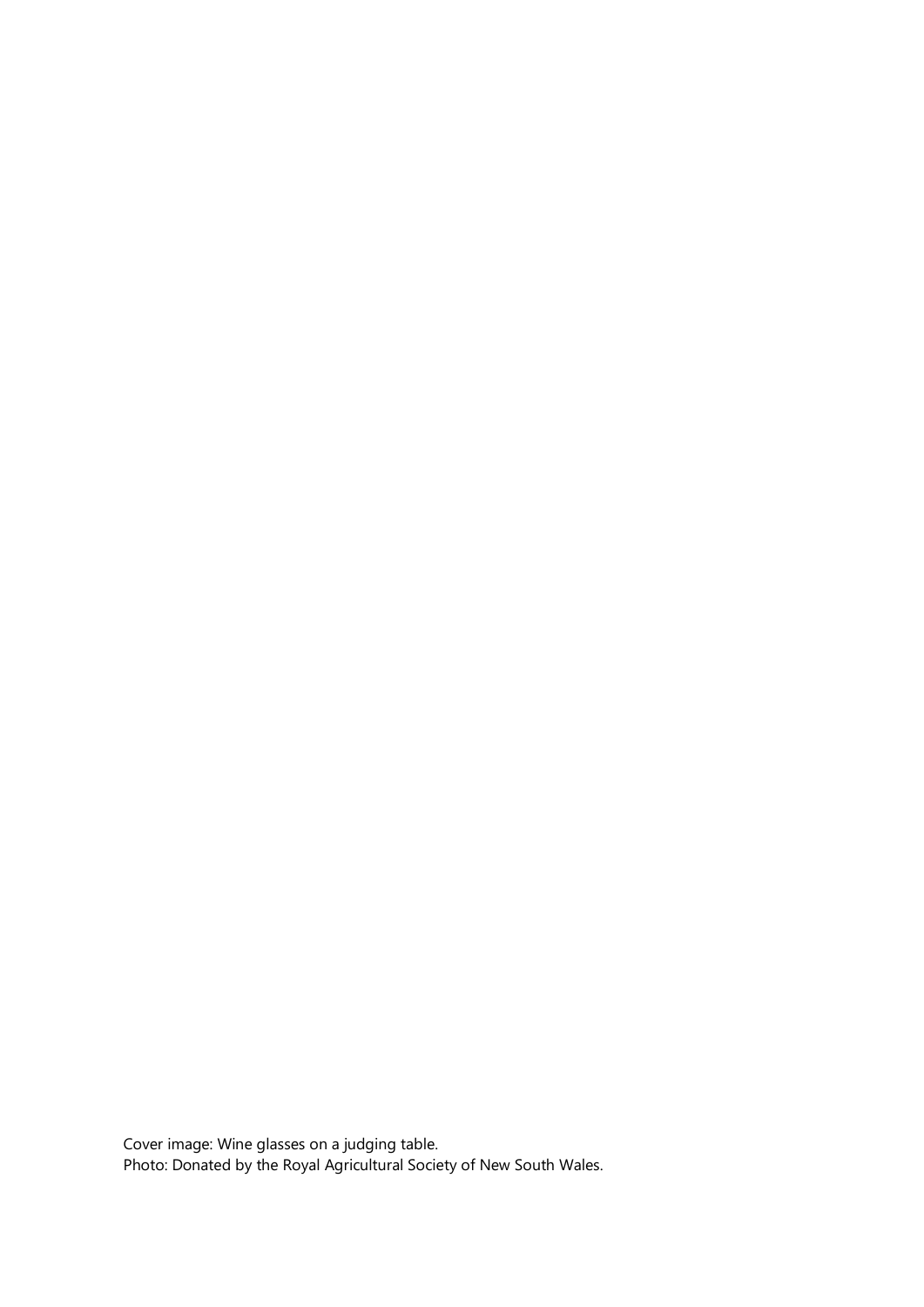

AUSTRALIAN SOCIETY<br>OF VITICULTURE AND<br>OENOLOGY

# **The 2015 ASVO Wine Show Best Practice Recommendations**

22 November 2015

Edited by Dr Tony Jordan, Dr Anthony Robinson and Nick Bulleid, MW.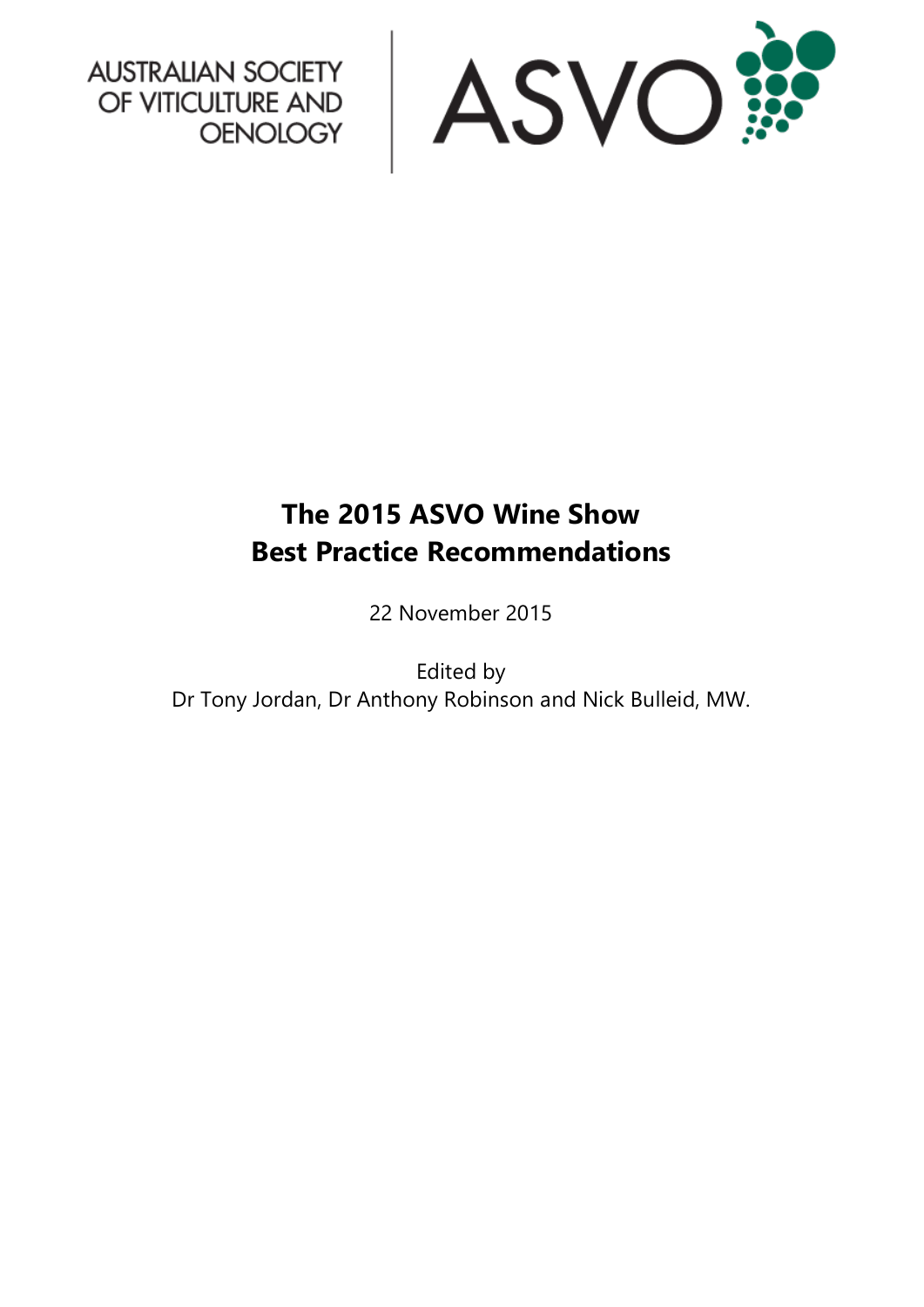© Copyright Australian Society of Viticulture and Oenology Inc. 2015

Australian Society of Viticulture and Oenology Cnr Botanic & Hackney Road Adelaide SA 5001 Australia [www.asvo.com.au](http://www.asvo.com.au/)

ISBN 0 9775256 8 6

Copyright: Reprints and quotations of material published herein are permitted on condition that full credit is given to the Australian Society of Viticulture and Oenology Inc. The Australian Society of Viticulture and Oenology Inc. accepts no responsibility or liability of any kind for any statement, opinion or other material contained in this publication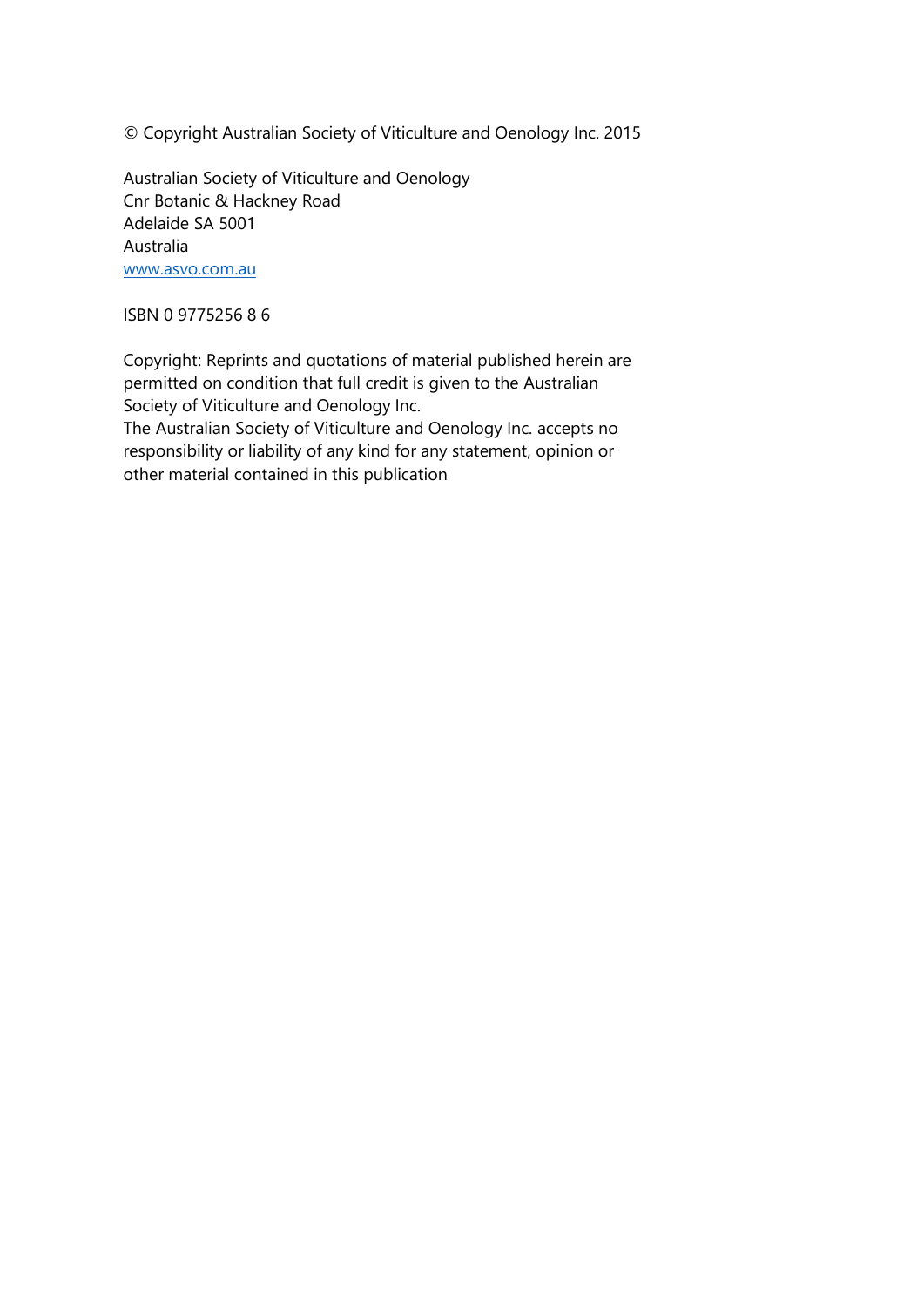## **TABLE OF CONTENTS**

| PAST AND CURRENT ASVO REVIEWS AND RECOMMENDATIONS ON WINE SHOW<br>1 |                                                                                                                                                                                     |  |  |  |
|---------------------------------------------------------------------|-------------------------------------------------------------------------------------------------------------------------------------------------------------------------------------|--|--|--|
|                                                                     | 1.1<br>1.2<br>The 2015 ASVO Wine Show Best Practice Recommendations (BPRs).  6<br>1.3<br>1.4<br>1.5                                                                                 |  |  |  |
| $\overline{2}$                                                      |                                                                                                                                                                                     |  |  |  |
|                                                                     | 2.1<br>2.2<br>2.3<br>2.3.4 The Agricultural societies and others who organise wine shows  10<br>2.4                                                                                 |  |  |  |
|                                                                     |                                                                                                                                                                                     |  |  |  |
|                                                                     | 2.5.2 Many of Australia's domestically and internationally respected wines are not shown 14                                                                                         |  |  |  |
|                                                                     | 2.6                                                                                                                                                                                 |  |  |  |
| 3                                                                   | 3.1                                                                                                                                                                                 |  |  |  |
| 4                                                                   |                                                                                                                                                                                     |  |  |  |
|                                                                     | 4.1<br>4.2<br>4.2.1 Role and Responsibilities of Wine Show Organisers and Societies 19<br>4.2.5 Role and Responsibilities of a Judge (including Panel Chair and Associate Judges)21 |  |  |  |
|                                                                     |                                                                                                                                                                                     |  |  |  |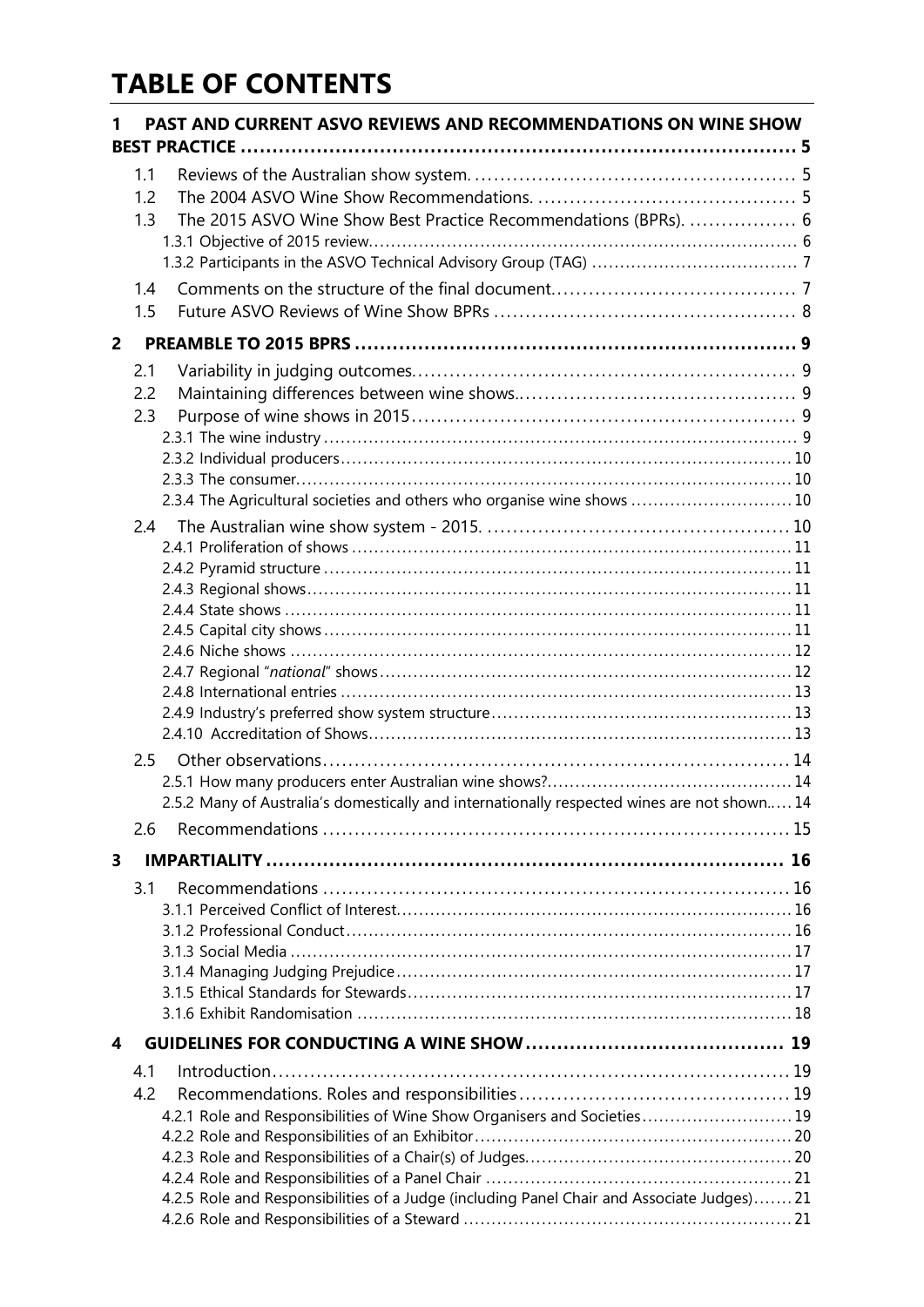| 4.3        | Recommendations. Judge numbers, appointment, term and assessment22<br>4.3.2 Selection of Judges, Associate Judges, International and Specialist Judges  22                                                                                                                                                                   |  |
|------------|------------------------------------------------------------------------------------------------------------------------------------------------------------------------------------------------------------------------------------------------------------------------------------------------------------------------------|--|
| 4.4        |                                                                                                                                                                                                                                                                                                                              |  |
| 4.5<br>4.6 | 4.6.4 Enforcement of the Winemakers Federation of Australian Wine Industry Display of Awards                                                                                                                                                                                                                                 |  |
| 4.7        | 4.7.4 Recommendations. Wine show regulations to enable the audit process 40<br>41.7.5 Recommendations. Auditors, Auditor remuneration, audit costs 41                                                                                                                                                                        |  |
| 5<br>6     |                                                                                                                                                                                                                                                                                                                              |  |
|            | Appendix A. Supporting information for recommendation 4.3.2 Selection of Judges,<br>Associate Judges, International and Specialist Judges 48<br>Appendix B. Supporting information for recommendation 4.3.6 Performance Assessment<br>Appendix C. Supporting information for recommendation 4.4.1.d in relation to Sparkling |  |
|            | Appendix D. Supporting information for recommendation 4.4.1.e in relation to Fortified<br>Appendix E. Supporting information for recommendation 4.5.5.d in relation to GI Splits in<br>Appendix F. Supporting information for recommendations 4.5.6.b and 4.6.2.d in relation                                                |  |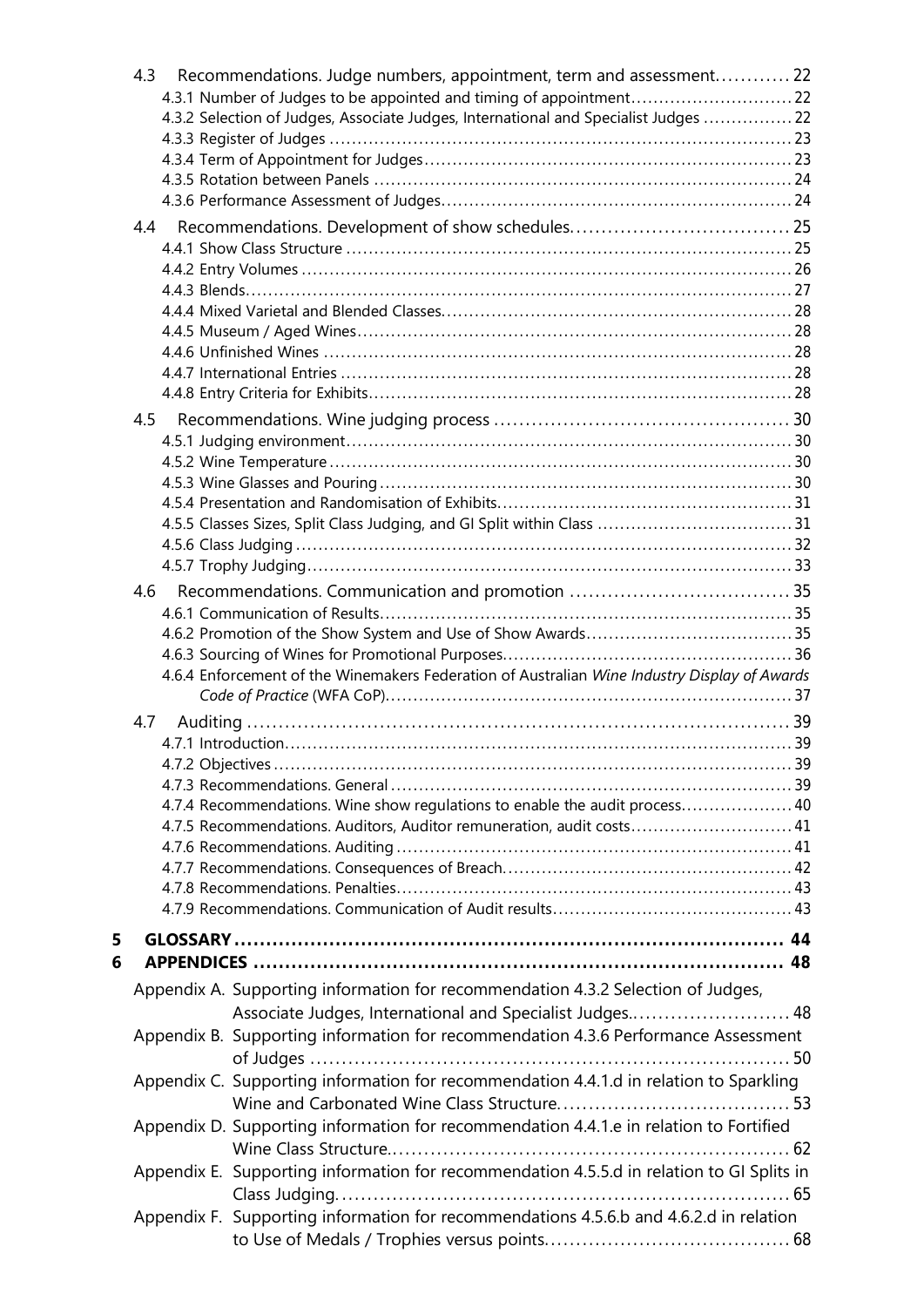## <span id="page-6-0"></span>**1 PAST AND CURRENT ASVO REVIEWS AND RECOMMENDATIONS ON WINE SHOW BEST PRACTICE**

In 1822 Gregory Blaxland shipped 136 litres of wine to London, where it was awarded the silver medal by the forerunner of the Royal Society of Arts. Five years later a larger shipment of Blaxland's wine won their gold Ceres medal. This was to be the first of many international medals won by Australian wines.

The first referenced Australian wine awards were in 1826 when the Royal Agricultural Society of NSW awarded Gregory Blaxland with a medal for the best sample of Australian wine. Since then, and particularly in the last 30 years, there has been a proliferation in the number and types of Australian wine shows with the common objective of encouraging improvement in wine style and quality. Wine shows were initially run by various agricultural societies but more recently regional wine industry associations and commercial groups have become involved.

## <span id="page-6-1"></span>*1.1 REVIEWS OF THE AUSTRALIAN SHOW SYSTEM.*

Over the years the agricultural societies have worked closely with the wine industry on the structure and conduct of wine shows. In more recent times there have been a number of committees and seminars that have sought to express an overall industry view of best practice for conducting a wine show.

In 1986, an Australian Society of Viticulture and Oenology (ASVO) Wine Show Committee, chaired by Alan Hoey, published the *Australian Wine Show Model Standards*, which covered class description, judge accreditation, judging conditions, judging systems, and using shows as educational forums. Specific recommendations included that shows should: move away from class descriptions such as "Claret" and "Burgundy" and towards varietal nomenclature; introduce the ISO XL5 wine glass as standard glassware; and it recommended judges should cease the practice of "culling" "faulty" wines prior to judging a class. The model standards were circulated to Australian wine shows and were well adopted over time.

In August 2001, at the suggestion of Brian Walsh, the ASVO held a seminar *Who's Running this Show? – Future Directions for the Australian Wine Show System* convened by Nick Bulleid to debate the strengths, weaknesses and ways ahead for Australian wine shows. Many issues and options were discussed by representatives of the wider industry and the seminar was seen as a positive step towards improvement of the system.

## <span id="page-6-2"></span>*1.2 THE 2004 ASVO WINE SHOW RECOMMENDATIONS.*

The 2001 seminar led to the establishment of an industry-based ASVO Wine Show Committee (WSC) chaired by Nick Bulleid to address the issues raised. In 2004, the ASVO presented five recommendations at a workshop at the 12<sup>th</sup> Australian Wine Industry Technical Conference in Melbourne. These five recommendations covered four key issues, Judge Impartiality, Audit Protocols, Trophy Judging (including use of the Borda count) and Use of Medals. The fifth was an updated and expanded 1986 Wine Show Standards.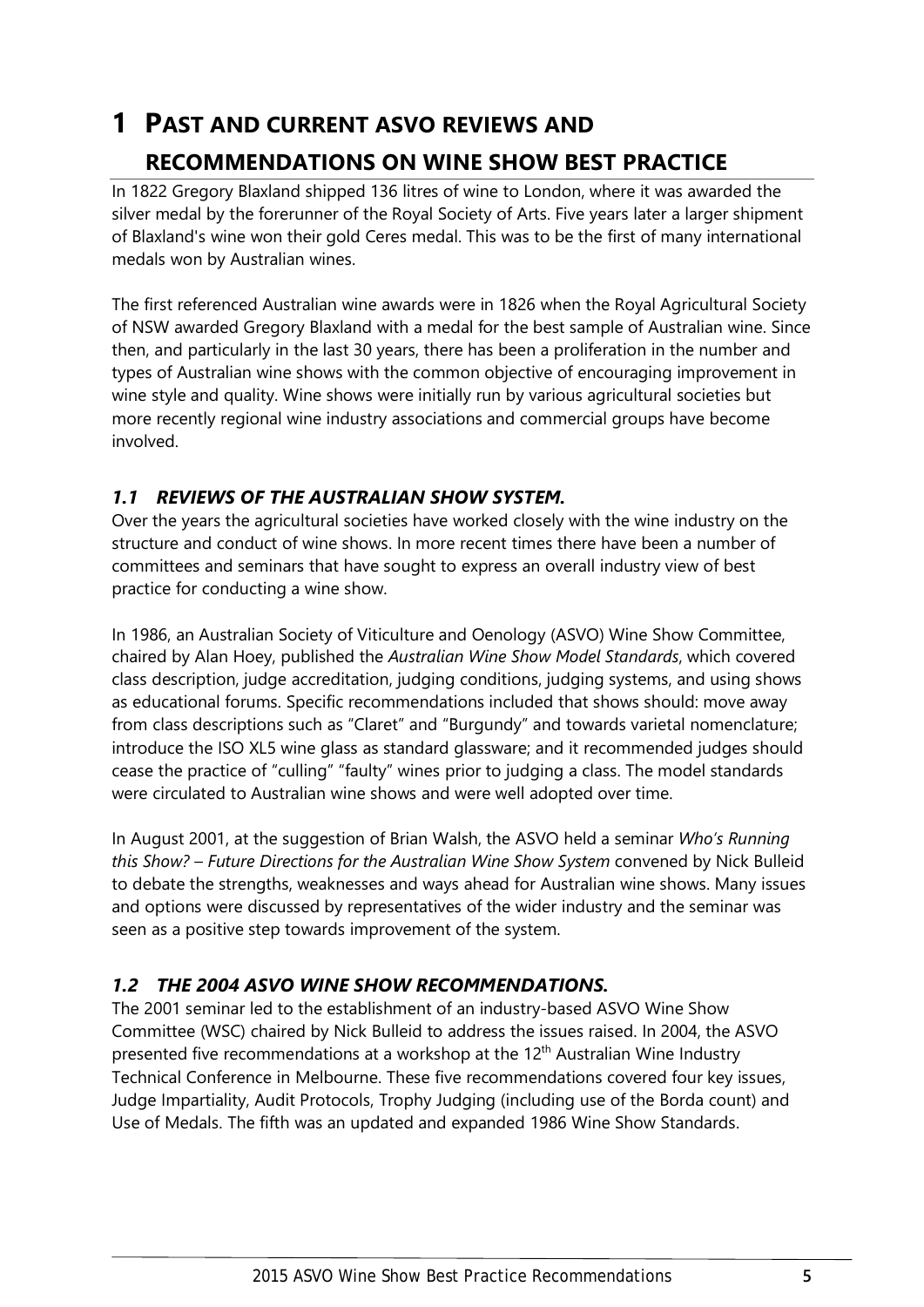These recommendations, and especially the Wine Show Standards, provided an up-to-date guideline for use by wine shows when compiling regulations and planning the conduct of shows. The Standards also addressed many issues identified as challenges within the current wine show system, including class sizes, numbers of entries, judge fatigue, varying regulations between shows, judge training and entry criteria.

The general adoption of many of the best practice recommendations (BPRs) produced more robust and uniform practice in Australian wine shows. The only recommendation that was not widely adopted was audit protocols.

In 2012 the ASVO held a meeting, in conjunction with the  $10<sup>th</sup>$  anniversary of the establishment of the Len Evans Tutorial. The meeting was convened by Iain Riggs and Samantha Connew to discuss *Wine Shows in the 21st Century* and topics included the current relevance of shows to exhibitors and consumers, pointing systems, communication and promotion of awards, emerging niche styles and categories, judge training and succession and evolving wine show standards.

A number of wine show representatives attended this meeting and engaged in a wider discussion exploring common standards and structures across the wine shows in Australia. This resulted in the formation of the *Capital City Wine Shows* Committee *(CCWSC)* that meets biannually to discuss measures to ensure that the Australian wine show system remains robust, transparent, engaged and relevant.

## <span id="page-7-0"></span>*1.3 THE 2015 ASVO WINE SHOW BEST PRACTICE RECOMMENDATIONS (BPRS).*

#### <span id="page-7-1"></span>**1.3.1 Objective of 2015 review**

Ten years on from the 2004 ASVO BPRs, in the light of the continuing debate about many aspects of the wine show system and the evolution in the practice of conducting wine shows, the ASVO proposed that it was time to again establish an industry committee to review, update and expand the 2004 BPRs as well as address new issues that have arisen since 2004.

The objective set by the ASVO was to produce a single document for consideration by the agricultural societies, regional bodies and others that conduct wine shows in which the industry would express its current view on what constitutes best practice in the Australian wine show system.

Through this document, the industry seeks to encourage practices in the organisation and judging of all shows that are robust and have integrity and yet leave the shows with flexibility to express their own 'personality' or 'character'.

A robust approach, with shows cooperating with each other to achieve this, can produce the wine quality and style evolution objectives common to all shows. It would also establish a platform for the shows and the industry to communicate to trade and consumers in local and global markets the rigor of the show system and the quality of the wines that receive awards. The goal with trade and consumers is to have them respect the show system as one of the best sources of reliable information about the diversity and quality of Australian wines.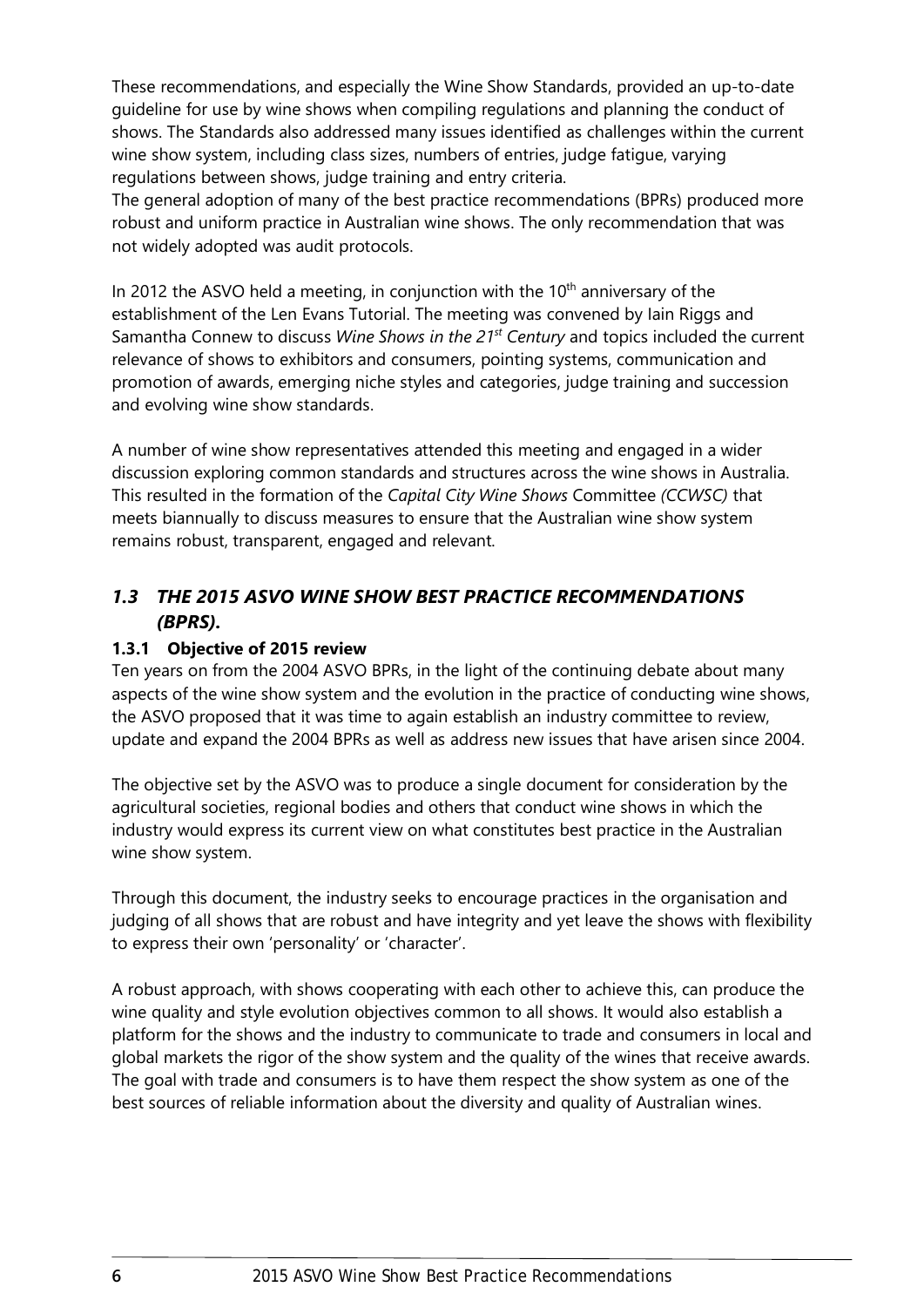## <span id="page-8-0"></span>**1.3.2 Participants in the ASVO Technical Advisory Group (TAG)**

The wider industry readily agreed with the ASVO proposal and in 2014 the Society established a Technical Advisory Group (TAG) chaired by Dr Tony Jordan with Dr Tony Robinson, a board member of ASVO, as secretary to carry out the review. As the TAG has to express an industry view, members were chosen to represent a wide range of industry interests. Members were drawn from large and small companies, a wide range of geographic origins, trade, and press, those who have experience as wine show chairs and wine show judges, are members of wine show committees or have links to the 2004 ASVO committee.

The TAG members were:

Chair: Dr Tony Jordan, Oenotec Pty Ltd, Yarra Valley, VIC.

Secretary: Dr Tony Robinson, Treasury Wine Estates, SA.

Susanne Bell (Bellwether Wines, Coonawarra, SA), Kim Bickley (Fine Wine Partners, Sydney, NSW), Nick Bulleid (Winemaking Consultant, Canberra, ACT), Tom Carson (Yabby Lake, Mornington Peninsula, VIC), PJ Charteris (Consultant and Charteris Wines, Hunter Valley, NSW), Jim Chatto (Mount Pleasant / McWilliams Wines, Hunter Valley, NSW), Samantha Connew (Consultant and Stargazer Wines, TAS), Chris Crawford (General Manager - Beverage, Crown Melbourne Limited, Melbourne, VIC), Jeremy Dineen (Josef Chromy Wines, Launceston, TAS), Andrew Hardy (Petaluma, Woodside, SA), Tyson Stelzer (Wine Press, Brisbane, QLD), Edward Tomlinson (Lenton Brae, Margaret River, WA) and Courtney Treacher (Accolade / Houghton Wines, Nannup, WA).

The TAG was given the objective defined above and met in multiple telephone conferences between November 2014 and November 2015. From time to time, the committee sought opinions from industry members and show societies. A draft was circulated to interested parties in the industry, the chair met with the CCWSC and their comments were considered by the TAG before finalising the document.

## <span id="page-8-1"></span>*1.4 COMMENTS ON THE STRUCTURE OF THE FINAL DOCUMENT.*

## **Section [2. Preamble to 2015 BPRs](#page-10-0)**

This section covers various topics that are background to drafting the 2015 BPRs including:

- Variability in judging outcomes and why this is important.
- *Maintaining differences between wine shows* comments on the desirability of each show having its own character or personality.
- *The purpose of shows* defines what the various interest groups seek to gain from shows.
- *The Australian wine show system 2015* addresses the proliferation and types of shows, international entries in Australian shows, the industry's preferred wine show structure and the possibility of establishing an accreditation system.
- *Other observations* addresses the number of companies that enter wine shows as well as acknowledging the renowned wines that are not entered.

Finally, a number of recommendations follow from discussion of these topics.

## **Section [3. Impartiality.](#page-17-0)**

This was an important section of the 2004 BPRs and remains a debated topic. The TAG therefore reconsidered this issue which has led to expansion of the recommendations broadly grouped as: conflict of interest (judges and auditors); managing judging prejudice; ethical standards for stewards; exhibit randomisation.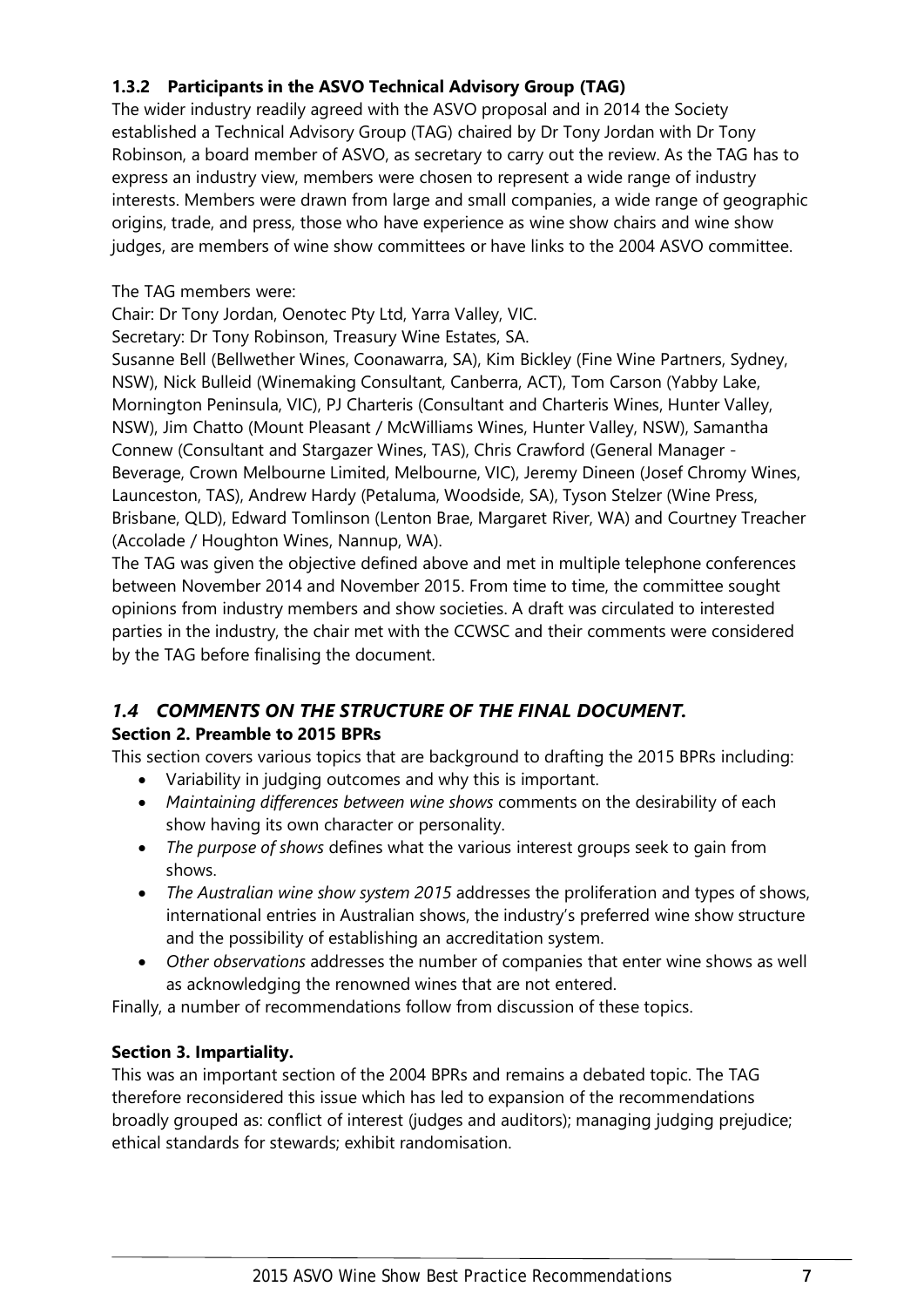#### **Section [4. Guidelines for Conducting a Wine Show.](#page-20-0)**

This is the core of the 2015 BPRs document. This section attempts to be comprehensive in its recommendations about conducting a show. It significantly expands the topics covered in previous 'Standards' sections and expands and absorbs audit, trophy judging and use of awards that were separate sections in the 2004 BPRs. For completeness, Section [4](#page-20-0) includes, in appropriate sub sections, nearly all of the recommendations of Sections [2,](#page-10-0) [2.4,](#page-11-3) and [3.](#page-17-0)

There are more than 200 recommendations.

Some seem minor, such as acceptable range of room temperature during judging, which glassware to use, tasting bench heights, remuneration of judges and stewards, the number of judges on tasting panels etc. However, the TAG was clear that these recommendations should be recorded.

Other recommendations record evolution in practice and thinking over the last 10 years mix of judges, term of appointment of judges, selection process for judges, use of specialist judges, entries by brand and blend, relaxation on the number of entries per class, appointment and remuneration of auditors etc.

Still other recommendations reflect more contemporary debate. To mention a few, they include the suggestion that there should be consideration of a wine show accreditation system; that the chair of judges should not be an exhibitor; and advocate the formal assessment of judge performance. They also put forward the unresolved debate about whether regionality can be better recognised by grouping wines by region or whether this introduces bias. They encourage promotion of the show system and show awards; clarify the use of the Borda count system for split trophy decisions; and consider the greater use of computers to facilitate judging and recording comments for exhibitors. They recommend that awards can be used only on the brand and blend entered; that the ASVO has a role in maintaining an auditor register; and that penalties for breaches discovered by audit or disregard of the WFA Display of Award Code of Practice should be uniform across all shows.

Should readers wish to seek recommendations on particular topics they can be guided by the Table of Contents, which is well segmented.

#### **Section [5. Glossary.](#page-45-0)**

Provides definitions of many of the terms used in the document.

#### **Section [6. Appendices.](#page-49-0)**

Appendices A to F are provided to give supporting information to recommendations that may not otherwise be readily understood.

## <span id="page-9-0"></span>*1.5 FUTURE ASVO REVIEWS OF WINE SHOW BPRS*

The 2015 TAG observed that there had been considerable evolution in show judging since the last review in 2004 and feels that future reviews should occur approximately every five years.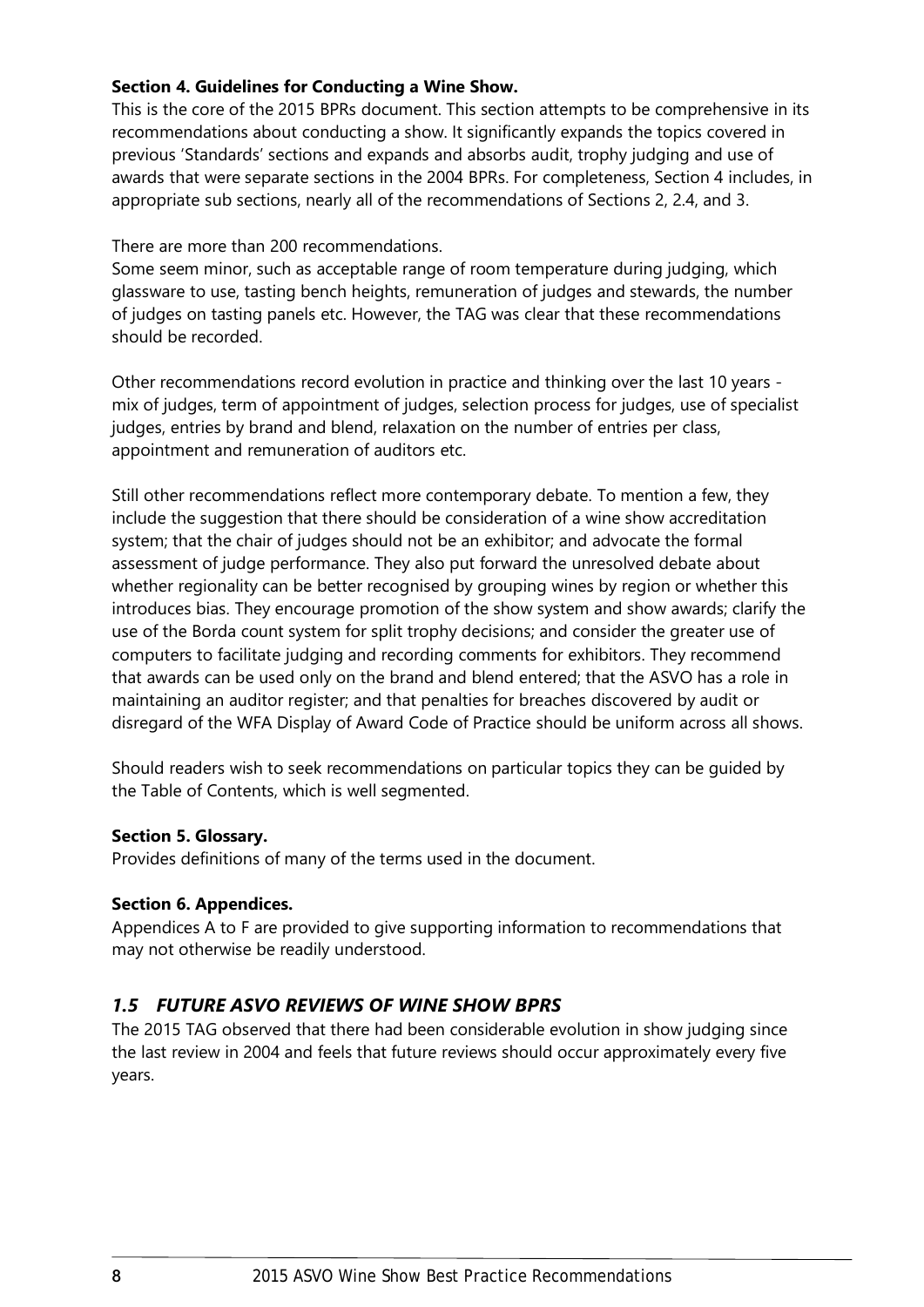# <span id="page-10-0"></span>**2 PREAMBLE TO 2015 BPRS**

## <span id="page-10-1"></span>*2.1 VARIABILITY IN JUDGING OUTCOMES.*

It is recognised that judging is a variable process. When different, but competent, judges look at the same set of wines or if the same judges look at the same set of wines on different occasions or in a different environment, they will yield different results, although there will be reasonable consistency.

Why? Wine judging is a human process involving the complex interaction of sight, smell, and taste. Wine judges have variable sensory acuity, experience and opinions (especially style interpretation). Also, the judging environment varies from show to show. Stated another way, when assessing a wine there are factors about which a judge can be objective and others, particularly style interpretation, that are somewhat subjective.

This variability of results is not a weakness of the show system, it is a strength and should be encouraged. Recognising the legitimacy of different style interpretations and preferences leads to closer examination by exhibitors and consumers of the styles of wines that receive top awards. This in turn encourages evolution of style, one of the objectives of all wine shows.

## <span id="page-10-2"></span>*2.2 MAINTAINING DIFFERENCES BETWEEN WINE SHOWS.*

Even though it is recommended that all shows should follow best procedural practices in organising and conducting a show they should, in other ways, differ - i.e. have their own 'character' or 'personality'.

Multi-regional wine shows achieve this through the chair and the mix of judges they choose (different employment, training and experience), the chair's guidance on style, different approaches to judging and the entries they attract (for instance the capital city shows attract a high proportion of entries from within their own state). Additionally, they attract a different entry mix owing to the timing of the show, use different class structures and often, a special focus achieved through their trophy structure (e.g. the Jimmy Watson Trophy).

Regional and niche shows, each having their own unique focus, necessarily have different personalities but, like the multiregional shows, their choice of judges and chair is a further influence.

The 2015 BPRs are framed with observations in section [2.1](#page-10-1) and [2.2](#page-10-2) in mind.

#### <span id="page-10-3"></span>*2.3 PURPOSE OF WINE SHOWS IN 2015*

"Improvement of Breed" is a catchy but inadequate agricultural phrase to explain what the wine industry wants to achieve from shows. In 2015, who are the wine shows for? What do the industry, individual producers, consumers, the agricultural societies and others who organise wine shows want to achieve?

#### <span id="page-10-4"></span>**2.3.1 The wine industry**

- 2.3.1.a Wine show competitions should:
- 2.3.1.a.i Lead to evolution of wine styles and the continuous improvement in quality and excellence within each wine style.
- 2.3.1.a.ii Encourage both the development and recognition of diversity within each style. For example, within a region (GI) recognise and encourage diversity of style within each variety or blend.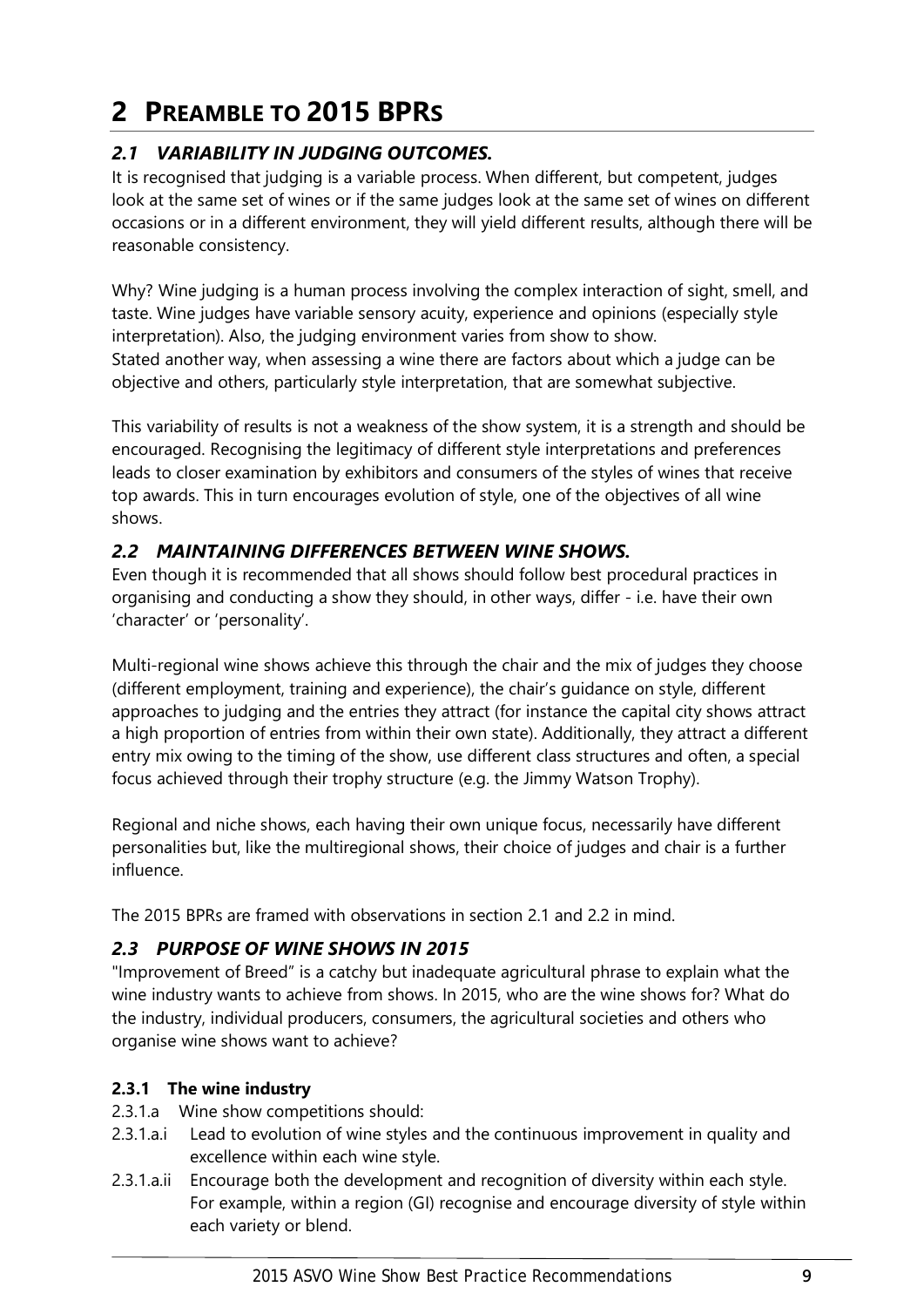2.3.1.a.iii Recognise and reward excellence and diversity of regional (GI) character. This is another facet of diversity of style that, in 2015, is worth emphasising. A focus on the diversity of character arising from the same varieties grown in different regions (GIs) is an important platform for the re-imaging of Australian wines in world markets.

> The world still tends to view Australia as a single region with a single wine offer for each variety and blend. The wine show system can play an important role in changing this perception of Australian wine.

2.3.1.b A robust wine show system will establish a platform for the shows and the industry to communicate to trade and global consumers about the rigor of the show system and the quality of wines that receive awards.

The aim is to have trade and consumers respect the show system as one of the best independent sources of reliable information about the diversity and quality of Australian wines. Refer to section [4.6.](#page-36-0)

#### <span id="page-11-0"></span>**2.3.2 Individual producers**

- 2.3.2.a Show performance allows producers to assess the quality, regional character and style of their wines against a wide range of their colleagues' wines. This comparison then challenges producers to improve their quality and styles.
- 2.3.2.b Show awards give producers a simply understood means of publicising a wine's quality to consumers.

#### <span id="page-11-1"></span>**2.3.3 The consumer**

2.3.3.a If wine shows, individually or as a group, communicate to consumers in Australia and export markets the rigour and impartiality of the judging process, the competence of the judges and the validity of the awards then this will build consumer confidence in the quality and excellence of Australian wines.

#### <span id="page-11-2"></span>**2.3.4 The Agricultural societies and others who organise wine shows**

Agricultural societies seek to promote excellence in all areas of Australian agriculture. Wine shows are their platform for achieving this objective for the grape and wine industry. Other shows, many organised by industry interest groups, have similar objectives that may be focussed more regionally or on some niche aspect of the wine industry. The show is their platform for meeting these objectives.

## <span id="page-11-3"></span>*2.4 THE AUSTRALIAN WINE SHOW SYSTEM - 2015.*

There has recently been considerable discussion about what system of regional, special purpose or niche, state and capital city wine shows the industry believes is ideal. When considering this issue, it has to be noted that the industry has no say in whether an agricultural society, an individual, or any enterprise can establish a wine show.

Ultimately the exhibitors and consumers will decide whether a show has relevance. If producers don't see relevance they won't enter and the show won't thrive. In other words the industry can't prescribe an overall structure for the Australian show system but exhibitors can express a preference by only entering those shows they consider relevant.

An accreditation system would help to control proliferation of shows and help maintain best practice. Such a system could define which types of show are eligible for accreditation and ensure best practice is followed.

The industry could establish an accreditation system. This is further discussed below. Refer to section [2.4.10.](#page-14-2)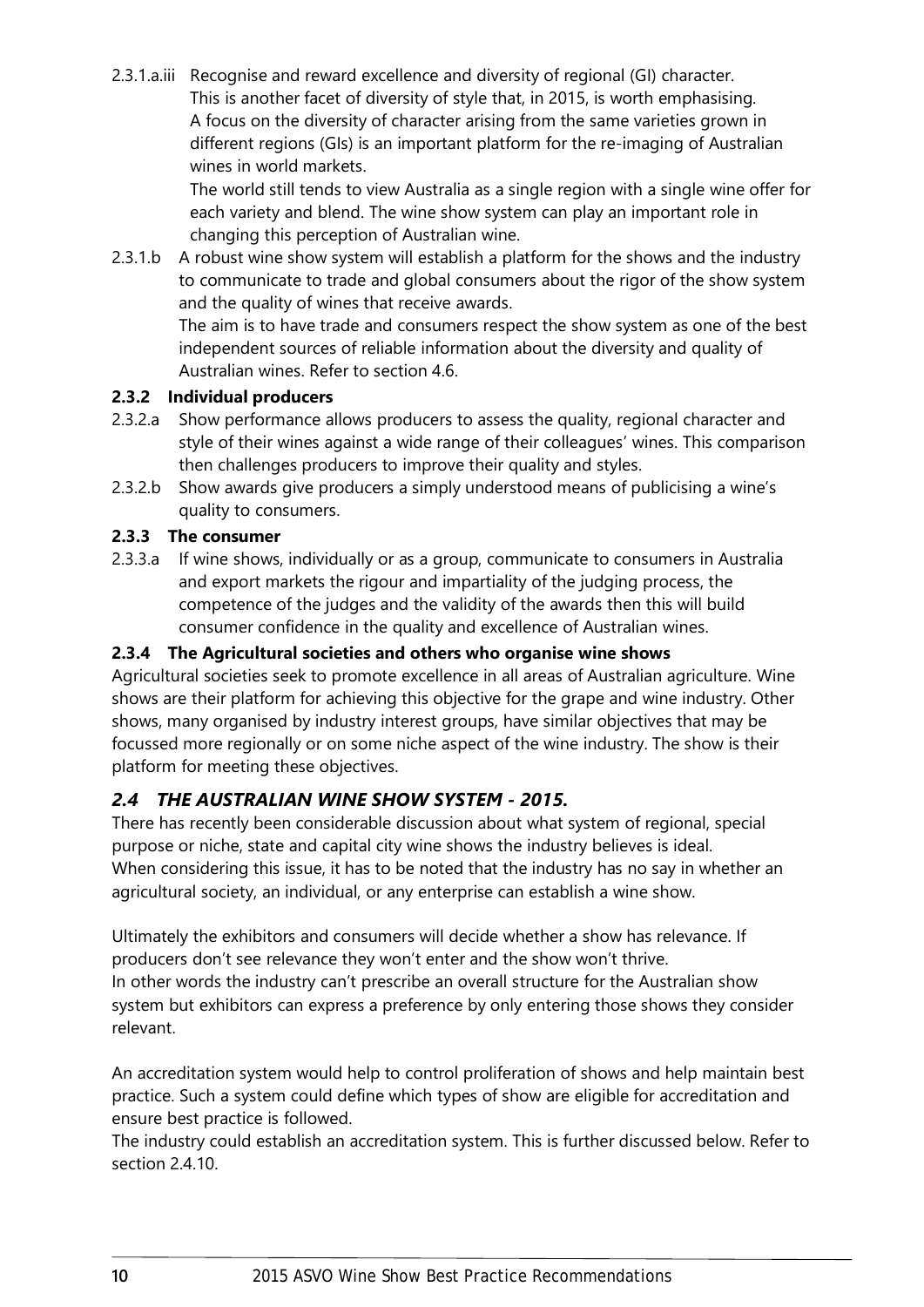#### <span id="page-12-0"></span>**2.4.1 Proliferation of shows**

The number of wine shows in Australia has proliferated to about 70 in 2015. Some shows have seen reduced numbers of exhibits in recent years which may parallel the downturn of the Australian wine industry or indicate that producers are taking more care in choosing what wines to enter. However, this has been somewhat balanced by the increased number of smaller producers that now vie for awards and this can be observed in some instances as an increased number of exhibitors relative to exhibits.

The sheer number of shows and the debatable focus of some shows are of concern to the industry.

#### <span id="page-12-1"></span>**2.4.2 Pyramid structure**

A pyramid structure with regional shows leading to state shows leading to the multi-regional capital city shows has often been proposed. In such a pyramid system, wines are eligible for the next level only if they win a medal in the lower tier.

If a pyramid system had been set up from the outset this could work. Now it is impractical; history is in the way.

Further, given the subjectivity and variability of judging (refer to sections [2.1](#page-10-1) and [2.2\)](#page-10-2) and how wines evolve in time, to be overlooked at one regional show and so not be eligible to enter the next level is not necessarily a fair judgement of a wine. A wine often needs to be exhibited at more than one show to demonstrate its worth.

Also, with a pyramid structure, all regional shows would need to precede their state show which would need to precede the national capital city show for current vintage wines. This would be difficult to schedule.

#### <span id="page-12-2"></span>**2.4.3 Regional shows**

Regional shows are very important. Regionality is an important plank in the Australian wine story and these shows provide the tightest focus on region. Also, because they can permit very small volume and experimental wine entries which the larger shows often cannot, they offer the most complete view of their region.

A secondary benefit is that regional shows (and other small shows) are an entry point and training ground for new wine judges who may otherwise find it hard to enter the system.

#### <span id="page-12-3"></span>**2.4.4 State shows**

State shows are a fact of life. Political boundaries don't make terroir sense but state governments, understandably, like focus on the industries in their states.

Also, awards from these shows may resonate with consumers who are interested in purchasing products from their state.

Even though these shows focus on the wines of their state they should seek to draw attention to the regional characters of their different regions (GIs). Developing awareness of the regional diversity of Australian wines is now seen as an important platform for enhancing the image of Australian wines domestically and in export markets.

#### <span id="page-12-4"></span>**2.4.5 Capital city shows**

The seven capital city shows are all relatively long established national shows and are seen by the industry as the peak shows. There have been and still are concerns about direction and administration of certain of these shows but all are generally well accepted by the industry. They all have similar objectives and structure while retaining their own 'personalities'. The National show in Canberra has aspirations of being seen as the show of shows or the peak show of the Australian system. To differentiate itself, the National has set an entry criterion for most but not all classes whereby the entered wine must have been awarded a medal at shows it has approved in order to be eligible.

The other capital city shows do not see Canberra as the peak show but rather as one of the seven with a different entry requirement. Many exhibitors have the same view, also noting that trophies at other shows are more important. The National Show still has to develop its case with the industry and other shows if it is to be regarded as the peak show.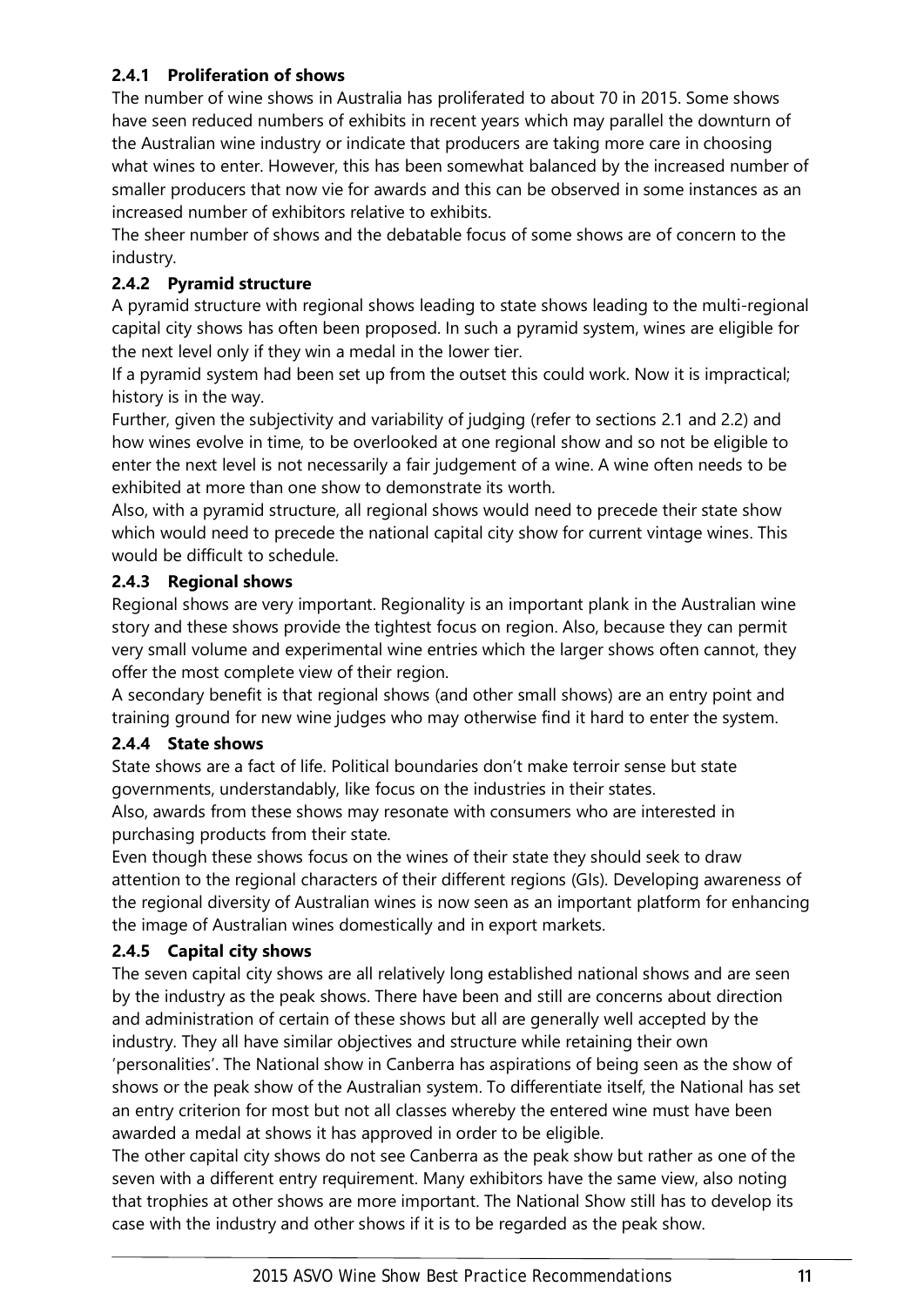The current cooperation between the capital city shows and the industry, and the sharing of best practice between shows through the establishment of the CCWSC, is a positive development and bodes well for the future strength of the system.

The capital city shows are collaborating to raise the relevance, profile and recognition of the Australian Wine Show system and thus increase awareness of its robustness and the value of wine show awards. At the same time they are seeking to enhance the image of their shows in the eyes of consumers.

The industry hopes that the capital city shows, through the CCWSC and individually, will continue to take a leadership role and share their experience with regional, niche and state shows, particularly within their respective states.

The capital city wine shows should seek to draw attention to the regional characters of different regions (GIs). Developing awareness of the regional diversity of Australian wines is now seen as an important means for enhancing the image of Australian wines domestically and in export markets.

#### <span id="page-13-0"></span>**2.4.6 Niche shows**

There has been a proliferation of these shows – the Australian Sparkling Wine Show, Australian Fortified Wine Show, various Cool Climate wine shows, Australian Alternative Varieties Wine show, private shows (Sydney International Wine Competition and Boutique Wine Awards), specialist international challenges (Canberra International Riesling Challenge) and others.

Because wines that are shown in these niche shows can also be shown in the regional, state and capital city shows, the question arises about whether there needs to be so many shows. Clearly there is support for many of them as they have become established in a relatively short time and quite a few do serve the purpose of promoting small, experimental or new wine categories that may be lost in the more general categories judged at state and capital city shows. An example is the Australian Alternative Varieties Wine show.

There is also a good argument for some shows that feature a single wine category e.g. Australian Fortified Wine Show and Australian Sparkling Wine Show, as there is for so-called single varietal challenges, e.g. the Canberra International Riesling Challenge and The James Halliday Chardonnay Challenge, especially when they are held in conjunction with a conference / workshop focussing on the same variety.

Such challenges may also have the potential to attract a worthwhile international entry that so-called international shows in Australia have so far not achieved.

A secondary benefit of niche shows is that, like regional shows, they are an entry point and training ground for new wine judges who may otherwise find it hard to enter the system.

#### <span id="page-13-1"></span>**2.4.7 Regional "***national***" shows**

Does the industry need national shows other than the seven capital city shows? That is, should Cowra, Rutherglen and Riverina be national or should they focus on being regional and / or niche?

- 2.4.7.a Rutherglen Wine Show could become a regional (Rutherglen Wine Show and adjacent regions) as well as the Australian Fortified Wine Show. The Australian Fortified Wine Show is seen as a benchmark niche show that is particularly well located in the Rutherglen fortified wines region. In the case of Rutherglen Wine Show this transition has already begun.
- 2.4.7.b Cowra Wine Show still receives a strong though declining entry. It has support from a segment of the industry. At the time of writing, Cowra Wine Show has proposed to still continue as a national show and has introduced a second focus, the Australian National Single Vineyard Wine Show.
- 2.4.7.c Riverina Wine Show has also become a regional show as well as a niche show, the International Sweet Wine Challenge.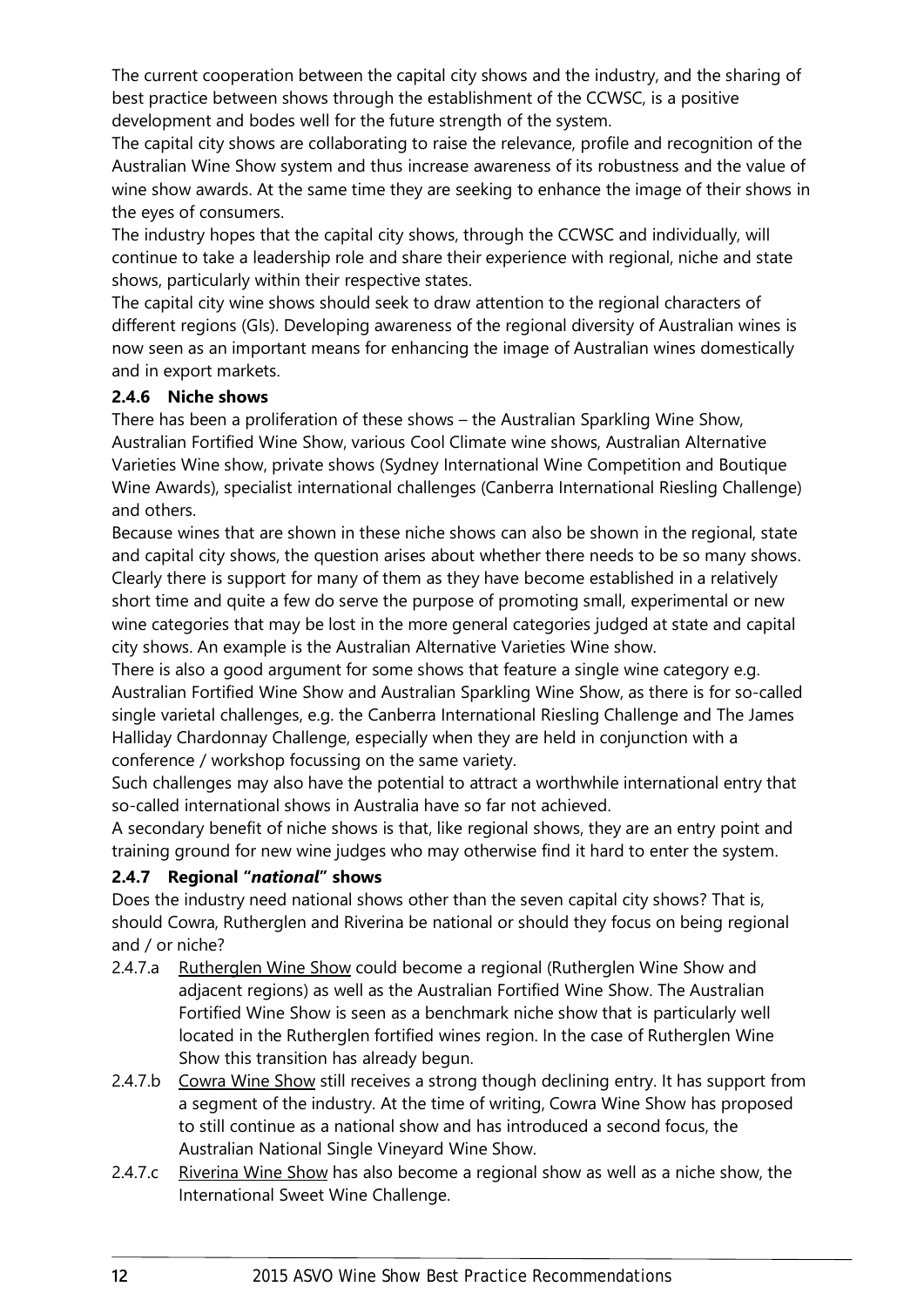#### <span id="page-14-0"></span>**2.4.8 International entries**

The industry does not support international entries in capital city, state and regional shows. These shows should focus on the development of Australian regional wine styles and awarding excellence in these styles.

Attempts by a number of shows to widen their entry criteria to include international wines have attracted only a narrow range of entries which cannot be claimed to give a representation of the true international competition. These wines detract from the focus on Australian regional wines.

However, the TAG sees an opportunity for more narrowly focused niche shows, those that focus on a single varietal or single wine category, to attract a more comprehensive international entry, in terms of both number of entries and range of countries.

An extension of this would be for a regional, state or capital city show to run, at the same time as their main show, a niche show (for instance, focused on a single variety) with international entries. If this is done, however, the judging of the niche segment should be as separate as possible from the main show.

#### <span id="page-14-1"></span>**2.4.9 Industry's preferred show system structure**

The industry favours the following structure:

- 2.4.9.a Regional (GI) shows (local entry)
- 2.4.9.b State shows (state entry)
- 2.4.9.c Capital city shows (national entry)
- 2.4.9.d Niche shows. A limited number of niche shows with a unique focus that benefits the industry and or consumer. The industry believes that each niche show should provide a focus that regional, state, and capital city shows cannot or do not adequately address.

International entries may be appropriate at certain niche shows. Refer to section [2.4.8.](#page-14-0)

## <span id="page-14-2"></span>**2.4.10 Accreditation of Shows**

The majority of the TAG supported the establishment of an accreditation system for Australian shows, but this is not an agreed industry position.

It can be argued that an accreditation system would help to control proliferation of shows and encourage the adoption of best practice without narrowing the range of shows. Further, if an accreditation system existed, it might assist trade negotiations seeking to permit the use of Australian wine show awards on bottles and other promotional materials in export markets.

An accreditation system should;

- Define which types of show are eligible for accreditation, and
- Set best practice criteria to achieve accreditation. These could draw from the 2015 ASVO Best Practice Recommendations, and
- Have an audit process.

The system would best be administered by an industry body such as WFA or ASVO. The industry can't impose an accreditation system on the various organisations running shows and thus an accreditation system would be successful only if the majority of the industry entered only accredited shows. If such system were adopted, well-run shows would likely see the benefit in becoming accredited.

Does the industry want to fund the establishment and management of an accreditation system? This review committee leaves this as an open question.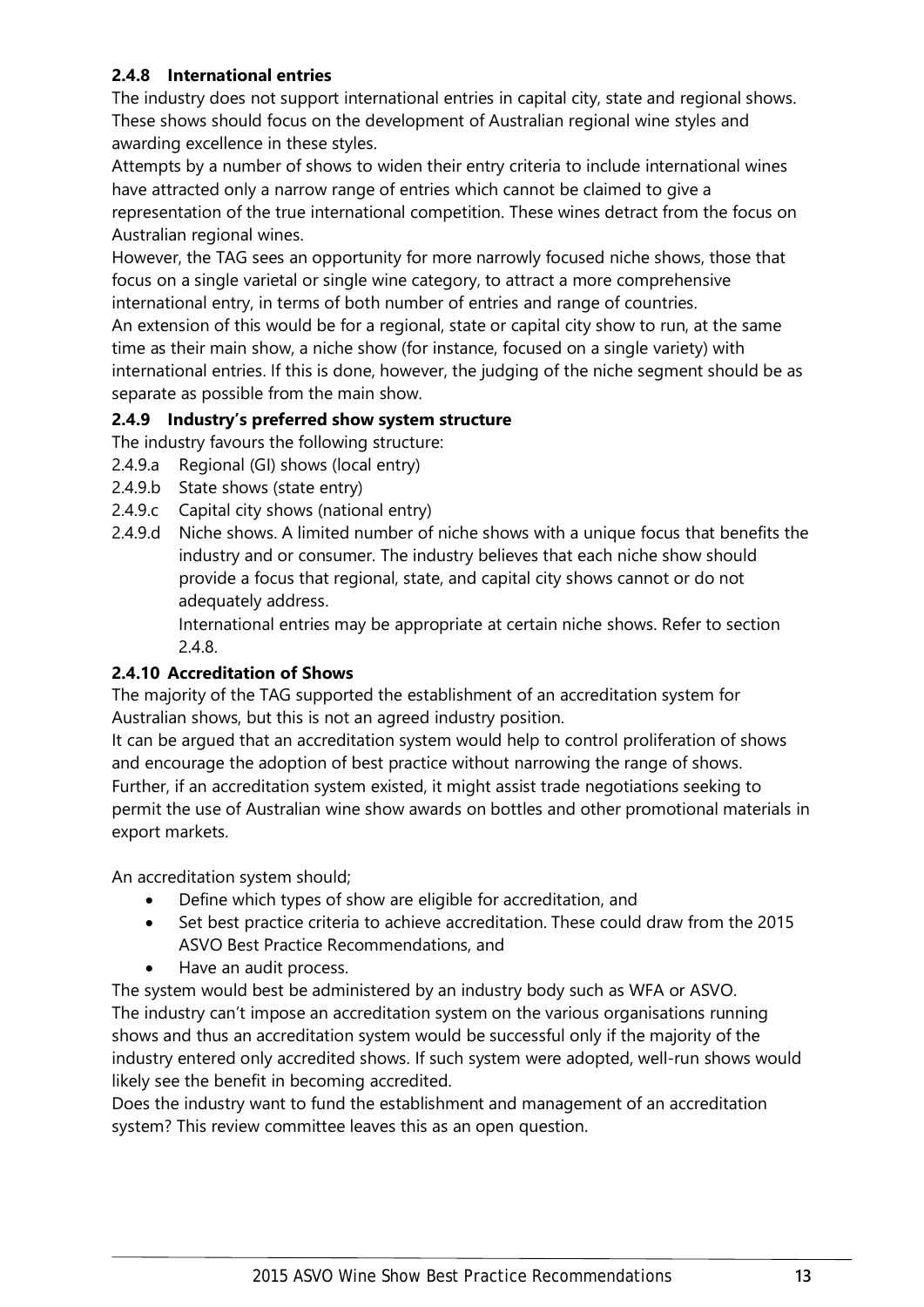The alternative to an accreditation system is for the industry to enter only those shows that are commercially relevant and which follow best practice recommendations such as the ASVO 2015 BPRs. Shows that do not follow best practice would lose viability if individual companies chose not to submit entries.

Recommendation. The wine industry and the wine shows give consideration to establishing an accreditation system for wine shows.

## <span id="page-15-0"></span>*2.5 OTHER OBSERVATIONS*

#### <span id="page-15-1"></span>**2.5.1 How many producers enter Australian wine shows?**

At one of large capital city wine shows in 2015, the number of entries was around 3,500 and the number of exhibitors was 451 which is about 19% of the over 2,400 Australian wine producers. Most larger companies enter the capital city shows so the entries represent a higher proportion of overall production.

In regional shows over 50% of local producers enter. Why? Local shows generally compare like with like, and wines are less likely to be lost amongst other styles. Also producers can easily attend the exhibitor tastings, and entry fees are usually lower than in the capital city shows.

Exhibitor numbers suggest many producers see little benefit in entering shows, don't believe the judges appreciate their wine styles, or find the shows too expensive to enter. Some don't enter for the reasons listed in section [2.5.2.](#page-15-2)

From the point of view of the wine shows, the exhibitor numbers suggest that, if they can establish that their processes are rigorous and that judging does recognise a wide range of styles, there is opportunity to recruit considerably more exhibitors.

#### <span id="page-15-2"></span>**2.5.2 Many of Australia's domestically and internationally respected wines are not shown.**

Why?

- The wines may be so sought after that the producers feel they have no need to use the shows to compare quality or they see little benefit from the potential publicity that an award can bring.
- Producers may feel they have more to lose if they don't win a top award than gain if they do.
- The producer may not respect the show system.

Does their absence matter?

- It would be good to have these wines entered because consumers tend to look for them as an internal reference. Their absence may lead consumers to think that the shows do not attract the best wines.
- The impact of their absence on judging is minor. There are many good wines entered and the judges are aware of the styles and quality of the respected non entries.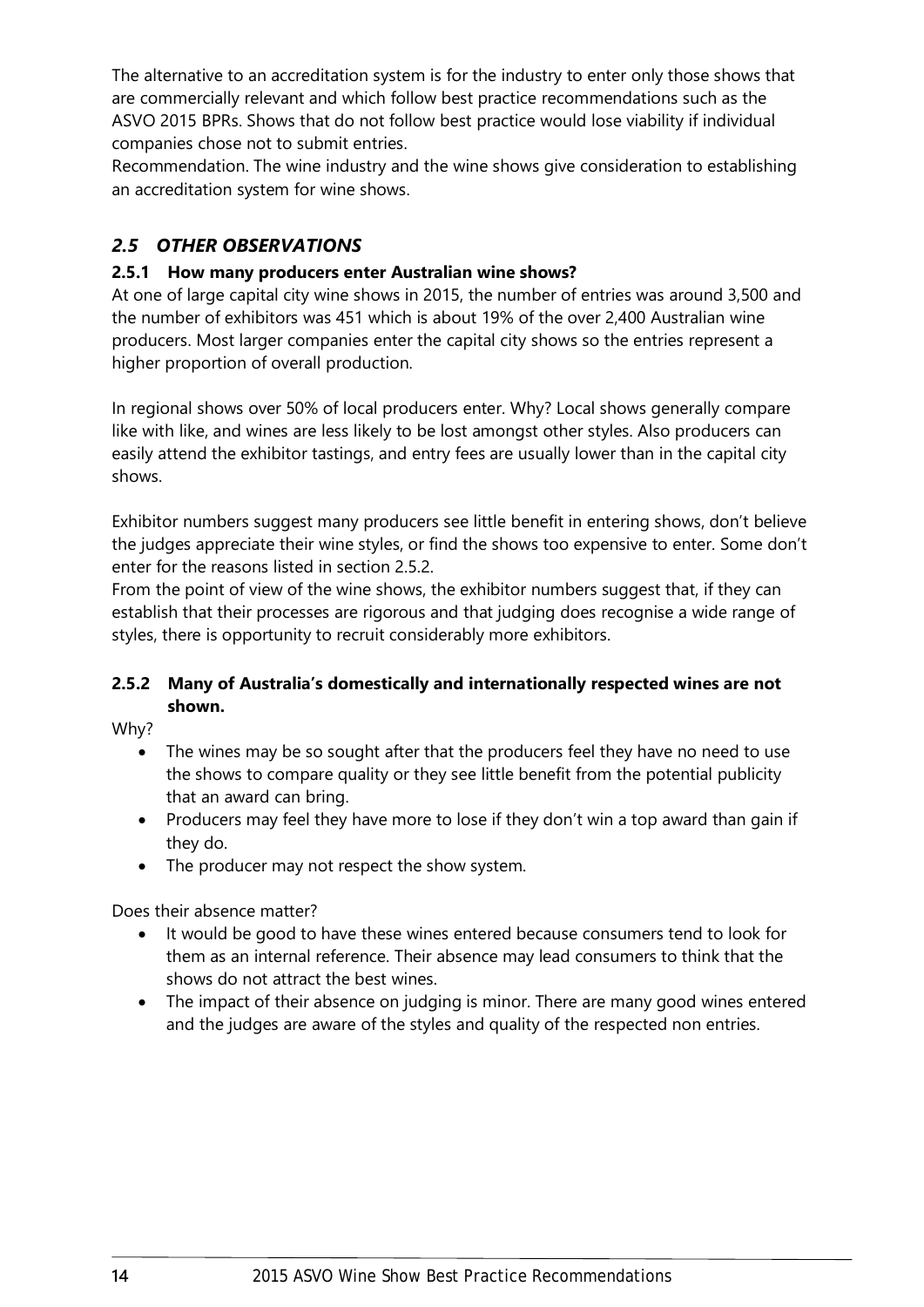## <span id="page-16-0"></span>*2.6 RECOMMENDATIONS*

- 2.6.1.a Communication. It is recommended in section [4.6.2.a](#page-36-3) that to maximise the benefit to all interest groups of an effective show system, wine shows and the industry should work together to effectively communicate to trade and consumers in local and export markets about the excellence and rigor of the show system and the quality of wines that receive awards from these shows.
- 2.6.1.b There should be no international entries at capital city, state and regional shows. However international entries may be appropriate at certain niche shows. Refer to section [4.4.7.](#page-29-3)
- 2.6.1.c That the wine industry and the wine shows give consideration to establishing an accreditation system for wine shows.
- 2.6.1.d Wine shows should work towards attracting entries from a larger number of Australian producers.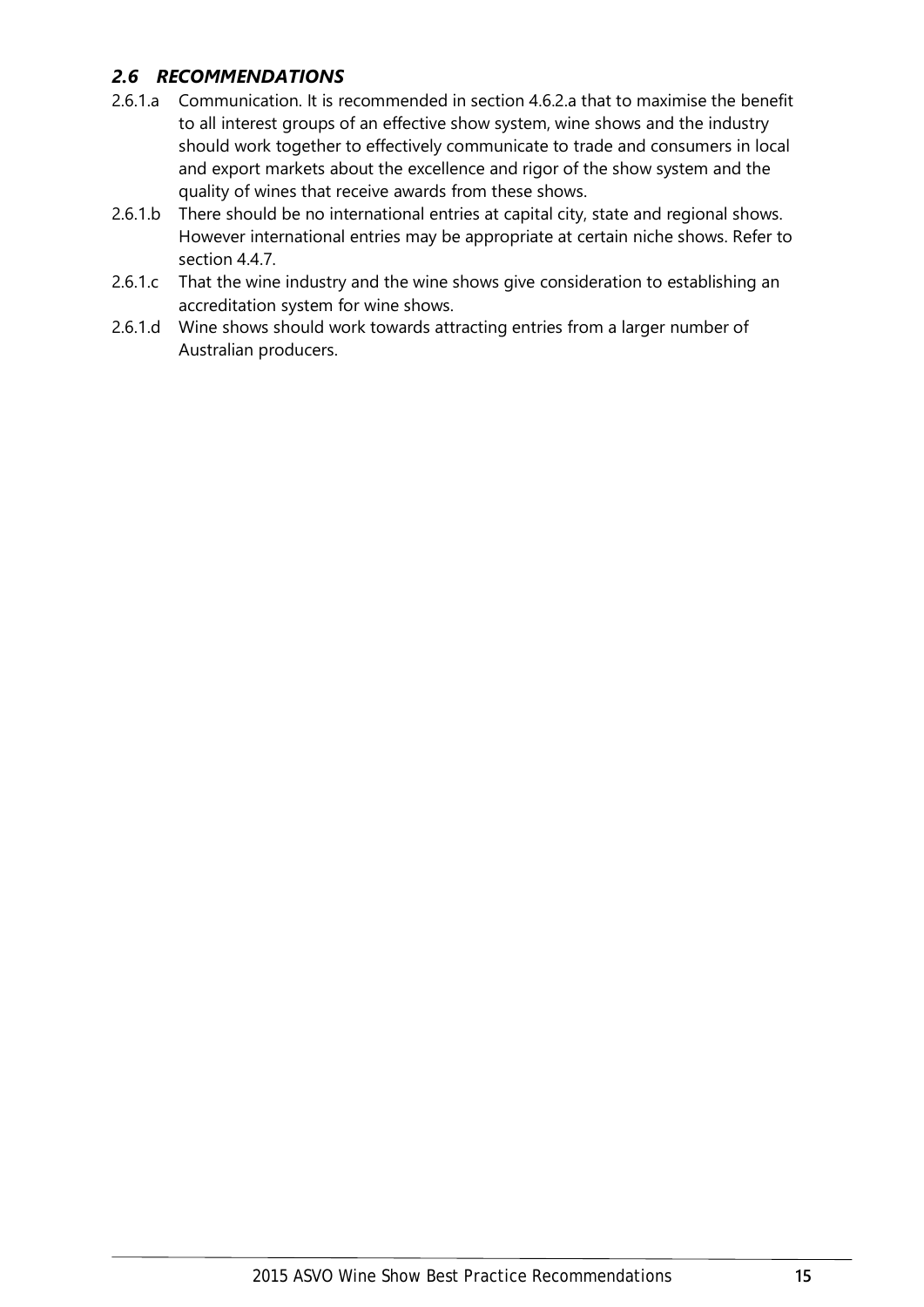# <span id="page-17-0"></span>**3 IMPARTIALITY**

The potential for exhibiting chairs of judges, panel chairs, or judges to bias their scores if they suspect a wine is from their company or region is real and the perception that this could happen in a show is a concern for the reputation of shows.

There are other judges, apart from those employed directly by the exhibitors, who could find themselves having a similar potential conflict of interest. Instances might include:

- Journalist judges who consult on communications to individual companies or regions being biased towards wines of these companies or regions.
- Judges who are financial investors in a company.
- Consultant winemakers or viticulturist judges who might have one or several clients exhibiting.
- A distributor judge whose agency brands may be exhibiting.

Furthermore, judges in a show that has given regional breaks (not the actual regions) within a class may be tempted to favour a group of wines they suspect is from a region in which they have a commercial or professional interest.

Eliminating all these potential conflicts, although ideal, would significantly limit the available pool of judges.

Given this situation it is suggested that the show system largely needs to rely on judges being impartial and the presentation of wines should reveal the minimum of information to judges.

The role of the chair of judges is most important in assuring the impartiality of the judging process and this is assisted if the chair of judges has no conflict of interest.

## <span id="page-17-1"></span>*3.1 RECOMMENDATIONS*

## <span id="page-17-2"></span>**3.1.1 Perceived Conflict of Interest**

- <span id="page-17-5"></span>3.1.1.a Appointment of chair of judges. Preferably a chair is appointed who does not have any perceived conflict of interest.
- 3.1.1.a.i At regional or state shows, it is recommended that the wine show organisers should appoint a chair of judges from outside the region to ensure objectivity and transparency.
- 3.1.1.a.ii At capital city, state, and niche shows, the chair of judges should not be an exhibitor.

This avoids the external perception of bias should wines produced by the chair of judge's company receive awards or trophies.

- <span id="page-17-4"></span>3.1.1.b The chair of judges should declare any potential conflict of interest to the wine show organisers.
- 3.1.1.c Judges including panel chairs should be selected on their expertise to judge and ideally the panels should represent a wide range of industry interests. Refer to section [4.3.2](#page-23-2) and [Appendix A.](#page-49-1)
- <span id="page-17-7"></span>3.1.1.d Judges should declare any potential conflict of interest to the chair of judges and the wine show committee. Refer to section [4.2.5.a.](#page-22-3)
- 3.1.1.e Auditors should have no perceived conflict of interest. Refer to section [4.7.5.c.](#page-42-2)
- 3.1.1.e.i Auditors should not have wine entered in a show they are auditing.
- 3.1.1.e.ii If an auditor is a consultant, board member, shareholder, etc of an exhibiting winery, they should not audit those exhibitors.

#### <span id="page-17-3"></span>**3.1.2 Professional Conduct**

<span id="page-17-6"></span>3.1.2.a The chair of judges should formally remind judges of their role and obligation to remain objective. Refer to section [4.2.3.d](#page-21-2) and [4.5.6.a.](#page-33-1)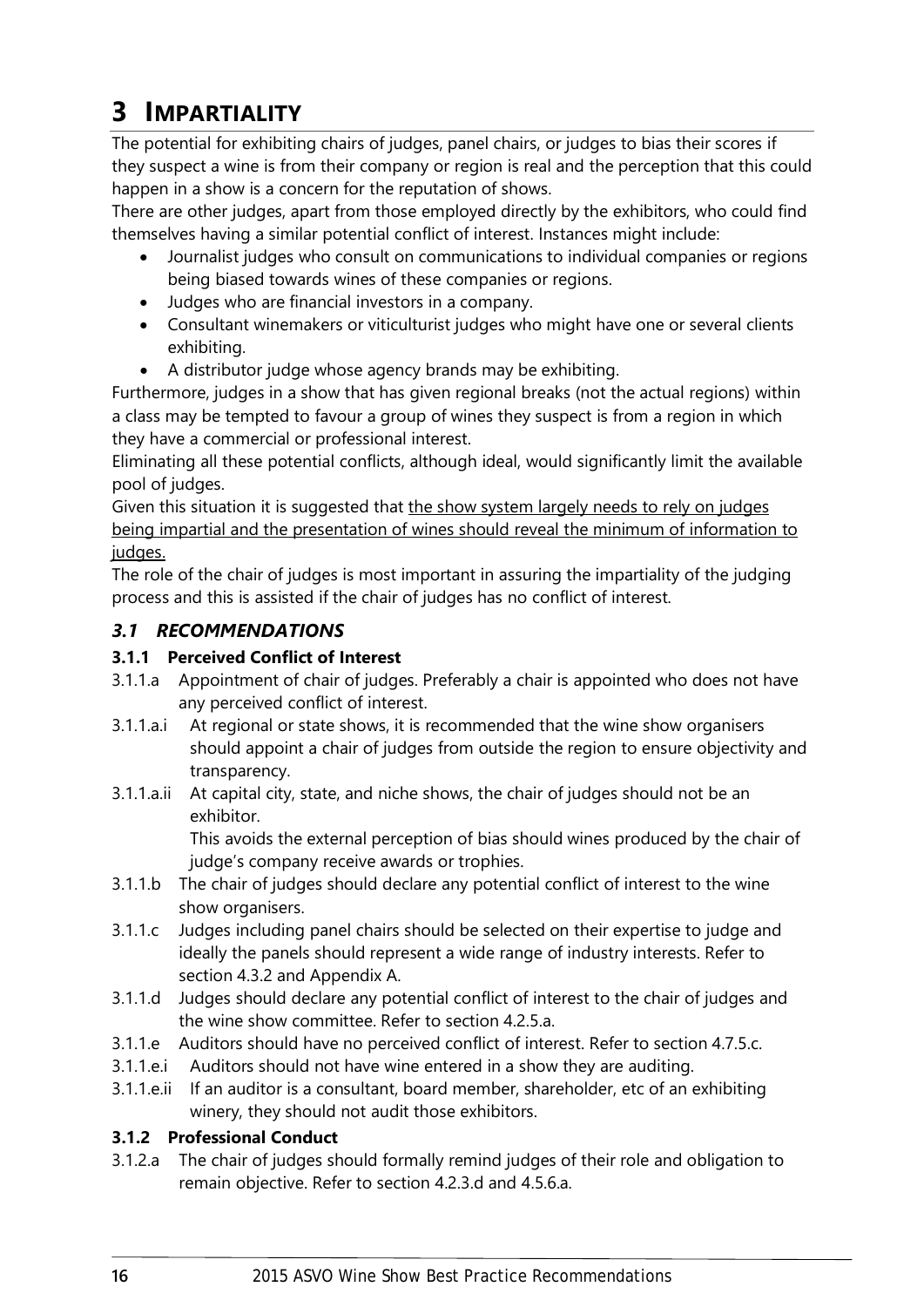- <span id="page-18-5"></span>3.1.2.b The chair of judges should affirm that wines are to be judged recognising the diversity of styles expected within each class, a wine's quality and the show's guidelines (if any). Refer to section [4.5.6.a.](#page-33-1)
- 3.1.2.c Judges should conduct themselves in a professional manner at all times remembering to remain impartial and objective. This should be reiterated by the chair of judges and the panel chairs.
- <span id="page-18-9"></span>3.1.2.d The chair of judges and wine show organisers should ensure that no more than one (1) judge associated with a single company or organisation is on the same judging panel. Refer to section [4.3.1.b.](#page-23-3)
- <span id="page-18-6"></span>3.1.2.e All judges should assess wines impartially. There should be no discussion between judges of the attributes of wines during tasting. However, it is recognised that associate judges may seek guidance from the panel chair. Discussion of wines is only to occur after initial wine assessment when points are being discussed. Discussion to achieve consensus is also expected during any subsequent taste off. Refer to section [4.2.5.c](#page-22-4) and [4.5.6.e.](#page-33-2)
- <span id="page-18-10"></span>3.1.2.e.i An exception to this 'no discussion' recommendation is for specialist judges who are appointed to provide additional guidance on style. Refer to section [4.3.2.d](#page-24-2) and [4.5.6.e.i.](#page-33-3)
- <span id="page-18-12"></span>3.1.2.f If after collating and assessing points in a class there is a call back and taste off to determine awards, the wines should be randomised so as to minimise the tendency for judges to support a wine that they pointed highly in the initial tasting. Refer to section [4.5.6.g.](#page-33-4)
- <span id="page-18-3"></span>3.1.2.g All judges, stewards, committee members, and others associated with the show should maintain confidentiality about exhibits, judging and outcomes at all times. Information about the show and judging should only be issued by the show committee.

#### <span id="page-18-0"></span>**3.1.3 Social Media**

- 3.1.3.a Each show should have a social media policy and this should be communicated in advance of judging to judges, stewards, committee members and others associated with the show.
- 3.1.3.b Any social media policy should specifically include a section that restricts the making of comments on known or potential results on social media before the announcement of awards. Refer to sectio[n 3.1.2.g.](#page-18-3)

## <span id="page-18-1"></span>**3.1.4 Managing Judging Prejudice**

- <span id="page-18-11"></span>3.1.4.a Non-varietal specific classes (e.g. other varieties and blends) should be sorted into groups by variety and then vintage to ensure that each wine is judged on its varietal character and merits, rather than suffering in mixed company, e.g. Chenin Blanc or Nebbiolo. Refer to section [4.4.4.a.](#page-29-5)
- <span id="page-18-4"></span>3.1.4.b For trophy judging as well as class judging, wines should be poured and stored out of the sight of judges and all bottles should be removed from their vicinity. A glimpse of a bottle finish or screw cap can compromise a judge's impartiality. Refer to section [4.2.1.d](#page-20-4) an[d 4.5.4.d.](#page-32-2)
- <span id="page-18-13"></span>3.1.4.c Wines eligible for class call backs or for a trophy taste-off should be randomised. Judges should be told only variety or blend and vintage. Judges should not be told the class number and or exhibit number. Refer to section [4.5.7.c.](#page-34-1)

## <span id="page-18-2"></span>**3.1.5 Ethical Standards for Stewards**

- 3.1.5.a Responsibilities of a chief steward and stewards.
- <span id="page-18-7"></span>3.1.5.a.i Stewards are expected to maintain a high ethical and professional standard at all times. Refer to section [4.2.6.a.](#page-22-5)
- <span id="page-18-8"></span>3.1.5.a.ii Stewards should declare any potential conflict of interest to the wine show organisers. Refer to section [4.2.6.b.](#page-22-6)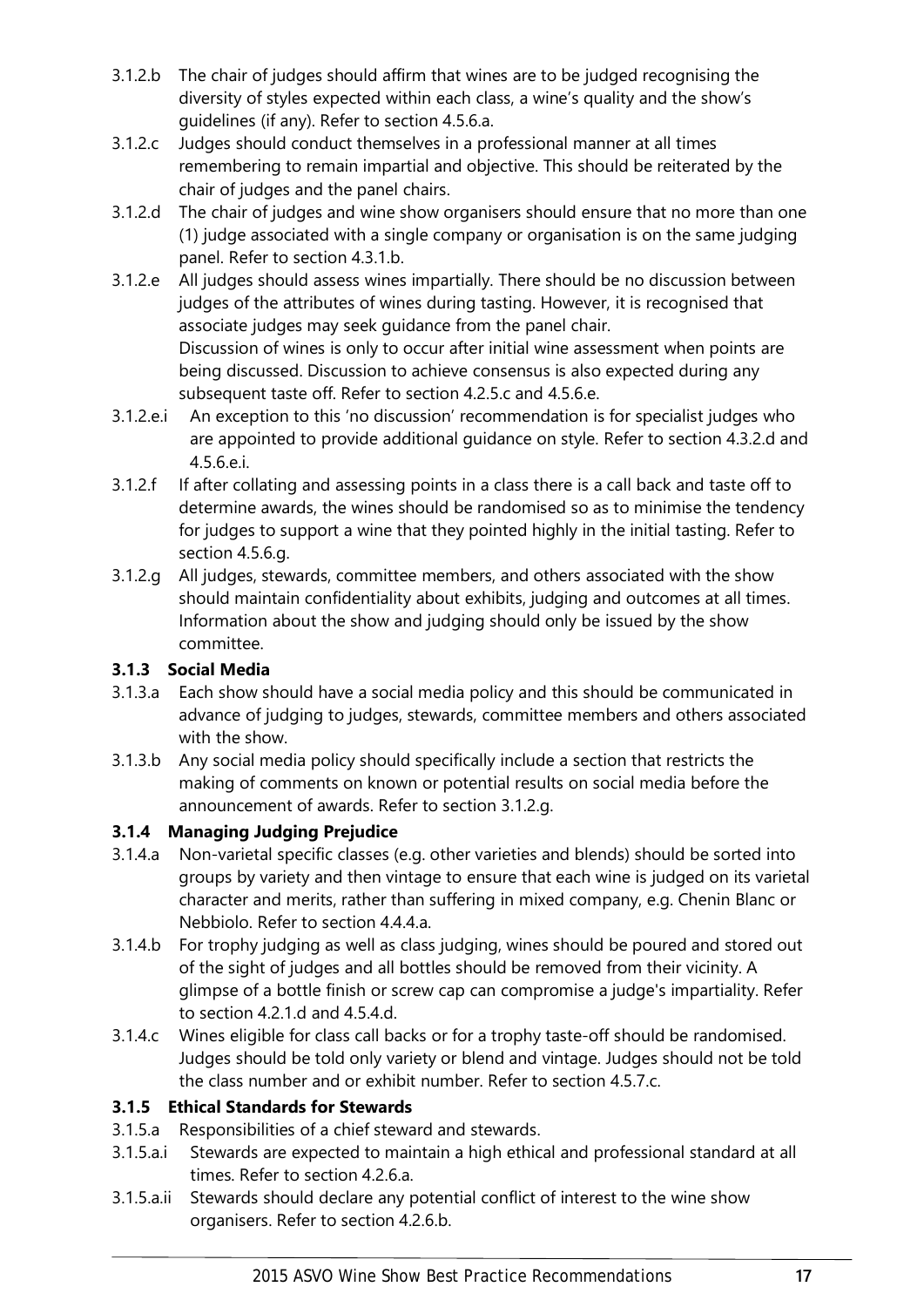- <span id="page-19-1"></span>3.1.5.a.iii Stewards should at all times endeavour to keep their actions and reactions to an exhibit as neutral as possible so as to avoid influencing judges. Stewards should never discuss the exhibits with judges until the results are released. Refer to section [4.2.6.c.](#page-22-7)
- <span id="page-19-2"></span>3.1.5.a.iv Stewards should maintain confidentiality about exhibits, judging and outcomes at all times. Refer to section [3.1.2.g](#page-18-3) and [4.2.6.d.](#page-22-8)
- 3.1.5.b Only the stewards should be aware of which wines correspond to the exhibit numbers or judging numbers.

#### <span id="page-19-0"></span>**3.1.6 Exhibit Randomisation**

- 3.1.6.a In order that exhibitor entries do not appear in the same order in different classes and so that multiple entries from a single exhibitor do not appear sequentially, shows should randomise entries for judging. An entry is allocated an exhibit number and these should be randomised post-delivery and prior to the week of judging to give a judging number that determines the order in which the wines appear on the table. This system could be assisted by using randomising software. Accurate recording and confidentiality is critical. Refer to section [4.5.4.b.](#page-32-3)
- 3.1.6.b Wine show organising committees should announce to judges at the beginning of the show that randomisation will occur.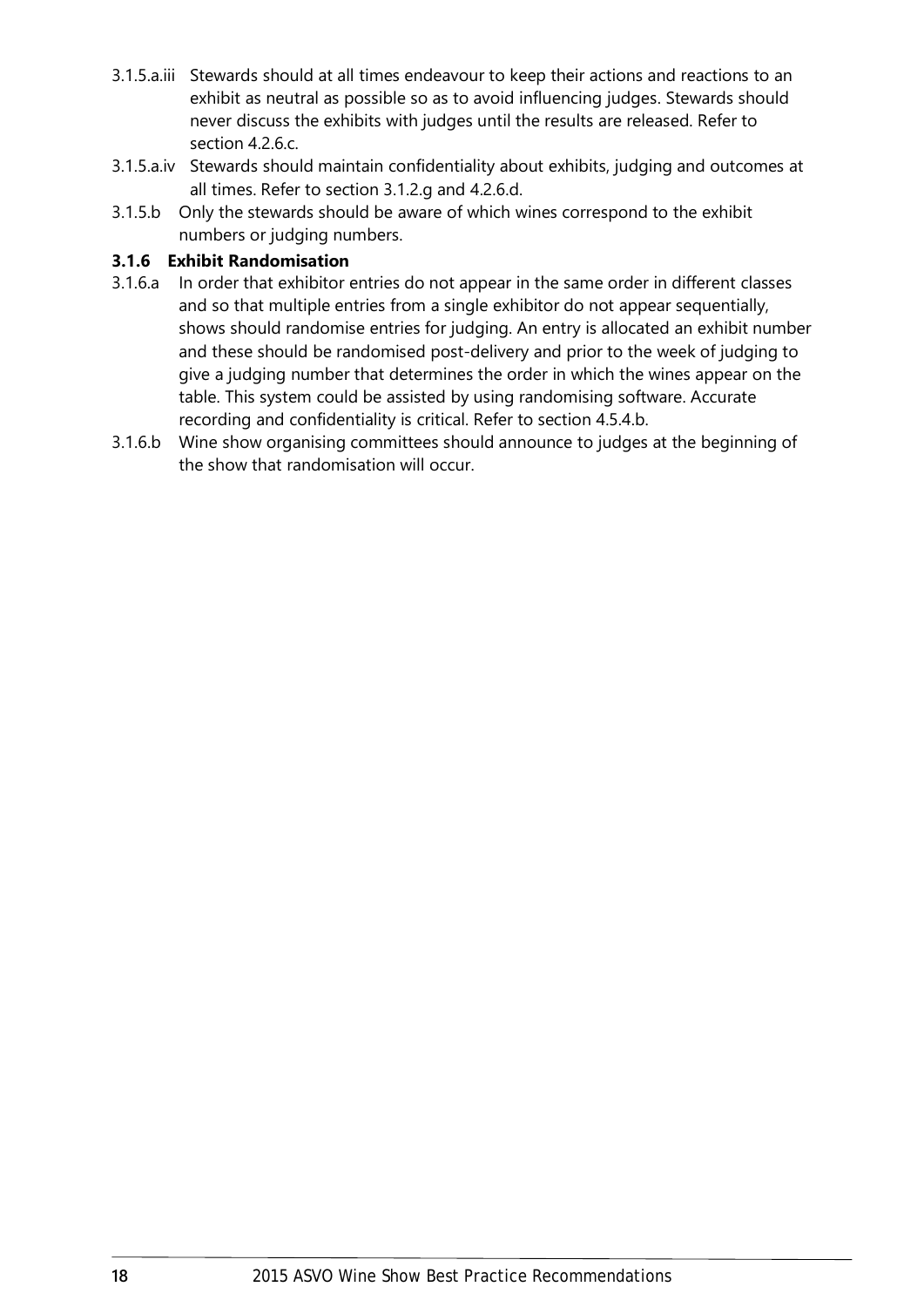## <span id="page-20-0"></span>**4 GUIDELINES FOR CONDUCTING A WINE SHOW**

## <span id="page-20-1"></span>*4.1 INTRODUCTION*

This guideline section is the core of this 2015 BPRs document. It sets out to be a comprehensive recommendation about conducting a show and in doing so significantly expands the topics covered in the 2004 'Standards' sections. It also expands and absorbs audit, trophy judging, and use of awards that were separate sections in the 2004 BPRs. For completeness it includes all the recommendations of Sections 2, 3, 4 of this document.

## <span id="page-20-2"></span>*4.2 RECOMMENDATIONS. ROLES AND RESPONSIBILITIES*

## <span id="page-20-3"></span>**4.2.1 Role and Responsibilities of Wine Show Organisers and Societies**

The wine show societies or other groups who may be organising a show effectively 'own' the show. They are responsible for the approach of the show, establishing a schedule and set of regulations, publicity, accepting and organising entries, financial management, establishing an appropriate judging facility, organising the judging, preparing the catalogue of results and organising the exhibitor tasting and other events to announce awards. Thus the role of the society / organisers is diverse and many of the recommendations of the 2015 BPRs are recommendations on aspects of this role.

The following recommendations are roles and responsibilities that are related to the areas of judges, judging, awards, communication and use of awards, and audit. Show Societies should;

- 4.2.1.a Develop and implement a general code of conduct for all judges to agree to and sign.
- <span id="page-20-5"></span>4.2.1.b Recruit and train suitably qualified wine show judges and associates. The judging panel must be assembled in consultation with the chair of judges. Refer to section [4.2.3.a.](#page-21-3)
- 4.2.1.c Fully fund all travel, accommodation and out-of-pocket expenses incurred by the wine show judges for the duration of the judging period and if they attend, the exhibitors tasting. Depending on the financial position of the show, reimbursement of all or part of expenses incurred by associate judges and key stewards should be considered as should an honorarium for judges.
- <span id="page-20-4"></span>4.2.1.d Every effort should be made by the wine show organisers to ensure that judge impartiality is not compromised through the preparation and presentation of exhibits for judging. Wine bottles, either being stored or during pouring, should be out of sight of judges at all times. Refer to section [3.1.4.b](#page-18-4) and [4.5.4.d.](#page-32-2)
- 4.2.1.e Provide an environment for the judging of all wines best suited to showing exhibits in the best possible condition. Refer to section [4.5.1.](#page-31-1)
- <span id="page-20-6"></span>4.2.1.f Within budget resources, provide the best technology available to assist the judges to record their tasting notes and scores. With appropriate software, the use of networked tablet or laptop computers can provide each judge's screen with a tabulation and averaging of all judges' points as well as the tasting notes of all judges. This in turn speeds up the determination of awards – there is no calling of points - and, if required, allows the judges to choose the most appropriate tasting note on each wine to provide to the exhibitor. A number of shows are already exploring these options.
- 4.2.1.g Include brief judging comments on each class in the catalogue of results. Also, apart from direct discussion between exhibitors and judges at the exhibitors' tasting, develop systems to provide written feedback to exhibitors on their entries. Refer to section [4.6.1.d.](#page-36-4)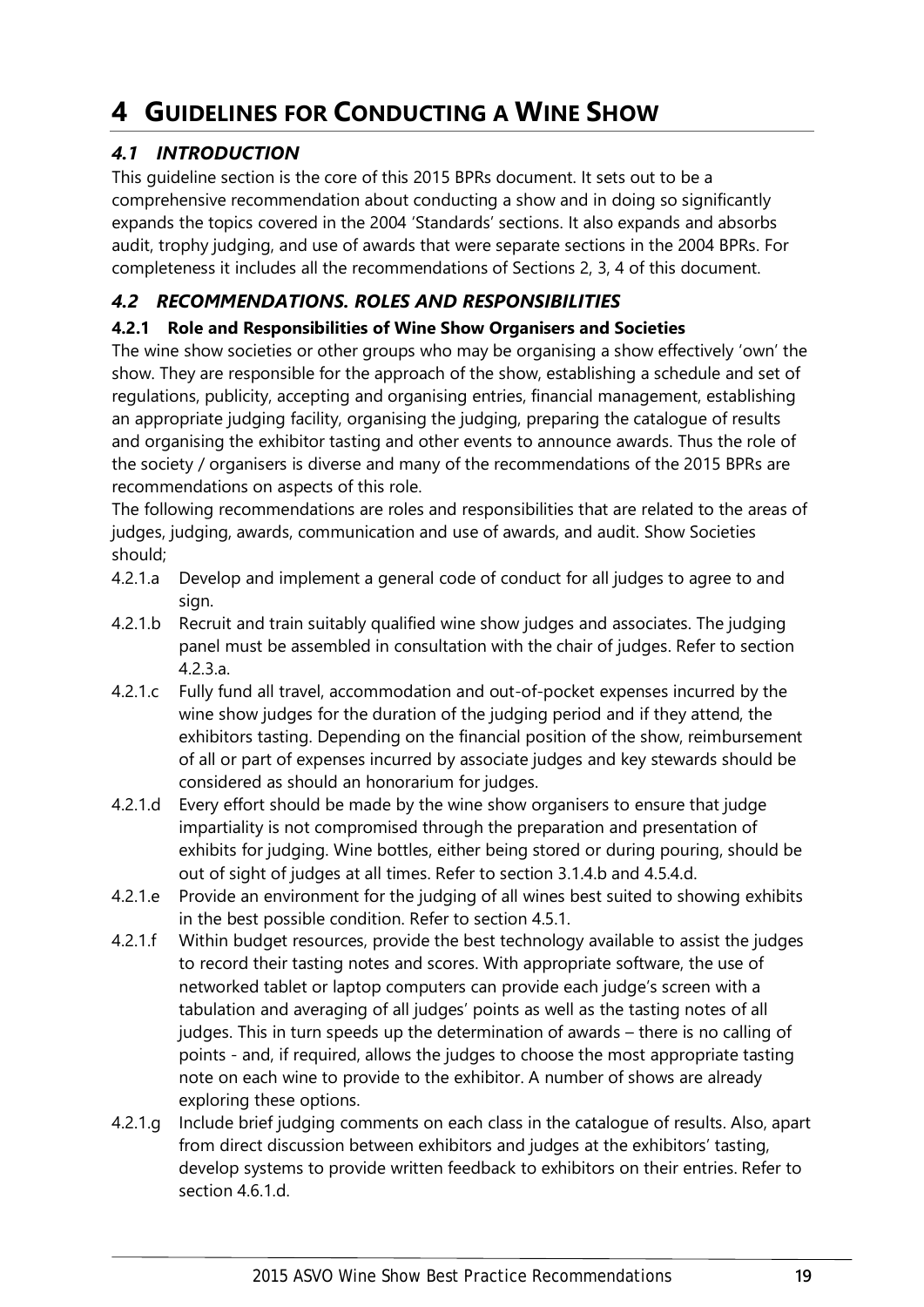- 4.2.1.h All wine shows should adopt a consistent protocol for auditing exhibits. This will discourage any breach of regulations by an exhibitor, whether through carelessness or deceit, and assure other exhibitors, wine trade, press and consumers that high standards are being maintained. Wine shows should clearly outline the audit process in their regulations and the penalties applied where regulations are breached. Refer to section [4.7](#page-40-0) on Audit.
- 4.2.1.i All wine shows should include in their regulations a code of responsibility for exhibitors in relation to correct medal use according to the Winemakers Federation of Australia's (WFA's) Wine Industry Display of Awards Code of Practice (CoP) and to exercise penalties for breach of the code of practice. Refer to section [4.6.4.c](#page-38-1) and [4.6.4.g.](#page-38-2)

#### <span id="page-21-0"></span>**4.2.2 Role and Responsibilities of an Exhibitor**

- <span id="page-21-5"></span>4.2.2.a An exhibitor should enter wines in a wine show strictly according to show regulations. Refer to section [4.4.8](#page-29-4) and [4.7.4.e.](#page-41-1)
- 4.2.2.b Exhibitors must comply with the wine show audit regulations. Refer to section [4.7.4.f.](#page-41-2)
- 4.2.2.c An exhibitor should use wine show results, medals and trophies fairly and in the spirit in which they were intended. Awarded medals can be used only on the brand and blend that the entry represents at the time of judging. Refer to sections [4.4.2.b](#page-27-1) and [4.4.3.](#page-28-0)
- 4.2.2.d Exhibitors must comply with WFA's Wine Industry Display of Awards Code of Practice. A wine show may refuse to accept entries from exhibitors demonstrated to have failed to comply with this code. Refer to section [4.6.4.c](#page-38-1) and [4.6.4.g.](#page-38-2)

#### <span id="page-21-1"></span>**4.2.3 Role and Responsibilities of a Chair(s) of Judges**

- <span id="page-21-3"></span>4.2.3.a The chair of judges should work with wine show organisers to develop the wine show schedule and select a panel of judges which best meet the intentions of the wine show. Refer to sectio[n 4.2.1.b.](#page-20-5)
- 4.2.3.b The chair of judges should declare any perceived conflict of interest to the wine show organisers. Refer to section [3.1.1.b.](#page-17-4) Note from section [3.1.1.a](#page-17-5) that the chair of judges should not be an exhibitor.
- 4.2.3.c The allocation of judges to panels and classes to panels should be the responsibility of the chair of judges consulting with the wine show organisers.
- <span id="page-21-2"></span>4.2.3.d The chair of judges should take every opportunity to ensure that judges are aware of the importance of being impartial and free from bias and in addition, work where possible with the wine show organisers to avoid any possible bias. Refer to section [3.1.2.a](#page-17-6) and [4.5.6.a.](#page-33-1)
- <span id="page-21-4"></span>4.2.3.e The chair of judges should, at the commencement of the show, affirm that wines are to be judged recognising the diversity of styles expected within a class, quality and the show's guidelines (if any). Refer to section [3.1.2.b](#page-18-5) and [4.5.6.a.](#page-33-1)
- 4.2.3.f The chair of judges should arbitrate and resolve all disputes and issues arising in class and trophy judging.
- 4.2.3.g The chair of judges should attend the exhibitors' tasting and provide overview, feedback and comment to exhibitors on behalf of the panel of judges. Should a panel chair not be able to attend the exhibitors tasting his or her notes should be provided to the chair of judges for discussion with individual exhibitors if required.
- 4.2.3.h The chair of judges should take every opportunity to encourage, train and educate both judges and associate judges and be prepared to provide comment and feedback on performance, both to individual judges and the wine show organisers. Refer to section [4.3.6.a.](#page-25-2)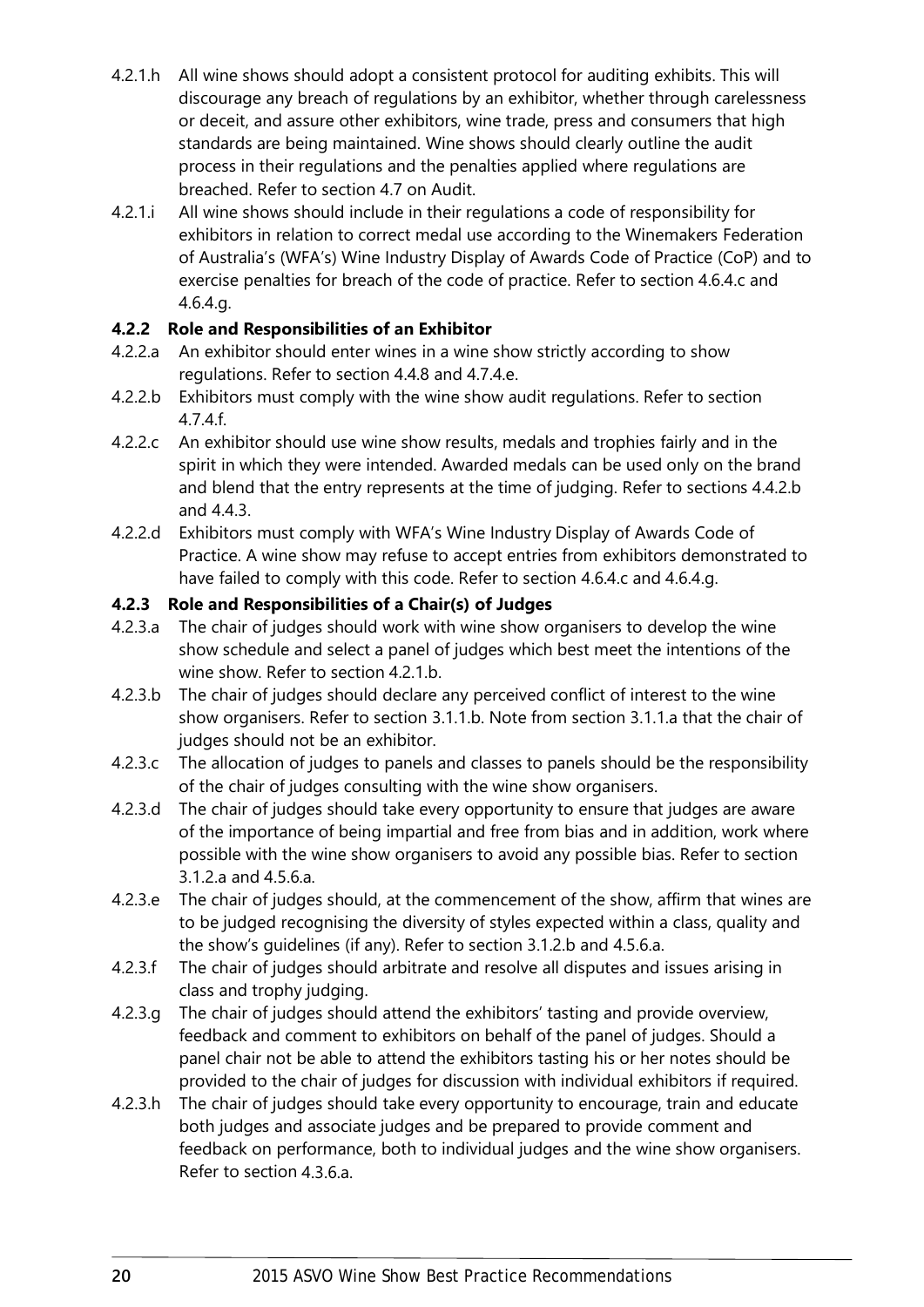#### <span id="page-22-0"></span>**4.2.4 Role and Responsibilities of a Panel Chair**

- <span id="page-22-10"></span>4.2.4.a Given the chair of judge's guidance about judging at the commencement of the show, the panel chair should provide further guidance if needed to the panel. Refer to section [3.1.2.b](#page-18-5) and [4.2.3.e.](#page-21-4)
- <span id="page-22-11"></span>4.2.4.b Once judging of a class is complete, the panel chair should lead panel discussion about the wines, be responsible for collating points, organise recalls and involve the chair of judges in the discussion, as directed by the chair. Once consensus has been reached on all wines including non-award wines, the panel chair should record final points and allocate awards, which are then submitted to the chair of judges as the master record. Refer to section [4.5.6.f.](#page-33-5)
- <span id="page-22-9"></span>4.2.4.c If the panel is using a computer system similar to that outlined in [4.2.1.f,](#page-20-6) the panel chair can select the tasting note of one judge and adapt it or draft a summary note that encapsulates the thoughts of the panel on each exhibit. Such summary notes could be used to provide feedback to exhibitors.
- 4.2.4.d The panel chair should encourage and train the associate judges allocated to them. Refer to section [4.3.5.](#page-25-0)

#### <span id="page-22-1"></span>**4.2.5 Role and Responsibilities of a Judge (including Panel Chair and Associate Judges)**

- <span id="page-22-3"></span>4.2.5.a All judges should declare any potential conflict of interest to the chair of judges and the wine show committee. Refer to section [3.1.1.d.](#page-17-7)
- 4.2.5.b All judges should assess wines impartially and without bias.
- <span id="page-22-4"></span>4.2.5.c There should be no discussion of the attributes of wines during tasting. Discussion of wines should occur only after initial wine assessment when points are being discussed. Discussion to achieve consensus is also expected during any subsequent taste off. Refer to sectio[n 3.1.2.e](#page-18-6) and [4.5.6.e.](#page-33-2)
- 4.2.5.d All judges should endeavour to be available to provide feedback to exhibitors at the exhibitors tasting.
- 4.2.5.e Any judges not available to attend the exhibitors tasting should make their comments available to the panel chair to act as a proxy. Failing this, the panel chair should provide his or her notes to the chair of judges.

This process would be facilitated if a computerised system (refer to section [4.2.1.f](#page-20-6) and [4.2.4.c\)](#page-22-9) were being used to collate points and arrive at a summary comment on each wine.

#### <span id="page-22-2"></span>**4.2.6 Role and Responsibilities of a Steward**

- <span id="page-22-5"></span>4.2.6.a Stewards are expected to maintain a high ethical and professional standard at all times. Refer to section [3.1.5.a.i.](#page-18-7)
- <span id="page-22-6"></span>4.2.6.b Stewards should declare any potential conflict of interest to the wine show organisers. Refer to section [3.1.5.a.ii.](#page-18-8)
- <span id="page-22-7"></span>4.2.6.c Stewards should at all times endeavour to keep their actions and reactions to an exhibit as neutral as possible so as to avoid influencing judges. Stewards should never discuss the exhibits with judges until the results are released. Refer to section [3.1.5.a.iii.](#page-19-1)
- <span id="page-22-8"></span>4.2.6.d Stewards should maintain confidentiality about exhibits, judging and outcomes at all times. Refer to section [3.1.2.g](#page-18-3) and [3.1.5.a.iv.](#page-19-2)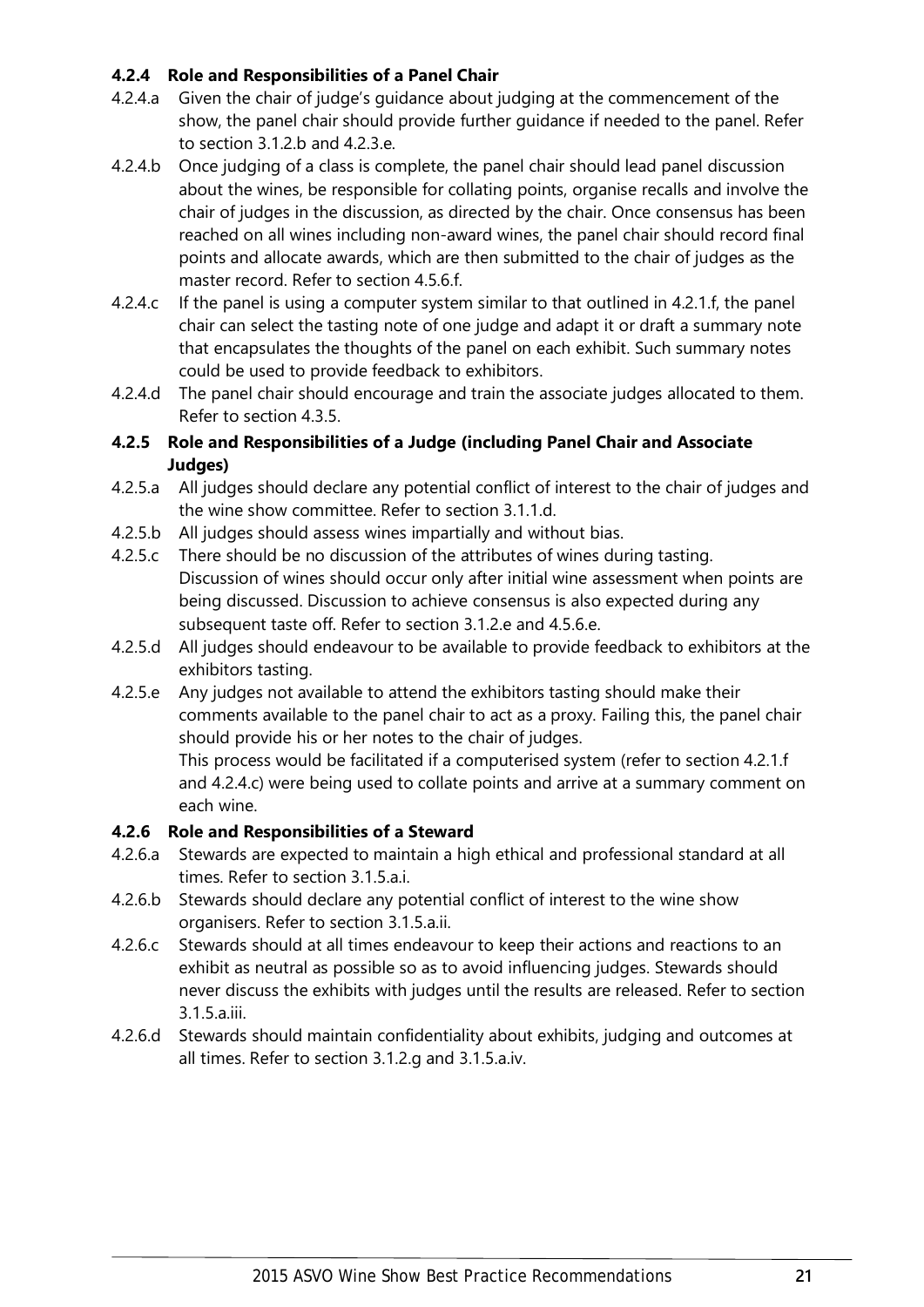## <span id="page-23-0"></span>*4.3 RECOMMENDATIONS. JUDGE NUMBERS, APPOINTMENT, TERM AND ASSESSMENT*

#### <span id="page-23-1"></span>**4.3.1 Number of Judges to be appointed and timing of appointment**

- 4.3.1.a Most shows currently have one chair of judges. However, if the number of entries continues to increase it may be appropriate to appoint a second chair of judges or an associate (deputy) chair of judges.
- <span id="page-23-3"></span>4.3.1.b Judging panel structure. The current system of panel chair with two additional judges is the most preferred. However, no more than one (1) judge associated with a single company or organisation should be on the same judging panel. Refer to section [3.1.2.d.](#page-18-9)
- 4.3.1.c So that there are enough judges being developed through the associate system, it is desirable to have at least two (2) associate judges included on every judging panel.
- 4.3.1.d So that judges can organise their availability for judging, shows should endeavour to extend invitations to judges at least six (6) months prior to the week of judging.

<span id="page-23-2"></span>**4.3.2 Selection of Judges, Associate Judges, International and Specialist Judges**

Ideally shows should have a complement of judges that reflects the makeup of the wider industry. The mix may include, but is not limited to, wine educators, winemakers, viticulturists, wine marketers, retailers, sommeliers, journalists and expert amateurs of wine. However, all judges no matter their background, must have a developed appreciation of Australian and international regional wine styles. The mix of judges should include some who have a sound technical background. Refer to [Appendix A](#page-49-1) for further discussion.

- 4.3.2.a Judges should be appointed:
- 4.3.2.a.i Who are regarded by their peers as having good wine assessment ability and a developed appreciation of Australian and international regional wine styles.
- 4.3.2.a.ii Based on their performance as judges at other shows as assessed by the chair of judges at that show. This may require sharing of performance assessments between shows.
- 4.3.2.a.iii Based on favourable assessment by the panel chair and the chair of judges when they were associate judges.
- 4.3.2.a.iv In the case of regional wine shows, the role of suitably experienced local judges who bring nuanced understanding of local terroir is acknowledged but judges should not be solely local.
- <span id="page-23-4"></span>4.3.2.a.v It is acknowledged that in the case of specialised niche shows, e.g. Australian Fortified Wine Show, there may be a limited pool of experienced judges, which will restrict choice and make ideal rotation of judges difficult. Refer to section [4.3.4.c.](#page-25-3)
- 4.3.2.b Associate judges should be appointed;
- 4.3.2.b.i Who are regarded by their peers as having good wine assessment ability and a developed appreciation of Australian and international regional wine styles.
- 4.3.2.b.ii Regional wine shows should consider the use of local judges for these positions.
- 4.3.2.c International judges should be appointed:
- 4.3.2.c.i Who are regarded by their peers as having a comprehensive knowledge of international wine styles and preferably have some experience of wine judging, and / or
- 4.3.2.c.ii Bring to the show comprehensive knowledge of the wine styles of a particular region that the show wishes to feature (for instance a Bordeaux expert for Bordeaux blend classes).
- 4.3.2.c.iii Who may act as an ambassador for Australian wines in international markets.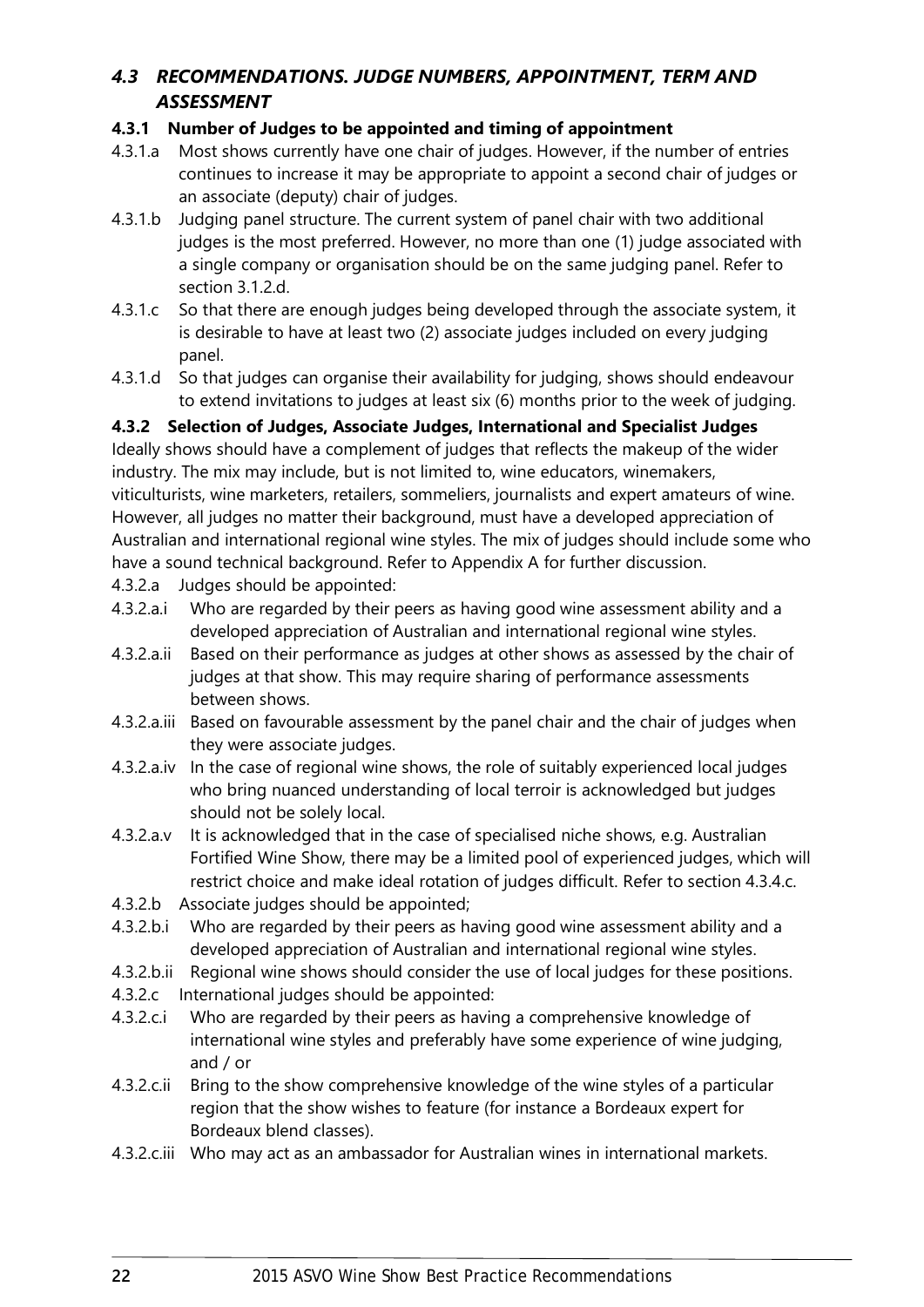<span id="page-24-2"></span>4.3.2.d Specialist judges should be appointed:

For classes where the chair of judges believes the judges may not have sufficient experience to judge the styles with confidence, the show could consider the appointment of specialist judges - judges with expertise in the relevant style - to head these panels and request that the appointee lead and guide the judging and at the same time educate the panel about the style. Refer to sections [3.1.2.e.i](#page-18-10) and [4.5.6.e.i.](#page-33-3)

#### <span id="page-24-0"></span>**4.3.3 Register of Judges**

Shows have expressed an interest in having a register of judges that will give details of background and judging experience of potential judges.

Following the ASVO 2004 BPRs a register of judges was established by the ASVO. This register still exists although it is currently not updated and rarely used. Refer to the following link; [http://www.asvo.com.au/australian-wine-show-advisory-group/wine](http://www.asvo.com.au/australian-wine-show-advisory-group/wine-shows/wine-show-judge-register/)[shows/wine-show-judge-register/](http://www.asvo.com.au/australian-wine-show-advisory-group/wine-shows/wine-show-judge-register/)

The ASVO register captures judge and associate judge training and judging experience in regional, niche, capital city and international shows.

The database is self-managed by current and prospective wine show judges.

As this database is open, it is not appropriate to include individual wine show assessments of judge performance. Such information is confidential and should only be available on a case by case basis upon specific request from one show to another.

- 4.3.3.a The ASVO should refresh the "Wine show judge register" by contacting current judges to update their details. This judge register will then act as a database of current and prospective wine show judges detailing their training and judging experience, to which all shows can refer.
- 4.3.3.b The ASVO should contact current wine show committees to remind them of the "Wine show judge register".

## <span id="page-24-1"></span>**4.3.4 Term of Appointment for Judges**

- 4.3.4.a The industry recommends that each show has a clear policy on the rotation of all judges so that shows may refresh positions without the risk of embarrassment or angst. They should make this policy clear to the chair of judges and the judges at the time of their appointment. Specifically that:
- 4.3.4.a.i The chair of judges be appointed on a year-to-year basis for up to a maximum of four years with a minimum of four years before reappointment.
- 4.3.4.a.ii Show organisers canvass a wide range of possibilities including advice from the outgoing chair of judges when seeking a new chair of judges.
- 4.3.4.a.iii Show organisers should be ready to comment to other show organisers on the performance of the chair of judges and the judges if requested.
- 4.3.4.a.iv Judges, including the panel chairs, be appointed on a year-to-year basis for up to a maximum of four years with a minimum of two years before reappointment. If during this term a judge progresses to panel chair then the period of appointment of that judge can be extended by up to an additional four years.
- 4.3.4.a.v Associate judges be appointed on a year-to-year basis for up to a maximum of three years at a given show. Associate judges should be assessed (refer to section [4.3.6.b\)](#page-25-4) and if their assessment indicates that they are ready to progress to full judge and they are offered a judging position, they can hold this position for up to the maximum term for a judge. Performance at other shows can be considered when promoting an associate judge.
- 4.3.4.a.vi International judges should be appointed for a maximum of one year with a minimum of four years before they can be reappointed.
- 4.3.4.b The rotation of a judge away from one show does not preclude them from participating at another show.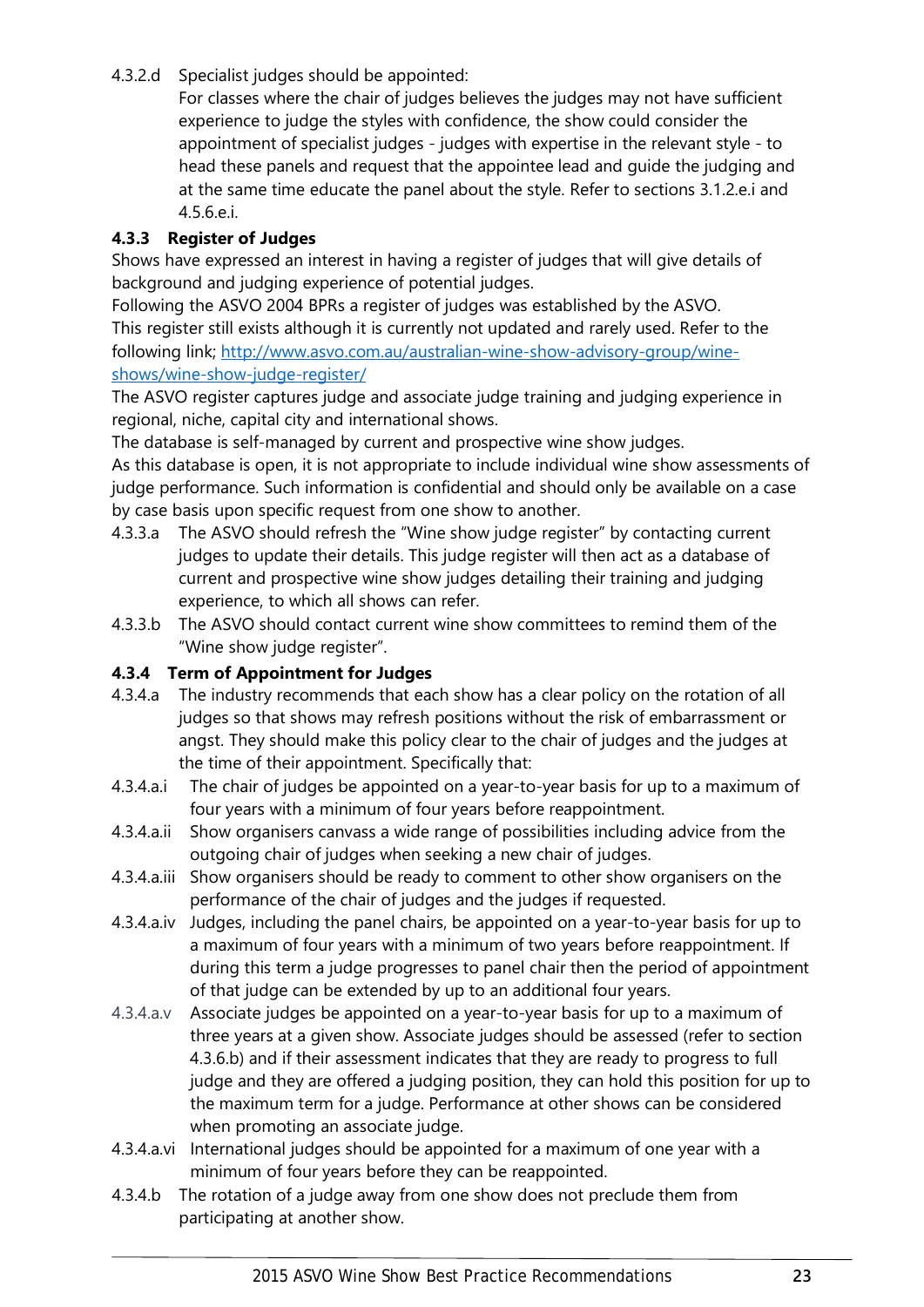<span id="page-25-3"></span>4.3.4.c It is acknowledged that in the case of specialised niche shows, e.g. Australian Fortified Wine Show, there may be a limited pool of experienced judges which will restrict choice and make ideal rotation of judges difficult. Refer to section [4.3.2.a.v.](#page-23-4)

#### <span id="page-25-0"></span>**4.3.5 Rotation between Panels**

- <span id="page-25-5"></span>4.3.5.a To encourage exchange of skills and ideas between judges and to provide an assessment of a judge's performance by multiple panel chairs, it is recommended that judges be rotated between different panel chairs each day.
- 4.3.5.b Associate judges should stay on the same panel throughout the show. This facilitates assessment by the one panel chair of their overall judging performance and how their judging develops throughout the show. Further, they are exposed to the judging approach of multiple judges as they rotate each day (refer to section [4.3.5.a\)](#page-25-5).

#### <span id="page-25-1"></span>**4.3.6 Performance Assessment of Judges**

- <span id="page-25-2"></span>4.3.6.a The chair of judges should provide the show committee with a written assessment of each judge's performance after consultation with the panel chairs.
- 4.3.6.a.i These assessments should be held confidentially. Comments on the performance of an individual judge can be provided to other shows or the judge in question if requested by another show or the judge in question.
- <span id="page-25-4"></span>4.3.6.b Panel chairs should provide comment to the chair of judges on each associate judge's performance.
- 4.3.6.b.i The panel chair should report to the chair of judges on associate judge performance according to several categories. These could be, accuracy, spread of points, participation in discussion and overall performance.
- 4.3.6.b.ii Towards the end of judging the panel chair should give comment to each associate judge on his or her performance.
- 4.3.6.c The chair of judges should pass the assessment and recommendation on each associate judge to the wine show organisers. The recommendations could be, 'not suitable to continue as an associate judge', 'suitable to continue as an associate judge', 'ready to progress to full judge' or 'not suitable to be full judge'.
- 4.3.6.c.i These assessments should be held confidentially. Comments on the performance of an individual associate judge can be provided to other shows or the associate judge in question if requested by another show or the associate judge.
- 4.3.6.d If shows wish to trial statistical analysis of judges' scores to assess individual judge and panel performance then reliability assessment, and not reproducibility or discrimination, should be trialled. Refer to [Appendix B.](#page-51-0)
- 4.3.6.e If shows collect judging scores in a database, they should be cautious about how this data is used for assessing judges and to whom the data is released. There are issues of confidentiality. Any assessment of judge's performance using statistical measures should be held confidentially between the show committee, the chair of judges and the judge. Refer to [Appendix B.](#page-51-0)
- 4.3.6.f Adoption of statistical metrics as standard practice as part of judge assessment should be subject to future review by the shows and the industry. Refer to [Appendix](#page-51-0)  [B.](#page-51-0)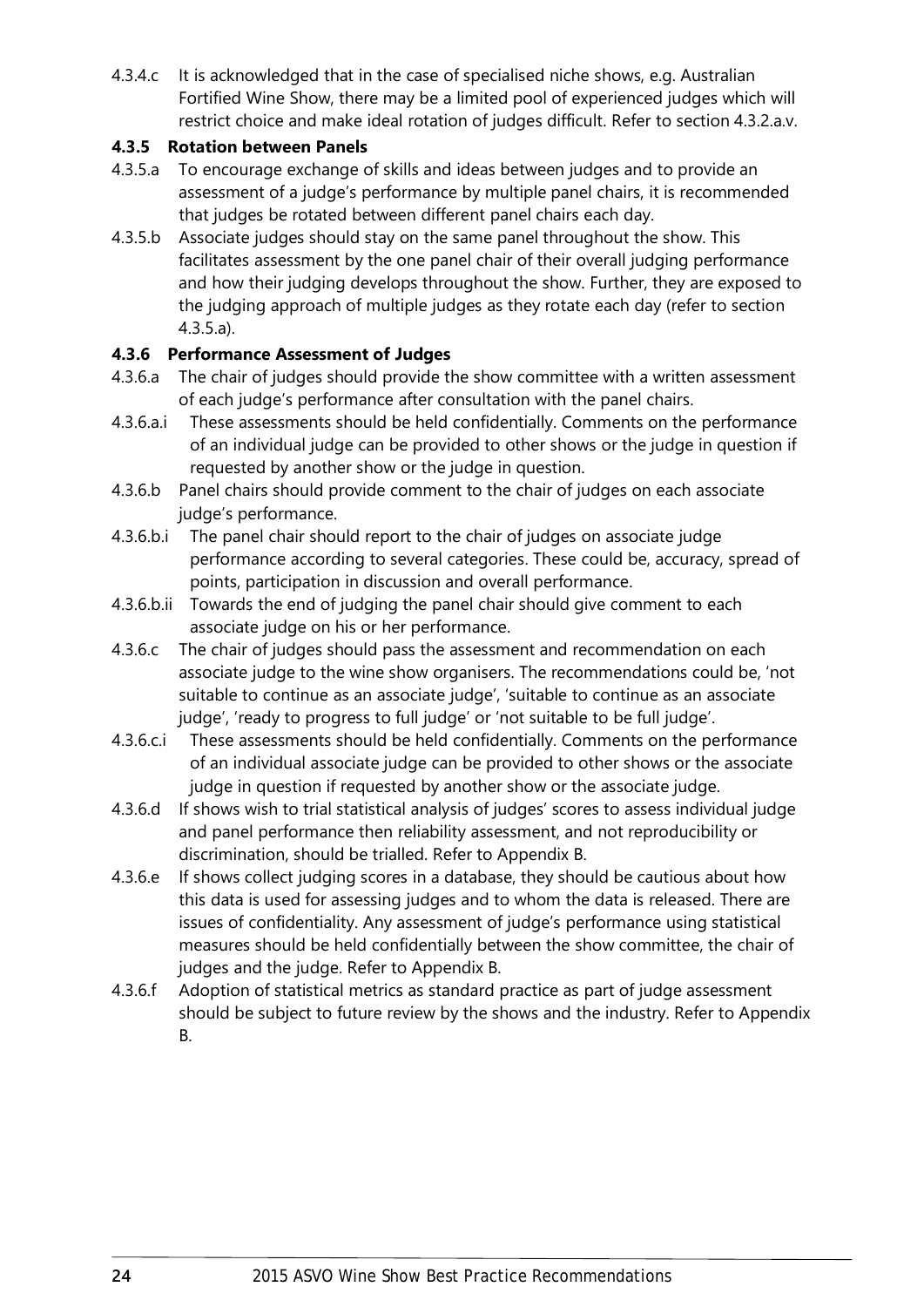## <span id="page-26-0"></span>*4.4 RECOMMENDATIONS. DEVELOPMENT OF SHOW SCHEDULES*

#### <span id="page-26-1"></span>**4.4.1 Show Class Structure**

- 4.4.1.a Limit the use of subjective criteria, and use class descriptions which are defined essentially by variety or blend, and vintage e.g. 2015 Riesling or other objective criteria.
- <span id="page-26-4"></span>4.4.1.b Wines should be submitted as blends or varietals as they are labelled. Varietal wines must conform to the Australian Grape and Wine Authority Act 2013. Refer to sections [4.4.8.a](#page-29-6) and [4.4.8.b.](#page-29-7) For blends this means that if an exhibitor enters a wine that is > 85% of a single variety into a blend class because that is how the wine is commercially labelled, this should be permitted.
- 4.4.1.c Style definitions in wine show schedules as an instruction to judges are not necessary. These definitions should be left to the discretion of experienced judges, and particularly to the chair of judges and panel chairs. Refer to section [4.2.3.e](#page-21-4) and [4.2.4.a.](#page-22-10)
- 4.4.1.d Sparkling wine class structure is particularly complex due to the range of grape varieties used, different  $CO<sub>2</sub>$  pressures and production methods. This complexity requires that the class structure is segmented according to variety or blend, production method, yeast age, vintage or non-vintage; rosé, white or red. Depending on the number of entries for a particular grouping, some of these criteria can be combined resulting in fewer class divisions. For further explanation and class structure proposals for larger and smaller numbers of entries, refer to [Appendix C.](#page-54-0)
- 4.4.1.e Fortified wine classes should be structured according to the Australian classification system with appropriate fortified wine styles broken into the subgroups 'Australian', 'Classic', 'Grand' and 'Rare'. If the number of entries is small for a given fortified style then these subgroups can be presented together and the judges told which subgroup each wine falls into. For further explanation and a class structure proposal, please refer to [Appendix D.](#page-63-0)
- <span id="page-26-2"></span>4.4.1.f Should a wine show wish to include a focus (perhaps via specific trophies) on any one or several of Single (or Individual) Vineyard, Organic, Biodynamic, and Natural wines etc, it is recommended that these wines be judged with all other wines in their varietal or blend class and then awards particular to each type determined by sorting the results.
- <span id="page-26-3"></span>4.4.1.g An exception to section [4.4.1.f](#page-26-2) is if a show has a Wine of Provenance class where a series of vintages of the same wine are entered into a single class. Wines of Provenance should be reflective of the region, the variety or varieties and the influence of the winemaker. Recognising this, judges are assessing style, quality, and longevity. The wine must demonstrate consistency across a minimum of three vintages spanning at least ten years.
- 4.4.1.g.i It is noted that in 2015 Wine of Provenance classes are an emerging category; thus both the structure and approach to judging are still evolving.
- 4.4.1.h Should a wine show wish to differentiate wines by price point or volume perhaps with a trophy for Best Red Under \$20 - the wines should be judged within their respective varietal classes. The awards should then be determined by sorting the results.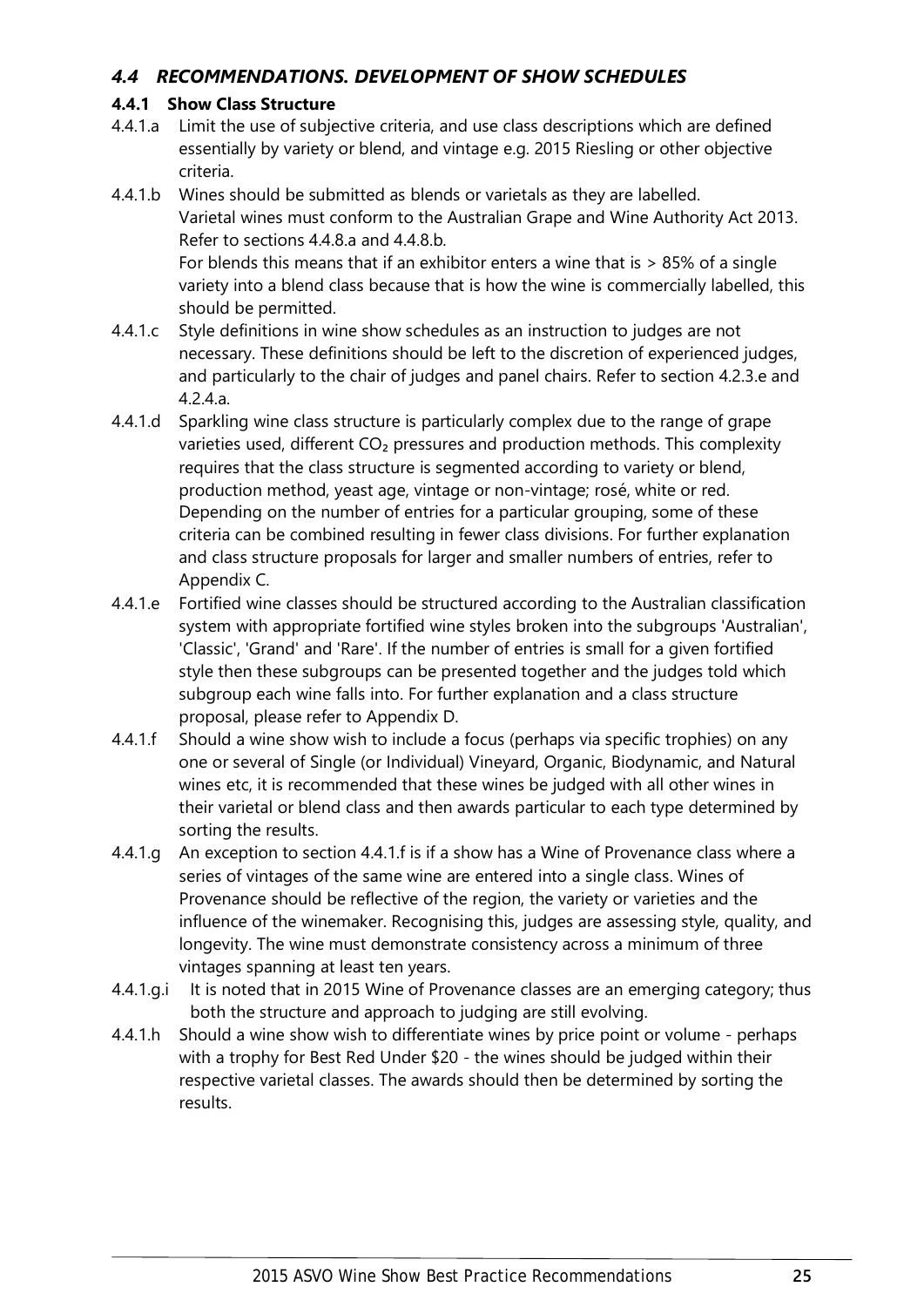#### <span id="page-27-0"></span>**4.4.2 Entry Volumes**

- 4.4.2.a For shows that do not accept unfinished wines (refer to section [4.4.6\)](#page-29-2), exhibits must be commercially bottled at the time of submission of samples. This means that they do not necessarily need to be labelled at the time of submission. The exception to this are certain sparkling and fortified wines, refer to sections [4.4.2.f](#page-27-2) and [4.4.2.g.](#page-28-1)
- <span id="page-27-1"></span>4.4.2.b Current practice (2015) in shows is that wines are entered by brand name not exhibitor name. Because a brand may have several entries in the class, it is recommended that shows ensure;
- 4.4.2.b.i That any one entry may not be entered by more than one brand.
- 4.4.2.b.ii That any one entry may not be entered into more than one class. An exception to this is if a show has a Wine of Provenance class where a series of vintages may be entered, then these wines may be entered into one other appropriate class category. Refer to section [4.4.1.g.](#page-26-3)
- 4.4.2.b.iii There is no limit on the number of entries per brand entered into any one class.
- 4.4.2.c The regulations should clearly state the number of bottles of any one exhibit required for judging. The recommended maximum number of bottles submitted for judging is:
- 4.4.2.c.i Six 750 mL bottles, or equivalent volume, for table wine or sparkling wine classes. This could be reduced to four 750 mL bottles for regional and niche shows because they do not need as many bottles for trophy judging.
- 4.4.2.c.ii Three 750 mL bottles, or equivalent volume, for fortified wine classes.
- 4.4.2.c.iii Two 750 mL bottles, or equivalent volume, for brandy classes.
- 4.4.2.d As all exhibits must be commercially bottled at the time of submission, the minimum volume required for entry into a class should be quantified in dozens of 750 mL bottles (otherwise known as 9 litre equivalents).
- <span id="page-27-3"></span>4.4.2.e It is recommended that classes should not be split by production volume, price point, or any other categorisation. All wines should be judged to a single standard. The recommended minimum entry volume for table wine classes are:
- 4.4.2.e.i 250 dozen at time of entry for capital city wine shows. Exceptions may be made for specific categories, for example single vineyard or small producer, where the minimum should be 100 dozen.
- 4.4.2.e.ii 100 dozen at time of entry for regional, state and niche wine shows. Exceptions may be made for specific categories for example, single vineyard or small producer, where the minimum should be 50 dozen.
- <span id="page-27-2"></span>4.4.2.f Sparkling wine. In order to ensure the freshness of wines in the market place, sparkling wine producers may hold only small quantities of bottle-fermented sparkling wines as finished wine. The balance of the same blend should be held unfinished, en tirage. Thus smaller volumes of finished wine at the time of entry are appropriate for these styles provided the balance is being held unfinished. The recommended minimum entry volumes for sparkling wine classes are:
- 4.4.2.f.i The equivalent bottled volumes as per table wines classes (refer to section [4.4.2.e\)](#page-27-3) for carbonated and Charmat sparkling wine classes.
- 4.4.2.f.ii 50 dozen at time of entry, with an additional 200 dozen (equivalent) of the same unfinished blend, for bottle-fermented sparkling wines at capital city wine shows.
- 4.4.2.f.iii 10 dozen at time of entry, with an additional 90 dozen (equivalent) of the same unfinished blend, for bottle-fermented sparkling wines at regional, state and niche wine shows.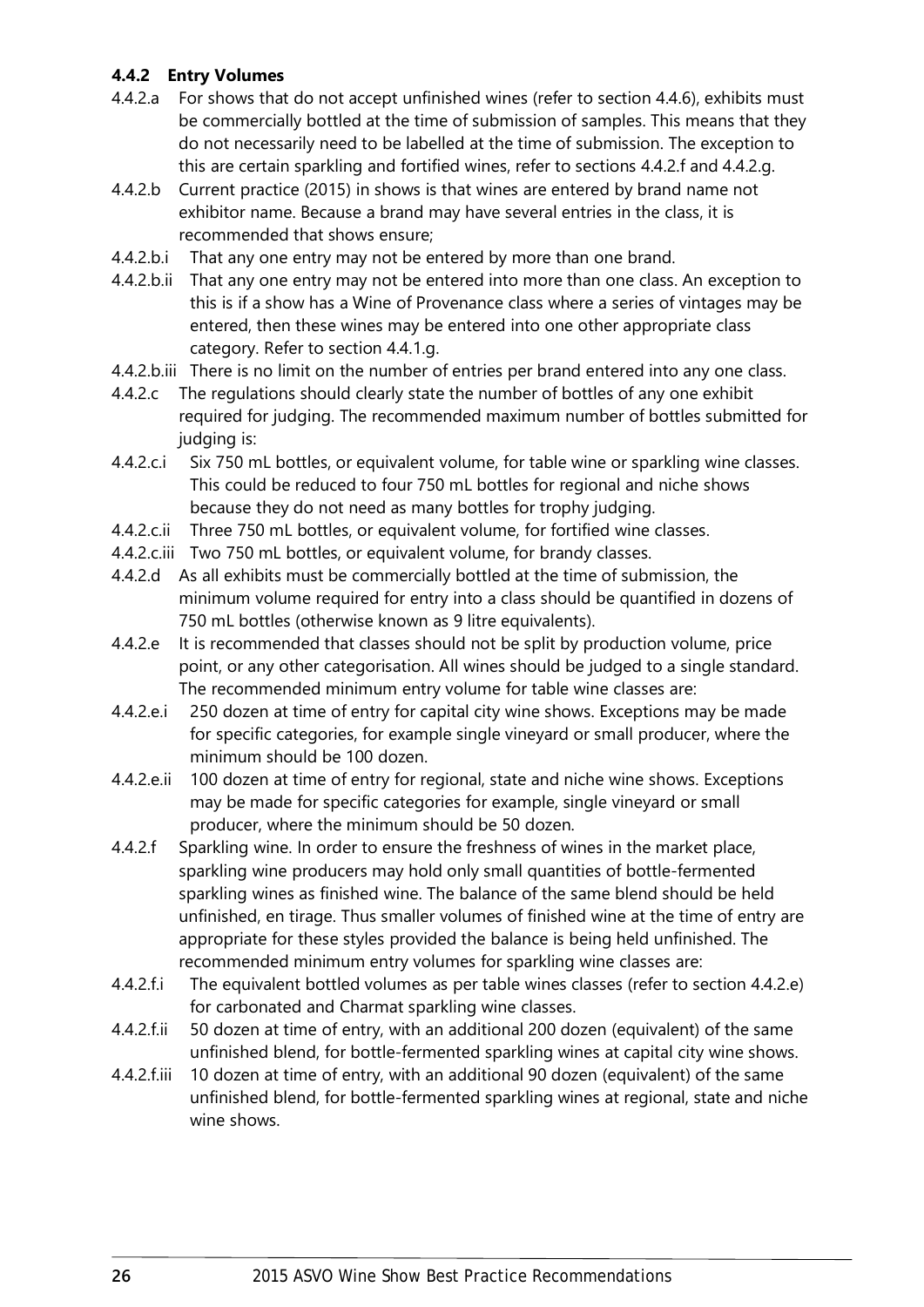- <span id="page-28-1"></span>4.4.2.g Fortified wine. In order to ensure the freshness of wines in the market place fortified wine producers may hold only small quantities of Apera, the Australian, Classic, Grand and Rare styles of Tawny, Muscat, and Topaque categories as finished wine. The balance of the same blend should be held unfinished, in barrel or vat. Thus smaller volumes of finished wine at the time of entry are appropriate for these styles provided the balance is being held unfinished. Vintage fortified wines are also commonly produced in smaller volumes than standard table wines. The recommended minimum entry volumes for fortified classes are:
- 4.4.2.g.i 100 dozen at time of entry for Ruby and Vintage Fortified wines 5 years and younger.
- 4.4.2.g.ii 50 dozen at time of entry for Vintage Fortified wines 6 years and older.
- 4.4.2.g.iii 25 dozen at time of entry, with an additional 75 dozen (equivalent) of the same potential blend, for the Australian and Classic fortified Tawny, Muscat, and Topaque categories.
- 4.4.2.g.iv 5 dozen at time of entry, with an additional 95 dozen (equivalent) of the same potential blend, for Apera, the Grand and Rare fortified Tawny, Muscat, and Topaque categories.
- 4.4.2.h Brandy exhibits should be broken down by the exhibitor to a strength between 37% and 44% alcohol by volume at 20 °C. Such strength is to be notified on the entry form and on the bottle label. Breaking down refers to samples only and due allowance must be made therefore for possible higher strength in the unfinished bulk quantities. The age of brandy shall be determined by the age of the youngest component of any blend. The recommended minimum entry volumes for brandy classes are:
- 4.4.2.h.i 100 dozen at time of entry, with an additional 400 litres of alcohol (LAL) of the same unfinished blend for brandy 2-3 years of age.
- 4.4.2.h.ii 50 dozen at time of entry, with an additional 400 LAL of the same unfinished blend for brandy 4 years and older.
- <span id="page-28-2"></span>4.4.2.i Museum Classes exist to provide an understanding of how wines develop and particularly to recognise producers that produce wine of both excellence and longevity. Therefore, recommended entry volumes are small and may be of limited availability to the consumer. The recommended minimum entry volumes for museum classes are:
- 4.4.2.i.i 50 dozen at time of entry for capital city wine shows.
- 4.4.2.i.ii Regional, state and niche wine shows may allow a smaller minimum entry volume than capital city shows.

#### <span id="page-28-0"></span>**4.4.3 Blends**

- 4.4.3.a A blend is defined as a batch of wine made by blending component wines of variously different batches of the same variety, different varieties, different geographical indications, or different vintages. A wine submitted for judging should be identifiable as a unique blend, defined by having identical source materials blended in identical proportions and with sensory and chemical characteristics within reasonable tolerances.
- 4.4.3.b It is recognised that exhibitors may have two or more blends of a wine bottled under the same label. In this case the blend number (sometimes referred to as batch number) of the entry submitted for judging must be included on the entry form. Refer to section [4.7.4.d.](#page-41-3)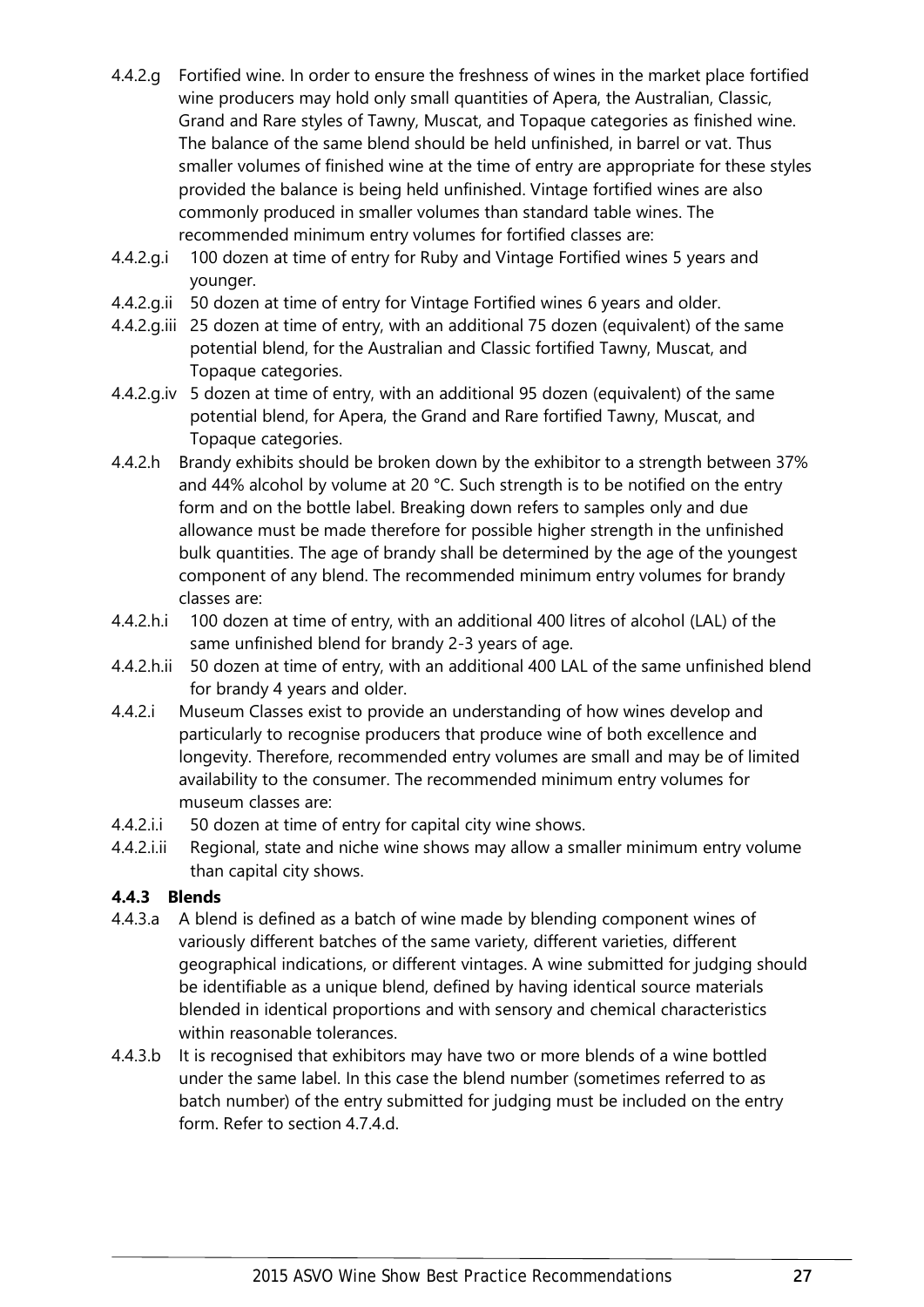4.4.3.c It is recognised that the same blend may be broken down to multiple storage vessels and bottled across multiple bottling dates. Any award (medal and or trophy) bestowed on an exhibit may only be used in the marketing of subsequent bottlings of the same blend if the exhibitor can demonstrate that such other bottlings have identical source materials blended in identical proportions, and within reasonable tolerances, similar chemical and sensory characteristics.

#### <span id="page-29-0"></span>**4.4.4 Mixed Varietal and Blended Classes**

<span id="page-29-5"></span>4.4.4.a Non-varietally specific classes (e.g. other varieties and blends) should be sorted into groups by variety and then vintage. The variety, or blend, and year are to be given to the judges in hard or electronic copy. This is to help the judges to do justice to those varieties and styles that might otherwise be overlooked in mixed company. Refer to section [3.1.4.a.](#page-18-11)

#### <span id="page-29-1"></span>**4.4.5 Museum / Aged Wines**

- 4.4.5.a It is recommended that museum entries should be five years or older at time of entry.
- 4.4.5.b Museum wines need no longer be commercially available. Refer to section [4.4.2.i.](#page-28-2)
- <span id="page-29-8"></span>4.4.5.c Museum wines should not be eligible for "general" trophies, but can be eligible for a specific museum class trophy. Refer to section [4.5.7.k.](#page-35-0)

#### <span id="page-29-2"></span>**4.4.6 Unfinished Wines**

- 4.4.6.a Unfinished wines should not be entered into capital city wine shows.
- 4.4.6.b Unfinished wines may be entered into regional, state and niche wine shows with the following conditions;
- 4.4.6.b.i Finished and unfinished wines should be judged together in their appropriate class.
- 4.4.6.b.ii Unfinished wines should be given only points. Thus, medals should be awarded only to finished wines. The wider industry does not support the use of Commended etc. awards.

If a show decides to accept unfinished wines, a clause should be added to the regulations that the exhibitor agrees not to claim "judged to gold medal standard" or similar should their entry receive points that would lead to such an award had the wine been bottled. Unfinished wines should not be eligible for trophies.

#### <span id="page-29-3"></span>**4.4.7 International Entries**

- 4.4.7.a The industry does not support entries of international wines into capital city, state, or regional wine shows as these exist to improve and promote Australian regional styles.
- 4.4.7.b Niche or specialist shows that can attract a significant number of international entries from a range of countries are supported. If a niche show with international entries is held at the same time as another show (capital, state or regional), refer to section [2.4.8,](#page-14-0) the judging of the niche show should, as far as possible, be separate from the main show.

#### <span id="page-29-4"></span>**4.4.8 Entry Criteria for Exhibits**

- <span id="page-29-6"></span>4.4.8.a Wines must strictly comply with all entry criteria. Refer to section [4.2.2.a,](#page-21-5) [4.4.1.b](#page-26-4) and [4.7.4.e.](#page-41-1)
- <span id="page-29-7"></span>4.4.8.b Shows should include a clause in their regulations that requires all Australian exhibits to conform to the respective Acts of the States and the Commonwealth of Australia that govern the production of Australian wine and Australian brandy, i.e. the Customs and Excise Act and Regulations, the Spirits Act and Regulations, the Health Act and Regulations, the Australian Grape and Wine Authority Act 2013, the Food Standards Australia New Zealand Act 1991, and the Australia New Zealand Food Standards Code - Standard 4.5.1 - Wine Production Requirements.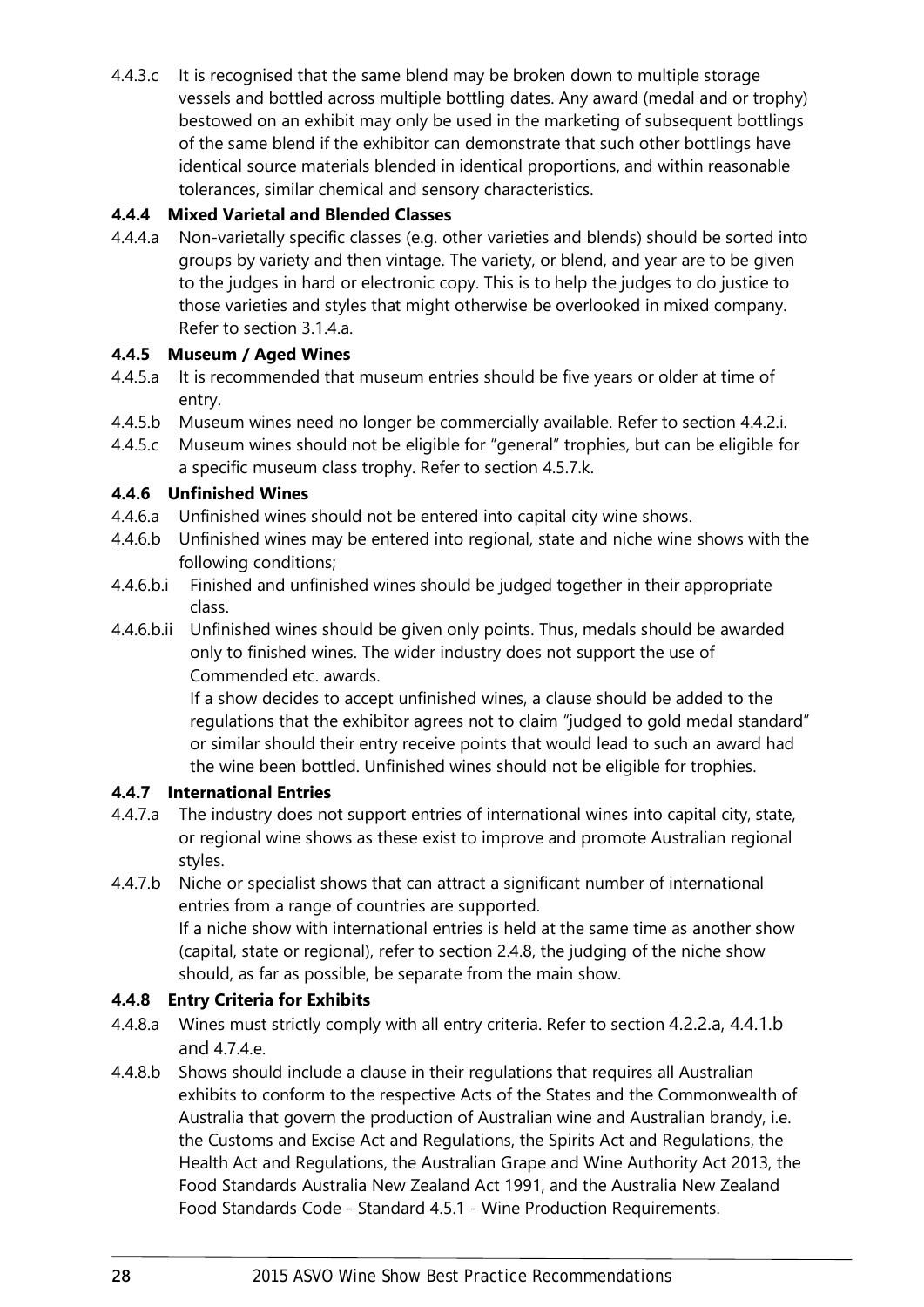- 4.4.8.c Wines should be entered under brand name as opposed to exhibitor name or parent company name. Refer to section [4.4.2.b.](#page-27-1)
- 4.4.8.d Preferably, wines that receive awards will use that award on the brand and blend under which the wine was entered. Currently wine portability (releasing the awarded wine under a brand other than that under which it was entered in the wine show) is permitted providing the wine show regulations so allow. Refer to sections [4.6.4](#page-38-0) on WFA CoP and refer to sections [4.4.2.b](#page-27-1) and [4.4.3](#page-28-0) on use of awards with respect to brand.
- 4.4.8.e The majority of the TAG questioned the continuing need for portability and recommends that the industry should continue to review the need for this.

The discussion related to this recommendation is as follows;

Given that in 2015 awards are given only to bottled wines, that in a single class multiple entries can be made under a brand and that the maximum volume requirements in any class is 250 x 9 litre equivalents, there seems to be less need for portability of awards as permitted in the WFA CoP.

Industry comments indicate portability may still be useful;

- If an exhibitor sells the ownership of a brand but retains the stock, it may want to use another brand name on medal winning wines retained.
- If a wine wins a medal, another wine company may wish to purchase cleanskin stock at a price that recognises the award, provided it can use the award under its own brand or label.
- If a wine wins a gold medal, an exhibitor may wish to release it under another brand in its portfolio which attracts a higher margin.

The counter argument relates to consumer perceptions.

If the shows in future do become a reference point on wine quality for consumers then the consumer is not going to understand why a wine that was listed in the results catalogue as an award winner never becomes commercially available. The explanation that it is now under another brand may not be understood.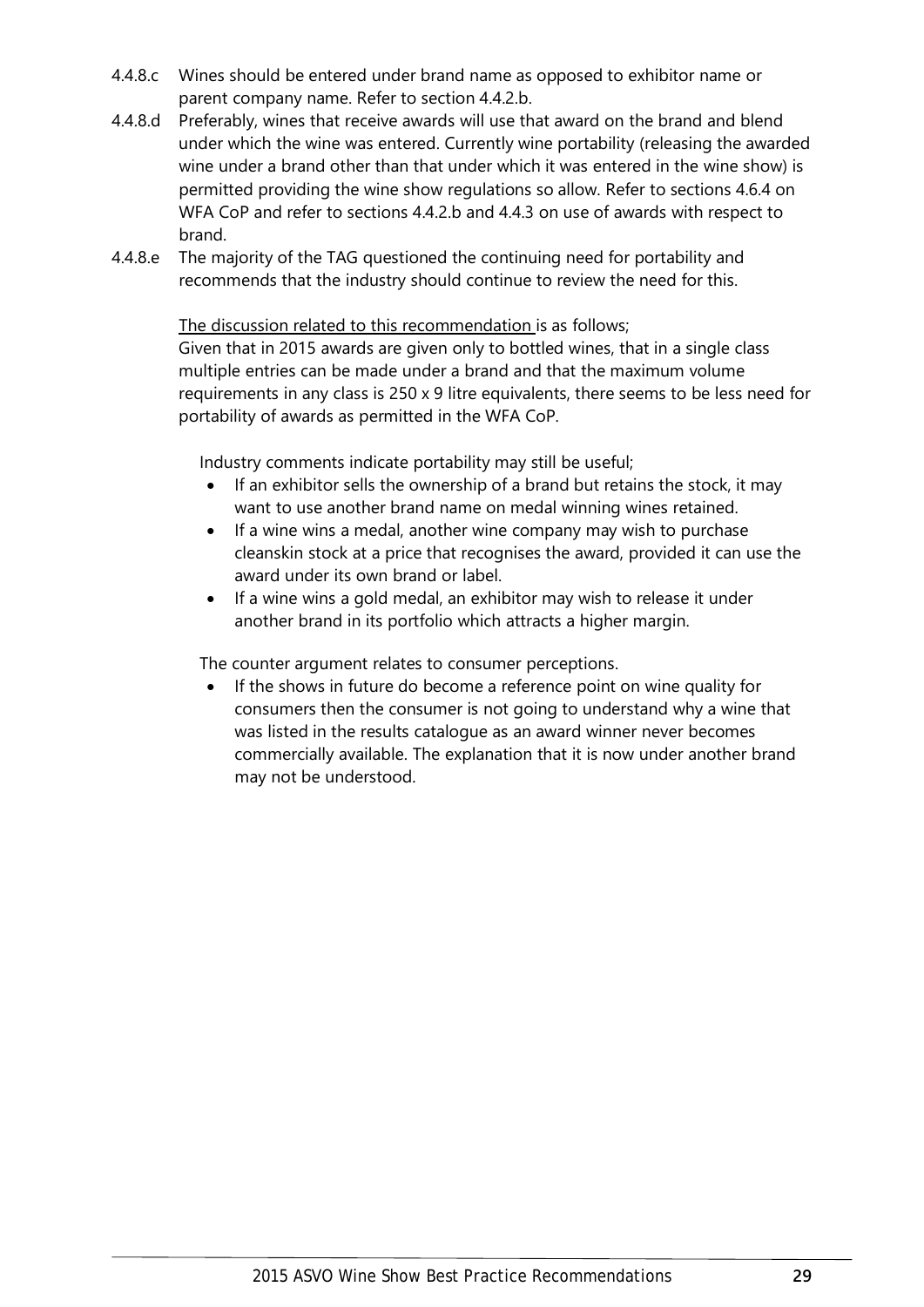## <span id="page-31-0"></span>*4.5 RECOMMENDATIONS. WINE JUDGING PROCESS*

#### <span id="page-31-1"></span>**4.5.1 Judging environment**

- 4.5.1.a Venues for judging should have as much natural light and ventilation as possible and also be in a quiet location free from distractions and odours.
- 4.5.1.b Wines should be judged in an environment with sufficient natural light defined as light with an emitted colour of 5500-6000 Kelvin and a luminous intensity of 500- 1000 lux. If artificial light is required, then thought should be given to meeting this minimum standard.
- 4.5.1.c Room temperature for judging should ideally be between 18 °C and 21 °C.
- 4.5.1.d Judging tables should be a pure white colour with a matte finish. Judging numbers should be printed on the judging tables where an individual glass is placed for assessment.
- 4.5.1.e Judging tables should be set at a height of 900 1100 mm with stools provided to allow judges the option to sit or stand while judging wines.

#### <span id="page-31-2"></span>**4.5.2 Wine Temperature**

- 4.5.2.a After being received from exhibitors, prior to judging, exhibits should be stored at an even temperature between 10 °C and 15 °C.
- 4.5.2.b The ideal serving temperature ranges for different wine styles have been listed below. It is recognised that serving wines at these ideal temperatures is currently impractical. Consequently most wines will be served at ambient temperature. However, Sparkling wines must be served chilled at 8-10 °C.
- 4.5.2.b.i Sparkling wines: 8-10 °C,
- 4.5.2.b.ii White and Rosé wines: 10-12 °C
- 4.5.2.b.iii Red wines: 15-17 °C
- 4.5.2.b.iv Apera and Sweet table wines: 10-12 °C
- 4.5.2.b.v Brandies and fortified wines: 15-17 °C

#### <span id="page-31-3"></span>**4.5.3 Wine Glasses and Pouring**

Over the past 10 years there has been a reassessment of the bowl size and shape of glasses best suited to judging wine. Because of logistics of handling thousands of glasses, universality (suitability for many wine styles) is important. There has been a shift away from the ISO XL5 glass towards larger bowls shaped for good aroma retention.

Currently (2015) the most common glass used in Australian shows is the Riedel Overture Magnum. It is one of several suitable glasses available commercially and the favourable pricing offered for the initial purchase by Riedel as well as the advocacy of some local champions of the glass, have encouraged its adoption.

There are many other brands of wine glasses that have styles that are suitable and they should be considered by shows.

- 4.5.3.a The following wine glasses are a few of the many suitable possibilities;
- 4.5.3.a.i Sparkling wines: Riedel Vinum Chianti, XL5, Orrefors Difference Premium Red.
- 4.5.3.a.ii White, Rosé, Red, Sweet table wines: Riedel Overture Magnum, Spiegelau Authentic Bordeaux, Riedel Vinum Chianti, Orrefors Difference Premium Red, Zalto White Wine
- 4.5.3.a.iii Fortified wines: XL5
- 4.5.3.a.iv Brandies: XL5
- 4.5.3.b A fresh, clean glass should be used for each wine exhibit. Glasses should be cleaned immediately after use, rinsing thoroughly with hot water, and then air-dried or dried with a smooth lint-free cloth.
- 4.5.3.c The pouring of wines should preferably be completed no earlier than 10 minutes prior to judging to ensure that wines are presented fresh. Pouring of sparkling wines should be conducted immediately prior to judging to ensure that the wines are as close as possible to 8-10 °C.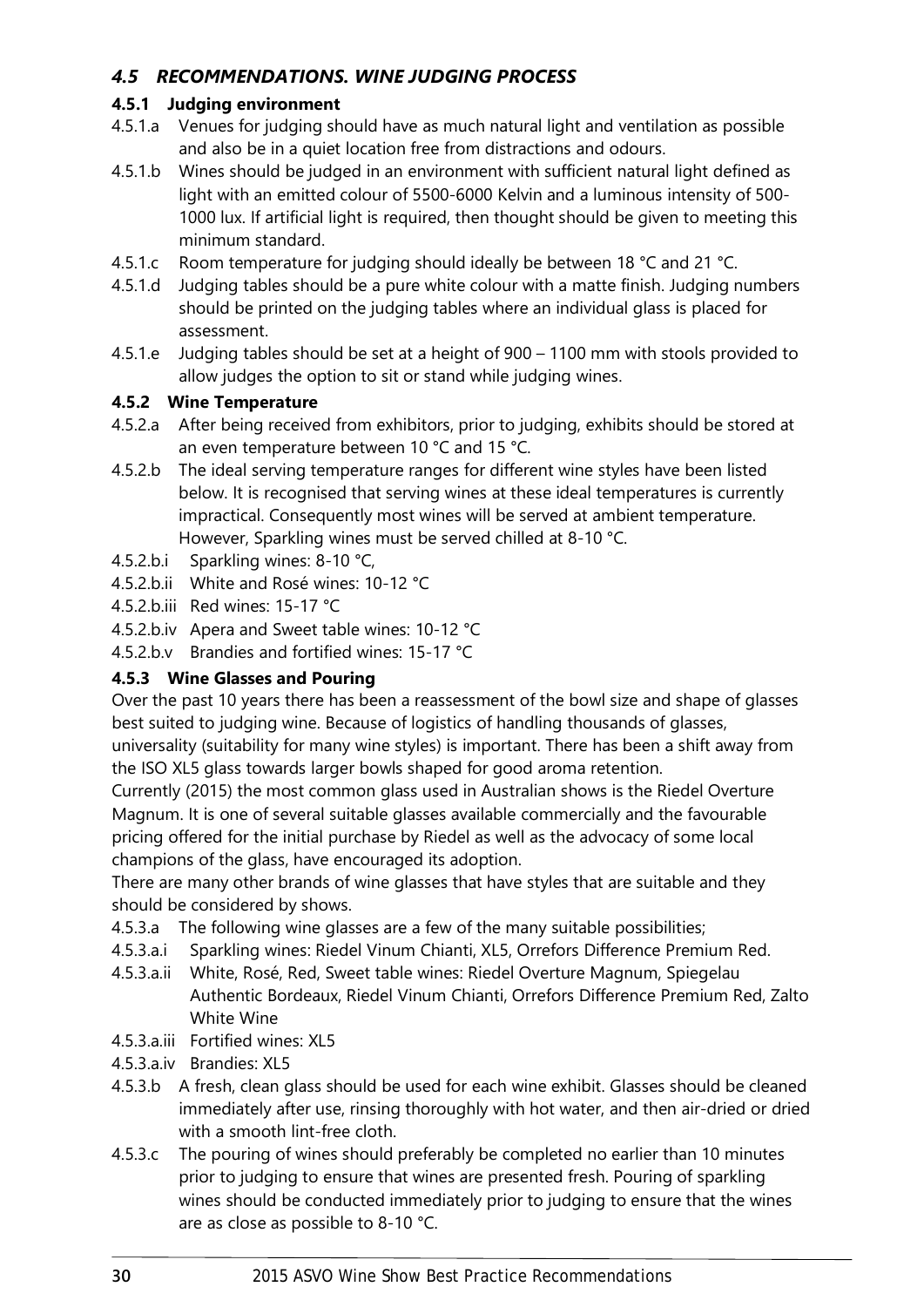- 4.5.3.d All glasses should be filled to the appropriate fill height to allow judges the opportunity to revisit the wine. As a guide, 50 mL is sufficient in a smaller glass, (e.g. XL5) whereas 75 mL is a more appropriate volume for a larger glass (e.g. Riedel Overture Magnum).
- 4.5.3.e Brandy should have two glasses presented per sample, one at bottle strength 37 44 % v/v and one broken back using demineralised still water to 20 % v/v. It is normally regarded as a sufficiently close approximation to use equal volumes of brandy and demineralised still water.

#### <span id="page-32-0"></span>**4.5.4 Presentation and Randomisation of Exhibits**

- 4.5.4.a Rigorous checking by wine show organisers should ensure that class identification is adhered to by exhibitors and that all wines presented for judging at class and trophy level are legitimate and are entered and awarded in accordance with class descriptor.
- <span id="page-32-3"></span>4.5.4.b Wine shows should adopt some form of randomisation technique to prevent entries from appearing in a predictable sequence or those from a large company appearing in blocks within a class. An entry is allocated an exhibit number and these should be randomised post-delivery and prior to the week of judging to give a judging number that determines the order in which the wines appear on the table. This system could be assisted by using randomising software. Accurate recording and confidentiality is critical. Refer to section [3.1.6.](#page-19-0)
- 4.5.4.c Wine show organising committees should announce to judges at the beginning of the show that randomisation has occurred on at least some (unspecified) classes. Refer to section [3.1.6.](#page-19-0)
- <span id="page-32-2"></span>4.5.4.d For class and trophy judging, wines should be poured either out of the sight of judges or from completely masked bottles at the judging tables while judges are away from the vicinity. All bottles should be removed from the vicinity of judges. A glimpse of a bottle finish or screw cap can compromise a judge's impartiality. Refer to section [3.1.4.b](#page-18-4) and [4.2.1.d.](#page-20-4)

## <span id="page-32-1"></span>**4.5.5 Classes Sizes, Split Class Judging, and GI Split within Class**

- 4.5.5.a For larger classes, discretion should be applied in splitting classes so as not to overwhelm judges with excessively large flights. Brackets should ideally be limited to 30 wines. This recommendation should be applied without overcomplicating the daily allocation of classes, where some brackets may need to be more than 30 wines.
- 4.5.5.b Judges should be asked to assess a maximum of 130 wines per day, and ideally 120 wines or fewer.
- 4.5.5.c It is recommended that wine shows use the following methods for judging classes with a large number of entries:
- 4.5.5.c.i Single panel split class method: The chair of judges decides that one panel will judge a class that needs to be split. That panel will therefore judge all brackets and reassess all potential gold and silver medals or alternatively all potential gold medals before deciding the final awards.
- 4.5.5.c.ii Multiple panel split class method: Here a class is split and judged across two or more panels. The panel chairs and the chair of judges then reassess all potential gold medals, or alternatively the top golds from each split, before deciding the final awards.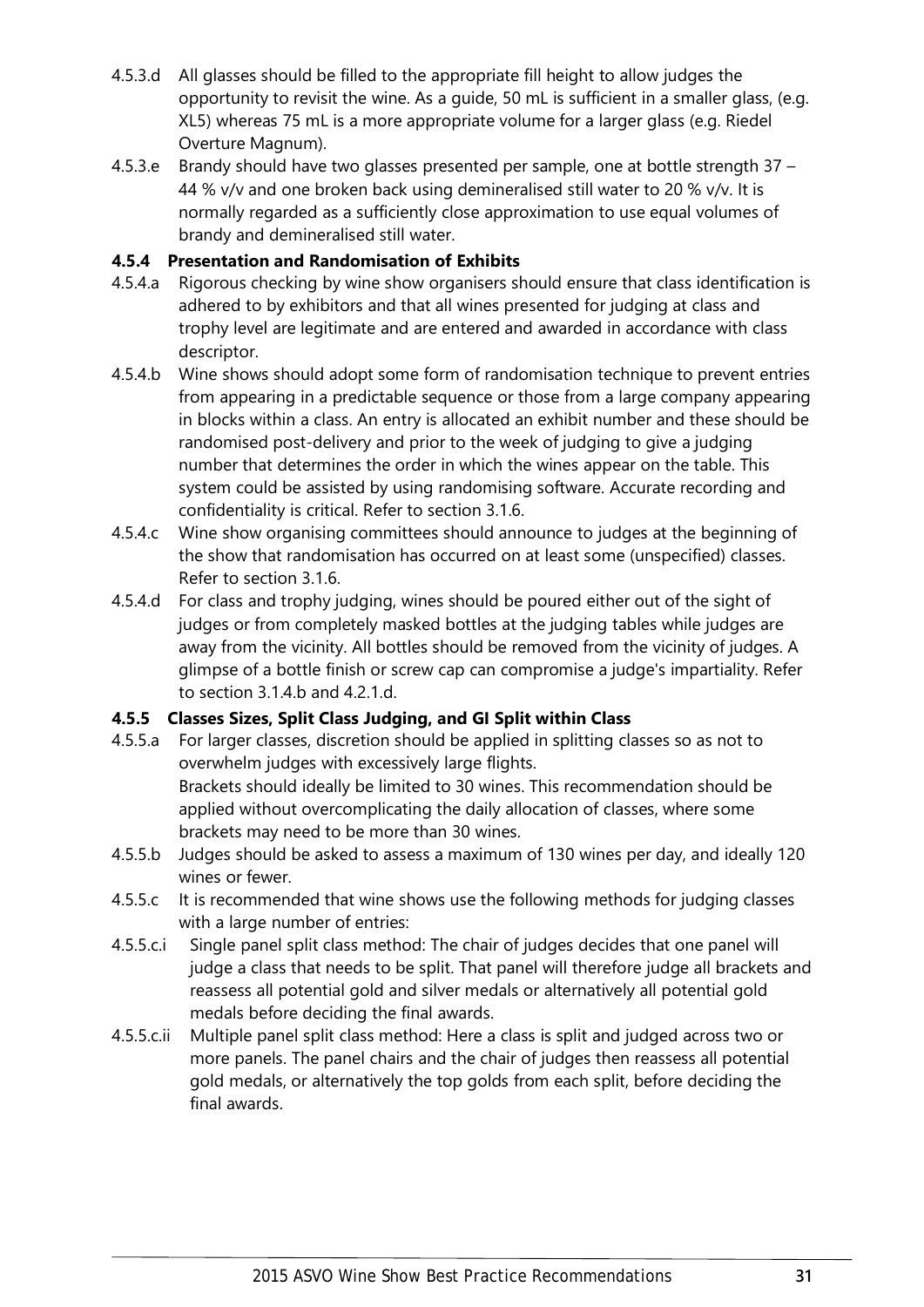- 4.5.5.d Class judging using GI splits. Also see [Appendix E.](#page-66-0)
	- Some multi-regional shows, including two capital city shows, have chosen to group wines within a class by GI to assist in the recognition and promotion of regional style. Judges are provided with the separations between GIs, but not the GI identities. Industry feedback has been both in favour and against this, and the responses are discussed in [Appendix E.](#page-66-0) In 2015, this approach requires further assessment. It is recommended that judging by GI should remain subject to ongoing review.

#### <span id="page-33-0"></span>**4.5.6 Class Judging**

- <span id="page-33-1"></span>4.5.6.a For class and trophy judging, the chair of judges should formally remind judges of their role and obligation as judges to remain objective. Impartiality is vital and personal preference or bias should be discouraged with any perceived conflict of interest declared. The chair of judges should affirm that wines are to be judged on quality and that judging should recognise the range of styles possible. Refer to sections [3.1.2.b](#page-18-5) and [4.2.3.d.](#page-21-2)
- 4.5.6.b Wine show organisers can use either the 20 point scale or the 100 point scale for judging. However, exhibitors should be encouraged to use awards (trophy, gold, silver, and bronze) for promotional purposes, according to the WFA Wine Industry Display of Awards Code of Practice rather than points. Refer to section [4.6.2.d](#page-36-5) and [Appendix F](#page-69-0) for further discussion.
- 4.5.6.c If using the 100 point scale, the medal breaks are as follows:
- 4.5.6.c.i Gold medal award for exhibits gaining 95 points and over;
- 4.5.6.c.ii Silver medal award for exhibits gaining 90 but fewer than 95 points;
- 4.5.6.c.iii Bronze medal award for exhibits gaining 85 but fewer than 90 points.
- 4.5.6.d If using the 20 point scale, the medal breaks are as follows:
- 4.5.6.d.i Gold medal award for exhibits gaining 18.5 points and over;
- 4.5.6.d.ii Silver medal award for exhibits gaining 17.0 but fewer than 18.5 points;
- 4.5.6.d.iii Bronze medal award for exhibits gaining 15.5 but fewer than 17.0 points.
- <span id="page-33-2"></span>4.5.6.e All judges should assess wines impartially. There should be no discussion of the attributes of wines during tasting. However, it is recognised that associate judges may seek guidance from the panel chair. Discussion of wines is to occur only after initial wine assessment, when points are being discussed. Discussion to achieve consensus is also expected during any subsequent taste off. Refer to section [3.1.2.e](#page-18-6) and [4.2.5.c.](#page-22-4)
- <span id="page-33-3"></span>4.5.6.e.i An exception to this recommendation is for specialist judges who, to provide additional guidance on style, may need to talk to the other judges during tasting. Refer to section [4.3.2.d](#page-24-2) and [3.1.2.e.i.](#page-18-10)
- <span id="page-33-5"></span>4.5.6.f Once judging of a class is complete, the panel chair should lead panel discussion about the wines, be responsible for collating points, organise recalls and involve the chair of judges in the discussion, as directed by the chair. Once consensus has been reached on all wines including non-award wines, the panel chair should record final points and allocate awards, which are then submitted to the chair of judges as the master record. Refer to section [4.2.4.b.](#page-22-11)
- <span id="page-33-4"></span>4.5.6.g If after assessing points in a class there is call back and taste off to determine awards, the call back wines should be randomised, in order to minimise the tendency for judges to support a wine that they gave a high award to in the initial tasting. Refer to section [3.1.2.f.](#page-18-12)
- <span id="page-33-6"></span>4.5.6.h All eligible gold medals, being the highest pointed gold medal wines in eligible classes, should advance to the trophy judging. Refer to section [4.5.7.a.](#page-34-2)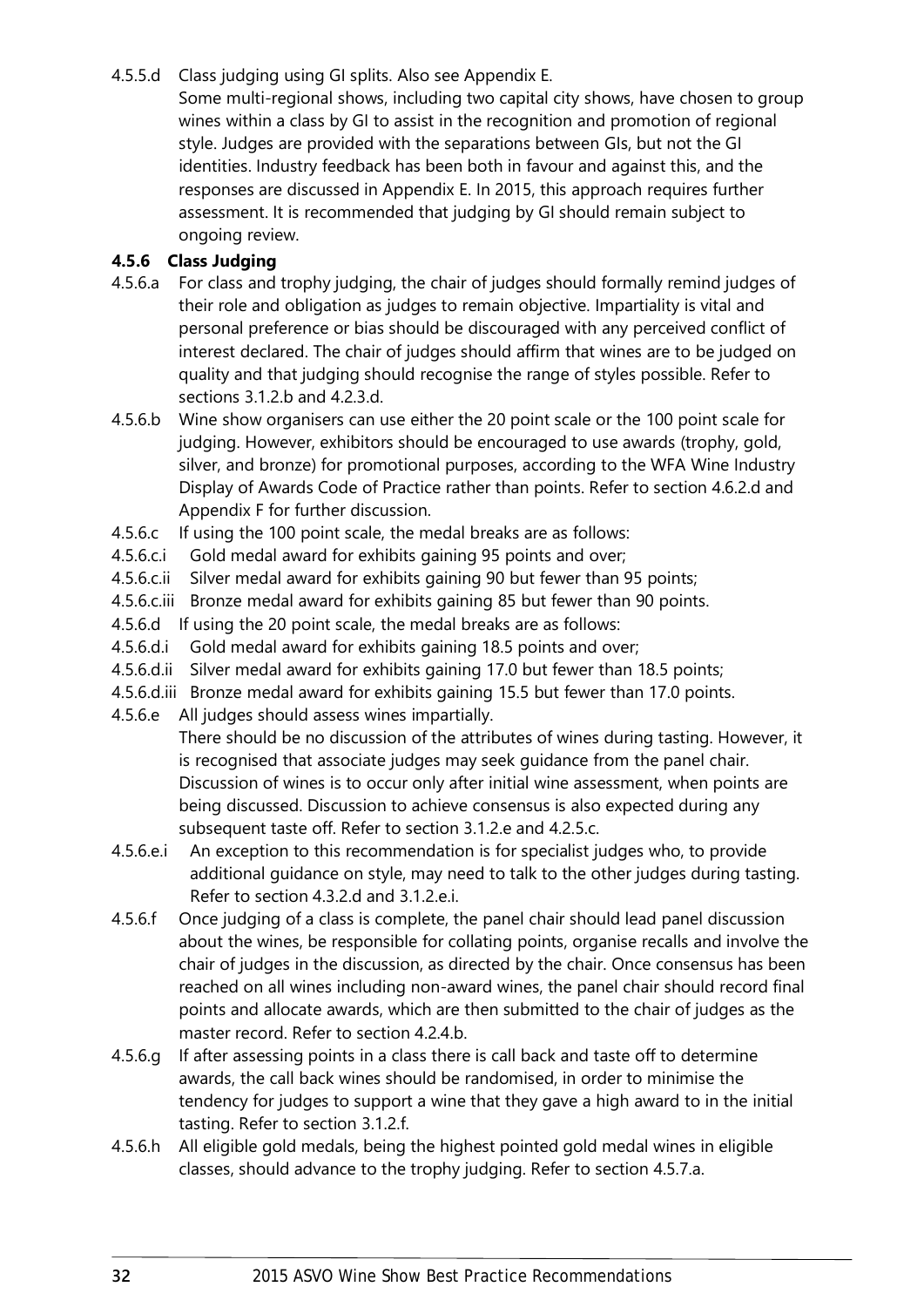4.5.6.i For wines that are affected by the cork or other closure or other faults such as oxidation, calling for a second bottle should not be permitted. A policy of recall is biased towards the wines that have an obvious taint or other faults, and disadvantages those that are almost imperceptibly affected and hence may not be recalled.

#### <span id="page-34-0"></span>**4.5.7 Trophy Judging**

- <span id="page-34-2"></span>4.5.7.a Trophies should be awarded only to gold medal winners. If the highest award in eligible classes is a silver medal then this wine should not advance to a trophy taste off. Thus, only eligible gold medals, being the highest pointed gold medal wines in eligible classes, should advance to the trophy judging. Refer to section [4.5.6.h.](#page-33-6)
- 4.5.7.b To avoid issues of bias, there should be no pre-trophy culling of eligible gold medals.
- <span id="page-34-1"></span>4.5.7.c Wines eligible for a trophy taste off should be randomised. Judges should be told only the variety or blend and vintage. Judges should not be told the class number and or exhibit number. Refer to section [3.1.4.c.](#page-18-13)
- 4.5.7.d The chair of judges should remind judges that they must judge impartially and that they must approach the trophy judging with an open mind, carrying no preconceived ideas from the class judging, or about preferred varieties, blends or styles.
- 4.5.7.e Prior to trophy judging there should be no discussion, so as to avoid the potential for one judge to influence another. During the trophy tasting and submission of points there should be silence.
- 4.5.7.f The judging of trophies should continue to use the Borda count method. That is, each judge (excluding associate judges) should allocate points to the wines in decreasing order of preference. For example, with six wines:
	- first preference 5
	- second preference 4
	- third preference 3
	- fourth preference 2
	- fifth preference 1
	- sixth preference 0
- 4.5.7.g And similarly for any number of wines. The total points for each wine should be tallied, with the winner being the wine with the highest number of points.
- 4.5.7.h Using the Borda count it is important that all wines selected for inclusion in the judging are rated and all scores are included**.**
- 4.5.7.i For the Borda count method to be effective, judges must not engage in tactical manipulation of voting. The chair of judges must remind all judges that they must judge trophy wines impartially and must rate the wines strictly from the most preferred to the least preferred. Judges must not give a wine a lower preference vote than they believe it deserves to tactically favour a wine they prefer more.
- 4.5.7.j Using the Borda count, or any other method, a situation can arise where there is polarisation between high and low points for two wines with an even split in the panel. In this case a third wine may receive the highest count even though it may have few or no first votes. In such cases, where the counts are very close, the chair of judges, having the ultimate discretion, may decide to reconsider which of the closely pointed wines should receive the trophy. To arrive at a decision the chair of judges may:
- 4.5.7.j.i View the total points in a Borda count in conjunction with a count of first preference votes,
- 4.5.7.j.ii View the total points in a Borda count of the panel chairs and chair of judges separately to other judges.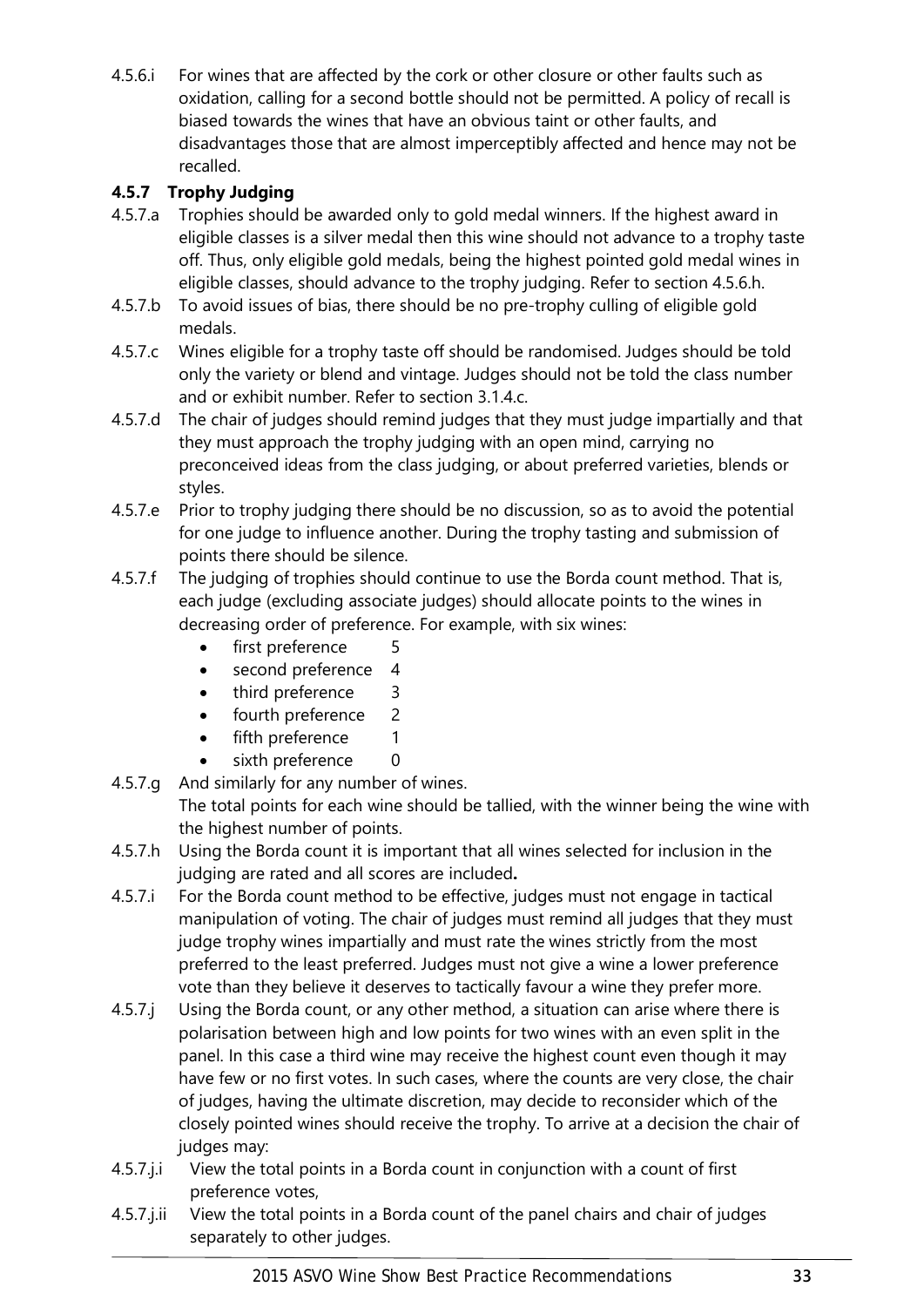- 4.5.7.j.iii Use his or her casting vote to resolve the deadlock.
- <span id="page-35-0"></span>4.5.7.k Museum wines should not be awarded "general" trophies, but may be awarded a specific trophy for museum classes. Refer to section [4.4.5.c.](#page-29-8)
- 4.5.7.l Best Exhibitor trophies should be discontinued.
- 4.5.7.m Trophies should be organised in a logical hierarchy to limit the total number of trophies won by a single wine to preferably no more than three. The logical hierarchy is;
	- Best of varietal or blend
	- Best of wine type (sparkling, white, red or fortified)
	- Best of show
- 4.5.7.n If a wine show has a "Prize" awarded by the international judge and this is a free choice of the international judge(s) based on the wines tasted, it is possible the wine may not have received a gold or any medal in the class in which it was judged. Thus, because of the different eligibility criterion, this award should be recognised as a "Prize" instead of a Trophy.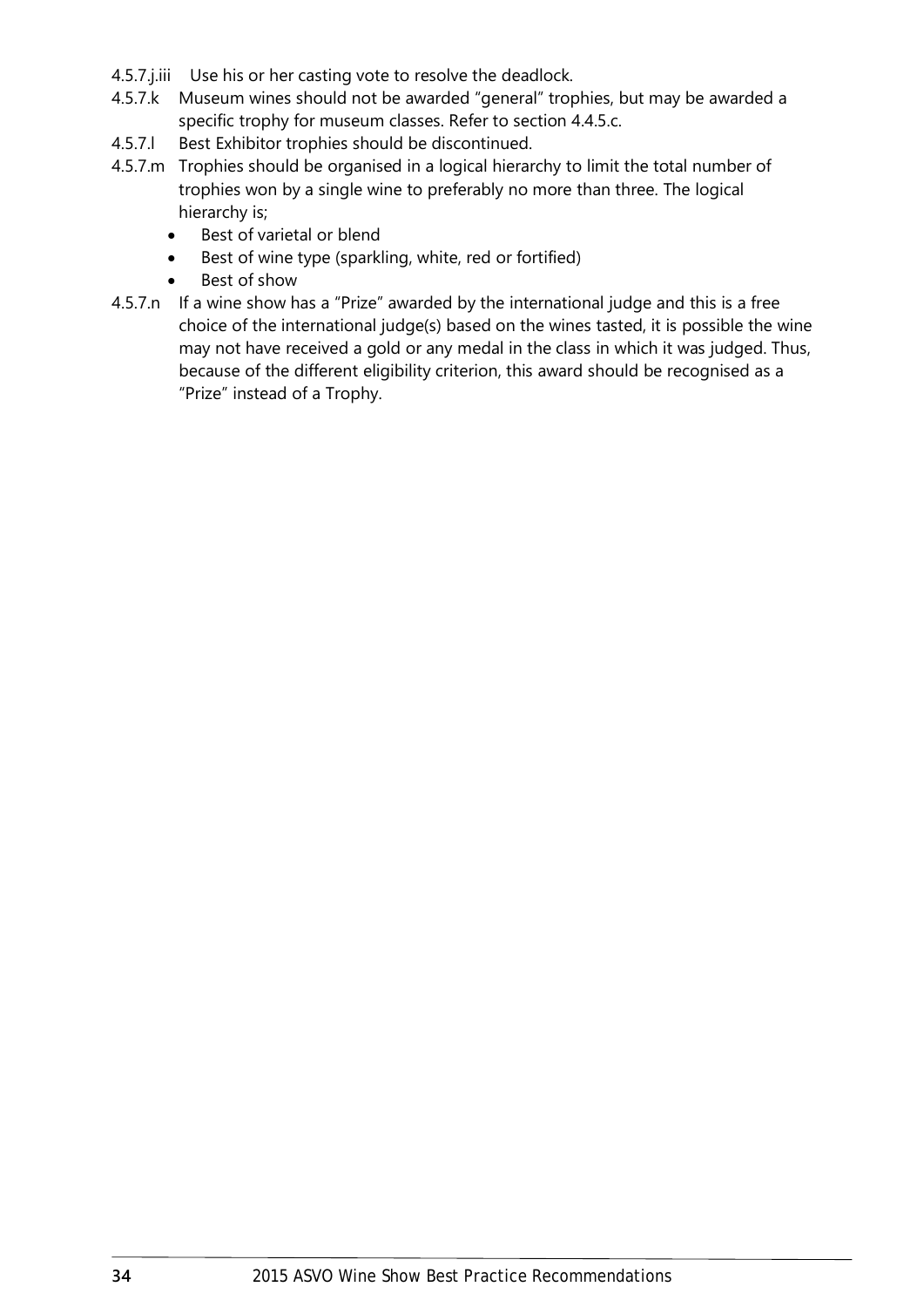# *4.6 RECOMMENDATIONS. COMMUNICATION AND PROMOTION*

# **4.6.1 Communication of Results**

- 4.6.1.a The results catalogue should include details for each exhibit namely, vintage, variety / varieties and brand name.
- 4.6.1.b The results catalogue should record the results of award winning wines as trophy, gold, silver, and bronze with their points. The non-award winning wines are recorded in the catalogue without points and these points are communicated to the exhibitor directly. Refer to section [4.6.1.d.](#page-36-0)
- 4.6.1.b.i The highest pointed gold medal wine in any class should be listed in the results catalogue as top gold and the points should differentiate it from the other gold medal wines.
- 4.6.1.c The results catalogue should list the judges for each class as a reference for exhibitors seeking more detailed feedback.
- <span id="page-36-0"></span>4.6.1.d It is suggested, post judging, that exhibitors are provided with a complete listing of their entries with awards and points for each. Where possible, judge' comments should also be communicated. Refer to section [4.2.1.g.](#page-20-0)

# **4.6.2 Promotion of the Show System and Use of Show Awards**

It can be said that the Australian wine show system and the wine industry have not been effective in engaging with consumers in any meaningful way. This may be because the shows were originally established to serve the producers and the producers were simply interested in seeing how their products competed against those of their peers.

There is a significant opportunity to increase the awareness of consumers worldwide of the rigour of the Australian wine show system and the quality of wines that receive awards. The show system and the industry should work together to achieve this.

To succeed, the whole show system, not merely a small group of shows, needs to be seen as rigorous and of a consistently high standard. If there is a suggestion of better and lesser shows, the consumer will not understand and will look to simpler propositions for guidance on wine quality.

- <span id="page-36-2"></span>4.6.2.a To maximise the benefit to all interest groups of an effective show system, wine shows and the industry should work together to effectively communicate to trade and consumers in local and export markets about the excellence and rigor of the show system and the quality of wines that receive awards from these shows.
- 4.6.2.b To facilitate communication with trade and consumers, the establishment of a central results database for all shows should be considered.
- 4.6.2.c Wine shows are encouraged to hold public tastings which feature award winning wines.
- <span id="page-36-1"></span>4.6.2.d Exhibitors should be encouraged to use awards (trophy, gold, silver, and bronze) for promotional purposes, according to the WFA Wine Industry Display of Awards Code of Practice, rather than points. The use of medals by the show system conveys the recognised structure, process, rigour, transparency and auditability that underpin the results and the medal hierarchy. Medals are a symbol of excellence and can be used by the winning exhibitors on packaging, point of sale and other marketing collateral. Refer to [Appendix F](#page-69-0) for further discussion.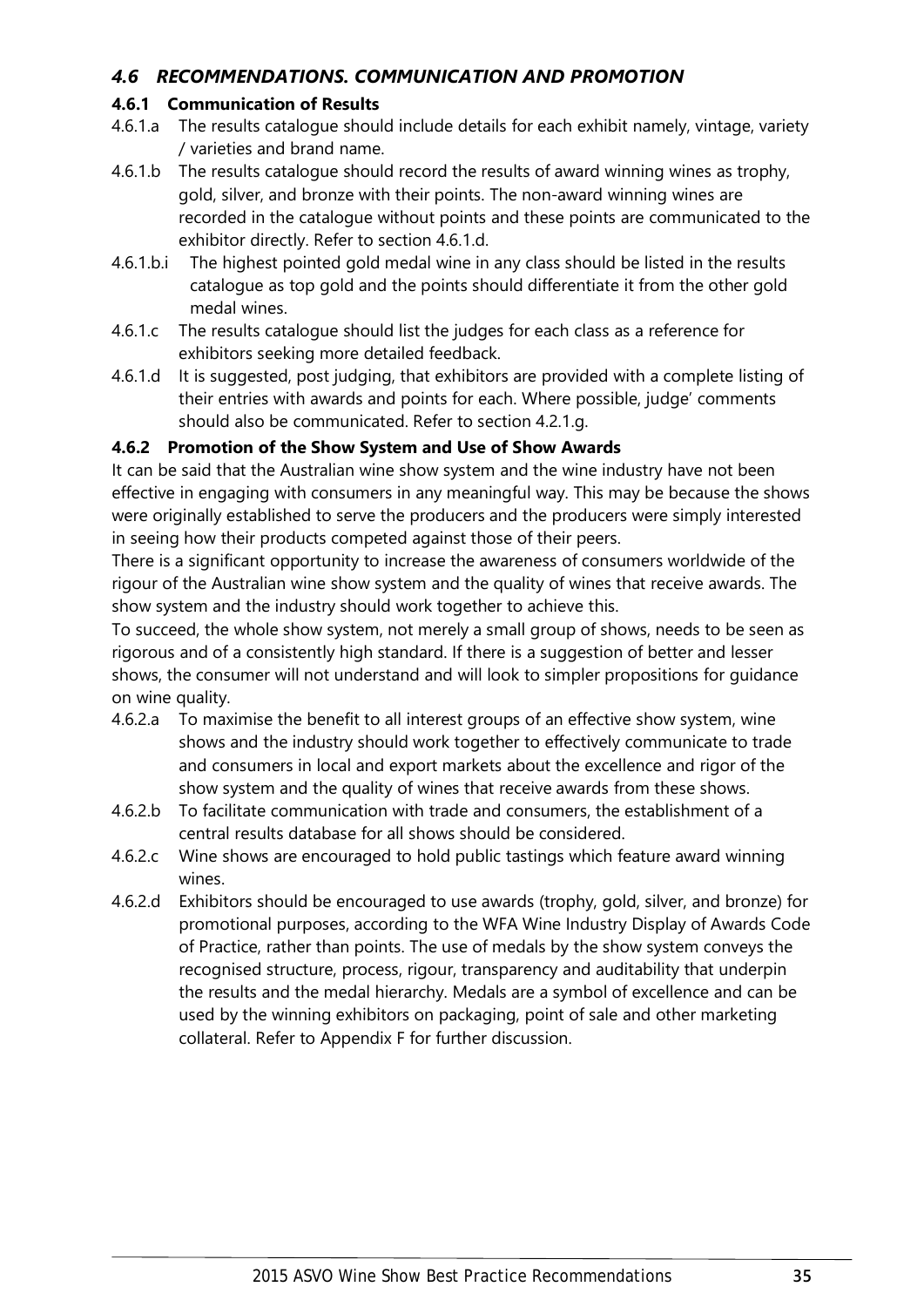# 4.6.2.e Design of awards stickers.

There are three parties to consider. The consumer, the exhibitor and the shows. So that consumers, Australia and worldwide, can readily recognize a trophy, gold, silver or bronze award from an Australian show, there should preferably be a single design for trophies and medals that is universal to all shows.

The message to consumers about awards will not be as clear if different shows have different stickers. At a glance, consumers should see a familiar award format for all Australian wine shows and not a myriad of different formats that they then have to interpret.

Further, it is easier for exhibitors who win multiple awards at multiple shows to print and display awards on bottles if there is a single format.

If shows wish to have their proprietary awards sticker format as part of their branding they should consider a dual approach of having a standard industry format as well as their own format and leaving it to exhibitors to choose which they use.

4.6.2.e.i Medals should take the form of round discs in either gold, silver, or bronze colour to reflect the appropriate award conferred on an exhibit. Text should be in either black or white with a minimum font size of 7 point. Colour references are as follows;

> Gold - PMS 871 or CMYK (0%, 22%, 100%, 22%) or RGB (199, 155, 0) Silver - PMS 877 or CMYK (0%, 0%, 0%, 40%) or RGB (153, 153, 153) Bronze - PMS 875 or CMYK (0%, 45%, 73%, 24%) or RGB (194, 107, 52) Black - PMS Black or CMYK (0%, 0%, 0%, 100%) or RGB (0, 0, 0) White - PMS White or CMYK (0%, 0%, 0%, 0%) or RGB (255, 255, 255)

- 4.6.2.e.ii As a minimum requirement, medals should communicate the name of the show, the year of award and either one or both of the class number and class description. Communicating the class description is beneficial but not necessary as there may not be sufficient text space on the medal.
- 4.6.2.e.iii Disc shaped medals should be reproduced with a minimum size of 20 mm in diameter to ensure legibility.
- 4.6.2.e.iv Medal design, ordering and printing can be arranged by either the wine show or the exhibitor as long as the medal design conforms to the WFA *Wine Industry Display of Awards Code of Practice*.

# **4.6.3 Sourcing of Wines for Promotional Purposes**

Many wine shows request additional bottles of gold medal winning wines for the exhibitors tasting and / or awards presentation events. Exhibitors should assist wine shows in showcasing and promoting the best wines of the show. However, this should not be unreasonably burdensome or expensive for the exhibitor. It is therefore recommended that:

- 4.6.3.a Wine shows should clearly state in their regulations any expectation that an exhibitor should supply additional wine in the event of being awarded a gold or trophy award and the terms of compensation associated with compulsory purchases.
- <span id="page-37-1"></span>4.6.3.b Wine shows should not require an exhibitor, as a condition of entry, to supply bottles of wine as a compulsory purchase in addition to the volumes recommended in [4.6.3.c,](#page-37-0) [4.6.3.d,](#page-38-0) or [4.6.3.e.](#page-38-1) Further purchases may be made through direct negotiation with the exhibitor after judging.
- <span id="page-37-0"></span>4.6.3.c Wine shows may request additional bottles of a gold award exhibit at the exhibitors' expense for the exhibitor's tasting. However, it is recommended that wine shows request no more than six additional 750mL bottles for table wine and sparkling wine exhibits and no more than three additional 750mL bottles for fortified wine and brandy exhibits.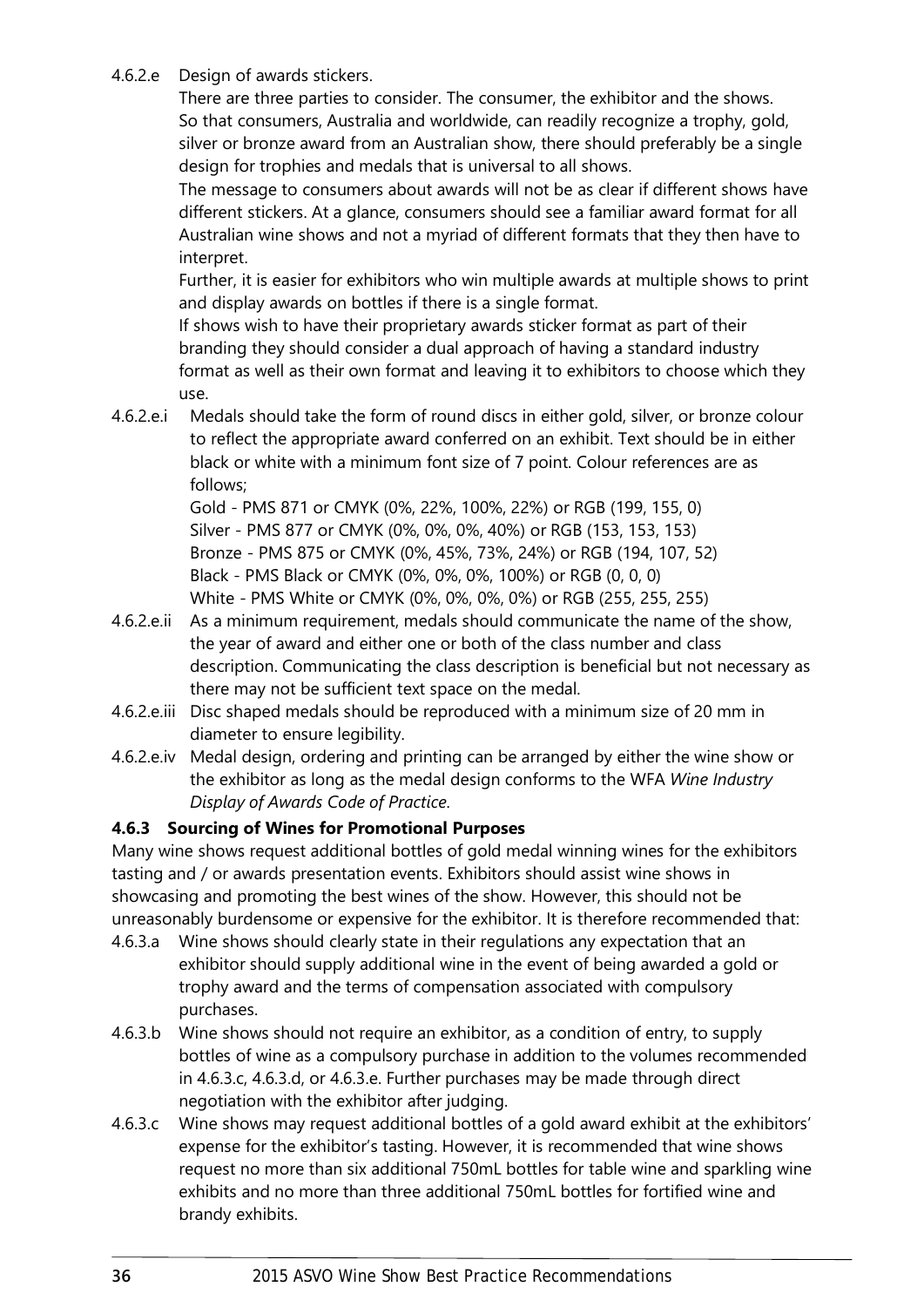- <span id="page-38-0"></span>4.6.3.d Wine shows should purchase additional bottles of a gold award wine from an exhibitor at the lesser of 100% of wholesale price or \$240 per dozen bottles, exclusive of WET and GST as appropriate. Wine shows should request no more than three dozen additional bottles of a gold award exhibit from an exhibitor for promotional purposes by the show i.e. Awards dinners, public tastings, etc. Further purchases may be made through direct negotiation with the exhibitor post judging, refer to section [4.6.3.b.](#page-37-1)
- <span id="page-38-1"></span>4.6.3.e Wine shows may request additional bottles of a trophy award exhibit at the exhibitors' expense for the show's promotional purposes, for instance awards dinners, public tastings etc. However, it is recommended that wine shows request no more than two dozen additional 750mL bottles for table wine and sparkling wine exhibits and no more than one dozen additional 750mL bottles for fortified wine and brandy exhibits. Further purchases may be made through direct negotiation with the exhibitor after judging. Refer to section [4.6.3.b.](#page-37-1)
- **4.6.4 Enforcement of the Winemakers Federation of Australian** *Wine Industry Display of Awards Code of Practice* **(WFA CoP)**
- 4.6.4.a The WFA's Wine Industry Display of Awards Code of Practice can be found at the following link;

<http://www.wfa.org.au/assets/technical-and-packaging/Display-Awards-Code.pdf>

- 4.6.4.b The WFA CoP applies to all Australian wine producers for wine produced in Australia and sold in Australia or in export markets.
- 4.6.4.c All wine shows should include in their regulations a code of responsibility for exhibitors so that compliance by a producer (including by subsidiaries or by associated companies) with the WFA CoP is a prerequisite for entry to Australian wine shows. Refer to section [4.2.1.i.](#page-21-0)
- 4.6.4.d If an apparent breach of the WFA CoP occurs it should be brought to the attention of the WFA (tony@wfa.org.au).
- 4.6.4.d.i WFA will ask the owner of the brand in question to show good cause why the breach has occurred.
- 4.6.4.d.ii If good cause is not presented then the breach of the WFA CoP will be communicated to the relevant wine show(s) by the WFA. WFA should contact the ASVO directly (asvo@asvo.com.au) to request a current list of Australian wine show contacts.
- 4.6.4.d.iii Penalties, as set out in [4.6.4.g,](#page-38-2) should then be applied by the relevant wine show.
- 4.6.4.e Minimum penalties, as set out in [4.6.4.g,](#page-38-2) can be applied only by wine show organisers.
- 4.6.4.f Minimum penalties, as set out in [4.6.4.g,](#page-38-2) should be uniform across all wine shows and should be included in the regulations for each wine show. For instance, if a brand owner is ineligible to enter a wine show for a specified period, this should apply to all shows.
- <span id="page-38-2"></span>4.6.4.g The following minimum penalties are recommended and should be included in each show's regulations and communicated to all exhibitors by appropriate wording on the application for entry:
- <span id="page-38-3"></span>4.6.4.g.i A breach of the WFA CoP where the brand owner can show good cause should result in a warning but should not attract a penalty.
- <span id="page-38-4"></span>4.6.4.g.ii A first breach of the WFA CoP (and without good cause being shown) should result in a warning, removal of any award conferred on the relevant wine and a decision that for the period of two years commencing from the date of the breach, the brand owner is ineligible to enter any exhibit at any wine show in Australia.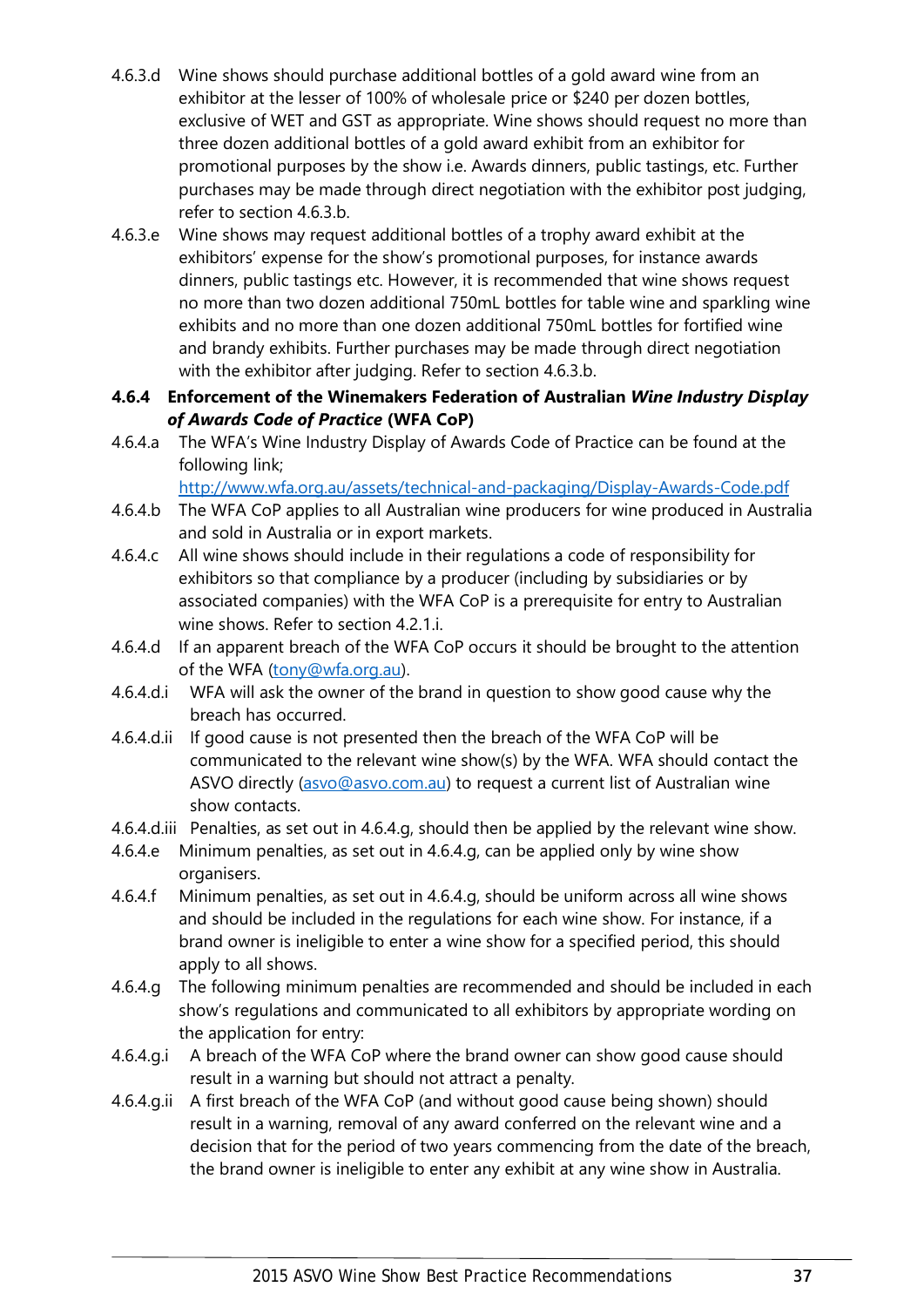- <span id="page-39-0"></span>4.6.4.g.iii A second breach of the WFA CoP (and without good cause being shown) should result in a warning, removal of any award conferred on the relevant wine and a decision that for the period of five years commencing from the date of the breach, the brand owner is ineligible to enter any exhibit at any wine show in Australia.
- 4.6.4.h The wine show organisers should not publicise incidents where the exhibitor showed good cause. Refer to section [4.6.4.g.i.](#page-38-3)
- 4.6.4.i Once a show has applied penalties to an exhibitor, the show should notify all other shows and the WFA of all breaches of the conditions of entry and the penalties applied. Refer to sections [4.6.4.g.ii](#page-38-4) and [4.6.4.g.iii.](#page-39-0) These penalties should then be applied at all wine shows. Wine show organisers should contact the ASVO directly (asvo@asvo.com.au) to request a current list of Australian wine show contacts.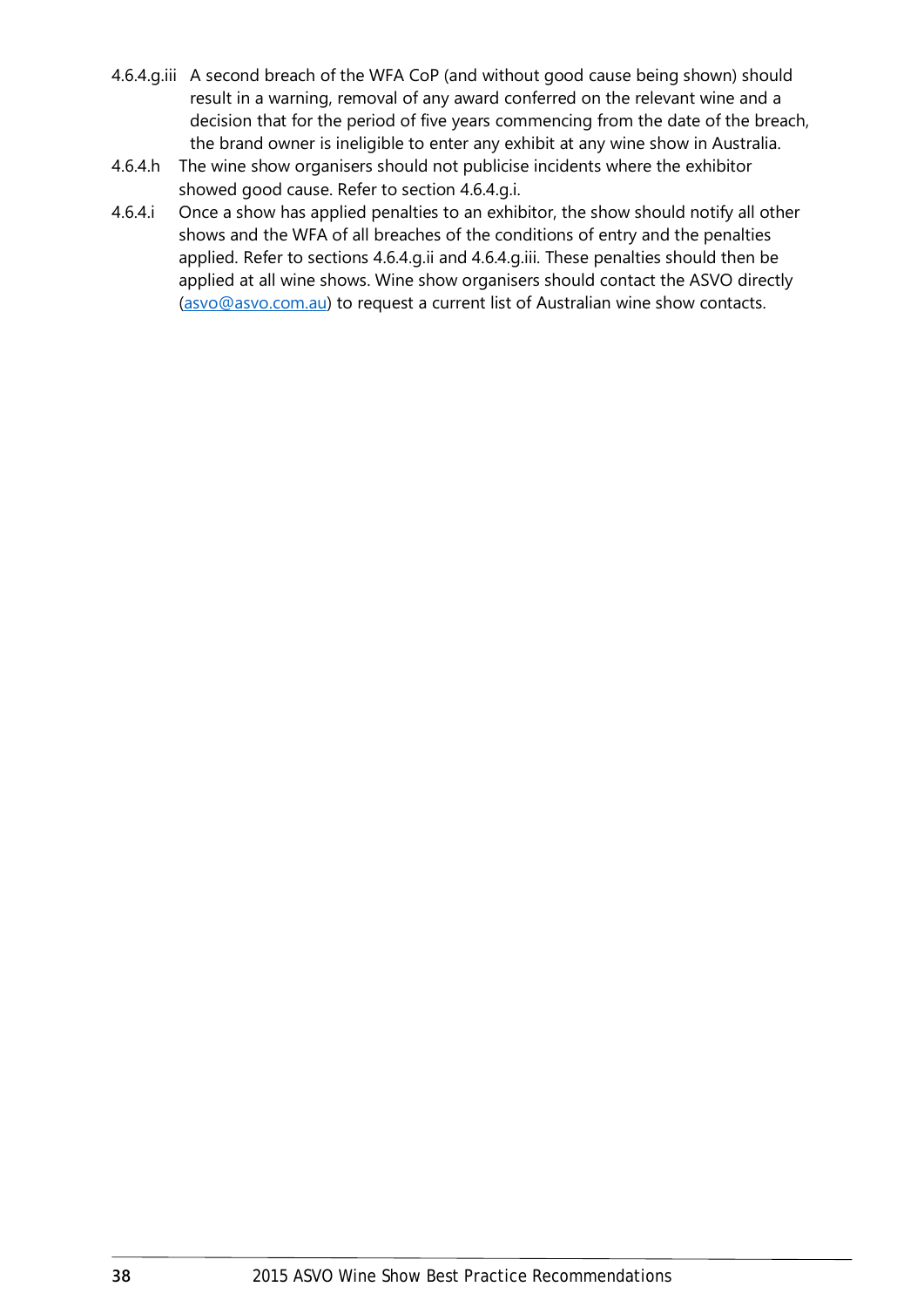# *4.7 AUDITING*

# <span id="page-40-0"></span>**4.7.1 Introduction**

All capital city and many regional wine shows should have formal audit procedures in their regulations to guarantee the integrity of exhibits and results.

Auditing is seen as very important by the wider industry.

The aim of auditing is to discourage any breach of regulations by an exhibitor, whether through carelessness or deceit, and assure other exhibitors, wine trade, press and consumers that high standards are being maintained.

Auditing by shows currently varies from minimal to thorough.

To minimise management and costs, some shows are conducting a number of so called 'desk' audits. These are audits where an exhibitor is contacted by phone or email by the show or the show's nominated auditor and asked to provide the LIP documentation for a particular entry to confirm that the wine complies with the class requirements including volume in warehouse at the time of entry.

Given that these 2015 BPRs suggest quite small volume requirements – refer to section [4.4.2](#page-27-0) - the maximum being 250 x 9 litre equivalents, desk audits are less likely to reveal a breach than in the past. Thus emphasis should be on pre- and post- judging audits, both of which require sourcing samples to taste against the exhibits submitted.

Some shows that have the announcement of awards on the final day of judging, or a day or two later, have expressed concern that they can't carry out post show audits before the announcement of awards; also that it would be embarrassing to withdraw an award if auditing after the announcement reveals a breach.

The industry believes that the audit process must be rigorous and so, if auditing occurs after the announcement of awards, then any difficulties with potential withdrawal of awards has to be accepted.

The 2004 BPRs sought to bring uniformity to the auditing approach across all shows and whilst the recommendations were well received in principle, the recommended appointment and management of auditors through ASVO proved to be expensive and complex, and some shows thought it removed some of their independence.

This review reinforces the system that most shows have adopted, namely that auditors are appointed and remunerated by the shows themselves. It is proposed that the ASVO keeps a register of auditors to assist the shows in finding auditors local to regions that are remote from where the show is conducted.

The objectives of the 2004 review are still relevant and to them is added the fourth objective concerning affordability and simplicity.

# **4.7.2 Objectives**

- To establish a common audit protocol which all national and regional wine shows may adopt.
- To make audits thorough and consistent across all national, regional, state and niche wine shows.
- To establish clear and specific penalties for breaches of regulations identified during audit.
- To encourage adoption by developing a system that has rigour and simplicity, and is affordable for wine show organisers.

# **4.7.3 Recommendations. General**

4.7.3.a All wine shows should carry out an audit of exhibits every year and use an audit protocol that is consistent across all shows. This is to discourage any breach of regulations by an exhibitor, whether through carelessness or deceit, and to assure other exhibitors, wine trade, press and consumers that high standards are being maintained.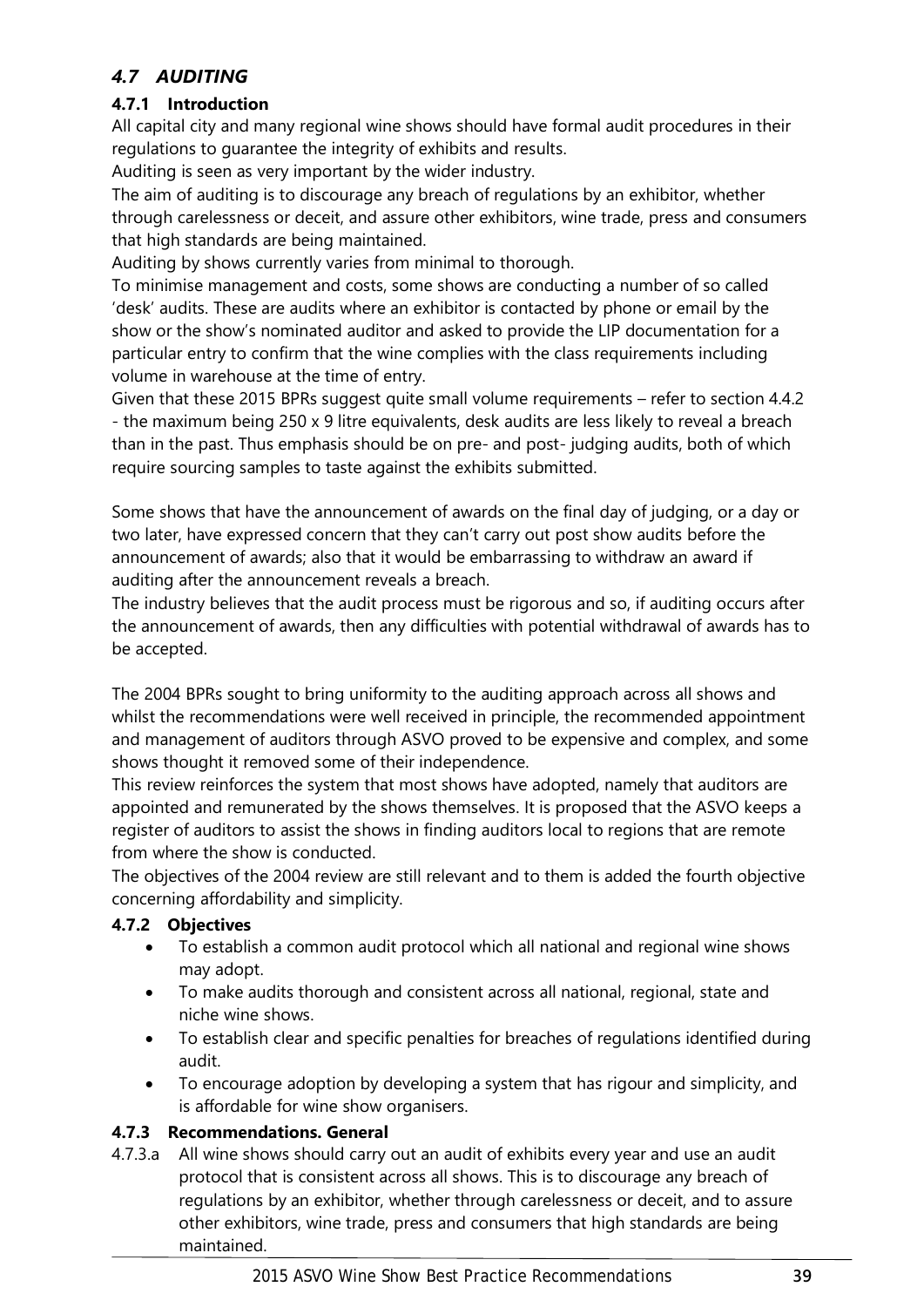- 4.7.3.b The exhibits, classes and regions to be audited should be determined by the wine show organisers in conjunction with the chair of judges.
- 4.7.3.c All wine shows should undertake audits on a regular basis and audit no less than 1% of total entries.
- 4.7.3.d Given that volume requirements are small (max 250 x 9 litre equivalents) for all classes, an audit that checks label integrity and volume is less likely to identify a breach than in the past. Thus it is recommended that;
- 4.7.3.d.i Pre-judging audits should involve tasting by the chair of judges and the panel chair of submitted exhibits against samples drawn by an auditor from the exhibitor's warehouse or purchased from a retailer.
- 4.7.3.d.ii Post-judging audits should involve tasting by the chair of judges, or a suitable proxy, plus one other judge, of submitted exhibits against samples drawn by an auditor from the exhibitor's warehouse.
- 4.7.3.e Post-judging audits should target trophy winners and classes of major significance and, as far as it is practical, audit different classes each year.
- 4.7.3.f It is recognised that audit of international entries may be impractical for those niche shows that have international exhibits, apart from those from New Zealand.

# **4.7.4 Recommendations. Wine show regulations to enable the audit process**

- 4.7.4.a Wine shows should clearly outline the audit process in their regulations and also the penalties applied where regulations are breached.
- 4.7.4.b All entries should include the address where the wine entered can be audited and the stock inspected.
- 4.7.4.c The regulations should require that all exhibitors agree to retain stock records at the time of entry that will demonstrate to an auditor, if required, that they meet the volume requirements of the classes which they have entered.
- <span id="page-41-2"></span>4.7.4.d If the entry submitted for judging is from a single blend then no blend number need be stated on the entry form. However, if there are two or more blends of a wine bottled under the same label, the blend number (sometimes referred to as batch number) of the entry submitted for judging must be included on the entry form. Refer to section [4.4.3.b.](#page-28-0)
- <span id="page-41-3"></span>4.7.4.e All exhibitors should be required to declare that their entries meet the entry criteria for exhibits as set out in the regulations. Refer to section [4.2.2.a](#page-21-1) and [4.4.8.](#page-29-0)
- 4.7.4.f All exhibitors should agree, as a condition of entry, to cooperate with and abide by the consequences of the wine show auditing process.
- <span id="page-41-0"></span>4.7.4.g The regulations should include provisions to the effect that by entering the wine show, the exhibitor agrees to the publication, as contemplated by these recommendations, of audit results, including details of any penalties imposed; and the exhibitor agrees to make no claim of any kind or description arising out of or in connection with that publication, and indemnifies the wine show organisers in respect of any claim by any third party in respect of loss or damage arising out of or in connection with that publication.
- <span id="page-41-1"></span>4.7.4.h The regulations should also include provisions enabling the wine show organisers, and the bodies with which they are associated, to recognise and act in conformity with any penalties imposed by any other wine show organiser and/or associated body, and for the exhibitor in question to have no claim of any kind or description against a "recognising" wine show organiser (including the bodies with which they are associated) in respect of any such recognition or action.
- 4.7.4.i The provisions of [4.7.4.g](#page-41-0) and [4.7.4.h](#page-41-1) are not to be read as legal advice. Wine show organisers should consult their own legal advisers to ensure that any regulations of the kind referred to in those paragraphs are properly and effectively drafted.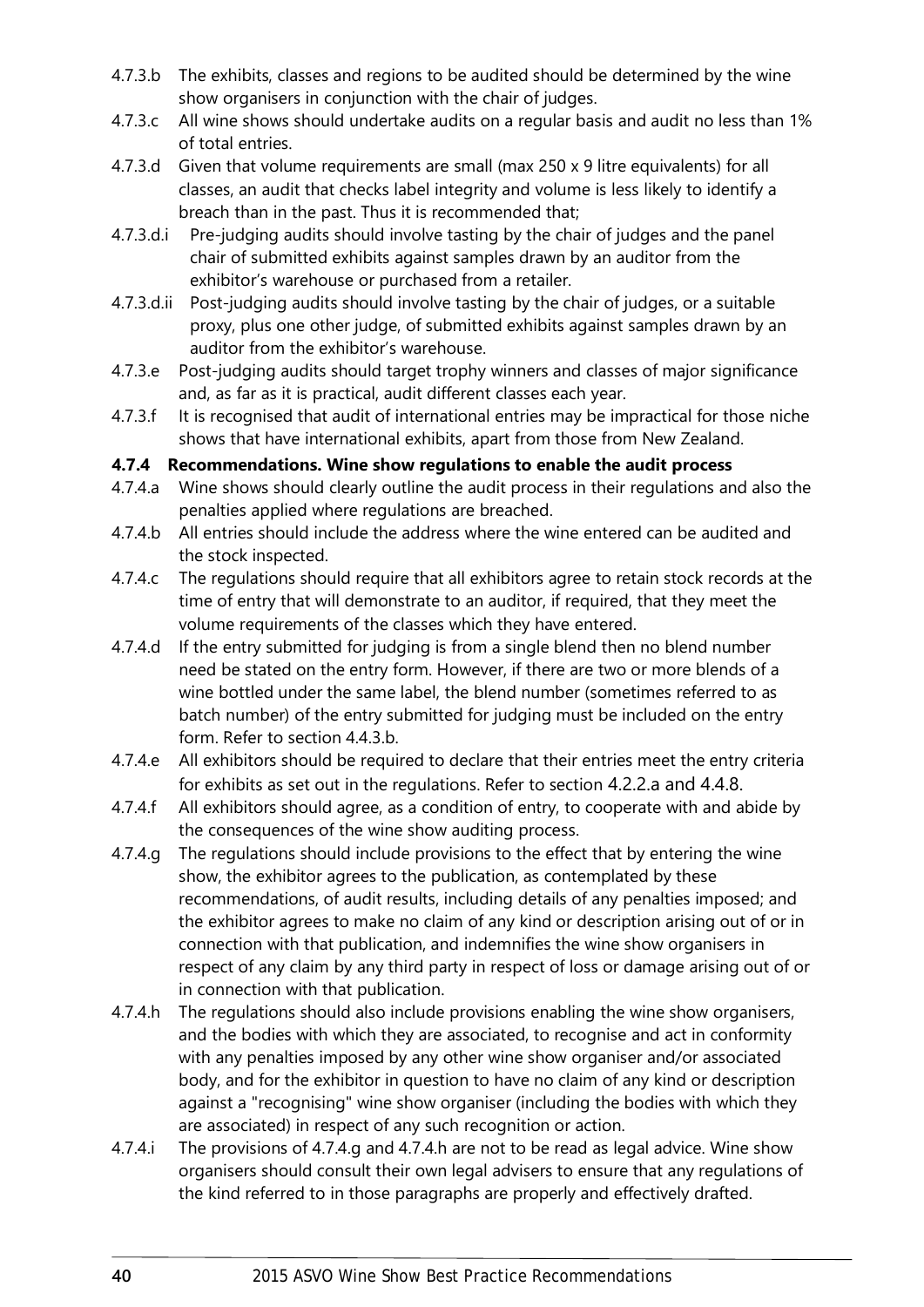# **4.7.5 Recommendations. Auditors, Auditor remuneration, audit costs**

- <span id="page-42-0"></span>4.7.5.a Wine shows should appoint external or internal auditors who meet the following criteria.
- 4.7.5.a.i Knowledge of generic wine recording systems
- 4.7.5.a.ii A basic understanding of oenology and viticulture but not necessarily tasting skills
- 4.7.5.a.iii Knowledge of relevant Acts (refer to section [4.7.7.b\)](#page-44-0).
- 4.7.5.a.iv Good communication skills, both written and oral
- 4.7.5.a.v Ability to maintain a co-operative, productive, positive attitude
- 4.7.5.a.vi Ability to operate largely unsupervised and exercise a high level of discretion
- 4.7.5.a.vii Ability to take a firm approach to auditing
- 4.7.5.a.viii Accept and understand that they will be perceived to be ambassadors for the wine show in question, and thus accept that they must at all times be courteous and understanding.
- <span id="page-42-1"></span>4.7.5.b The ASVO will maintain a register of suitable auditors that meet the criteria listed in section [4.7.5.a,](#page-42-0) to which the wine shows can refer if required. Wine show organisers should contact the ASVO directly (asvo@asvo.com.au) to request the auditor register.
- 4.7.5.c Auditors should have no perceived conflict of interest. Refer to section [3.1.1.e.](#page-17-0)
- 4.7.5.c.i An auditor should not have wine entered in the show being audited.
- 4.7.5.c.ii If an auditor is a consultant, board member, shareholder of, or has some other particular connection or relationship with, an exhibiting winery, he / she should not audit that exhibitor.
- 4.7.5.d The Australian Grape and Wine Authority (AGWA), which trades as Wine Australia, has provided a protocol for auditing. Wine show organisers should contact the ASVO directly (asvo@asvo.com.au) to request a copy of this protocol.
- 4.7.5.e An appropriate fee should be paid to auditors that recognises the professional nature of their work. Fees should be negotiated with the auditors prior to the audit being undertaken. Some auditors, typically internal appointments, may be prepared to carry out audits for a small fee or act on a voluntary basis.
- 4.7.5.f It is acknowledged that travel costs may be greater when auditing or obtaining check samples from exhibitors in regions distant from the show. To reduce costs shows can consider appointing auditors local to those areas. The shows can use the ASVO register of auditors to source suitable candidates. Refer to section [4.7.5.b.](#page-42-1)
- <span id="page-42-2"></span>4.7.5.g Travel costs can be minimised at capital city, state and niche shows by auditing one or two regions (GIs) when selecting pre-judging check samples or later auditing of trophy and medal winners. This recommendation does not apply to regional shows.

## **4.7.6 Recommendations. Auditing**

- 4.7.6.a Both pre-judging auditing using check samples and post judging auditing of trophy and medal winners are recommended.
- 4.7.6.b Pre-judging auditing
- 4.7.6.b.i Check samples wines that are sourced after the committee receives the entry forms but before judging - are sourced by an auditor or the wine show organisers.
- 4.7.6.b.ii The wine show organisers choose the exhibits to be audited at random. However, to reduce costs in a given year it is recognised that a show may target just one or two regions. Refer to section [4.7.5.g.](#page-42-2)
- 4.7.6.b.iii If a wine selected for pre-judging audit has more than one blend as indicated on the entry form, then the check sample for the wine should be drawn from the exhibitors' warehouse because if the check sample were to be purchased from retail, the wine may be a different blend from the wine entered. Refer to section [4.4.3.b](#page-28-0) and [4.7.4.d.](#page-41-2)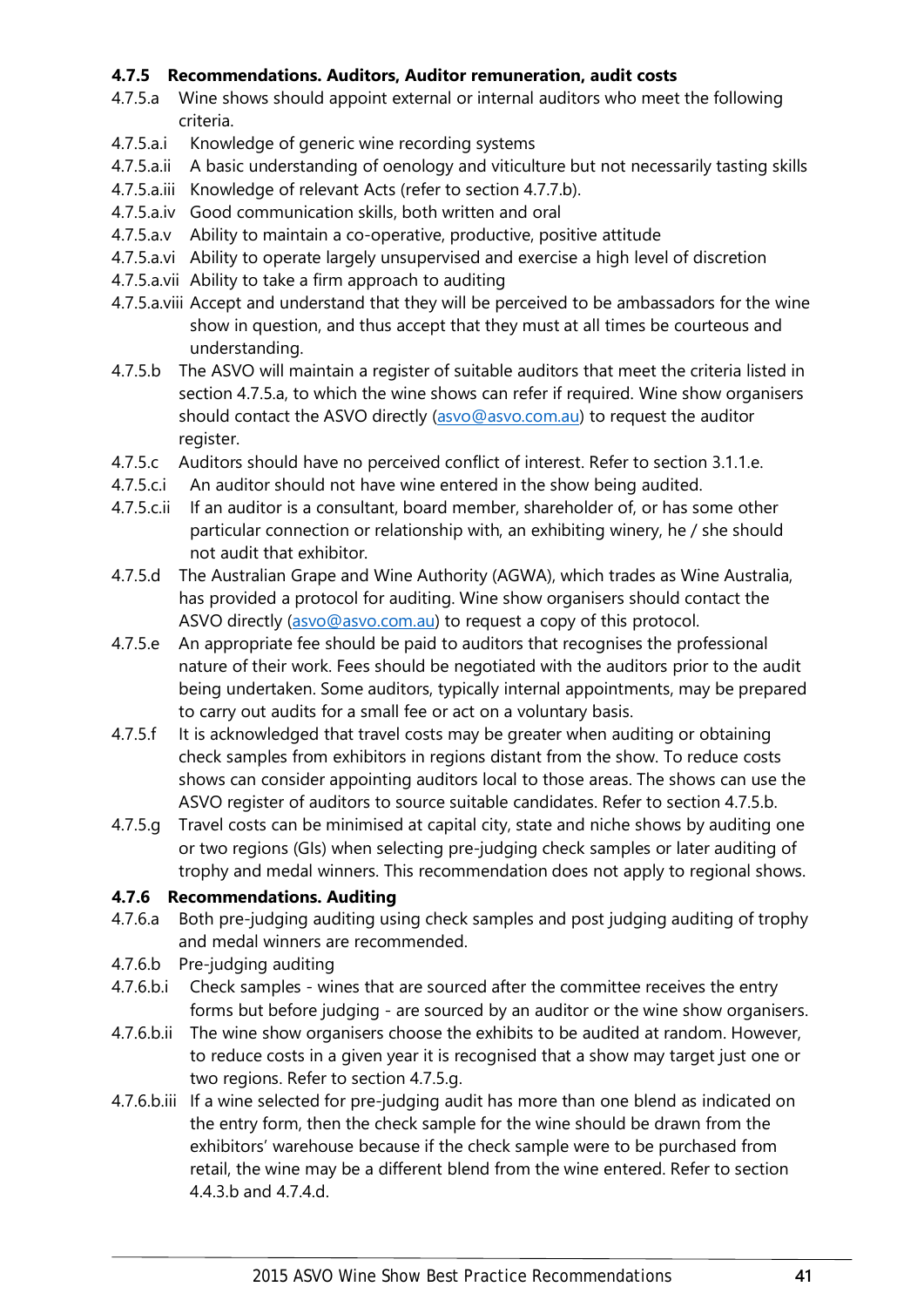# 4.7.6.b.iv Sourcing check samples from exhibitor's winery or warehouse:

The auditor visits the winery or warehouse nominated by the exhibitor in the entry form and obtains, as specified in the regulations, three bottles (without charge) of the indicated stock that corresponds to the entry. The auditor also inspects computer records and physical stock levels to confirm entry requirements have been met. If the computer records and/or physical stocks are not on site, the auditor should require the exhibitor to provide such information, or access to other sites, as may be required to satisfy the auditor on the issue.

4.7.6.b.v Sourcing check samples from a retailer: The auditor or delegate of the wine show organiser buys sample wines from a retailer or the exhibiting company's cellar door. This method can be used only when the wines are currently commercially available.

<span id="page-43-1"></span>4.7.6.b.vi Assessment of check samples:

The audit check samples are tasted by the panel chair alongside the entered exhibit while the relevant class is being judged. If the panel chair finds a difference between the samples this is brought to the attention of the chair of judges. If the chair of judges confirms the difference, the chief steward and the wine show committee are notified, the wine is automatically deemed in breach of the regulations and the exhibit is removed from the class. The chair of judge's decision is final in this matter and after the exhibitor has been informed, no further correspondence should be entered into.

In the case of a breach, the procedures detailed in section [4.7.7](#page-43-0) should be followed.

- 4.7.6.c Post-judging auditing
- 4.7.6.c.i A selection of exhibits with major awards such as golds and trophies should be audited. This selection preferably occurs before the announcement of the results. Refer to section [4.7.1.](#page-40-0)
- 4.7.6.c.ii The auditor visits the winery or warehouse nominated by the exhibitor in the entry form and obtains, as specified in the regulations, three bottles (without charge) of the indicated stock that corresponds to the entry. The auditor also inspects computer records and physical stock levels to confirm entry requirements have been met. If the computer records and/or physical stocks are not on site, the auditor should require the exhibitor to provide such information, or access to other sites, as may be required to satisfy the auditor on the issue.
- <span id="page-43-2"></span>4.7.6.c.iii The audit sample is tasted by the chair of judges or a suitable proxy plus one other judge, alongside a newly opened bottle of the entered exhibit. If the chair of judges (or proxy) plus one other judge finds there is a difference, the wine show committee are notified and the wine is automatically deemed in breach of the regulations. The chair of judge's decision is final in this matter and after the exhibitor has been informed, no further correspondence should be entered into. In the case of a breach the procedures detailed in section [4.7.7](#page-43-0) should be followed.

## <span id="page-43-0"></span>**4.7.7 Recommendations. Consequences of Breach.**

- 4.7.7.a If there is a deemed breach of the regulations as described above (refer to sections [4.7.6.b.vi](#page-43-1) and [4.7.6.c.iii\)](#page-43-2) the exhibitor should be asked if they can explain the breach (within a defined time frame) and why disqualification and penalties should not apply. If they cannot give a sufficiently credible explanation then the show should;
- 4.7.7.a.i Disqualify the exhibit.
- 4.7.7.a.ii Impose any other appropriate penalties allowed within the regulations. Refer to section [4.7.8.c.](#page-44-1)
- 4.7.7.a.iii Notify all other shows and the WFA of all breaches of the conditions of entry and the penalties applied. Wine show organisers should contact the ASVO directly (asvo@asvo.com.au) to request a current list of Australian wine show contacts.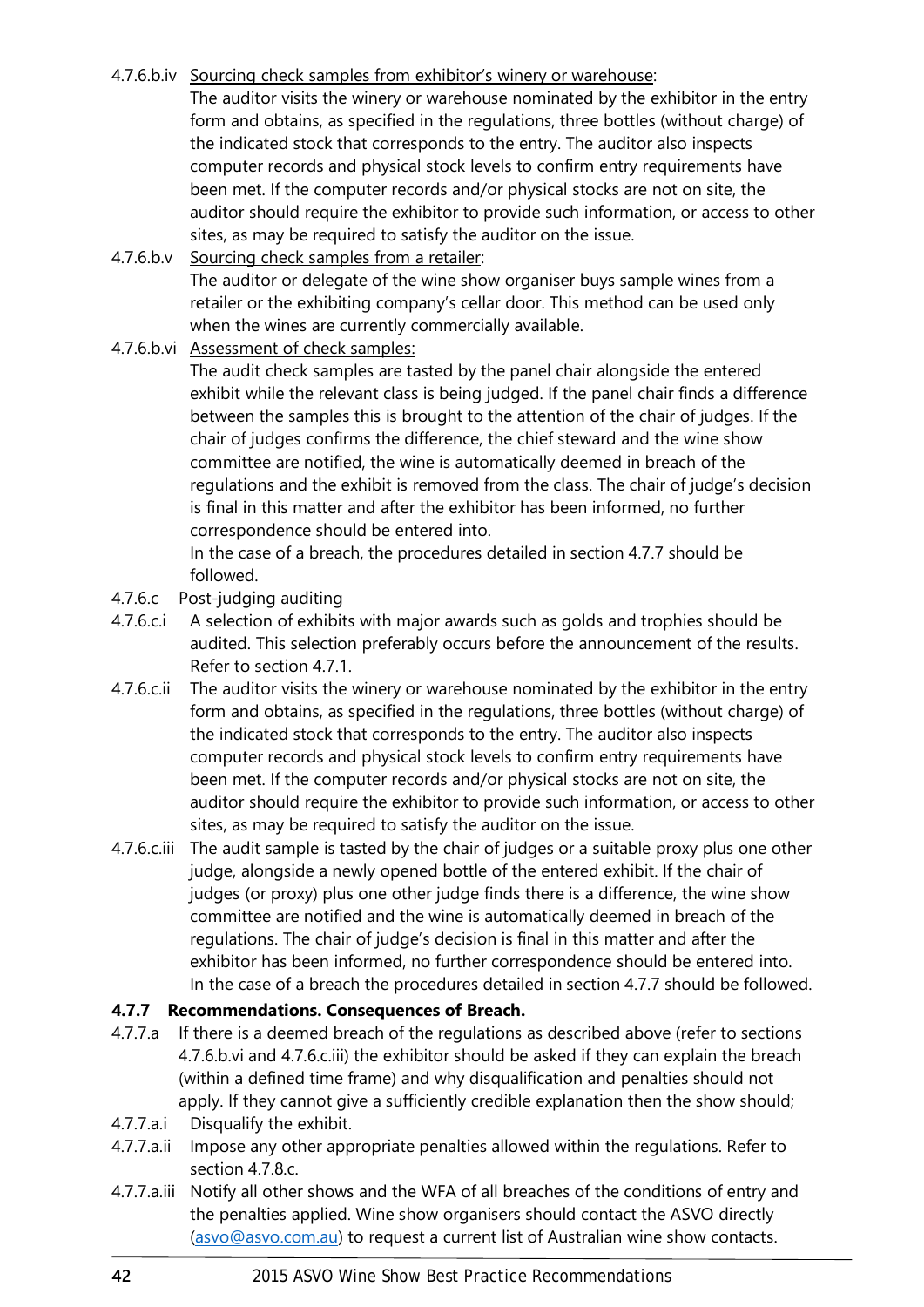<span id="page-44-0"></span>4.7.7.b If an auditor discovers a breach of the regulations (refer to section [4.7.4.e\)](#page-41-3) by an exhibitor and notes that this breach may also contravene one or more of the following Acts and Regulations the Australian Grape and Wine Authority Act 2013, Food Standards Australia New Zealand Act 1991, Australia New Zealand Food Standards Code - Standard 4.5.1 - Wine Production Requirements or other applicable Acts of the States and the Commonwealth of Australia, the wine show organisers must refer the matter to the AGWA for further investigation.

# **4.7.8 Recommendations. Penalties**

- 4.7.8.a Penalties, as set out in [4.7.8.c,](#page-44-1) can be applied only by wine show organisers.
- 4.7.8.b Minimum penalties, as set out in [4.7.8.c,](#page-44-1) should be uniform across all wine shows and should be included in the regulations for each wine show. For instance, if an exhibitor is ineligible to enter a wine show for a specified period, this should apply to all wine shows. This requires appropriate provisions in the regulations: refer to sections [4.7.4.g](#page-41-0) and [4.7.4.h.](#page-41-1)
- <span id="page-44-1"></span>4.7.8.c The following minimum penalties are recommended and should be included in each show's regulations and communicated to all exhibitors by appropriate wording on the application for entry:
- <span id="page-44-2"></span>4.7.8.c.i A breach of the regulations where the exhibitor gives a sufficiently credible explanation for its occurrence should result in a warning and removal of any award conferred on the relevant exhibit.
- <span id="page-44-3"></span>4.7.8.c.ii A first breach of the regulations (and without a sufficiently credible explanation for its occurrence) should result in a warning, removal of any award conferred on the relevant exhibit and a decision that for the period of two years commencing from the date of the breach, the exhibitor is ineligible to enter any exhibit at any wine show in Australia.
- <span id="page-44-4"></span>4.7.8.c.iii A second breach of the regulations (and without a sufficiently credible explanation for its occurrence) should result in a warning, removal of any award conferred on the relevant exhibit and a decision that for the period of five years commencing from the date of the breach, the exhibitor is ineligible to enter any exhibit at any wine show in Australia.

# **4.7.9 Recommendations. Communication of Audit results**

- 4.7.9.a A summary of the extent of audit and audit results should be included in the catalogue of results. These should describe:
- 4.7.9.a.i The number of entries audited
- 4.7.9.a.ii The regions audited and the number of exhibitors
- 4.7.9.a.iii The broad results (without mentioning actual exhibitors) for example, "Twenty entries were audited, 18 entries found true to regulations, 2 entries were found to be in breach of the regulations. Further information can be obtained by contacting the wine show organisers".
- 4.7.9.a.iv If auditing cannot be completed before the announcement of awards refer to the discussion in sectio[n 4.7.1-](#page-40-0) then the audit results for the show of the previous year should be announced.
- 4.7.9.b The wine show organisers should not publicise incidents where the exhibitor showed good cause. Refer to section [4.7.8.c.i.](#page-44-2)
- 4.7.9.c Once a show has applied penalties to an exhibitor, the show should notify all other shows and the WFA of all breaches of the conditions of entry and the penalties applied. Refer to sections [4.7.8.c.ii](#page-44-3) and [4.7.8.c.iii.](#page-44-4) These penalties should then be applied at all wine shows. Wine show organisers should contact the ASVO directly (asvo@asvo.com.au) to request a current list of Australian wine show contacts.
- 4.7.9.d Wine show organisers should communicate to the AGWA any breaches that also contravene the Acts related to wine production. Refer to section [4.7.7.b.](#page-44-0)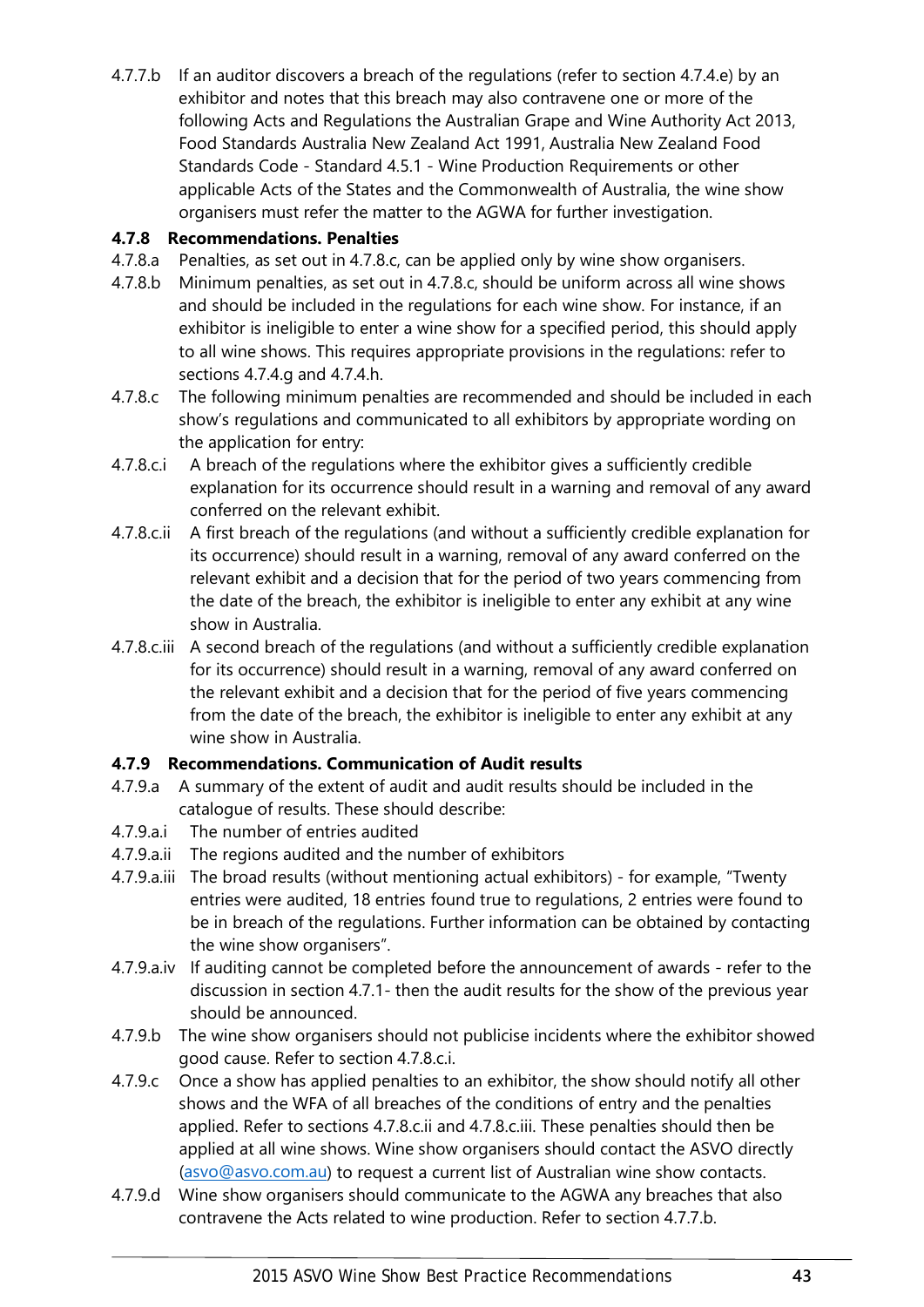# **5 GLOSSARY**

| <b>Term</b>                                                       | <b>Definition</b>                                                                                                                                                                                                                                                                                                                                                                                                                                                                                                                                                                                                                                                                                                    |
|-------------------------------------------------------------------|----------------------------------------------------------------------------------------------------------------------------------------------------------------------------------------------------------------------------------------------------------------------------------------------------------------------------------------------------------------------------------------------------------------------------------------------------------------------------------------------------------------------------------------------------------------------------------------------------------------------------------------------------------------------------------------------------------------------|
| Award:                                                            | Judges recognise that a wine has achieved a specific level of quality by                                                                                                                                                                                                                                                                                                                                                                                                                                                                                                                                                                                                                                             |
|                                                                   | bestowing an award of gold, silver, or bronze medal.                                                                                                                                                                                                                                                                                                                                                                                                                                                                                                                                                                                                                                                                 |
| <b>Blend:</b>                                                     | A blend is defined as a batch of wine made by blending component wines of<br>variously different batches of the same variety, different varieties, different<br>geographical indications, or different vintages. A wine submitted for judging<br>should be identifiable as a unique blend, defined by having identical source<br>materials blended in identical proportions and with sensory and chemical<br>characteristics within reasonable tolerances.                                                                                                                                                                                                                                                           |
| <b>Brandy:</b>                                                    | Brandy means the spirit obtained by the distillation of wine in such a manner<br>as to ensure that the spirit possesses the taste aroma and other characteristics<br>generally attributed to brandy, in accordance with the requirements set out<br>below:<br>Must be matured in wooden containers for no less than 2 years.<br>Must contain no less than 250 mL/L of the spirit distilled at a strength<br>of no more than 830 mL/L at 20 °C of ethanol.<br>May contain water, caramel, sugars, grape juice, grape juice<br>$\bullet$<br>concentrates and wine.<br>Must not contain methanol in a proportion exceeding 3 g/L of the                                                                                 |
|                                                                   | ethanol content thereof at 20 °C.                                                                                                                                                                                                                                                                                                                                                                                                                                                                                                                                                                                                                                                                                    |
| <b>Fortified Wine:</b>                                            | Fortified wine means the product consisting of wine to which has been added<br>Australian grape spirit, brandy or both and the term may be further qualified<br>by the addition of the name of a grape variety including inter alia Muscat,<br>Muscadelle, Pedro, Frontignac, Verdelho, Shiraz, etc. Fortified wine must, after<br>the addition of grape spirit, brandy or both, contain no less than 150 mL/L and<br>no more than 220 mL/L of ethanol at 20 °C. It may, however, attain a higher<br>level of ethanol by natural increases created by maturation in wooden vessels.                                                                                                                                  |
| <b>Fortified Wine Style -</b>                                     | Apera describes a style of fortified wine which ranges from a dry to a very                                                                                                                                                                                                                                                                                                                                                                                                                                                                                                                                                                                                                                          |
| Apera:                                                            | sweet style. The wine is usually produced using a solera system and ageing<br>takes place in a variety of vessels.<br>Pale Dry (≤ 15 g/l Residual Sugar)<br>Medium Dry (≤ 1.5 Baumé)<br>Medium Sweet (1.5 to 4.0 Baumé)<br>Sweet (> 4.0 Baumé)<br>Cream (> 5.0 Baumé)                                                                                                                                                                                                                                                                                                                                                                                                                                                |
| <b>Fortified Wine Style -</b><br>Cream:                           | Cream describes an Apera style of Australian fortified sweet wine of not less<br>than 5 Baumé. The wine will be pale yellow to light amber in colour, rich and<br>sweet to taste and typically with a vinous to fruity aroma. The wine can be<br>blended from more than one vintage and typically does not exhibit age-<br>derived characters. Ageing takes place in wooden vessels not greater than<br>9,000 L.                                                                                                                                                                                                                                                                                                     |
| <b>Fortified Wine Style -</b>                                     | Muscat may be a fortified wine. Muscat juice is fermented until it reaches the                                                                                                                                                                                                                                                                                                                                                                                                                                                                                                                                                                                                                                       |
| <b>Muscat (Australian,</b><br><b>Classic, Grand and</b><br>Rare): | desired Baumé level, when grape spirit is added. The wines may be matured in<br>oak vessels of various sizes. Wines may be blended using either a modified<br>solera system where the wine is drawn down through a series of barrels into<br>which selected parcels of new vintage Muscat or a range of matured wines are<br>added from time to time or by selecting individual parcels of quality Muscat.<br>The finished wine must have a sweetness greater than or equal to 9 °Baumé.<br>Ageing takes place in wooden vessels not greater than 9,000 L.<br>Australian (Any age)<br>Classic (Has an average age of > 5 years)<br>Grand (Has an average age of >10 years)<br>Rare (Has an average age of >15 years) |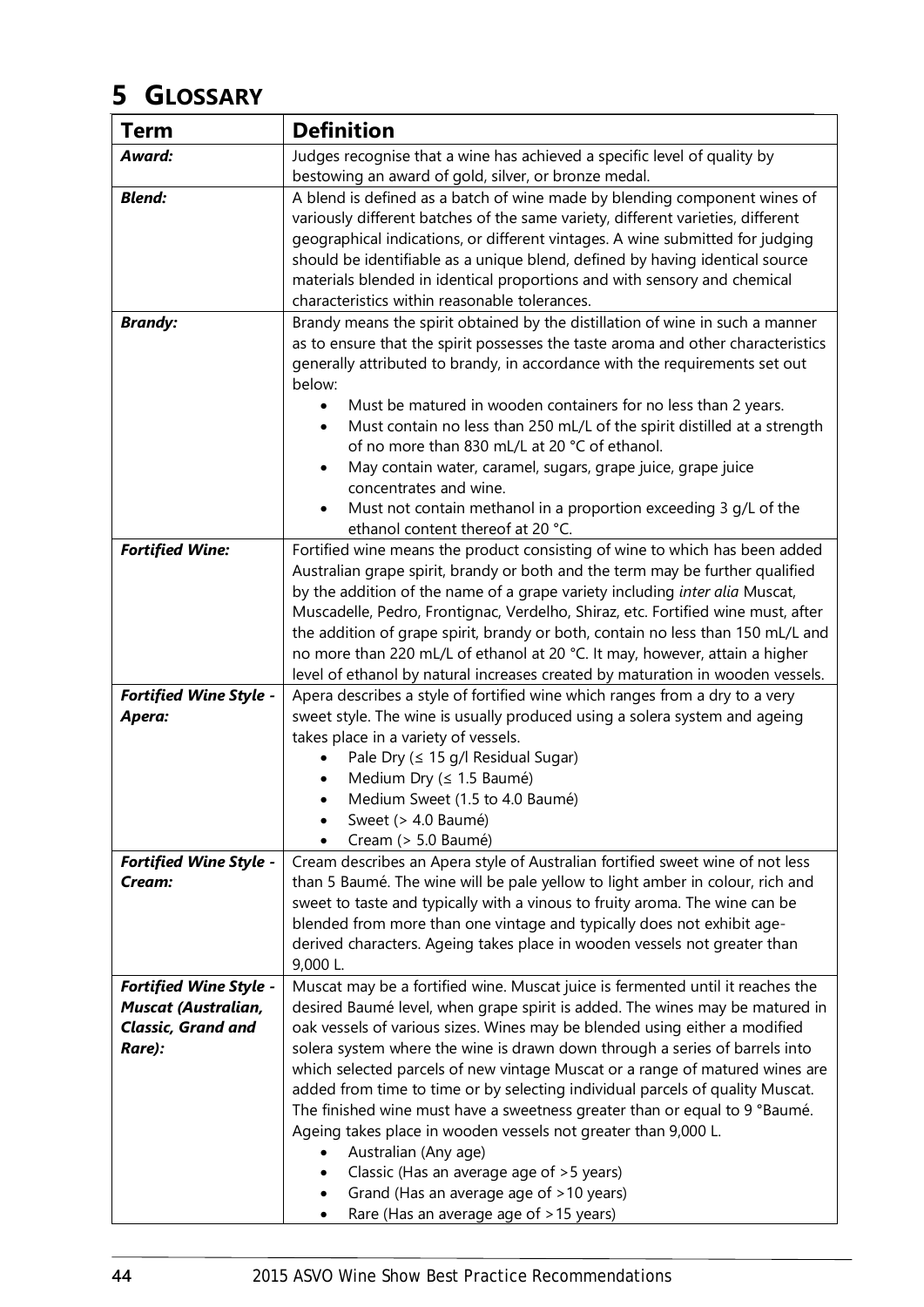| <b>Fortified Wine Style -</b> | Ruby describes a style of Australian fortified red wine that receives only a few                                         |
|-------------------------------|--------------------------------------------------------------------------------------------------------------------------|
| <b>Ruby:</b>                  | years of ageing prior to bottling. At bottling the wine retains a deep ruby                                              |
|                               | colour and tends to be robust in character, full bodied and fruity. The wine can                                         |
|                               | be blended from more than one vintage, with a view to sustaining the primary                                             |
|                               | characteristics of colour and aroma.                                                                                     |
| <b>Fortified Wine Style -</b> | Tawny describes a style of Australian fortified wine that receives varying years                                         |
| <b>Tawny (Australian,</b>     | of ageing prior to bottling. At bottling the wine has a red-gold or "tawny" hue.                                         |
| <b>Classic, Grand and</b>     | The wines should reflect the characteristics of careful aging showing complex,                                           |
| Rare):                        | developed rather than fresh fruit characters. However, many show the fresh                                               |
|                               | well developed fruit characteristics of younger wine. The wine is usually                                                |
|                               | blended from more than one vintage, may be matured in oak containers and                                                 |
|                               | reaches an optimal age before sale. Ageing takes place in wooden vessels not                                             |
|                               | greater than 9,000 L.                                                                                                    |
|                               | Australian (Any age)                                                                                                     |
|                               | Classic (Has an average age of > 5 years)                                                                                |
|                               | Grand (Has an average age of >10 years)                                                                                  |
|                               | Rare (Has an average age of >15 years)                                                                                   |
| <b>Fortified Wine Style -</b> | Topaque is an Australian term that may be used to describe a fortified wine                                              |
| Topaque (Australian,          | produced from Muscadelle. This is a high quality wine from a single vintage or                                           |
| <b>Classic, Grand and</b>     | a blend of vintages and is unique to Australia. Fortification must be from                                               |
| Rare):                        | Australian grape spirit. The wines are usually aged in oak containers for                                                |
|                               | different lengths of time according to the classification system below. The                                              |
|                               | wines are quite sweet and are generally served as a dessert style wine. These                                            |
|                               | wines must be made from 85% Muscadelle grapes, may be presented with an                                                  |
|                               | Australian Geographic indication. The finished wine must have a sweetness                                                |
|                               | greater than or equal to 9 °Baumé. Ageing takes place in wooden vessels not                                              |
|                               | greater than 9,000 L.                                                                                                    |
|                               | Australian (Any age)                                                                                                     |
|                               | Classic (Has an average age of >5 years)                                                                                 |
|                               | Grand (Has an average age of >10 years)<br>$\bullet$                                                                     |
| <b>Fortified Wine Style -</b> | Rare (Has an average age of >15 years)<br>Vintage describes a style of Australian fortified wine that is produced from a |
| Vintage:                      | single vintage year. These high quality wines are characterised by relatively                                            |
|                               | long periods of bottle maturation. They are generally deep in colour and full                                            |
|                               | bodied. They are entitled to bear the designation 'vintage' and the                                                      |
|                               | corresponding year. These wines are characterised by the ability to improve                                              |
|                               | with age in bottle and benefit from prolonged cellaring. Such wines are aged                                             |
|                               | for a minimum of twenty months prior to release but can be exhibited for                                                 |
|                               | judging earlier than this.                                                                                               |
| Geographical                  | Geographical Indication means a defined geographic region or locality in                                                 |
| <b>Indication (GI):</b>       | which the grapes were grown and harvested. Only GIs listed under the                                                     |
|                               | Australian Grape and Wine Authority (AGWA) Register of Protected Gls and                                                 |
|                               | Other Terms are permitted to be entered for judging.                                                                     |
| Label:                        | Label means any brand, mark, pictorial or other descriptive matter written,                                              |
|                               | printed, stencilled, marked, embossed or impressed on, or firmly affixed to,                                             |
|                               | the primary container of wine. Labels must adhere to the Australian Grape and                                            |
|                               | Wine Authority Act 2013 and Regulations, the Food Standards Code, the                                                    |
|                               | National Measurement Act and the Competition and Consumer Act 2010.                                                      |
| <b>Manufacturer:</b>          | The Manufacturer of wine goods means a person who operates an                                                            |
|                               | establishment at which:                                                                                                  |
|                               | Wine is manufactured; or<br>a)                                                                                           |
|                               | Grape extract is manufactured, being grape extract that is used or<br>b)                                                 |
|                               | intended to be used in manufacturing wine; or                                                                            |
|                               | Wine goods are otherwise processed, modified or packaged.<br>C)                                                          |
| <b>Moscato:</b>               | Moscato is a Semi-sparkling wine produced from at least 85% of Muscat                                                    |
|                               | varieties.                                                                                                               |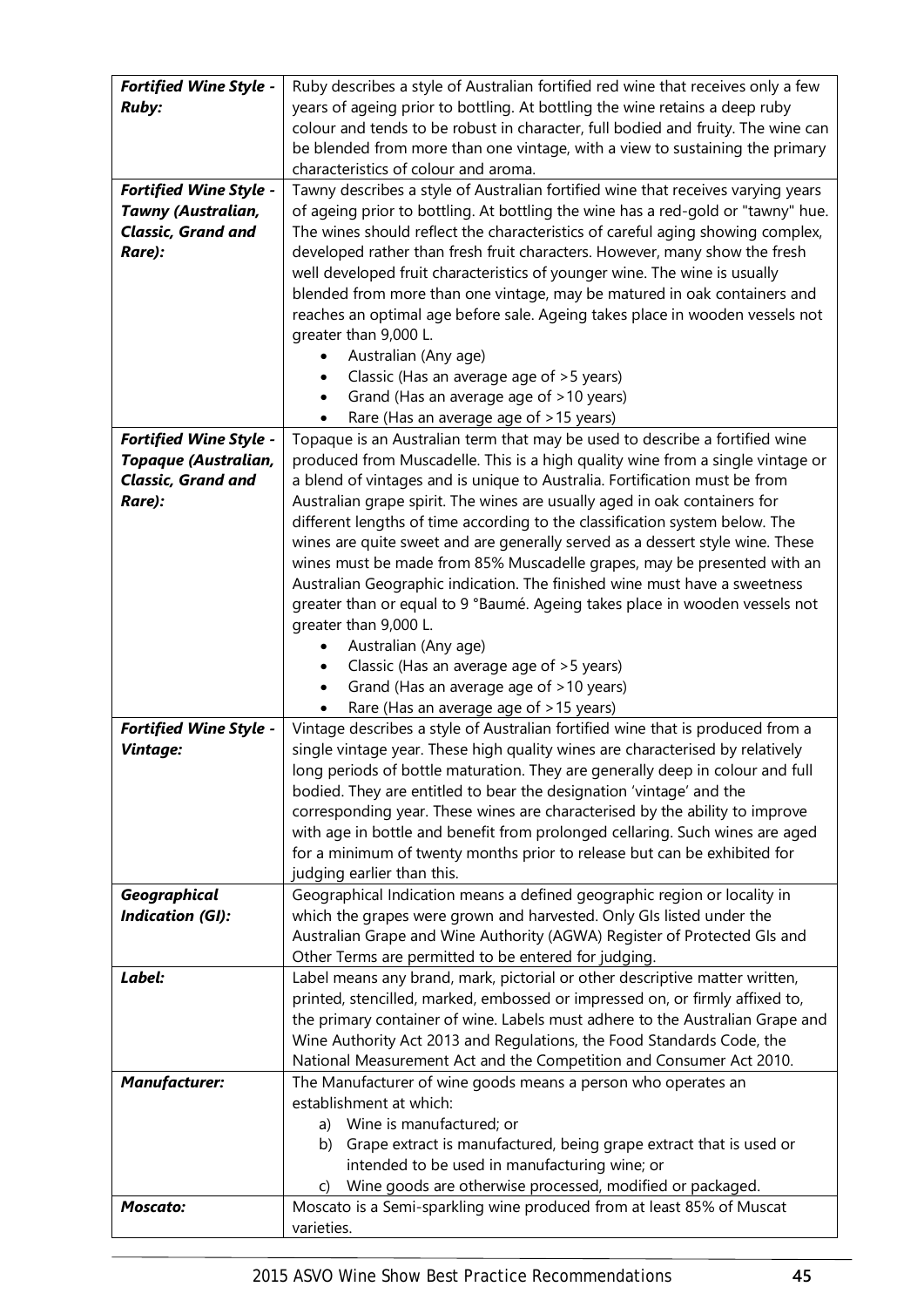| <b>Organic Wine:</b>        | The wine must be certified by a registered authority in Australia against                        |
|-----------------------------|--------------------------------------------------------------------------------------------------|
|                             | Australian Standards 6000-2009 - Organic and biodynamic products.                                |
|                             | Organic wine is wine made from grapes grown in accordance with                                   |
|                             | principles of organic farming, which typically excludes the use of                               |
|                             | artificial chemical fertilizers, pesticides, fungicides and herbicides.                          |
| <b>Biodynamic Wine:</b>     | The wine must be certified by a registered authority in Australia against                        |
|                             | Australian Standards 6000-2009 - Organic and biodynamic products.                                |
|                             | Biodynamic wine is made from grapes grown and using winemaking                                   |
|                             | practices in accord with the International Demeter Biodynamic                                    |
|                             | protocols.                                                                                       |
| <b>Regulations:</b>         | Collectively refers to wine show regulations, general regulations, entry                         |
|                             | regulations and all other applicable regulations employed in                                     |
|                             | controlling, directing, or managing a wine show.                                                 |
|                             |                                                                                                  |
| <b>Single Vineyard</b>      | The wine may be a blend of multiple varieties from the one vineyard.<br>$\bullet$                |
| Wine:                       | The wine has to be made from a minimum of 95% of grapes from the                                 |
| <b>NB: Currently there</b>  | nominated vineyard.                                                                              |
| is no definition of a       | The vineyard does not need to have a limit to its size.<br>$\bullet$                             |
| <b>Single Vineyard wine</b> | The vineyard should have a single, continuous boundary and be easily                             |
| in the Australian           | identifiable.                                                                                    |
| <b>Grape and Wine</b>       |                                                                                                  |
| <b>Authority Act 2013.</b>  |                                                                                                  |
| <b>Sparkling Wine:</b>      | Sparkling wine $\geq 5.0$ g/L CO <sub>2</sub> or $\geq 2.5$ bar pressure. These wines can be     |
|                             | produced by carbonation, by the Charmat method or by the bottle fermented                        |
|                             | method to high pressure.                                                                         |
| Semi-sparkling wine:        | Sparkling wine with 2.0 - 5.0 g/L CO <sub>2</sub> or 0.0 - 2.5 bar pressure. Semi-sparkling      |
|                             | wines are mainly produced by retaining fermentation $CO2$ or by the Charmat                      |
|                             | method to low pressure.                                                                          |
| <b>Still Wine:</b>          | Wines with less than 2.0 g/L dissolved $CO2$ are classified as Still Wine as                     |
|                             | opposed to Sparkling Wine.                                                                       |
| <b>Sparkling Wine</b>       | Sparkling wine that undergoes second fermentation in individual bottles. This                    |
| production method -         | includes both transfer and méthode traditionnelle as methods of removing                         |
| <b>Bottle Fermentation:</b> | yeast from the bottle.                                                                           |
| <b>Sparkling and Semi</b>   | Sparkling wine that undergoes second fermentation in pressure tanks. After                       |
| <b>Sparkling wine</b>       | completion of second fermentation the wine is bottled under pressure to                          |
| production method -         | retain the dissolved CO <sub>2</sub> .                                                           |
| <b>Charmat or tank</b>      |                                                                                                  |
| fermentation:               |                                                                                                  |
| <b>Carbonated Wine:</b>     | Wine where $CO2$ gas is injected into the wine using a carbonator. These wines                   |
|                             | are not supercharged with $CO2$ by fermentation so even though they cover a                      |
|                             | pressure range that overlaps Sparkling and Semi-sparkling wines they cannot                      |
|                             | be called Sparkling or Semi-sparkling wine. They are a category of their own.                    |
| Trophy:                     | Judges recognise that a wine is considered the best in a specifically defined                    |
|                             | category when judged against its peers by bestowing a specific prize referred                    |
| <b>Variety:</b>             | to as a Trophy.<br>Variety means the cultivar of the grapes from which the wine was obtained.    |
|                             |                                                                                                  |
|                             | Only varieties listed by the following organisations are permitted to be<br>entered for judging: |
|                             | International Organisation of Vine and Wine (OIV).<br>a)                                         |
|                             | International Union for the Protection of New Varieties of Plants<br>b)                          |
|                             | (UPOV)                                                                                           |
|                             | International Plant Genetic Resources Institute (IPGRI)<br>C)                                    |
|                             |                                                                                                  |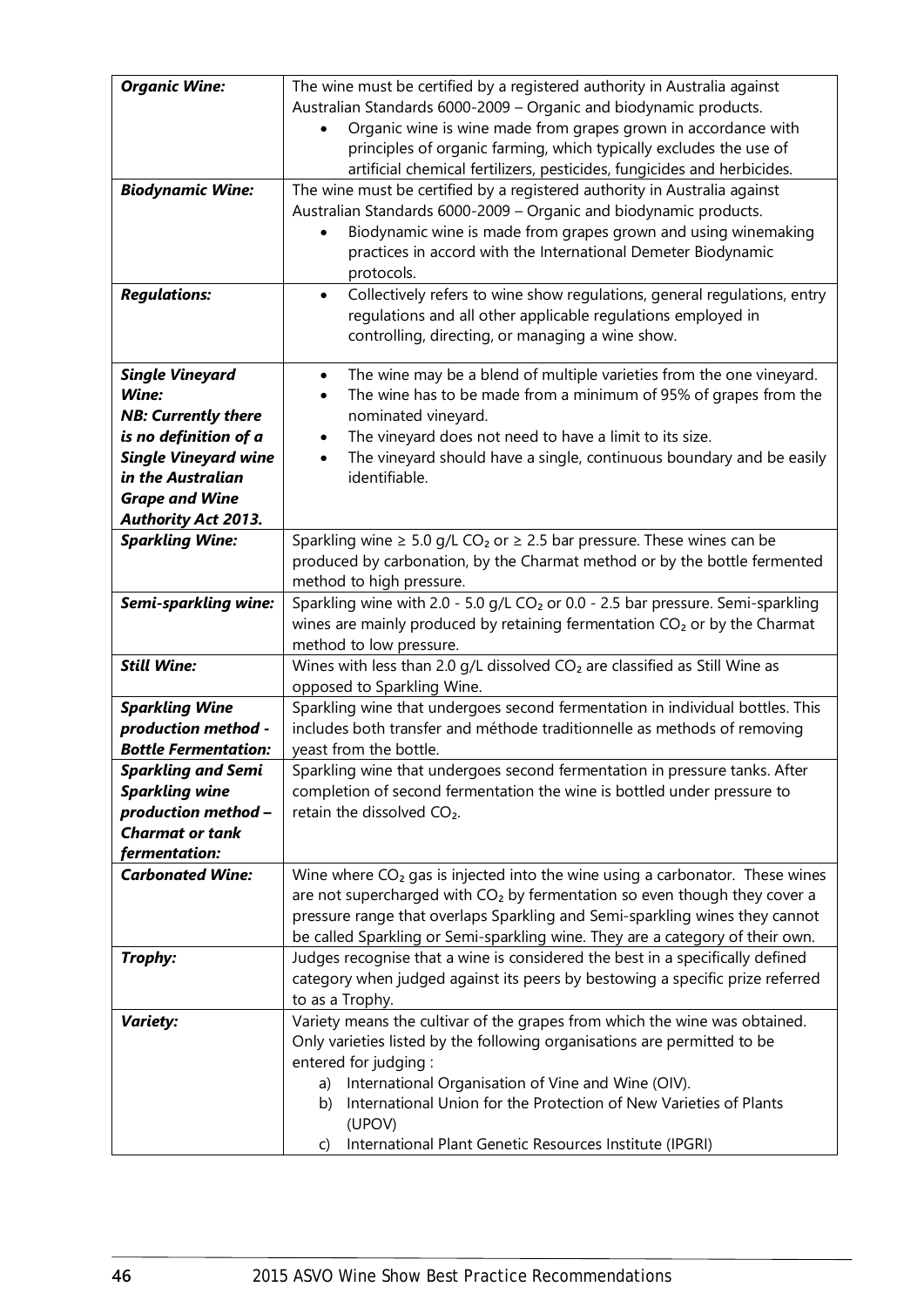| <b>Vintage:</b>            | Vintage means the year (within the ordinary meaning of the term) in which      |
|----------------------------|--------------------------------------------------------------------------------|
|                            | the grapes from which the wine was manufactured or obtained were               |
|                            | harvested. In the case of fruit harvested in December the following calendar   |
|                            | year is the effective vintage year.                                            |
| Wine:                      | Wine is defined as the product of the complete or partial fermentation of      |
|                            | fresh grapes, or a mixture of that product and products derived solely from    |
|                            | grapes. Wine produced in Australia must adhere to the Australia New            |
|                            | Zealand Food Standards Code - Standard 4.5.1 - Wine Production                 |
|                            | Requirements.                                                                  |
| <b>Wine of Provenance:</b> | A wine that reflects the region, the variety or varieties and the influence of |
|                            | the winemaker.                                                                 |
|                            | The wine must demonstrate consistency across a minimum of three vintages       |
|                            | spanning at least ten years.                                                   |
| <b>Wine show</b>           | A group of people appointed to administer and coordinate the running of a      |
| organisers:                | wine show. This group is responsible for the style of the show, establishing a |
|                            | schedule and set of regulations, publicity, accepting and organising entries,  |
|                            | financial management, establishing an appropriate judging facility,            |
|                            | appointing the chair of judges, appointing the judges in consultation with     |
|                            | the chair of judges, organising the judging, preparing the catalogue of        |
|                            | results and organising the exhibitor tasting and other events to announce      |
|                            | awards.                                                                        |
|                            |                                                                                |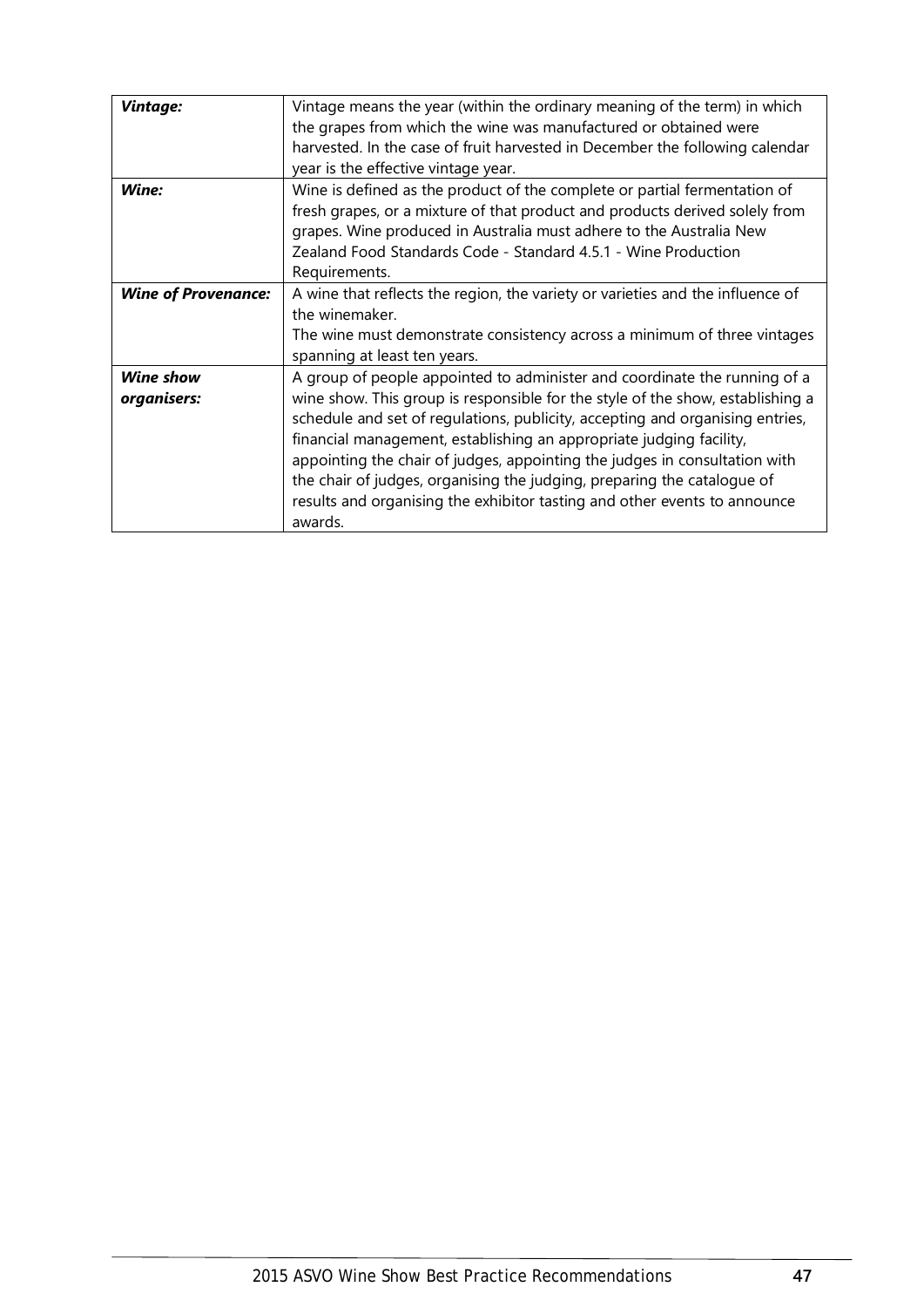# **6 APPENDICES**

# **APPENDIX A. SUPPORTING INFORMATION FOR RECOMMENDATION [4.3.2](#page-23-0) SELECTION OF JUDGES, [ASSOCIATE JUDGES, INTERNATIONAL AND SPECIALIST](#page-23-0)  [JUDGES.](#page-23-0)**

# **Introduction**

A judge is required to be able to accurately assess a wine's style, structure and character and to be able to accurately score the wine. Their appreciation of style has to be in the broadest context of international wines.

This requires formal tasting training in the basics and then considerable experience tasting wines from all regions of the world with expert peers. Further, they need to be experienced in judging in the show system to understand the consensus process.

Where do these judges come from? From diverse occupations, diverse backgrounds and diverse training

• Who?

Sommeliers, journalists, winemakers, viticulturists, wine marketers, restaurateurs, retailers, wine educators, and don't forget the expert amateurs of wine, etc.

- Formal Training. Sommelier courses, oenology and viticulture courses, Master of Wine (MW) courses, Wine & Spirit Education Trust (WSET) courses, etc., and wine appreciation courses of many types.
- Further training and development:
	- Working for extended periods and tasting in different parts of the world
	- Attending regular tastings where there is wide range of international wines available (e.g. trade tastings, especially in places like NY, London, LA, HK, etc.)
	- Attending as many specialist tastings and courses as possible e.g. MW tastings in London and elsewhere, AWRI Advanced Wine Assessment course(s), Len Evans Tutorial – and many, many more globally. It is not appropriate to make successful completion of these or other courses a requirement to be selected as a judge because of the diverse backgrounds of the judges and because some of the courses have limited availability to prospective attendees. Additionally, some are expensive to attend so without employer support may be beyond the means of individuals.
	- Using international wine trade fairs as a means to taste widely
	- Travelling to and tasting in wine regions (with good contacts)
	- Being active in tasting groups, especially those that are well financed
	- Employment in a company that believes in continuous training and has a budget for competitor and wider style wine tastings
	- Judging in international shows in the UK (Decanter awards, Wine and Spirit Competition, Wine Challenge, etc.) and various shows in the USA, South Africa, NZ, etc.
	- Simply tasting a good bottle with somebody who knows what they are talking about.

There is no best way to develop tasting skills. The background, training and ongoing development of judges is very diverse, so giving simple recipes based on attending particular courses, specialist tastings or training to assist show committees in selecting judges is not practical.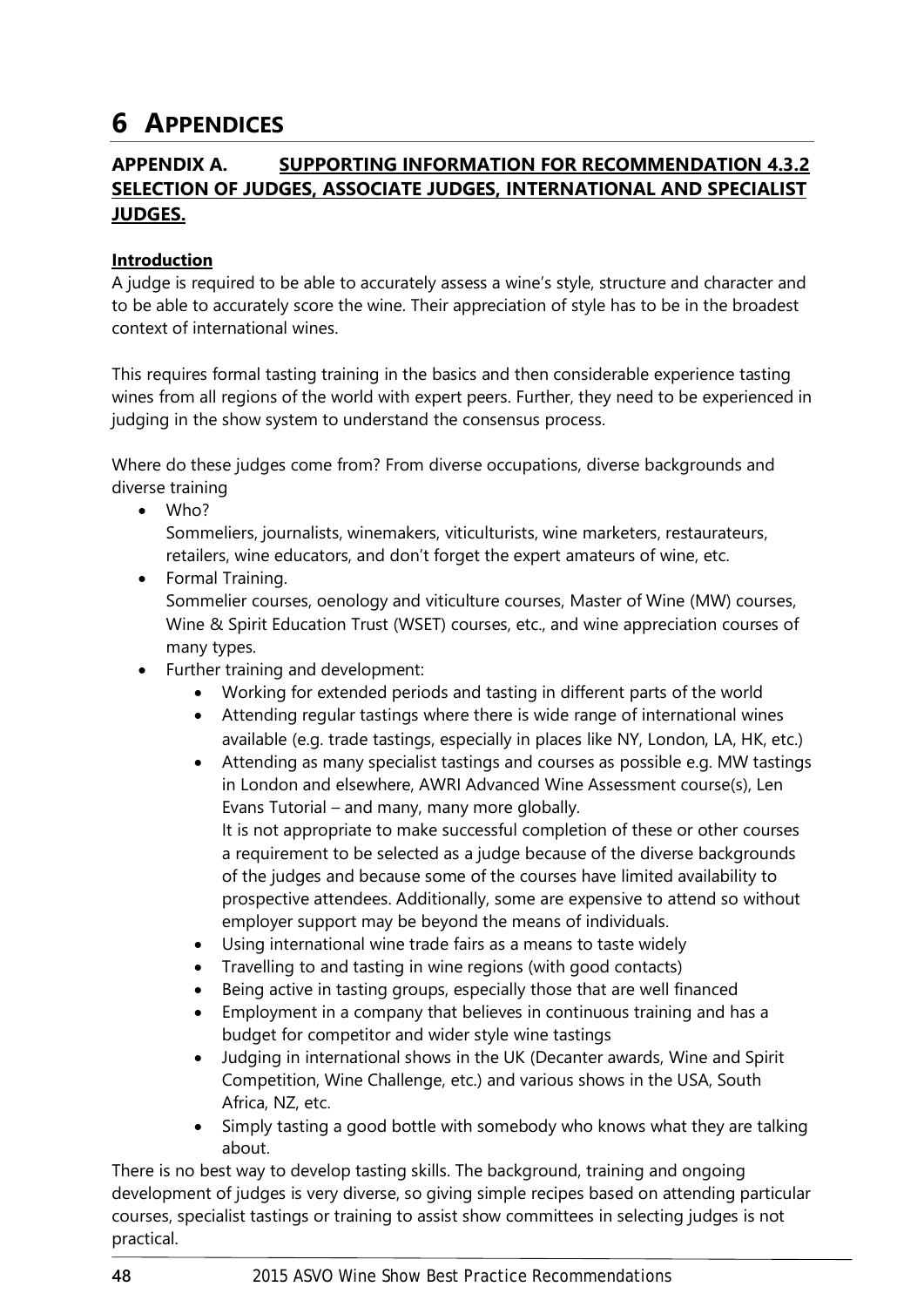# **Mix of Judges**

Ideally shows should have a complement of judges that reflects the makeup of the wider industry. The mix may include wine educators, winemakers, viticulturists, wine marketers, retailers, sommeliers, journalists and expert amateurs of wine. However, all judges, no matter from which background, must have a developed appreciation of Australian and international regional wine styles.

It is often said that there are style judges and technical judges, but this is an oversimplified view as all judges must have an appreciation of wine style. It is desirable to have a mix of judges as indicated above and that mix should include some judges who have a sound technical background.

## **Recommendation:**

Refer to Section [4.3.2](#page-23-0) [Selection of Judges, Associate Judges, International and Specialist](#page-23-0)  [Judges](#page-23-0)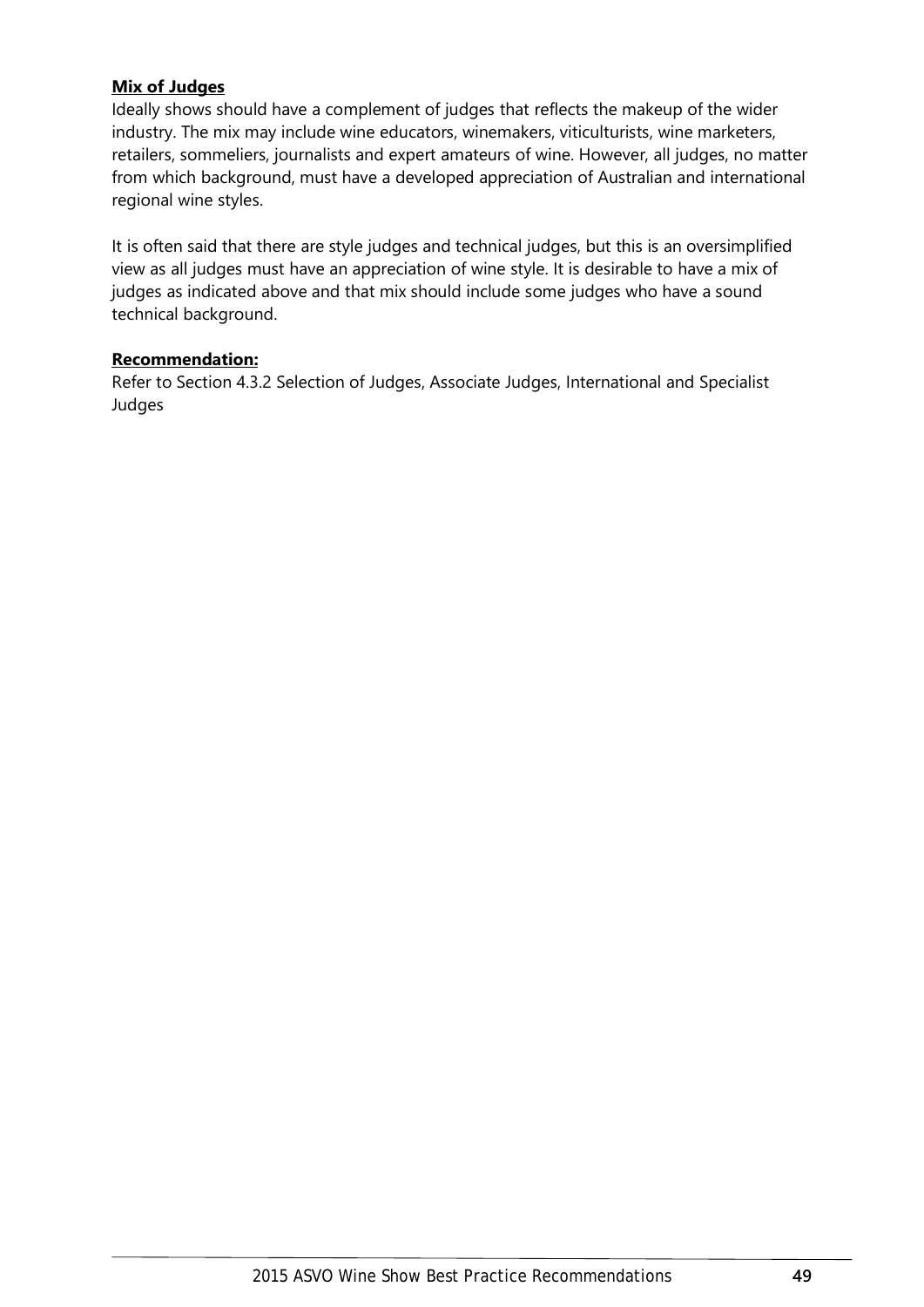# **APPENDIX B. SUPPORTING INFORMATION FOR RECOMMENDATION [4.3.6](#page-25-0) [PERFORMANCE ASSESSMENT OF JUDGES](#page-25-0)**

## **Recommendations:**

Refer to Section [4.3.6.a.](#page-25-1)

[The chair of judges should provide the show committee with a written assessment of each](#page-25-1)  [judge's performance after consultation with the panel chairs.](#page-25-1) 

Refer to Section [4.3.6.a.i.](#page-25-2)

[These assessments should be held confidentially. Comments on the performance of an](#page-25-2)  [individual judge can be provided to other shows or the judge in question if requested by](#page-25-2)  [another show or the judge in question.](#page-25-2)

# **Use of statistical analysis of scores to assess judge performance**

The use of metrics based on statistical analysis of judges scores to assess judge performance is a possibility.

With the recording of judges' points and comments likely to be increasingly computerised (refer to section [4.2.1.f](#page-20-1) and [4.2.4.c\)](#page-22-0) the opportunity will exist to readily carry out statistical analysis on each judge's score relative to the panel's final consensus score. Further, by introducing repeat samples into class judging, the *reliability* (also referred to as repeatability) of a judge's repeated assessment of the same wine can be determined. There are pros and cons to adopting these statistical metrics.

What are the statistical metrics available?

Three different performance measures may be considered; *reliability*, *discrimination* and *reproducibility*, which are defined below.

# **Reliability**

*Reliability* is the ability to provide the same score to the same wine. It is also referred to as repeatability.

This can be determined by introducing repeated pours randomly in the same class from a single bottle of wine. The simplest calculation of reliability, but not the only statistical approach, is to calculate the average of the absolute difference (AAD) between scores allocated to the same wine. For example if a judge rated the same wine 16.5 and then 16.0 (when using the 20 point system) then the absolute difference is 0.5 (there are no negative AD values). If this value is determined for at least twenty wines across multiple classes then an average of the absolute differences can be calculated. The closer the *reliability* score is to 0 the better, with a score of  $\leq$  1.5 (when using the 20 point system) being desirable. It is suggested that if the shows have the management resource to set up and analyse *reliability* then it could be trialled for use to compliment the chair's assessment of each judge's performance after consultation with the panel chairs. Full adoption should be subject to further review.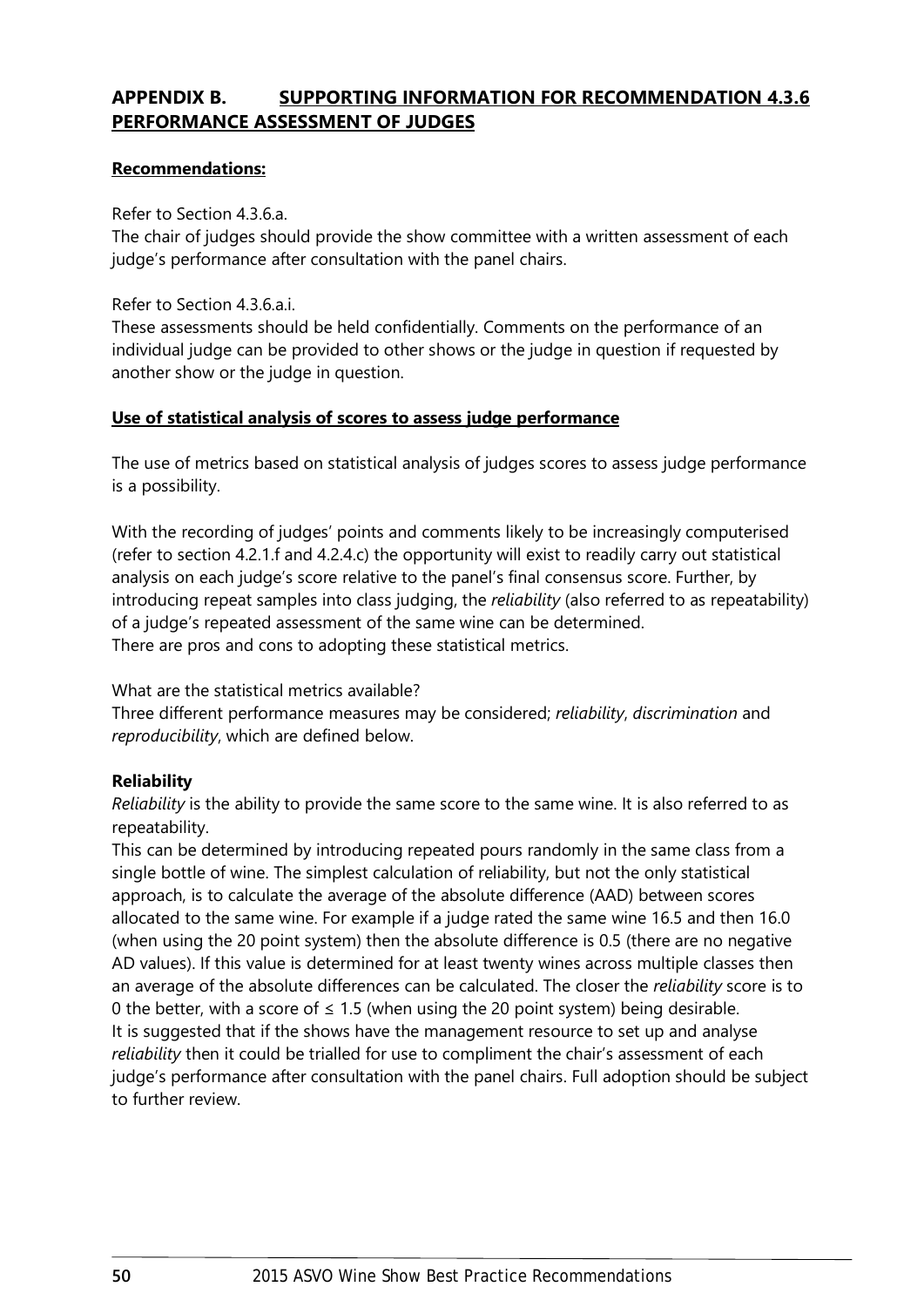# **Discrimination**

*Discrimination* refers to the ability of a panel or judge to differentiate between the wines within a class.

This can be determined by the range of scores that the judge uses when scoring wines. For example, a judge may use a narrow range of points indicating that the wines are comparatively similar in quality or that the judge cannot discriminate between the wines within a class. The simplest calculation of *discrimination* is to calculate the range of the average scores for the repeated pours of at least twenty wines (conducted to assess a judges' *reliability*). It is essential that shows determine a *discrimination* score from repeated pours to ensure that only repeatable scores influence the *discrimination* result. The larger the *discrimination* score the better with a score of ≥ 3.0 (when using the 20 point system) being desirable, provided the repeated wines chosen vary in quality.

The use of *discrimination* scores is not recommended for assessing judges during show judging as the results may be indicative of the wines selected for the *reliability* calculation having a narrow quality range and not the performance of the judge. For example, if the wines selected for repeat pours are all of medium commercial quality then the range of the average scores will be closer to 0. *Discrimination* metrics are best determined in a controlled tasting laboratory as part of formalised training programs.

# **Reproducibility**

*Reproducibility* indicates how an individual agrees, on average, with the panel as a whole, i.e. with the panel's final consensus score. It is also referred to as consensus.

The simplest calculation of *reproducibility* is to calculate the absolute difference of an individual's scores from the panel's final consensus score and then calculate the average of these absolute differences for the class or for all wines judged by that panel.

For example, if the consensus score for a wine is 16.0 (when using the 20 point system) and a judge scored it as a 14.5 then the absolute difference for that individual wine would be 1.5. At first sight it may be assumed that it is desirable to have a homogeneous panel, that is, the ideal average reproducibility score for each panellist would be zero (0). This assumption is debatable.

The knowledge that the show is assessing individual judges' *reproducibility* may lead judges to assign high points mainly to those wines that they perceive as conforming to the accepted styles of the day (*status quo* judging). The judges may do this because they believe this will lead to their *reproducibility* rating being close to zero.

This would be a disservice to the show's objective to foster style evolution.

Differing opinions on wine style amongst judges result in a desirable variability in scores, which in turn leads to encouragement of style evolution - an objective of all shows (see full discussion in sections [2.1](#page-10-0) and [2.2\)](#page-10-1).

For instance, a judge may have a view of style that is currently radical but turns out to be a major style direction of the future. A judge who in 1995 was advocating styles of Chardonnay that were more restrained and less oaked would have been out of line with the awards of the time (a reproducibility well above zero) but with hindsight would have been ahead of a trend.

Another example. If an international judge has a somewhat different interpretation of style in a particular class to that of the local judges (one of the reasons they are appointed) then the *reproducibility* of the whole panel and its individual members may be quite different from zero.

Thus it is not recommended that shows use *reproducibility* metrics as a method for assessing judges.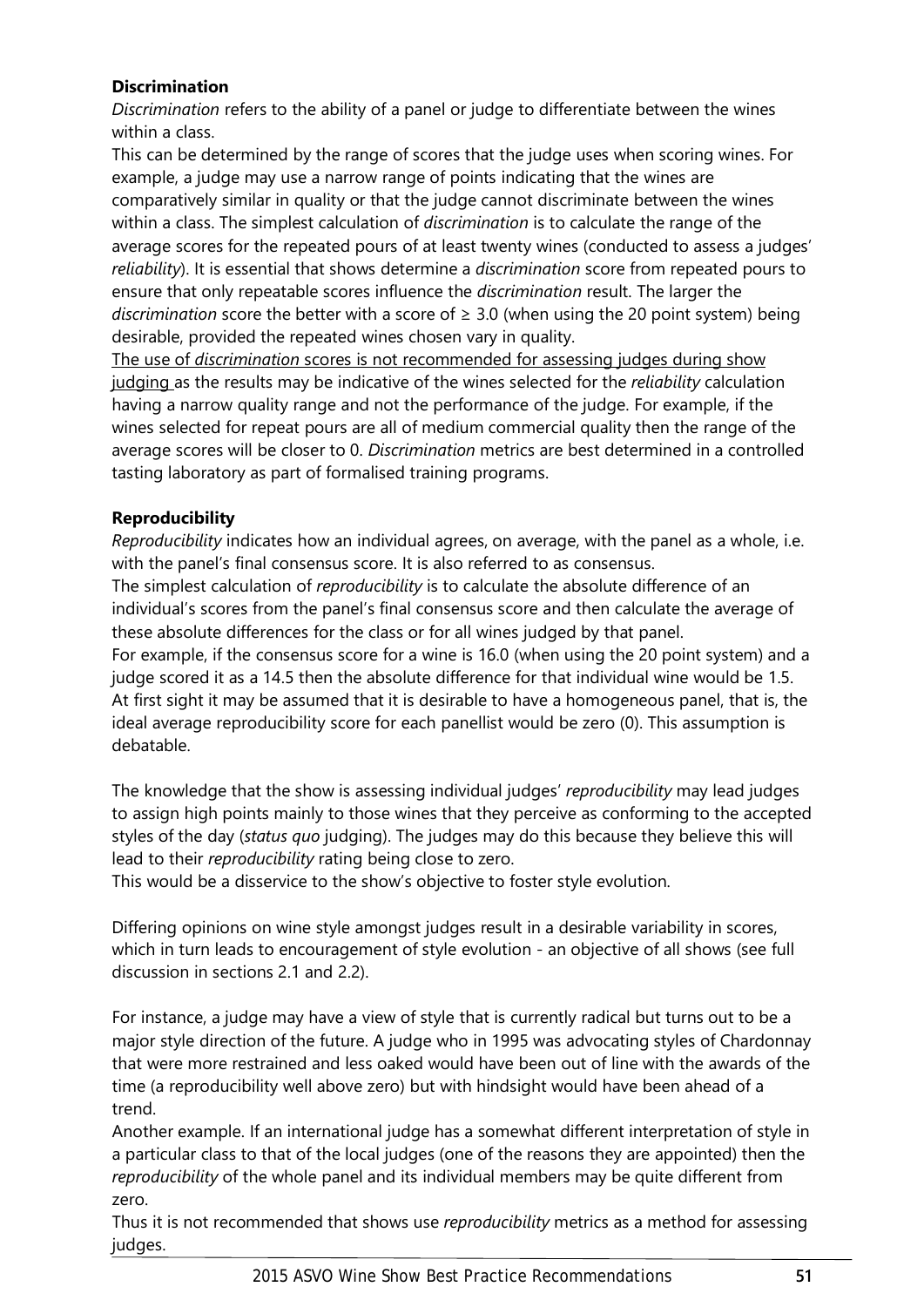## **Confidentiality Issues**

If shows collect judges' raw scores on a database it will be necessary to keep these data and any analysis of the data confidential. Dissemination of this information could impact on an individual's career and the show's reputation, and might lead to legal action.

It is suggested that shows trial statistical analysis of judge's scores as a method of assessing judges but before adoption as standard practice there should be further review by shows and the industry.

# **Recommendations:**

## Refer to Section [4.3.6.d](#page-25-3)

[If shows wish to trial statistical analysis of judges' scores to assess individual judge and panel](#page-25-3)  performance then *reliability* [assessment, and not](#page-25-3) *reproducibility* or *discrimination*, should be [trialled. Refer to Appendix B.](#page-25-3)

# Refer to Section [4.3.6.e](#page-25-4)

[If shows collect judging scores in a database, they should be cautious about how this data is](#page-25-4)  [used for assessing judges and to whom the data is released. There are issues of](#page-25-4)  confidentiality. [Any assessment of judge's performance using statistical measures should be](#page-25-4)  [held confidentially between the show committee, the chair of judges and the judge.](#page-25-4) Refer to [Appendix B.](#page-25-4)

# Refer to Section [4.3.6.f](#page-25-5)

[Adoption of statistical metrics as standard practice as part of judge assessment should be](#page-25-5)  [subject to future review by the shows and the industry.](#page-25-5) Refer to Appendix B.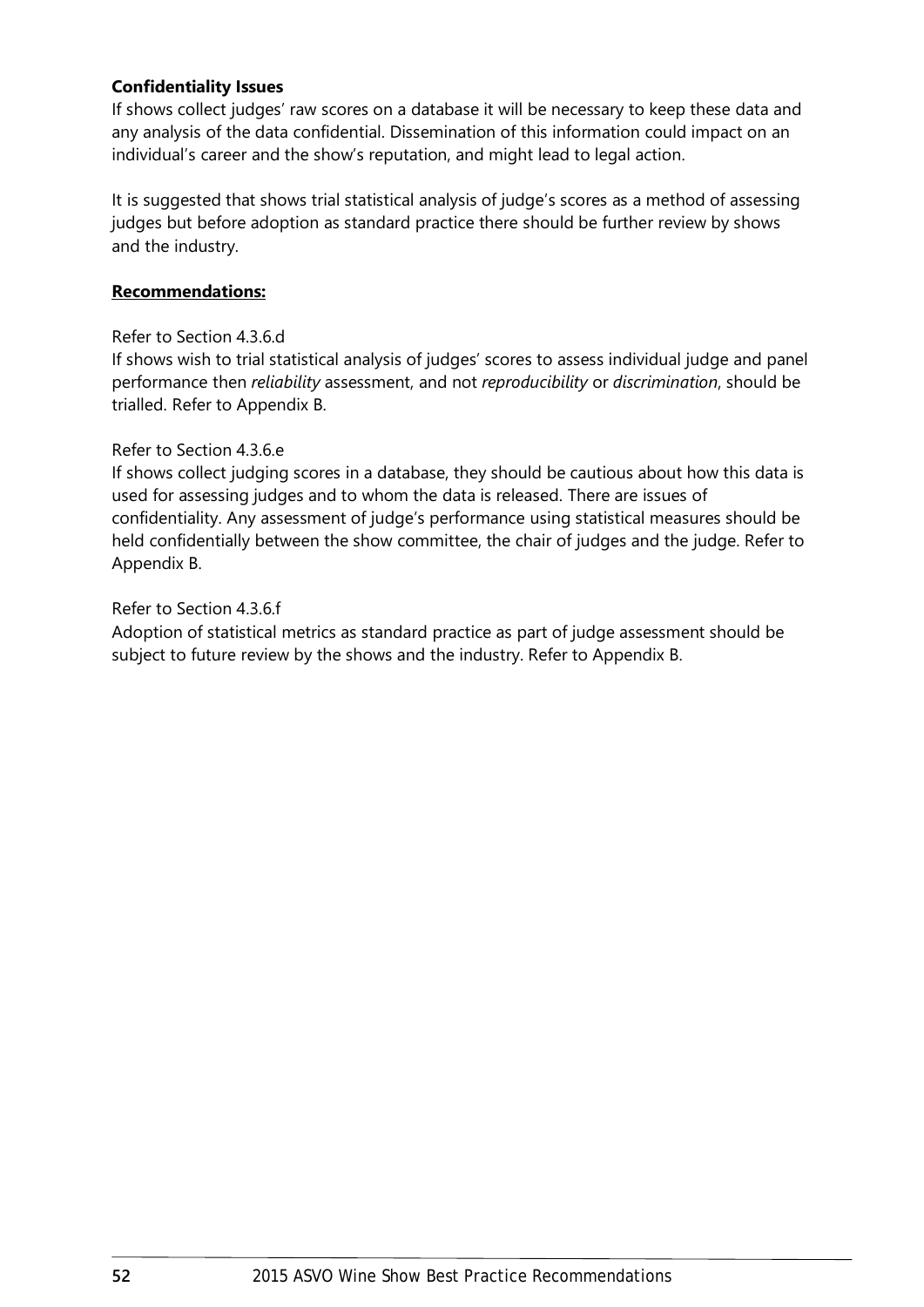# **APPENDIX C. SUPPORTING INFORMATION FOR RECOMMENDATION [4.4.1.D](#page-26-0) IN RELATION TO SPARKLING WINE AND CARBONATED WINE CLASS STRUCTURE.**

# **Introduction**

Since the 2004 ASVO Wine Show review there have been changes in the sparkling wine category with the expansion of the largest segment, bottle fermented sparkling made from the traditional varieties - Chardonnay, Pinot Noir and Pinot Meunier. There are also more producers and more regions; the strong growth of sparklings made from Muscat varieties; the growing popularity of Prosecco (aka Glera); some increase in sparklings made from other varieties - Chenin Blanc, Pinot Gris, Sauvignon Blanc, etc. It is likely that domestic and imported Muscat based sparklings, particularly Moscato, and Prosecco will continue to grow.

## **Still Wine, Semi-sparkling Wine, Sparkling Wine and Carbonated Wine**

Wines with less than 2.0 g/L dissolved CO<sub>2</sub> are classified as Still Wine. At 2.0 g/L the effect of CO<sub>2</sub> on the palate is just lightly spritzig (fizzy) on the tongue, like a carbonated soft drink. Sparkling wines are defined in the Australia New Zealand Food Standards Code - Standard 4.5.1 - Wine Production Requirements as "the product of wine that by complete or partial fermentation of contained sugars has become supercharged with carbon dioxide". This refers to wines that undergo a second fermentation but also includes spritzig wines that have been made sparkling because of the retention of first fermentation carbon dioxide.

Sparkling wines (aka mousseux and spumante) in the Australian classification are defined as those that have a pressure above 2.5 bar or dissolved  $CO<sub>2</sub>$  greater than 5.0 g/l. Wines with between 5.0 g/L dissolved  $CO<sub>2</sub>$  (2.5 bar pressure at 20 °C) and 2.0 g/L dissolved  $CO<sub>2</sub>$  are defined as Semi-sparkling (aka spritzig, frizzante, petillant). These wines are mainly produced by retaining fermentation CO<sub>2</sub>, or by tank fermentation (Charmat) to low pressure. The increasingly popular, in 2015, Moscato wines are mainly low pressure Semi-sparkling wines.

To distinguish between these categories, we suggest the terms Semi-sparkling (2.0 - 5.0 g/L CO<sub>2</sub> i.e. 0.0 - 2.5 bar pressure) and Sparkling ( $\geq$  5.0 g/L CO<sub>2</sub> i.e.  $\geq$  2.5 bar) as defined above be adopted by the Australian wine show system.

**Carbonated wines** are not supercharged with CO<sub>2</sub> by fermentation so even though they cover a pressure range that overlaps Sparkling and Semi-sparkling wines they cannot be called Sparkling or Semi-sparkling wine. They fall into a product category of their own.

Semi-sparkling wines fall between Still and Sparkling wine.

They can be categorised as a separate group of wines but as the number entered in shows in 2015 is still relatively small they can be **judged either with the still wines or with the Sparkling wines of the same varietal or blend description.** 

In the discussion and proposed class structure below, Semi-sparkling and Sparkling wine are grouped together as they are supercharged with carbon dioxide, i.e. have bubbles and are at least spritzig on the tongue.

Carbonated wines are placed in a separate class of their own.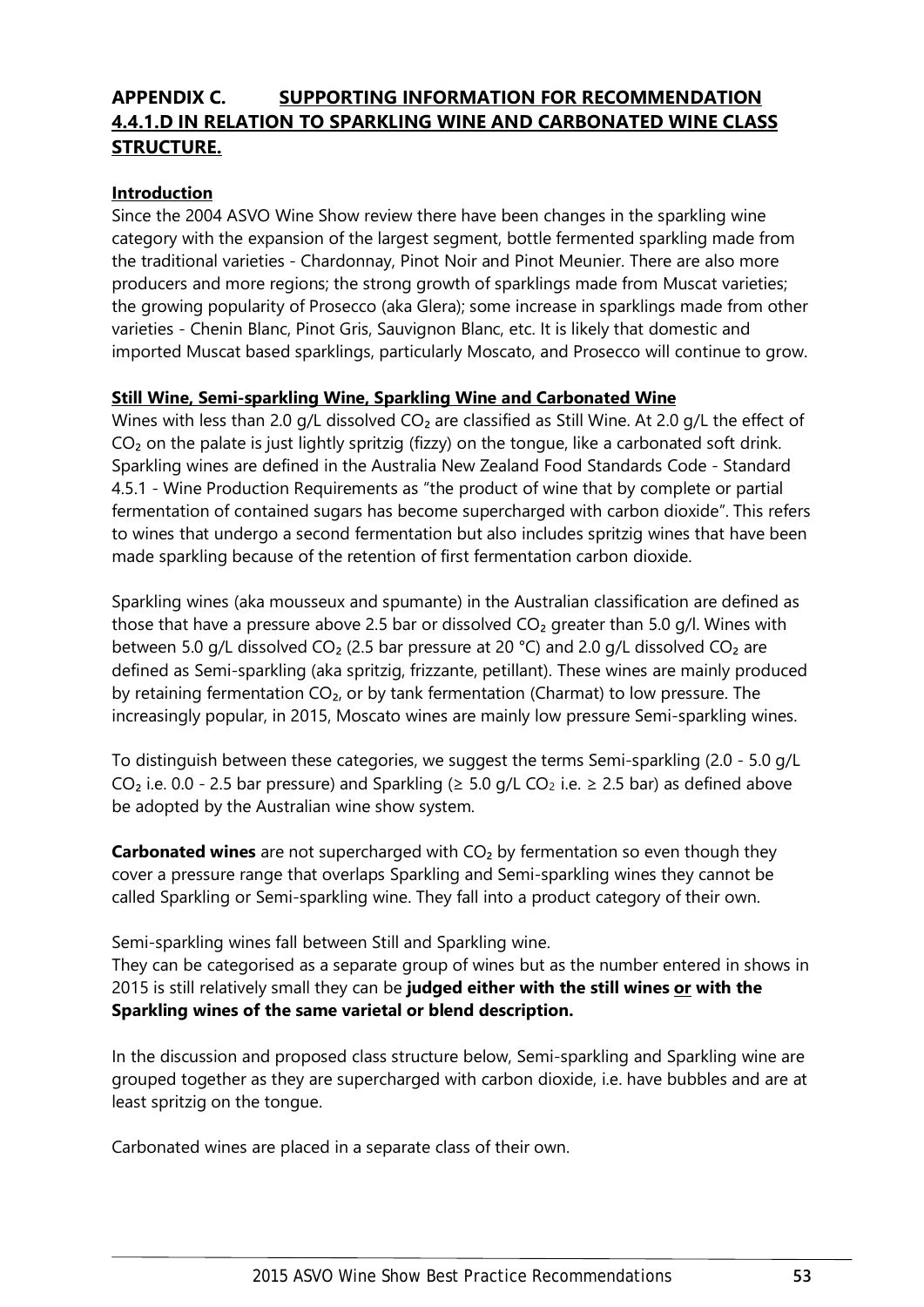# **Objective criteria that can be used for class definition of Semi-sparkling, Sparkling and carbonated wines.**

# A. Grape varieties and blends.

The grape varieties used to make White and Rosé Sparkling and Semi-sparkling wines include the so called traditional or classic Champagne varieties (Chardonnay, Pinot Noir, Pinot Meunier), Prosecco (Glera), Chenin Blanc, Semillon, Pinot Gris, Sauvignon Blanc, Riesling, the many Muscat varieties etc. Furthermore, Sparkling red wines are made from a range of red varieties and their blends.

<span id="page-55-0"></span>Thus currently, in 2015, given the growth of styles (Sparkling and Semi-sparkling) made from Muscat varieties, classes may be divided according to the following varietal and blend types;

- A.i. Sparkling wines made from the classic varieties (Chardonnay, Pinot Noir and Pinot Meunier)
- <span id="page-55-1"></span>A.ii. Sparkling and Semi-sparkling wines made from Muscat varieties, 85% minimum. This includes Moscato wines and Asti styles
- <span id="page-55-2"></span>A.iii. Sparkling and Semi-sparkling wines made from blends of less than 85% Muscat varieties with non-Muscat varieties
- <span id="page-55-3"></span>A.iv. Sparkling and Semi-sparkling from non-Muscat and non-classic varieties and blends, combined with blends of these with classic varieties
- <span id="page-55-4"></span>A.v. Sparkling Red Wine made from any variety or blend
- A.vi. Carbonated wine made from any variety or blend

# <span id="page-55-5"></span>B. Winemaking methods.

The winemaking methods used to make Sparkling, Semi-sparkling and carbonated wines are;

- B.i. Bottle fermentation usually with aging on yeast (tirage age) followed by transfer to a pressure tank and rebottling (transfer method) or followed by riddling and disgorging (méthode traditionnelle)
- B.ii. Charmat (second fermentation in a pressure tank)
- B.iii. Semi Sparkling
- B.iv.  $CO<sub>2</sub>$  retention from primary fermentation.
- B.v. Charmat (second fermentation in a pressure tank)
- B.vi. Carbonation
- C. Yeast age.

The bottle fermented classic varieties (Chardonnay, Pinot Noir, and Pinot Meunier) or their blends segment is the premier segment of Australian sparkling wine and currently (2015) forms a group of classes that are usually segmented according to yeast age. Segmentation according to yeast age recognises the different styles produced by shorter and longer yeast age.

C.i. Less than 30 months

These styles rely less on yeast autolysis and more on primary fruit characters as well as secondary characters from base wine winemaking and blending

C.ii. Greater than 30 months These wines can be expected to show significant tertiary character, complexity and structure derived from yeast autolysis and subsequent changes in the wines

# D. Vintage or Non-Vintage (NV)

The bottle fermented classic varieties (Chardonnay, Pinot Noir, and Pinot Meunier) or their blends can be segmented according to whether they are Vintage or Non-vintage varietals or blends.

D.i. Vintage wines contain at least 85% of the vintage specified on the label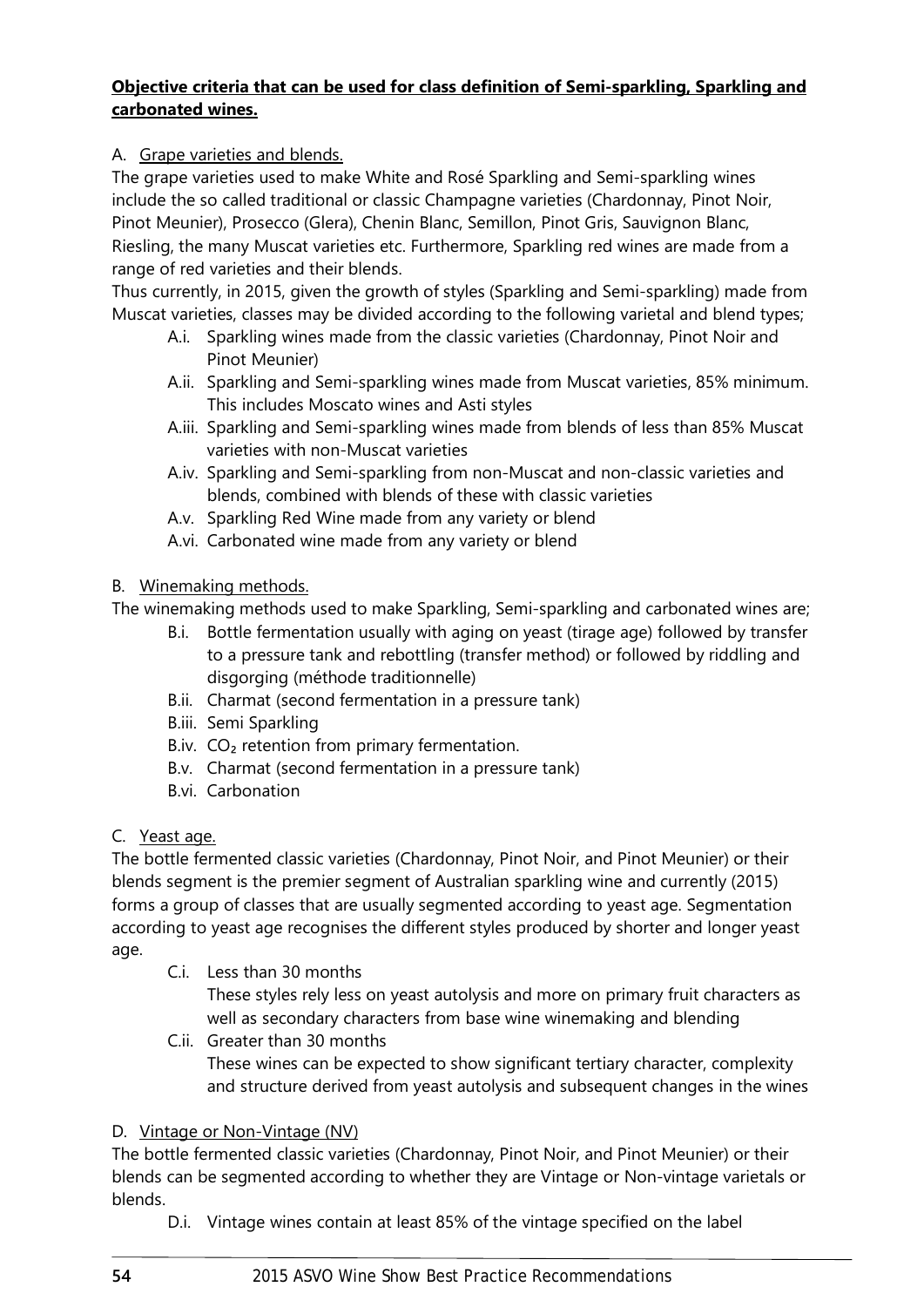D.ii. Non-Vintage are blends across two or more vintages

These wines may derive complexity from the aged wines used in the blends and are usually, although not necessarily, aged for a shorter time on yeast than vintage wines

If a class is not segmented as Vintage and Non-Vintage, the judges should be told which wines are Vintage and Non-Vintage, the year of vintage and blend compositions.

# E. Single varietal or blends.

The bottle fermented classic varieties (Chardonnay, Pinot Noir, and Pinot Meunier) can be segmented between those made from;

- E.i. Chardonnay (Blanc de Blancs)
- E.ii. Pinot Noir, Pinot Meunier or a blend of the two (Blanc de Noirs)
- E.iii. Blends of Chardonnay and one or both of the red varieties

If a class is not segmented in this way, judges should be told which are Blanc de Blancs, Blanc de Noirs or blends and given blend composition.

# F. Colour.

The bottle fermented classic varieties (Chardonnay, Pinot Noir, and Pinot Meunier) or their blends, other Sparkling and Semi-sparkling wines and carbonated wines can be segmented according to colour. The colours distinguished are;

- F.i. White (pale yellow, yellow/ green, deeper yellow and may show a little bronze or pink hue)
- F.ii. Rosé (from very pale to deep pink/ bronze)
- F.iii. Red (deep red colour akin to a red wine)

White and Rosé Sparkling wines made from the classic varieties are often separated into different classes although they can be judged together if there are few Rosé entries. If judged together, the judges should be told which wines have been entered as Rosés. Sometimes there are Whites with Rosé colour, which is a fault.

## G. Sugar level (sweetness).

The current European community categorisation of sugar levels in Semi-sparkling and Sparkling is:

- G.i. Brut Nature (no added sugar and 0.0 3.0 g/L)
- G.ii. Extra Brut (0.0 6.0 g/L)
- G.iii. Brut (0.0 12.0 g/L)
- G.iv. Extra Dry (12.0 17.0 g/L)
- G.v. Dry Sec (17.0 32.0 g/L)
- G.vi. Demi Sec (32.0 50.0 g/L)
- G.vii. Doux (>50.0 g/L)

Apart from the observation that the naming is confusing for consumers - i.e. extra dry wines are in fact slightly sweet - the categorisation is not particularly relevant for Australian wines given that sweetness perceptions differ with different acid structures.

Thus it is suggested that if classes are categorised according to sugar level then the categorisation should simply be between **Brut** styles that are perceived as dry on the palate and Sweeter styles that are at least perceptibly sweet.

- Brut, including zero dosage (0.0 18.0 g/L)
- Sweeter styles, including Demi Sec and Doux (>18.0 g/L)

Judges should be provided with the sugar levels for the Sweeter styles.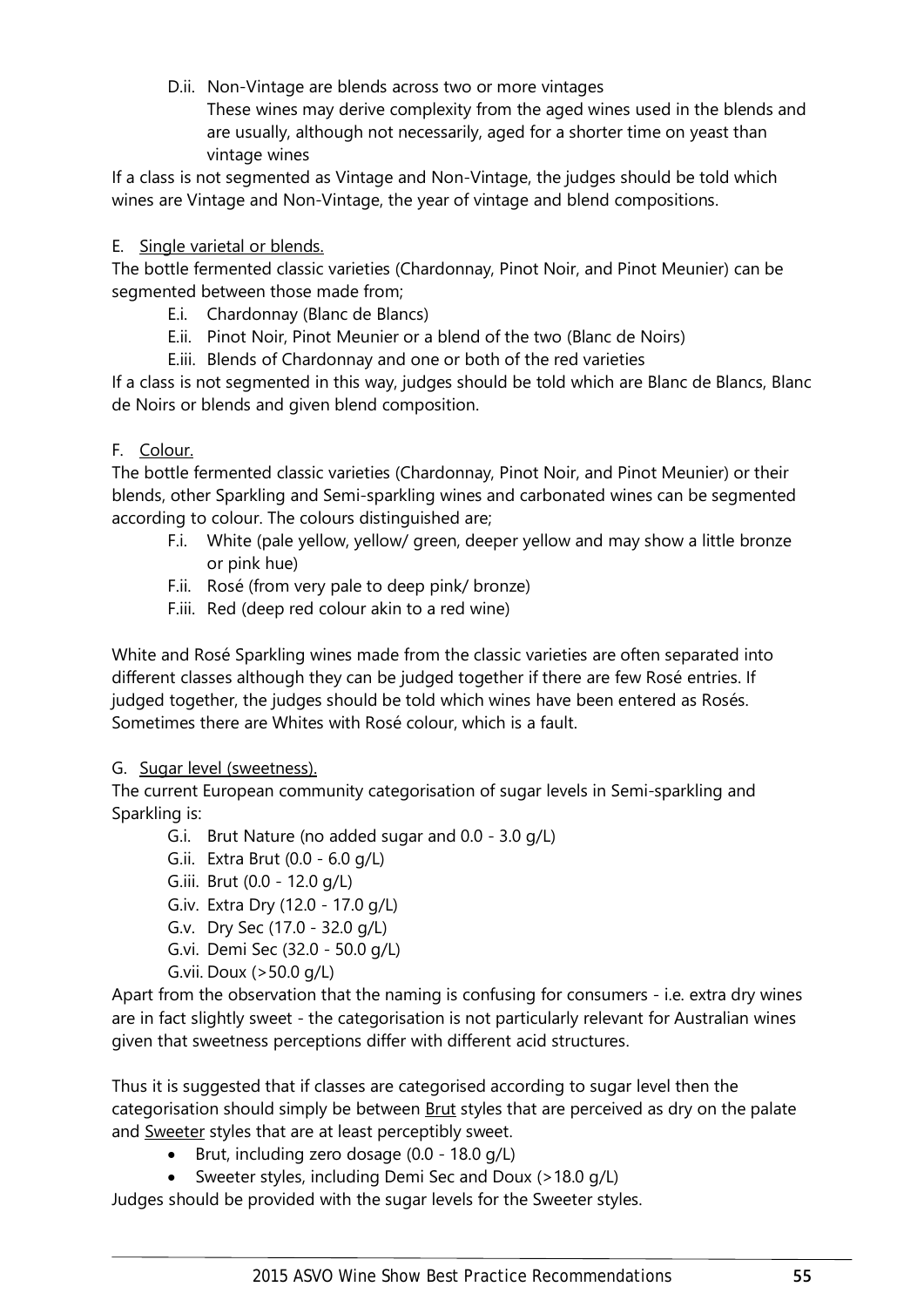# **Current (2015) segmentation of classes.**

- <span id="page-57-0"></span>1. For the varietal and blend classes [A.i](#page-55-0) defined above as;
	- [A.i.](#page-55-0) [Sparkling wines made from the classic varieties \(Chardonnay, Pinot Noir and](#page-55-0)  [Pinot Meunier\)](#page-55-0)

These are usually segmented according to production method (bottle fermented, Charmat and carbonated in separate classes); yeast age; colour (White or Rosé). If there is a large number of entries or if a show wishes to feature certain styles, the bottle fermented wines may be further segmented according to Vintage or Nonvintage; single varietal or blends; sweetness.

2. For the varietal and blend classes [A.ii,](#page-55-1) [A.iii,](#page-55-2) and [A.iv](#page-55-3) defined above as;

[A.ii. Sparkling and Semi-sparkling wines made from Muscat varieties, 85% minimum. This](#page-55-1)  [includes Moscato wines and Asti styles](#page-55-1)

[A.iii. Sparkling and Semi-sparkling wines made from blends of less than 85% Muscat varieties](#page-55-2)  [with non-Muscat varieties](#page-55-2)

[A.iv. Sparkling and Semi-sparkling from](#page-55-3) non-Muscat and non-classic varieties and blends, [combined with blends of these with classic varieties](#page-55-3)

These classes are not segmented according to winemaking method, yeast age (which often does not apply), vintage or non-vintage (usually does not apply), single variety or blend, colour nor sweetness.

Currently there are few entries in [A.iv](#page-55-3) and even in [A.iii](#page-55-2) so often these varietal groups can be amalgamated with the [A.ii](#page-55-1) group. If grouped the judges should be given varietal or blend composition of each wine.

3. For the varietal and blend classes [A.v](#page-55-4) as defined above as;

[A.v.](#page-55-4) [Sparkling Red Wine made from any variety or blend](#page-55-4)

Sparkling Reds in 2015 are a declining category. Thus all varieties and blends, all production methods and all sugar levels are grouped together. Judges should be told varieties or blend composition and vintage if appropriate.

4. For varietal and blend classes [A.vi](#page-55-5) defined above as;

[A.vi. Carbonated wine made from any variety or blend](#page-55-5)

All varieties and blends, all colours, all sugar levels are grouped together. Judges should be told varieties or blend composition.

# **Examples of possible class structures (2015) for Sparkling and Semi-sparkling wines for larger and smaller (< 180) total number of Sparkling, Semi-sparkling and Carbonated wine entries**

With the many different grape varieties and blends and the different winemaking methods used to produce Semi-sparkling and Sparkling wines, as well as the style differences discussed above, a simple class structure is hard to define and this is evidenced by the diversity of class structures in current (2015) Australian wine show schedules.

The following example attempts to be as concise as possible for a larger and smaller number (< 180) of entries and use objective criteria discussed above for defining classes. In several classes, secondary criteria can be used to further divide the class, should there be many entries or if the show wishes to feature some aspect of variety, blend or style.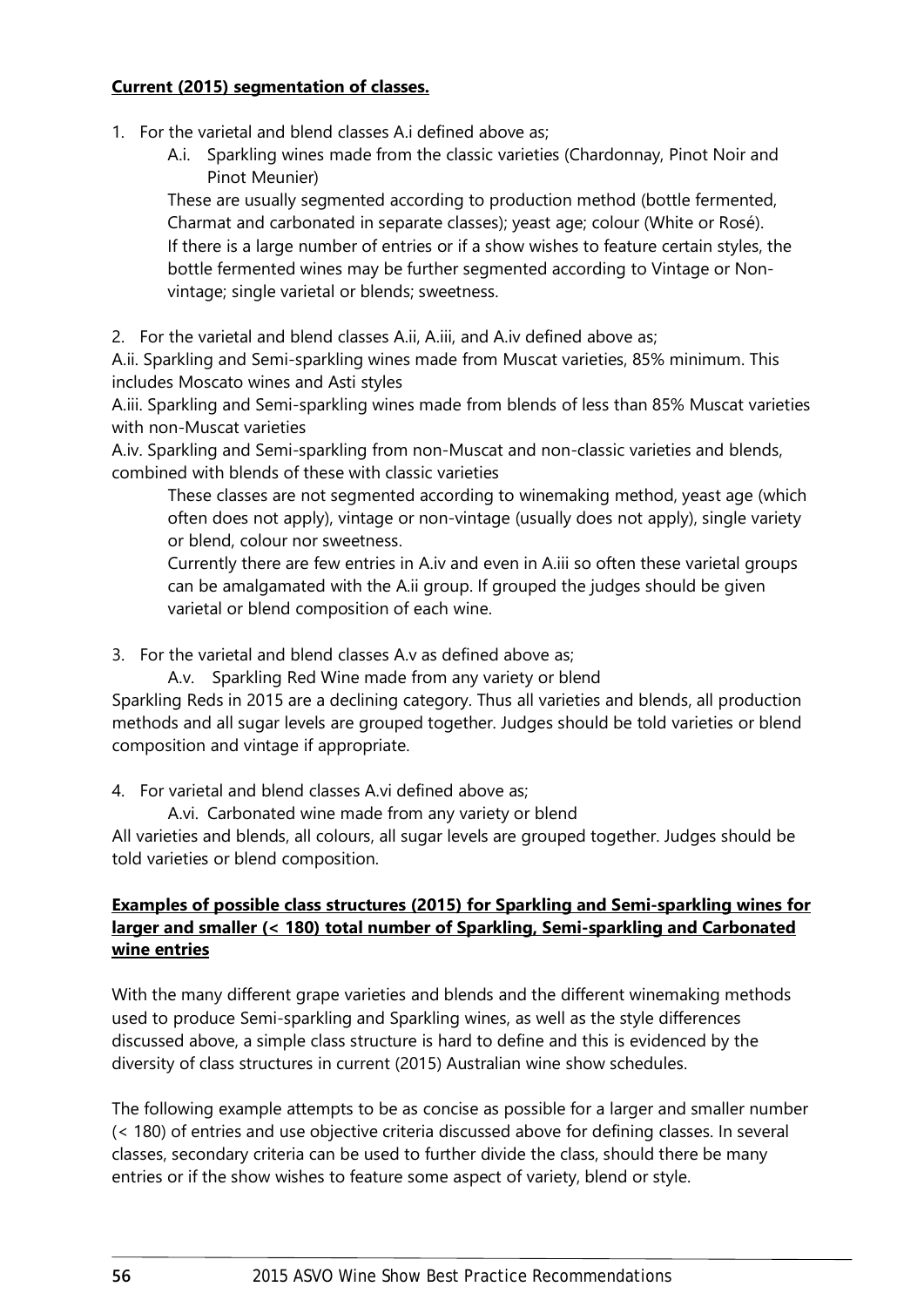**1. White Sparkling wine Classic varieties (Chardonnay, Pinot Noir, Pinot Meunier) Bottle fermented - Transfer and Méthode Traditionnelle Vintage and Non-Vintage Less than 30 months tirage age Drier styles, 18 g/l or less sugar**

<span id="page-58-0"></span>Notes:

- i. Bottle fermented and time on yeast are factors in determining style, not the method of removing yeast from the bottle, hence transfer and Méthode Traditionnelle.
- ii. Time on yeast in the bottle (tirage age) is regarded as an important determinant of style, hence the division of the class according to tirage age.
- iii. Vintage and non-vintage together. The styles of vintage and non-vintage wines overlap, so they can be judged together. However, if there are many entries the class can be split between vintage and non-vintage.
- <span id="page-58-1"></span>iv. As the class includes Blanc de Blancs, Blanc de Noirs and blends, judges should be given blend composition and vintage.

# **2. White Sparkling wine**

**Classic varieties (Chardonnay, Pinot Noir, Pinot Meunier) Bottle fermented - Transfer and Méthode Traditionnelle Vintage and Non-Vintage 30 months or more tirage age Drier styles, 18 g/l or less sugar**

#### Notes:

- i. 30 months is chosen as significant autolysis has normally occurred by this time. Also see notes for [1](#page-57-0) above.
- **3. Rosé Sparkling wine Classic varieties (Chardonnay, Pinot Noir, Pinot Meunier) Bottle fermented - Transfer and Méthode Traditionnelle Vintage and Non-Vintage Less than 30 months tirage age Drier styles, 18 g/l or less sugar**

Notes:

- i. Rosé's style is as dependent on yeast age as white sparkling, hence the same 30 month tirage age divide.
- ii. The same comments as [1](#page-57-0) [\(i\)](#page-58-0) to [\(iv\)](#page-58-1) apply.
- iii. If entry numbers are small, Rosés can be judged with the whites. If this occurs the Rosés should be grouped together to facilitate judging.

#### **4. Rosé Sparkling wine**

**Classic varieties (Chardonnay, Pinot Noir, Pinot Meunier) Bottle fermented - Transfer and Méthode Traditionnelle Vintage and Non-Vintage 30 months or more tirage age Drier styles, 18 g/l or less sugar**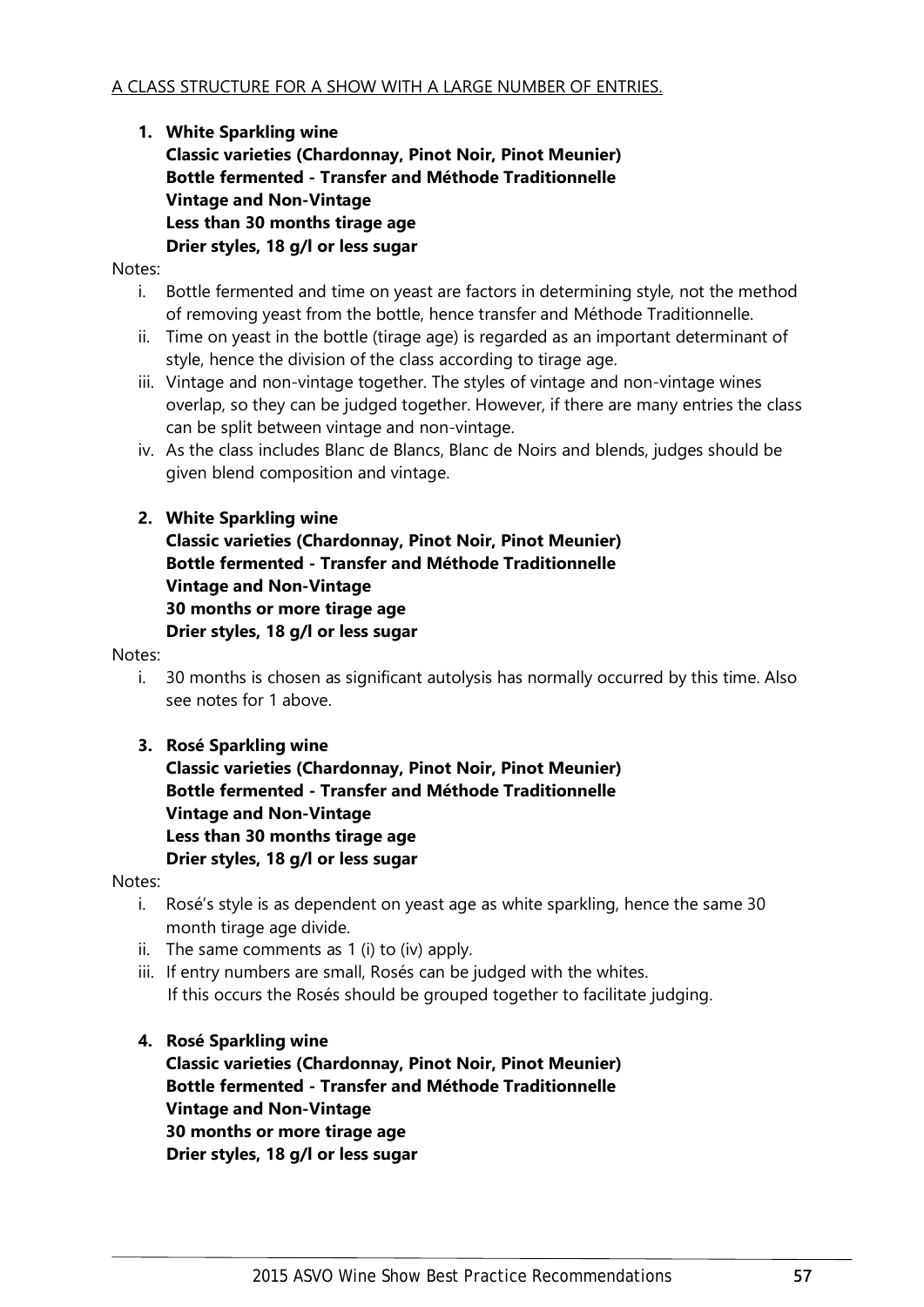**5. White and Rosé Sparkling wine. Classic varieties (Chardonnay, Pinot Noir, Pinot Meunier) Charmat (tank fermented) Vintage and Non-Vintage Drier styles, 18 g/l or less sugar**

#### Notes:

- i. This is not normally a large class, so Rosé and White can be grouped together.
- ii. If there are many entries the class can be split between Rosé and White.
- iii. As the class includes Blanc de Blancs, Blanc de Noirs and blends, judges should be given blend composition.
- **6. White and Rosé, Sparkling, Semi-sparkling wine Classic varieties (Chardonnay, Pinot Noir, Pinot Meunier) Bottle fermented - Transfer and Méthode Traditionnelle Charmat (tank fermented) Vintage and Non-Vintage Sweeter styles, more than 18 g/l sugar**

Notes:

- i. Includes the Demi sec and Doux sweetness levels.
- ii. Because the entry numbers are usually small all winemaking methods are grouped together.
- iii. If entry numbers are very small these wines can be included with the appropriate drier (18 g/l or less) sugar class and the judges told the sweetness level.
- **7. White and Rosé, Sparkling, Semi-sparkling wine Muscat varieties, 85% minimum (includes Moscato and full pressure wines) Blends of less than 85% Muscat varieties with non-Muscat varieties Bottle fermented, Charmat, and Retained CO₂ Vintage and non-Vintage Any sweetness level**

#### Notes:

- i. This class includes Moscato styles and higher pressure Muscat blends.
- ii. Unless the entry numbers are large the < 85% Muscat blends are included in this class.
- iii. As there are few that are bottle fermented all production methods are included.
- iv. Rosé and Whites can be judged together.
- **8. White and Rosé, Sparkling, Semi-sparkling wine Non Muscat and non-classic varieties and blends Blends of Non Muscat and non-classic varieties with classic varieties Bottle fermented, Charmat, and Retained CO₂ Vintage and non-Vintage Any sweetness level**

#### Notes:

- i. Prosecco, Sparkling Chenin Blanc, Sparkling Sauvignon Blanc, etc.
- ii. This class excludes blends with Muscat.
- iii. Includes blends with the classic varieties (Chardonnay, Pinot Noir, and Pinot Meunier) but excludes pure classic variety blends.
- iv. Judges to be given variety or blend and vintage.
- v. If a particular varietal or blend attracts a large number of entries then it can be made a separate class.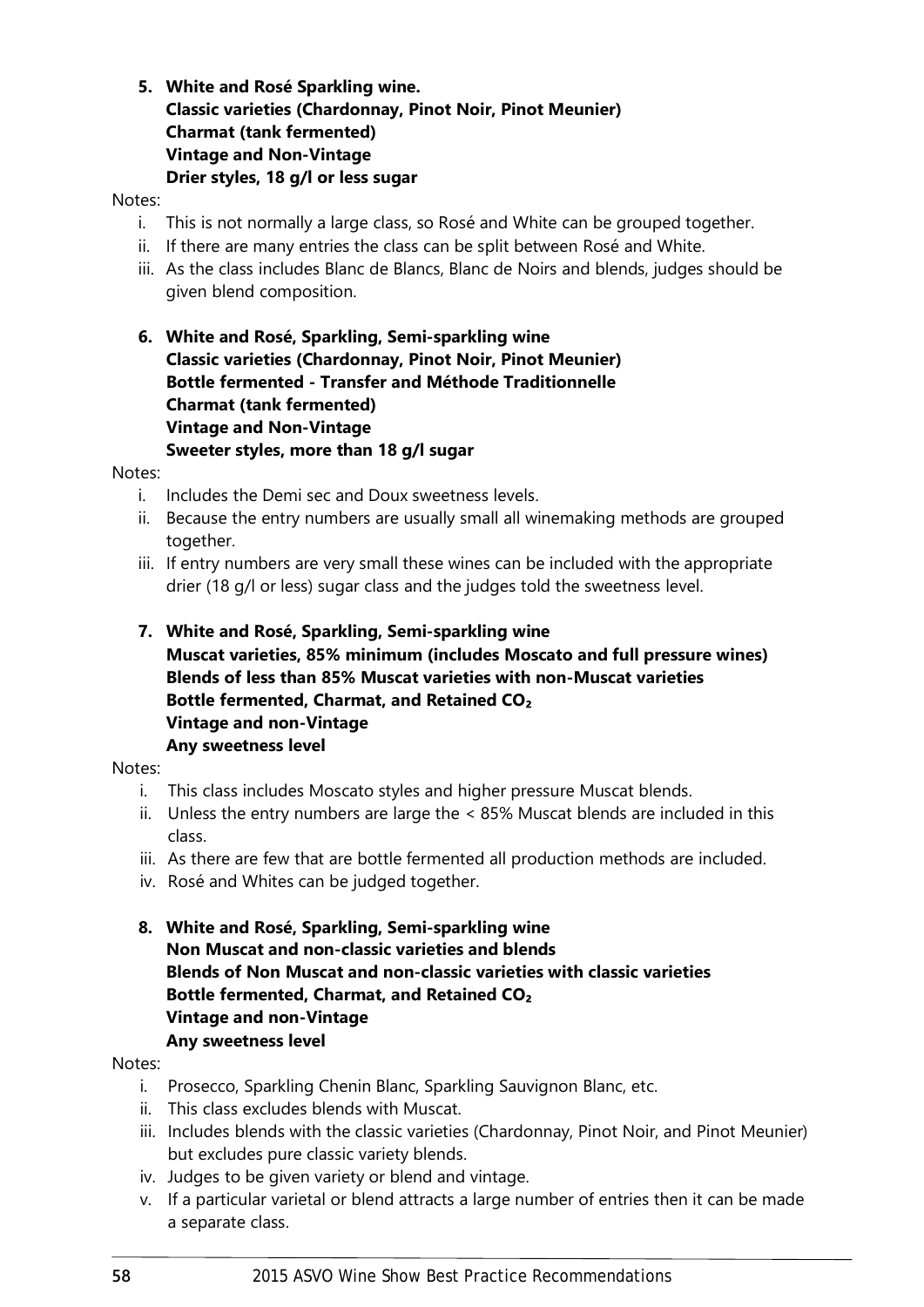# **9. Red Sparkling wine**

**Any variety or blend Bottle fermented - Transfer and Méthode Traditionnelle, Charmat, Carbonated Vintage and non-Vintage Any sweetness level**

#### Notes:

- i. There are declining numbers of entries in this class, reflecting the declining market. Thus all varieties/ blends, vintage and non-vintage and all production methods are judged together.
- ii. Judges to be given variety or blend composition and vintage.
- iii. Some shows may wish to create a niche class of bottle fermented traditional variety (Shiraz) to reflect the history of the style.

## **10. White, Rosé and Red Carbonated wine All varieties and blends Carbonated Any sweetness level**

Notes:

i. Judges to be given blend compositions.

## A CLASS STRUCTURE FOR A SHOW WITH A SMALL (< 180) TOTAL NUMBER OF ENTRIES

<span id="page-60-0"></span>**1. White and Rosé Sparkling wine Classic varieties (Chardonnay, Pinot Noir, Pinot Meunier) Bottle fermented - Transfer and Méthode Traditionnelle Vintage and Non-Vintage Less than 30 months tirage age Any sweetness level**

#### Notes:

- i. Small entry hence White and Rosé together. Judges to be told which wines are entered as Rosé.
- ii. Bottle fermented and time on yeast are factors in determining style, not the method of removing yeast from the bottle, hence transfer and Méthode Traditionnelle together.
- iii. Time on yeast in the bottle (tirage age) is regarded as an important determinant of style, hence the division of the class according to tirage age.
- iv. Vintage and non-vintage together. The styles of vintage and non-vintage wines overlap, so they can be judged together
- v. As the class includes Blanc de Blancs, Blanc de Noirs and blends, judges should be given blend composition and vintage.
- vi. As this class could include Demi sec and Doux styles. Judges should be told the sugar levels of wines with >18 g/l sugar.
- **2. White and Rosé Sparkling wine Classic varieties (Chardonnay, Pinot Noir, Pinot Meunier) Bottle fermented - Transfer and Méthode Traditionnelle Vintage and Non-Vintage 30 months or more tirage age Any sweetness level**

#### Notes:

- i. 30 months is chosen as significant autolysis has normally occurred by this time.
- ii. Also see notes for [1](#page-60-0) above.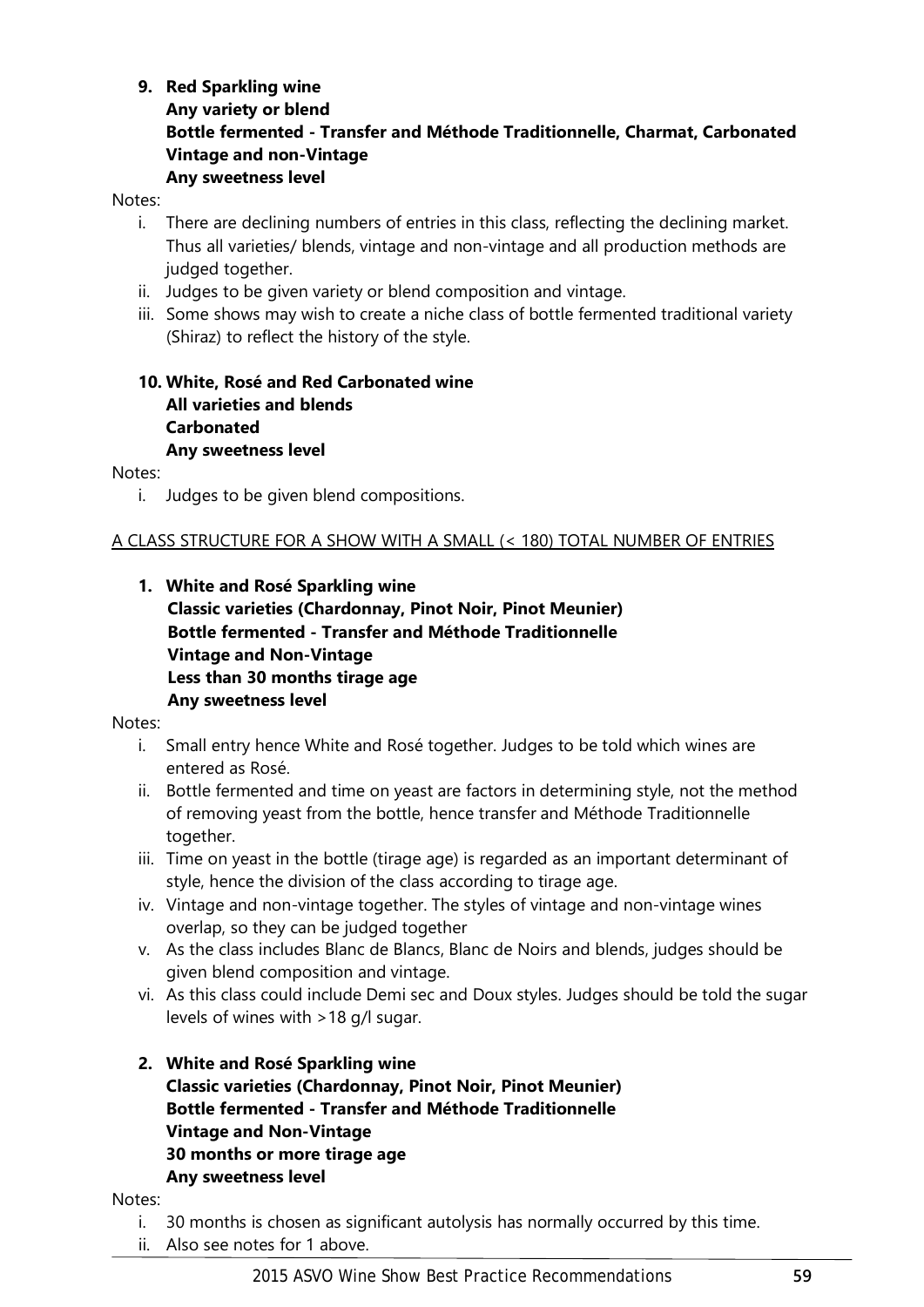# **3. White and Rosé Sparkling wine Classic varieties (Chardonnay, Pinot Noir, Pinot Meunier) Charmat (tank fermented) Vintage and Non-Vintage Any sweetness level**

#### Notes:

- i. This is not normally a large class, so Rosé and White can be grouped together.
- ii. If there are many entries the class can be split between Rosé and White.
- iii. As the class includes Blanc de Blancs, Blanc de Noirs and blends, judges should be given blend composition.
- iv. As this class could include Demi sec and Doux styles, judges should be told the sugar levels of wines with >18 g/l sugar.
- **4. White and Rosé Sparkling and Semi-sparkling wine Muscat varieties, 85% minimum (including Moscato and full pressure wines) Blends of less than 85% Muscat varieties with non-Muscat varieties Bottle fermented, Charmat, and Retained CO₂ Vintage and non-Vintage Any sweetness level**

Notes:

- i. This class includes Moscato styles and higher pressure Muscat blends.
- ii. Unless the entry numbers are large the < 85% Muscat blends are included in this class.
- iii. As there are few that are bottle fermented all production methods are included.
- iv. Rosé and whites can be judged together.
- **5. White and Rosé Sparkling and Semi-sparkling wine Non Muscat and non-classic varieties and blends Blends of Non Muscat and non-classic varieties with classic varieties Bottle fermented, Charmat, and Retained CO₂ Vintage and non-Vintage Any sweetness level**

#### Notes:

- i. Prosecco, Sparkling Chenin Blanc, Sparkling Sauvignon Blanc, etc.
- ii. This class excludes blends with Muscat.
- iii. Includes blends with the classic varieties (Chardonnay, Pinot Noir, and Pinot Meunier) but excludes pure classic variety blends.
- iv. Judges to be given variety or blend and vintage.
- v. If a particular varietal or blend attracts a large number of entries then it can be made a separate class.

# **6. Red Sparkling wine**

**Any variety or blend**

# **Bottle fermented - Transfer and Méthode Traditionnelle, Charmat, Carbonated Vintage and non-Vintage**

**Any sweetness level**

Notes:

- i. There are declining numbers of entries in this class, reflecting the declining market. Thus all varieties/ blends, vintage and non-vintage and all production methods are judged together.
- ii. Judges to be given variety or blend composition and vintage.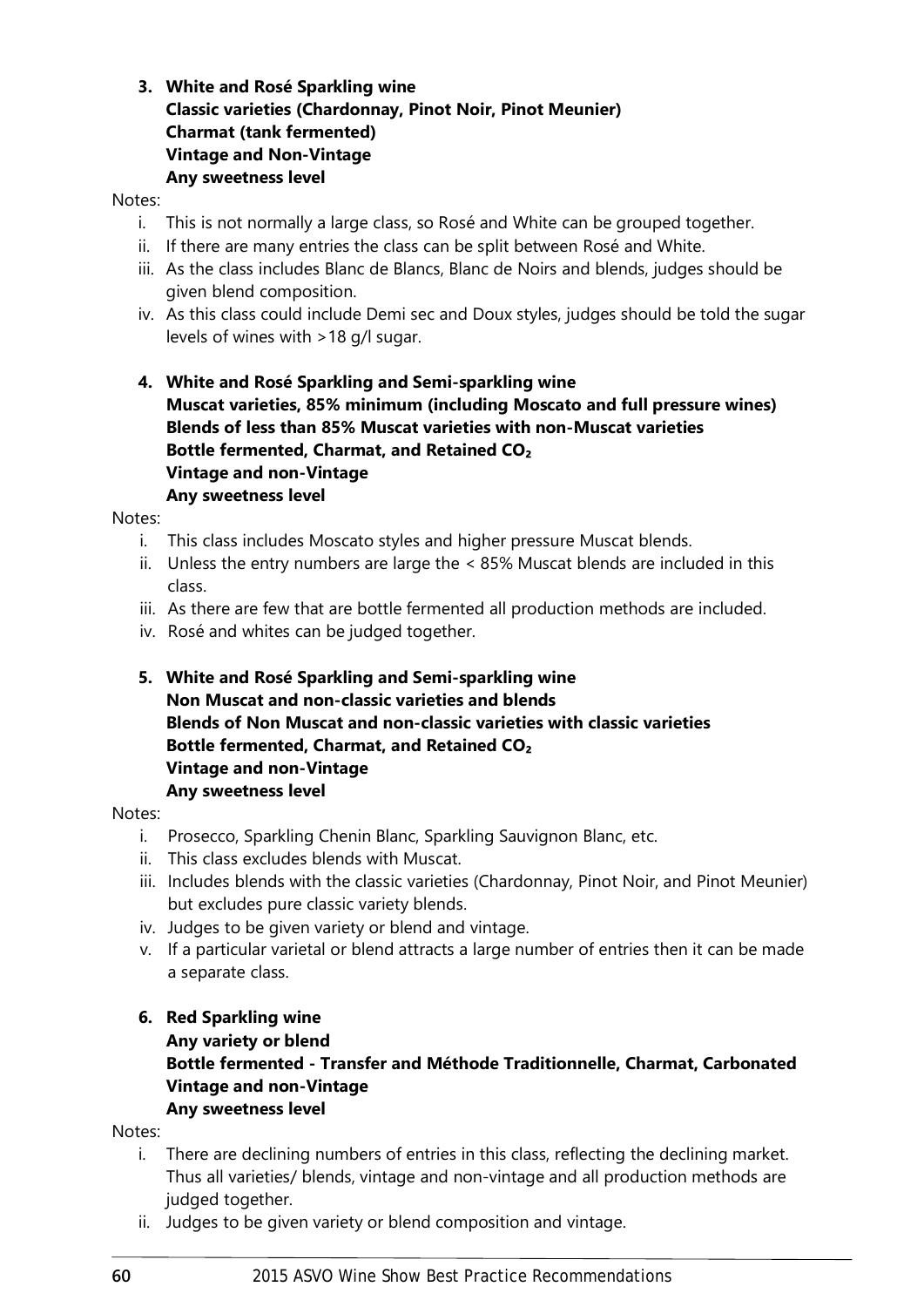iii. Some shows may wish to create a niche class of bottle fermented traditional variety (Shiraz) to reflect the history of the style.

# **7. White, Rosé and Red Carbonated wine All varieties and blends Carbonated Any sweetness level**

Notes:

ii. Judges to be given blend compositions.

### **Recommendation:**

#### Refer to Section [4.4.1.d.](#page-26-0)

[Sparkling wine class structure is particularly complex due to the range of grape varieties](#page-26-0)  used, different CO<sub>2</sub> pressures and production methods. This complexity requires that the [class structure is segmented according to variety or blend, production method, yeast age,](#page-26-0)  [vintage or non-vintage; rosé, white or red. Depending on the number of entries for a](#page-26-0)  [particular grouping, some of these criteria can be combined resulting in fewer class divisions.](#page-26-0)  [For further explanation and class structure proposals for larger and smaller numbers of](#page-26-0)  [entries, refer to Appendix C.](#page-26-0)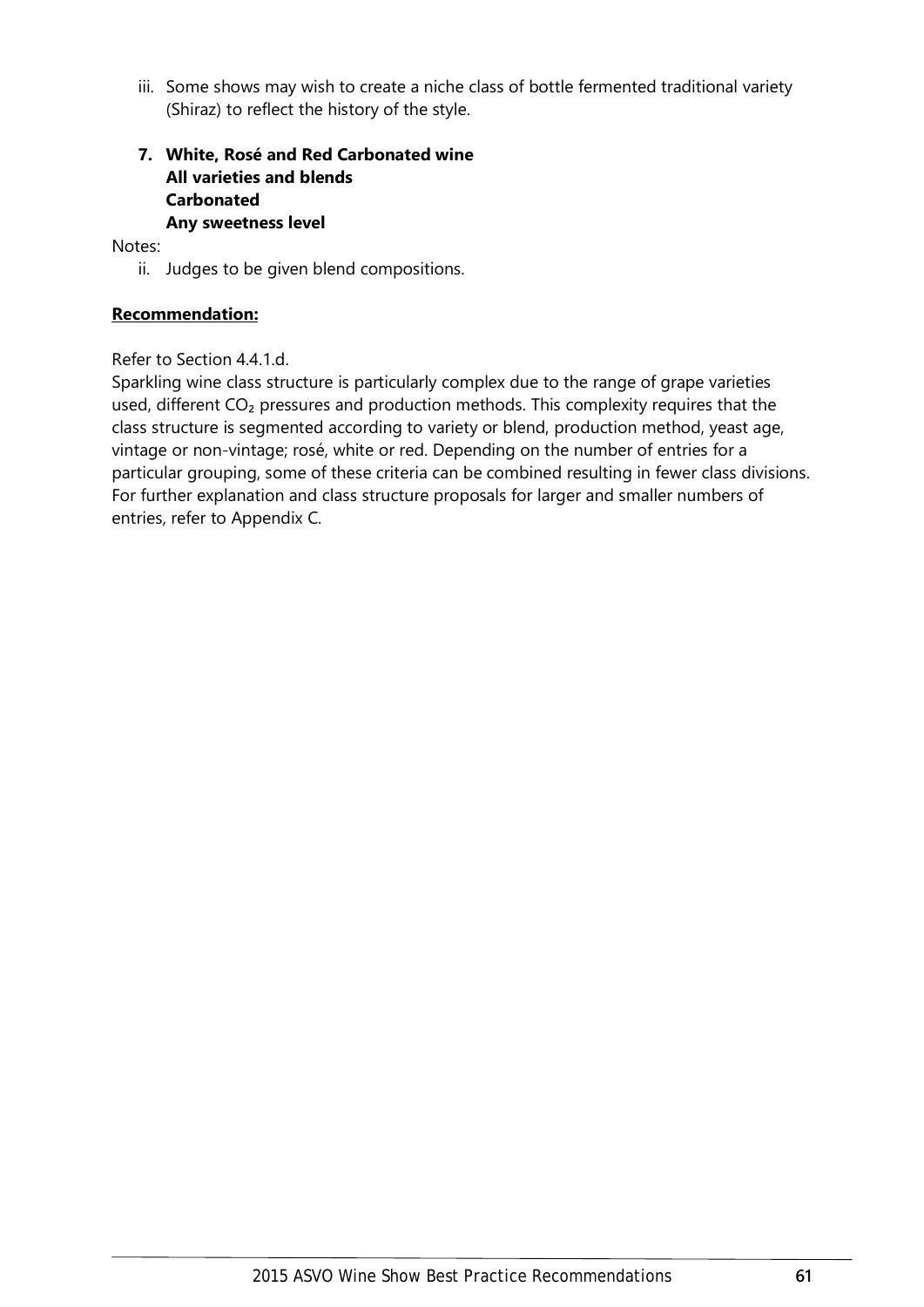# **APPENDIX D. SUPPORTING INFORMATION FOR RECOMMENDATION [4.4.1.E](#page-26-1) IN RELATION TO FORTIFIED WINE CLASS STRUCTURE.**

# **Introduction**

The Agreement between Australia and the European Community on Trade in Wine, and Protocol (Wine Agreement) entered into force on 1 March 1994. Article 8 of the agreement required Australian producers to cease using certain geographic indications (GIs) in any market to describe or present wine. These GIs included "Port" and "Sherry". In addition, the European Union sought exclusive use of the terms ruby, tawny, vintage, cream, crusted / crusting and solera for fortified wines

In order to maintain use of these terms in the Australian market and to permit their use on the European market, the Australian industry was required to regulate the use of these terms through a Fortified Wine Code of Practice. This new naming and classification system for Australian Fortified wines is described below. It provides a framework for producers to benchmark their styles against the defined descriptors and use of classification terminology to describe their wines.

# **Objective criteria that can be used for class definition of Fortified wines**

# A. Aperitif Fortified Wine Styles.

To distinguish between different fortified wine styles the introduction of the Aperitif fortified Apera and its sub categories has been established.

A.i. Apera

Apera describes a style of fortified wine which ranges from a dry to very sweet and pale to very dark in colour. The wine is produced and matured using a variety of wood vessel types and systems such as solera systems.

Fortification must be from Australian grape spirit, brandy or both. Typically, the commercial Apera styles are described using sweetness. Other descriptors such as fine, intense or rich may be used to provide additional information for these classifications for the premium styles or to sub-divide existing classifications.

- o Pale Dry (≤ 15 g/l Residual Sugar)
- o Medium Dry (≤ 1.5 Baumé)
- o Medium Sweet (1.5 to 4.0 Baumé)
- o Sweet (> 4.0 Baumé)
- o Cream (>5.0 Baumé)

In addition the term Cream has additional requirements for maturation in the context of an export market.

## A.ii. Cream

'Cream' describes an Apera style of Australian fortified sweet wine of not less than 5 Baumé. The wine will be pale yellow to light amber in colour, rich and sweet to taste and typically with a vinous to fruity aroma. The wine can be blended from more than one vintage and typically does not exhibit age-derived characters.

Ageing takes place in a variety of vessels. Fortification must be from Australian grape spirit, brandy or both. In addition, for the export market, the wine will be produced using the solera system, including being aged in oak barrels for at least 3 years.

## B. Dessert Fortified Wine.

To distinguish between different fortified covered under Dessert Wine there have been several specific category definitions which in the case of wood aged categories also include a secondary classification that relates to age.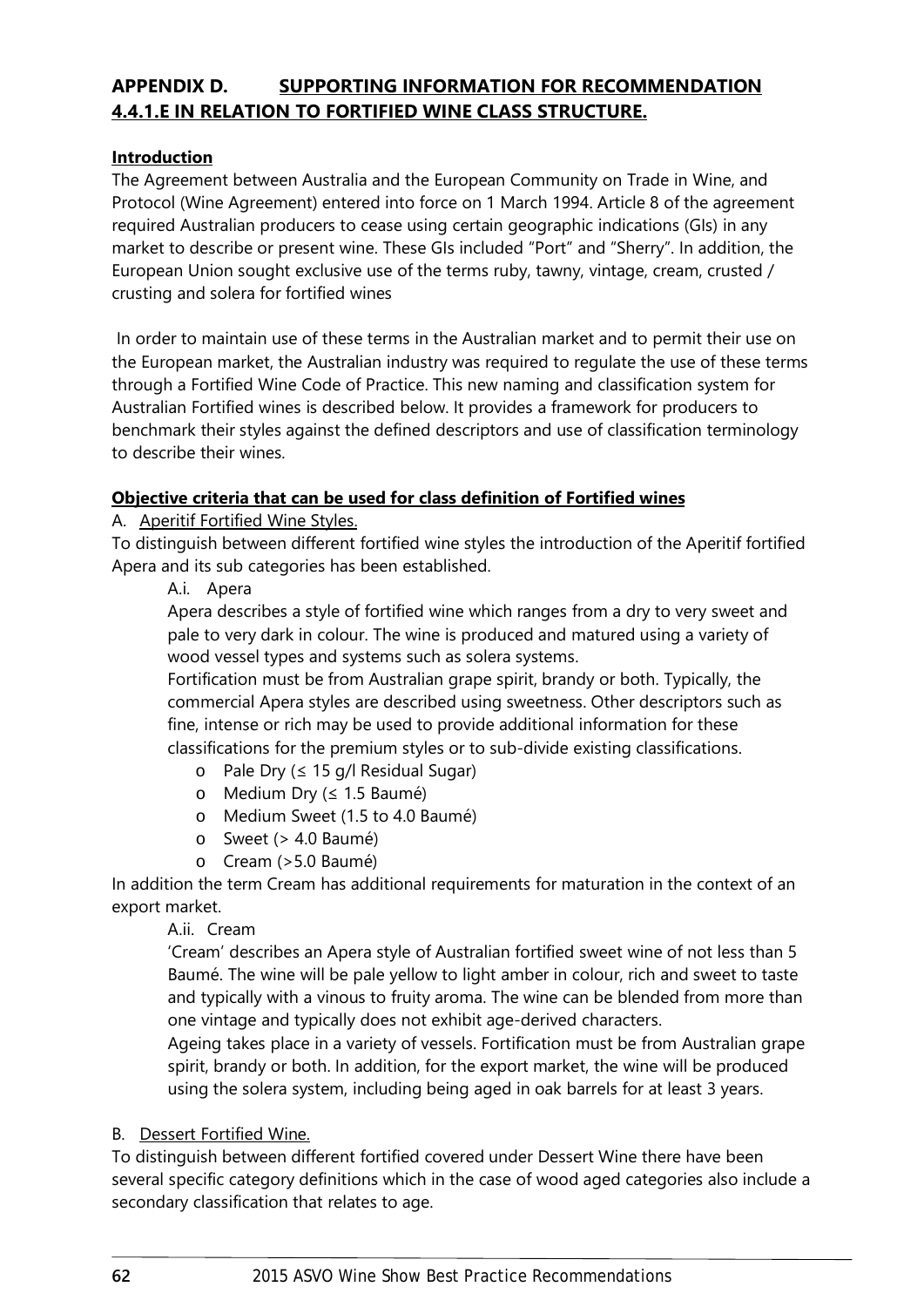B.i. Ruby

Ruby describes a style of Australian fortified red wine that receives only a few years of ageing prior to bottling. At bottling the wine retains a deep ruby colour and tends to be robust in character, full bodied and fruity. The wine can be blended from more than one vintage, with a view to sustaining the primary characteristics of colour and aroma.

Ageing takes place in a variety of wooden vessels. Fortification must be from Australian grape spirit, brandy or both. In addition, for the export market, the ageing of the wine will include, as a minimum, ageing in oak barrels for 4 months. B.ii. Vintage

Vintage describes a style of Australian fortified wine that is produced from a single vintage year. These wines are characterised by the ability to sustain relatively long periods of bottle maturation. They are generally deep in colour, full bodied and smooth. They are entitled to bear the designation 'vintage' and the corresponding year.

Such wines are aged for a minimum of twenty months prior to release.

Ageing takes place in a variety of vessels. Fortification must be from Australian grape spirit, brandy or both.

In addition, for the export market, the ageing of the wine will include, as a minimum, ageing in oak containers for 4 months.

B.iii. Tawny

Tawny describes a style of Australian fortified wine that receives varying years of ageing in wood prior to bottling. At bottling the wine has a red-gold or 'tawny' hue. The wines should reflect the characteristics of careful ageing showing complex, developed rather than fresh fruit characters. However, many show the fresh well developed fruit characteristics of younger wine.

The wine is usually blended from more than one vintage.

Ageing takes place in a variety of vessels but must be in wooden vessels not greater than 9,000 L. Fortification must be from Australian grape spirit, brandy or both. B.iv. Muscat

Muscat fortified wine is produced using a minimum 85% of a Muscat variety and is fortified with Australian grape spirit when the desired Baumé level is achieved. These styles are sweet styles and with the exception of the Australian classification have a minimum finished Baumé of 9.0. Ageing takes place in a variety of vessels and utilises a variety of methods including solera systems. The age potential must be in wooden vessels not greater than 9,000 L.

# B.v. Topaque

'Tokay' is a synonym for Muscadelle and for the purposes of this code is a term used to describe an Australian fortified wine. From June 2020, the word Tokay may not be used to describe or present an Australian wine. Topaque is an Australian term that may be used to describe a fortified wine produced from Muscadelle. This is a wine from a single vintage or a blend of vintages and is unique to Australia. The wines are sweet and are generally served as a dessert style wine.

Ageing takes place in a variety of vessels but age potential must be in wooden vessels not greater than 9,000 L. Fortification must be from Australian grape spirit, brandy or both.

To use the classification Topaque, the wine must:

- o Be made from 85% Muscadelle grapes
- o Be presented with an Australian Geographic indication
- o Contain no less than 150 mL/L and no more than 220 mL/L of ethanol at 20 °C. It may, however, attain a higher level of ethanol by natural increases created by maturation in wooden vessels.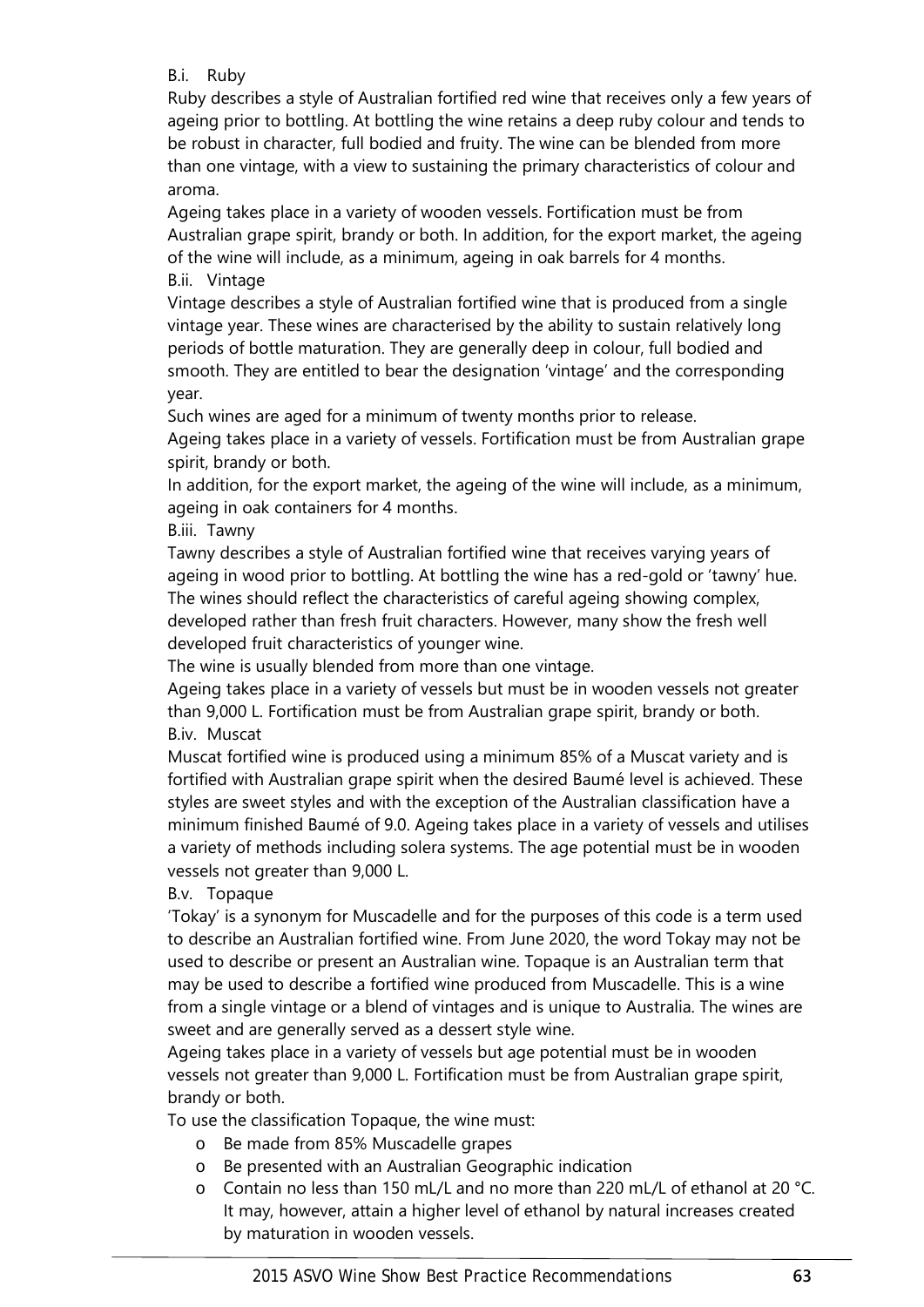o For classifications older than Australian must have a minimum finished Baumé of 9.0.

B.vi. Flavoured Fortified Wines

Flavoured wine such as Vermouth and Marsala can be designated 'Australian Flavoured Fortified Wine'.

Marsala will require a name change and will no longer be able to be used in the description or presentation of Australian wine. "Marsala" with egg can be labelled as "all'uovo".

# C. Dessert Fortified Wine Classification.

To assist consumers in distinguishing between young and older styles of wood aged fortified wine the introduction of a fortified wine sub-classification applies.

Dessert category sub-classification applies to Tawny, Topaque, and Muscat.

C.i. Australian

Base classification which can have any average age. A younger style showing fresh fruit characters, integration of spirit and some wood maturation, though not essential.

C.ii. Classic

Has a minimum average blended age of greater than 5 years. A maturing style showing some complexity of age and some fruit characters.

C.iii. Grand

Has a minimum blended average age of greater than 10 years. A mature style exhibiting aged fruit flavour, and rich cask aged character. The palate shows balanced lusciousness, rich mid-palate from cask ageing, and concentrated flavours from ageing.

C.iv. Rare

Has a minimum average blended age greater than 15 years. The epitome of the style showing all the flavours of prolonged cask ageing, with extreme cask aged character and great length.

Note: Age refers to the time in wood of a size less than 9,000 litres and does not included time held in non-wood containers.

Additional notes:

- 1) There appears to be an anomaly in the code of practice classification system between Tawny and Topaque and Muscat in that Tawny has a more definitive definition of age.
- 2) Given these classification descriptors apply to all wood aged Dessert styles consideration must be given to ensure Australian, Classic, Grand and Rare are uniformly applied to ensure consistent communication and gain consumer confidence around the system.
- 3) Wine shows should easily be able to adopt this simple system. It allows for the judging of like styles and classifications to be coordinated.
- 4) While no age parameters are set for the Vintage category it should be considered when judging that the class be split into two sections  $\leq$  5 years and > 5 years.

# **Recommendation:**

Refer to Section [4.4.1.e.](#page-26-1)

[Fortified wine classes should be structured according to the Australian classification system](#page-26-1)  [with appropriate fortified wine styles broken into the subgroups 'Australian', 'Classic', 'Grand'](#page-26-1)  [and 'Rare'. If the number of entries is small for a given fortified style then these subgroups](#page-26-1)  [can be presented together and the judges told which subgroup each wine falls into. For](#page-26-1)  [further explanation and a class structure proposal, please refer to Appendix D.](#page-26-1)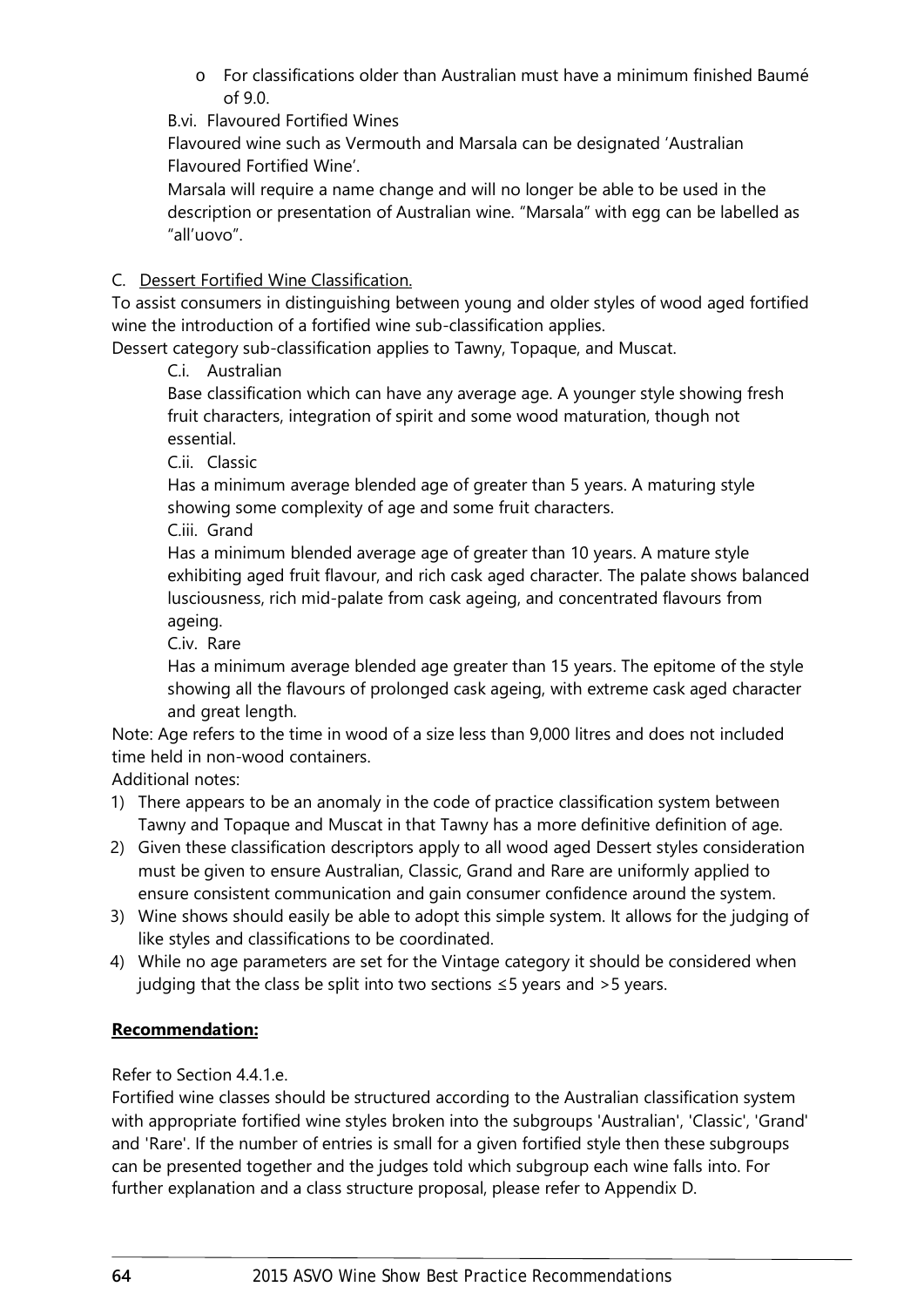# **APPENDIX E. SUPPORTING INFORMATION FOR RECOMMENDATION [4.5.5.D](#page-33-0) IN RELATION TO GI SPLITS IN CLASS JUDGING.**

- 1. Grouping of wines by region for class judging.
- 2. Achieving greater focus / emphasis on regionality in judging.

# **Introduction**

It is now recognised that a focus on the diversity of regional (GI) styles is an important platform in the re-imaging of Australian wines in world markets.

The world in 2015 still tends to view Australia as a not having the regional diversity of European wine producing countries but is effectively like one region with a single style offer for each varietal or blend.

To build a diverse fine wine reputation, Australia must change this image to one that recognises excellence and diversity within regional (GI) styles.

The possibility that all wine shows, not just the regional wine shows, could have a role in recognising and promoting the diversity of regional (GI) styles is worth considering.

# Achieving regional focus in the judging process

Regional shows necessarily achieve a regional focus (it is noted that at least one regional show, McLaren Vale, is using sub regional splits).

In 2015, two capital city wine shows (Melbourne and Sydney) have grouped wines within a class by GI (individual region, zone, or state). Multi-regional blended wines are grouped in their zone or state.

The niche show, the James Halliday Chardonnay Challenge, judged in conjunction with the Yarra Valley wine show, uses regional (GI) splits.

At these shows, to help maintain impartiality, judges are given the regional breaks but *not the name of or any other information about each region.* Judging therefore remains blind. Regions with fewer than three entries are grouped together and judged as *others*. These others do not benefit from the possible advantages discussed below as they fall into a mixed regional grouping.

It is important for the panel chair and the chair of judges to emphasise that, just because there are relatively few entries from a region, it is nevertheless possible there may be high quality wines within the class.

A brief description of the current approach to judging with GI splits is as follows. When entries from any individual region, zone, or state GI as specified on the entry form by the exhibitor total three or more (the actual number determined by the show), the class can be split into brackets according to the GI classifications. When wines from a GI are fewer than the specified number of entries, they can be grouped together as *others*. Multi regional blends will be entered into their appropriate zone or state classification. The breaks between brackets should be indicated to the judges but not the names of the GI associated with the brackets. Where appropriate, wines within a GI grouping should be arranged in vintage order and the vintages should be provided to the judges (refer to section [4.4.4.a\)](#page-29-1). Wines should appear, as far as possible, in random order with respect to brand within each GI and vintage grouping. The order in which GI groupings are presented should vary from class to class.

A variant of this method aimed at reducing the shadow effect rather than achieving focus on regionality is used by Brisbane and The NSW Wine Awards. They group by region but do not give the regional breaks. The bigger wines then appear largely together so there is less chance of a 'shadow' effect.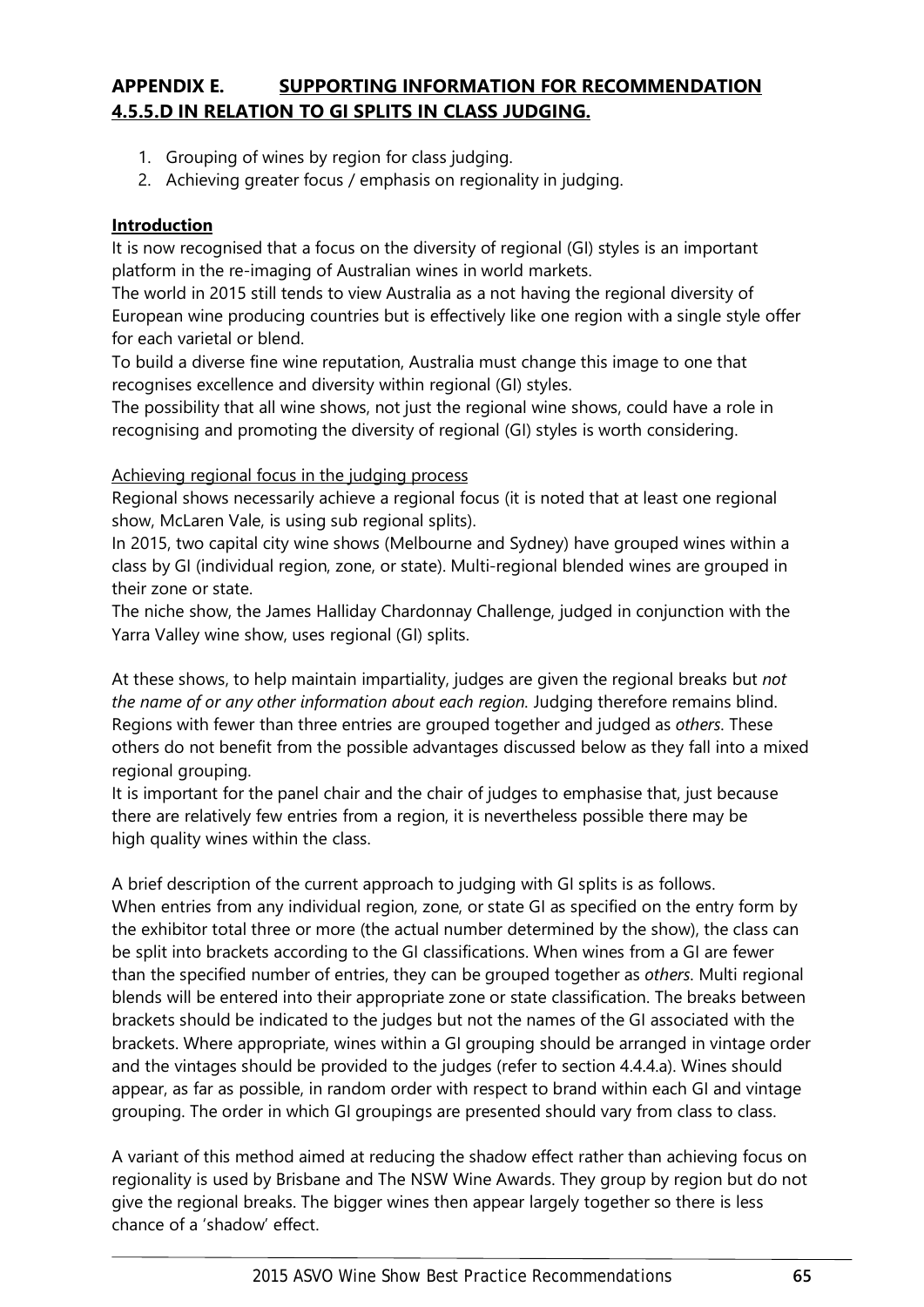Some perceived advantages and comments on judging of classes grouped by region with regional breaks declared but no regions named

- Regional splits, even though the regions are unknown, give judges the opportunity to judge like with like. When moving from one regional split to another, a judge is expecting a possible change in character and is therefore more open minded and alerted to character differences.
- By judging wines grouped by region, judges know they are working in a narrower character range. It is therefore easier for them to focus on subtle differences and distinguish the top wines from each regional split.
- Judges will more readily identify the top wines within each split, some of which may have been overlooked or been the subject of the shadow effect (contrast effect) if the class had been randomised across all regions.
- This method of judging may lead to more wines from a region being recognised for potentially high awards. More awards encourage style evolution in regions.
- Judges can subsequently look back on their tasting notes once awards are announced and gain greater insight into the style characteristics of wines from individual regions.

Some perceived disadvantages and comments on judging of classes grouped by region with regional breaks declared but no regions named

- Some companies, judges and shows have expressed concern that a move to regionally focussed judging at the capital city wine shows may lead to potential bias against specific regions and/or multi-regional wines.
- Regional splits, even though the regions are not revealed to the judges, may lead to potential bias as some judges will try to guess the regions, i.e. they will be distracted by 'where is it from?' rather than simply 'is it good?'.
- Judges may potentially be biased against smaller splits as they may be assumed to be representing less relevant regions in spite of the chair's instructions that all splits must be judged as equals.
- Because regional wine shows are necessarily focussed on the wines of a single region that is sufficient attention to regionality in the show system.
- Judging classes with regional splits may be of no advantage if the terroir/varietal synergy of a region is real and strong as this will show in the results of multiregional judging anyway.
- With the smaller groups of wines (30) now being judged in many shows, the shadow effect may no longer be a major issue.
- The *others* grouping that occurs when there are regional splits does not enjoy the focus claimed for individual regions and this is unfair on the wines that fall into *other*.

# **Summary**

Judging using regional splits, with no regional names specified, is a relatively new approach in 2015, having been introduced in the last four years. Most but not all judges who have judged using this approach have spoken positively about it.

The TAG generally supported judging with GI splits. However there is currently (2015) concern in the wider industry that this method introduces potential bias into the judging. Thus, as this report seeks to express a majority industry point of view, the recommendation at this time is listed in Section [4.5.5.d.](#page-33-0)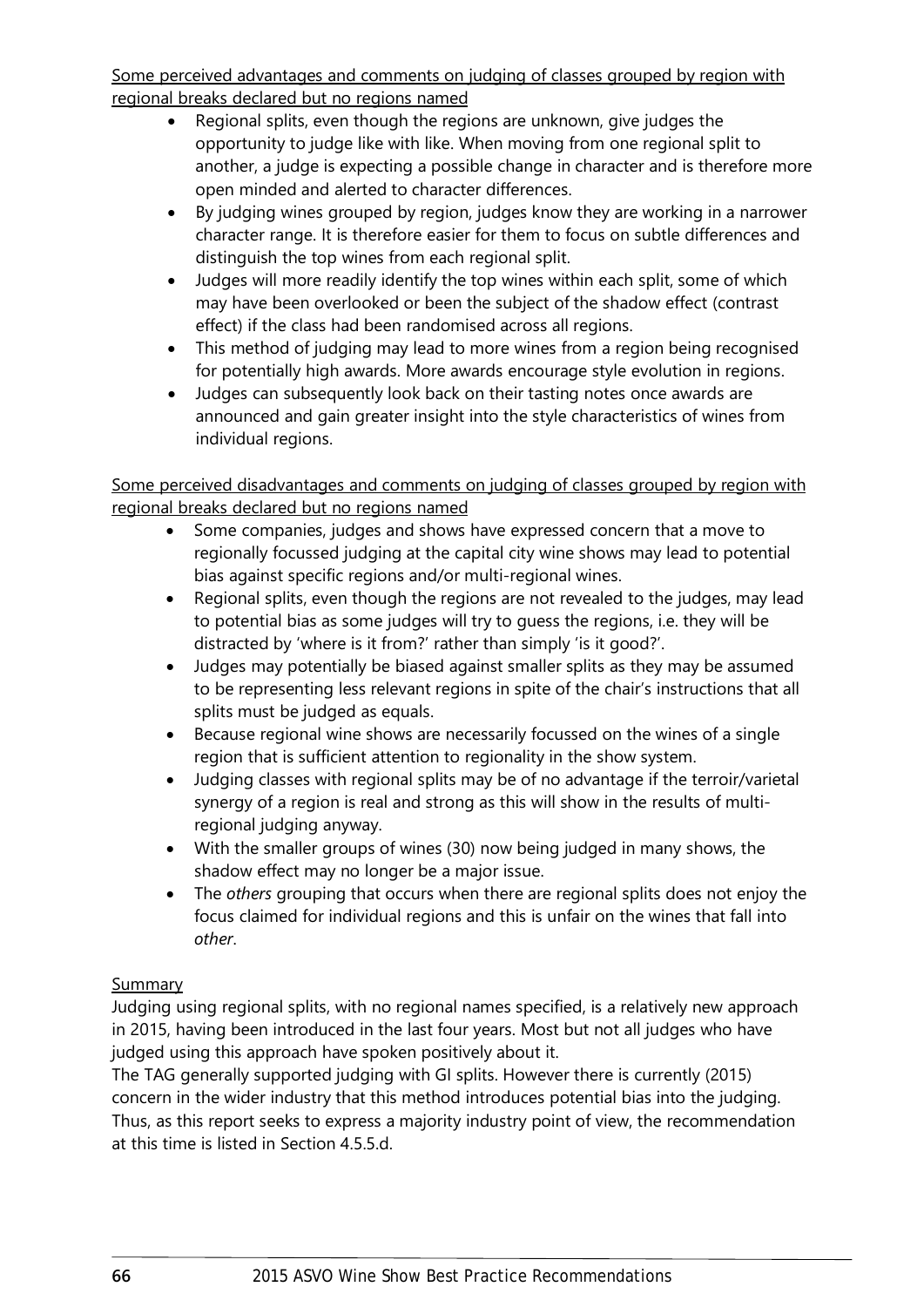## **Recommendation:**

# Refer to Section [4.5.5.d.](#page-33-0)

[Class judging using GI splits. Also see Appendix E.](#page-33-0)

[Some multi-regional shows, including two capital city shows, have chosen to group wines](#page-33-0)  [within a class by GI to assist in the recognition and promotion of regional style. Judges are](#page-33-0)  [provided with the separations between GIs, but not the GI identities. Industry feedback has](#page-33-0)  [been both in favour and against this, and the responses are discussed in Appendix E. In 2015,](#page-33-0)  [this approach requires further assessment. It is recommended that judging by GI should](#page-33-0)  [remain subject to ongoing review.](#page-33-0)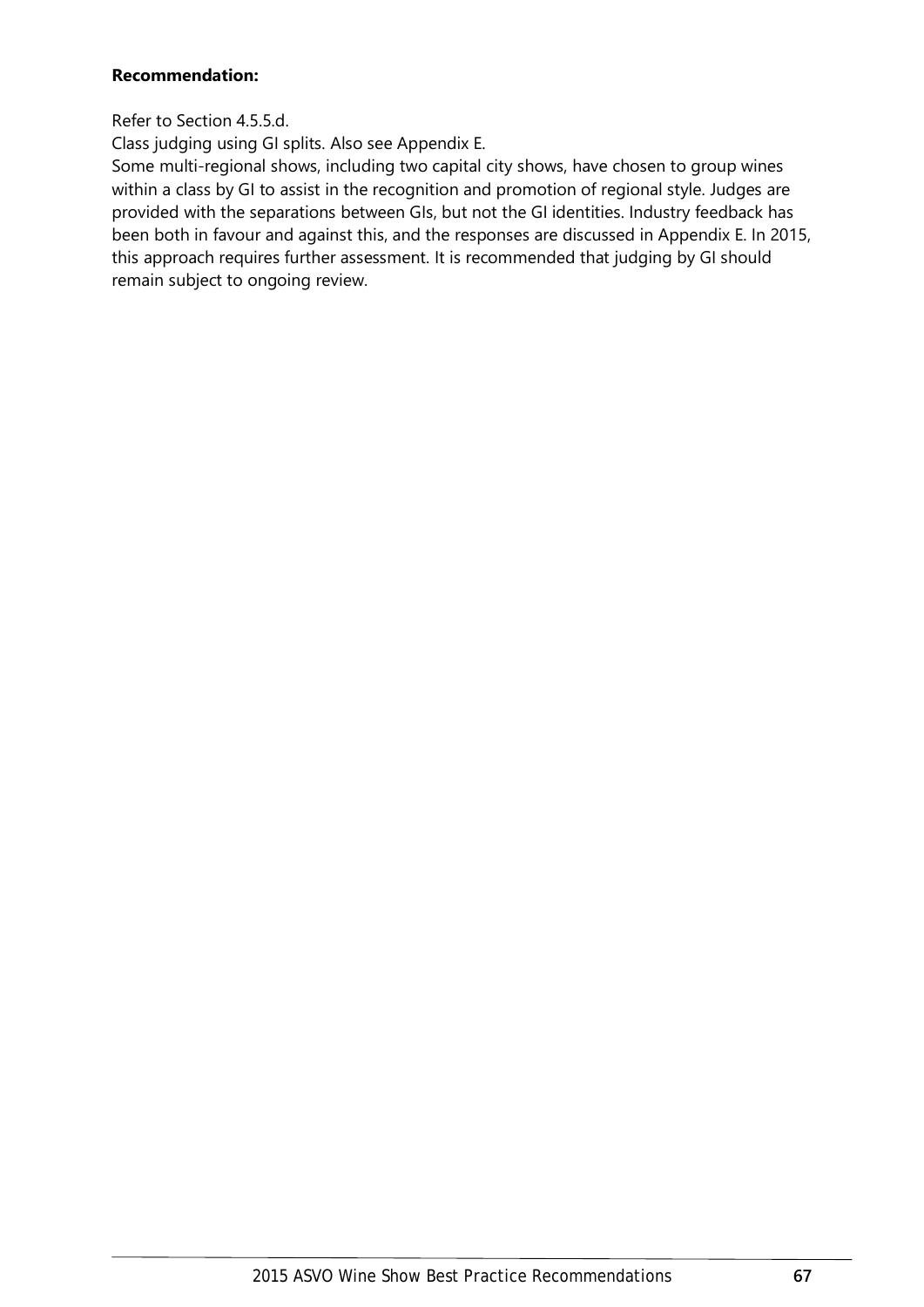# <span id="page-69-0"></span>**APPENDIX F. SUPPORTING INFORMATION FOR RECOMMENDATIONS [4.5.6.B](#page-33-1) AND [4.6.2.D](#page-36-1) IN RELATION TO USE OF MEDALS / TROPHIES VERSUS POINTS**

## **Introduction**

These 2015 BPRs have recommended that:

"Exhibitors should be encouraged to use awards (trophy, gold, silver, and bronze) for promotional purposes, according to the WFA *Wine Industry Display of Awards Code of Practice* (CoP), rather than points. The use of medals by the show system conveys the recognised structure, process, rigour, transparency and auditability that underpin the results and the medal hierarchy. Medals are a symbol of excellence and can be used by the winning exhibitors on packaging, point of sale and other marketing collateral."

TAG discussion on this recommendation included:

In spite of some weaknesses, the current Australian wine show system does have a recognised structure, a process (a consensus, three judge panel system guided by a chair of judges), rigour, transparency and an audit trail all of which underpin the results and the medal hierarchy (trophies and gold, silver and bronze awards) it uses. The commercial use of these awards is then regulated by the WFA CoP, which is in turn enforced by the show societies.

These factors, the medal hierarchy and the WFA CoP, differentiate shows from the points frequently used by wine journalists, other commentators and the retail trade. Unfortunately, the sometimes dubious use of these points systems by retailers using in-house judges devalues the format.

The TAG felt that it makes sense that a wine show system trying to focus attention on the excellence and rigour of its judging approach, and hence the value of its awards to consumers and the industry, should use an awards format that is easily understood but is differentiated from that used in other parts of the wine industry. The use of medals and trophies does this.

Journalists and trade could, of course, also adopt the shows' use of medals and trophies; they are not the intellectual property of shows. However, given the very widespread use of points globally it is unlikely they will adopt the medal awards system.

Some say that in 2015, consumers better understand points than medals so medal use by shows puts them at a disadvantage. Given that the hierarchy of medals is well understood globally and the industry clearly sees value in using medals on packaging and in publicity material, this is not a strong proposition. Arguably this is only an issue of ongoing consumer education.

Thus, medals and trophies give the show awards a relative uniqueness / exclusiveness that in turn can facilitate (it is easier to communicate a point of difference than a similarity) achievement of the communication recommendation [4.6.2.a](#page-36-2) "*to effectively communicate to trade and consumers in local and export markets about the excellence and rigor of the show system and the quality of wines that receive awards from these shows*".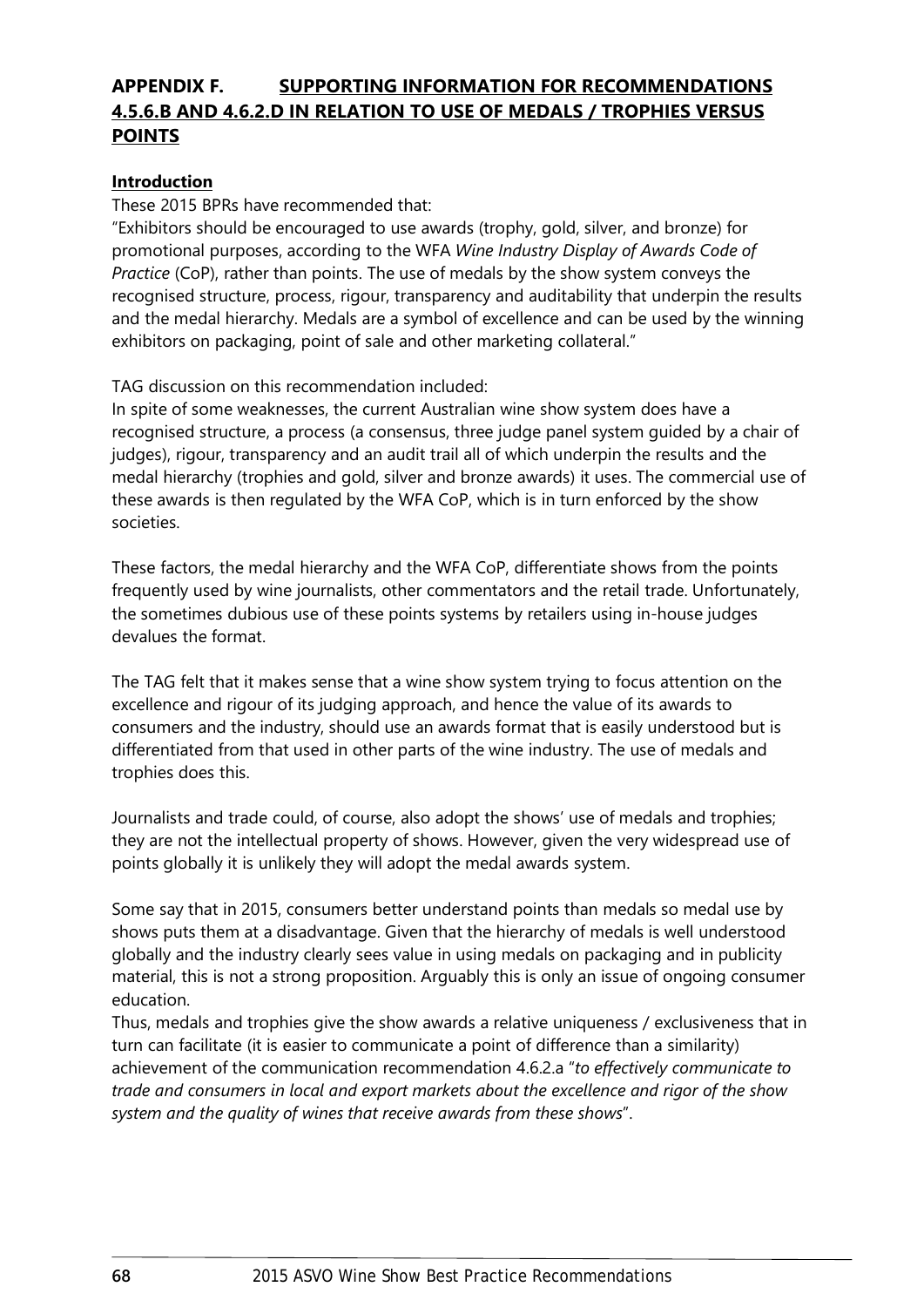Role of points in the shows and use of points for publicity.

Panel judging necessitates the use of points to arrive at consensus. The final point score awarded to a wine as well as medal and trophy awards (if any) need to be 'published' in the Show Awards catalogue so that exhibitors can determine which exhibits gained very similar points (e.g. 16.5 v. 17.0; 18.0 v. 18.5 v. 19.0 or their equivalents in the 100 point scale) to their exhibits so they can do tasting comparisons. Comparisons between exhibitors wines to indicate style and quality direction is an important objective of the shows. Thus, given that the points from judging are known, it is not practical to restrict their subsequent use. That is, if an exhibitor wants to quote their point score in publicity, they can.

However, the 2015 TAG recommendation [4.5.6.b](#page-33-1) still applies. Shows should encourage exhibitors to "use awards (trophy, gold, silver, and bronze) for promotional purposes, according to the WFA *Wine Industry Display of Awards Code of Practice* rather than points", as this gives them a relative uniqueness / exclusiveness which in turn can facilitate publicity as mentioned above.

Given the points discussed above the 2015 ASVO BPR TAG made the following recommendation:

## **Recommendation:**

#### Refer to Section [4.5.6.b.](#page-33-1)

[Wine show organisers can use either the 20 point scale or the 100 point scale for judging.](#page-33-1)  [However, exhibitors should be encouraged to use awards \(trophy, gold, silver, and bronze\)](#page-33-1)  [for promotional purposes, according to the WFA](#page-33-1) *Wine Industry Display of Awards Code of Practice* [rather than points. Refer to section 4.6.2.d](#page-33-1) and Appendix F for further discussion.

## Refer to Section [4.6.2.d.](#page-36-1)

[Exhibitors should be encouraged to use awards \(trophy, gold, silver, and bronze\) for](#page-36-1)  [promotional purposes, according to the WFA](#page-36-1) *Wine Industry Display of Awards Code of Practice*[, rather than points. The use of medals by the show system conveys the recognised](#page-36-1)  [structure, process, rigour, transparency and auditability that underpin the results and the](#page-36-1)  [medal hierarchy. Medals are a symbol of excellence and can be used by the winning](#page-36-1)  [exhibitors on packaging, point of sale and other marketing collateral. Refer to Appendix F](#page-36-1) for [further discussion.](#page-36-1)